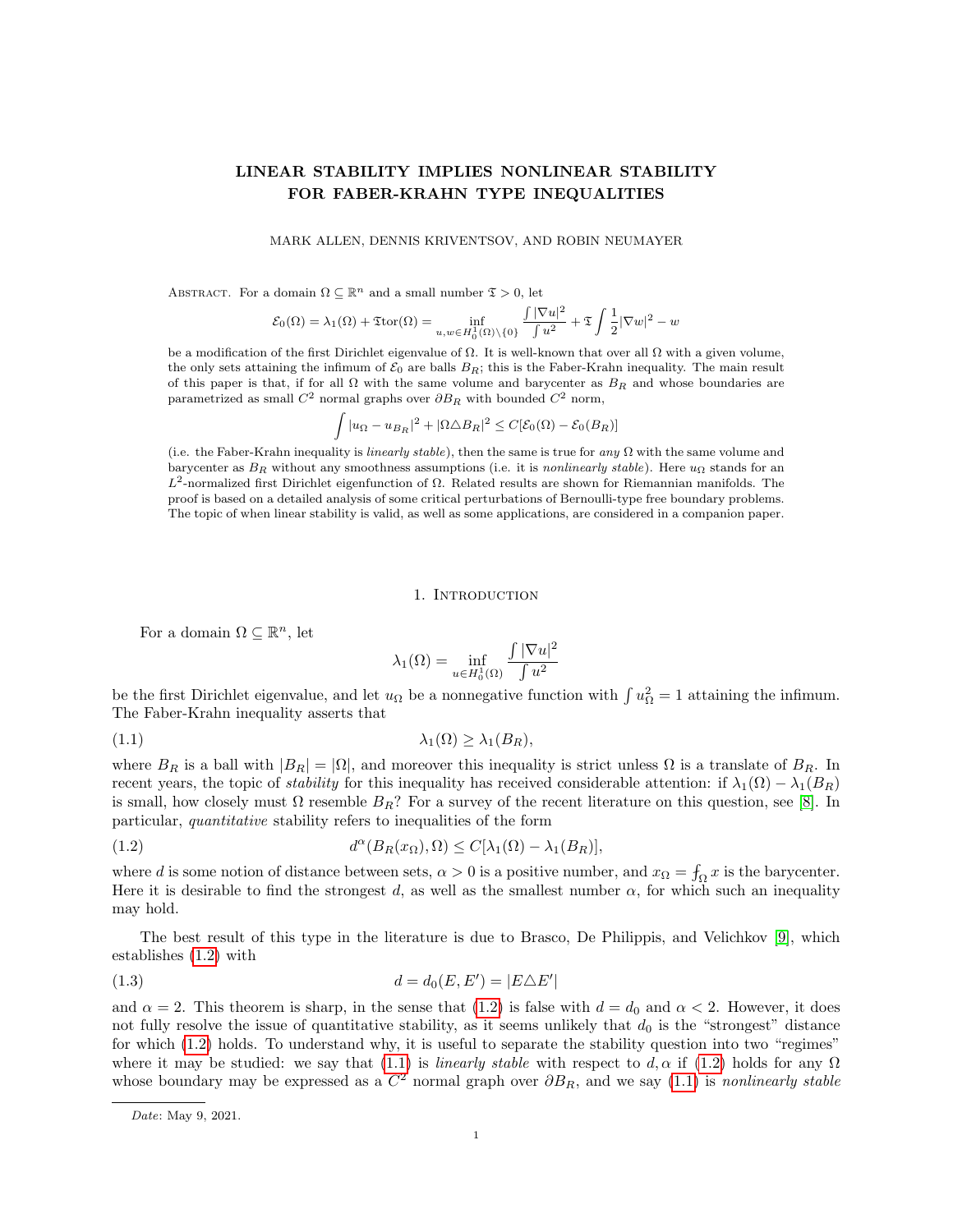with respect to d,  $\alpha$  if [\(1.2\)](#page-0-0) holds for any  $\Omega$ , unconditionally. For example, the result of [\[9\]](#page-70-1) is a nonlinear stability result.

It is not difficult to see that  $d_0$  is not the strongest norm for which linear stability is valid. Indeed, if  $\partial\Omega$ is given by a normal graph g, then  $d_0$  is comparable to the  $L^2$  norm of  $\xi$ , while the right-hand side of [\(1.2\)](#page-0-0) is comparable to  $\int_{\partial B_R} \xi L \xi$ , where L is a first-order differential operator (this is implicit in the proof of [\[9\]](#page-70-1), and considered more carefully in the companion paper [\[3\]](#page-70-2)). In particular, Sobolev norms of  $\xi$  up to  $\|\xi\|_{H^{1/2}(\partial\Omega)}$ appear to be controllable. Unfortunately, this kind of observation does not easily lead to improved nonlinear stability statements, as it is unclear how to define a stronger Sobolev-type distance for arbitrary sets  $\Omega$ .

In the nonlinear context,  $d_0$  has a different sort of drawback, which is discussed in [\[8,](#page-70-0) Open Problem 3. it is possible to modify  $\Omega$  by removing a set of measure 0 in a way which strictly increases its eigenvalue (consider, for example,  $B_1$  vs.  $B_1 \setminus \{te_1 : t > 0\}$ , a slit domain in  $\mathbb{R}^2$ ). Any change to  $\Omega$  which modifies the local capacity of its compliment should be reflected in  $\lambda_1(\Omega)$ . On the other hand,  $d_0$  is clearly insensitive to any such changes.

We propose a distance

$$
d_1(E,E') = \sqrt{\int |u_E - u_{E'}|^2}
$$

where  $u_E, u_{E'}$  are the normalized first eigenfunctions as above extended by zero to be defined on all of  $\mathbb{R}^n$ , partially in an attempt to formulate nonlinear stability statements for [\(1.1\)](#page-0-1) which address these issues. This has advantages and disadvantages in comparison to  $d_0$ . In the nonlinear context, it is sensitive to capacityzero perturbations of Ω. It also turns out to be specifically relevant to some applications to monotonicity formulas in free boundary theory, which we discuss in [\[3\]](#page-70-2). On the other hand,  $d_1$  is a kind of indirect measure of set difference and may be difficult to use in practice; we also do not know whether  $d_1(E, B_R)$  controls  $d_0(E, B_R)$  for all sets.

The results of this paper, in conjunction with our companion paper [\[3\]](#page-70-2), establish sharp quantitative stability for the Faber-Krahn inequality with respect to the distance  $d_1$ . The result is proven on the round sphere and hyperbolic space as well as in Euclidean space: we prove in [\[3,](#page-70-2) Theorem 1.1] that [\(1.2\)](#page-0-0) holds with  $d = d_1 + d_2$  and  $\alpha = 2$  on simply connected space forms. The proof is based on a selection principle. This scheme, introduced by Cicalese and Leonardi in [\[17\]](#page-70-3) in the context of the isoperimetric inequality, has been implemented in various settings in recent years (including [\[9\]](#page-70-1)) to establish quantitive forms of geometric inequalities. A selection principle has two main steps:

- (1) The reduction step to show that linear stability implies nonlinear stability, based on regularity theory for a penalized functional.
- (2) The local step to prove that linear stability holds.

This paper is dedicated to carrying out Step (1): if [\(1.1\)](#page-0-1) is linearly stable with  $d = d_1$  and  $\alpha = 2$ , then it is also nonlinearly stable. Step (2) on simply connected space forms is established in [\[3\]](#page-70-2). Let us describe how the classical selection principle argument for Step (1) might go in this context, and where the significant challenges arise in this setting. Suppose by way of contradiction that [\(1.2\)](#page-0-0) fails. We may thus find a sequence of sets  $\Omega_k$  with  $|\Omega_k| = |B_R|$  and  $\lambda_1(\Omega_k) - \lambda_1(B_R) \to 0$ , while

(1.4) 
$$
c_k := d_1^2(B_R(x_{\Omega_k}), \Omega_k) \ge k[\lambda_1(\Omega_k) - \lambda_1(B_R)]
$$

The goal, then, is to replace each  $\Omega_k$  with a set  $U_k$  that also satisfies [\(1.4\)](#page-1-0), but such that  $\partial U_k$  a smooth normal graph over  $\partial B_R$ , in this way contradicting the linear stability assumption. Such a set is obtained by choosing  $U_k$  to be a minimizer of a functional that roughly takes the form

<span id="page-1-0"></span>
$$
\mathcal{F}_{\tau}^{0}(U) = \lambda_{1}(U) + \tau \sqrt{c_{k}^{2} + (c_{k} - d_{1}(U, B_{R}(x_{U}))^{2})^{2}}
$$

for a small parameter  $\tau > 0$  and establishing regularity estimates for such minimizers. The second term in this functional forces  $d_1(U_k, B_R(x_{U_k}))$  to be close to  $d_1(\Omega_k, B_R(x_{\Omega_k}))$  so that [\(1.4\)](#page-1-0) will be satisfied by  $U_k$ , while the first term is hopefully regularizing the boundary of  $U_k$ .

The Euler-Lagrange equation for minimizers of  $\mathcal{F}^0_\tau$  leads to a free boundary condition along  $\partial U_k$  of Bernoulli type, similar to the one studied in [\[5\]](#page-70-4). When working with  $d_0$  or other weaker distances, the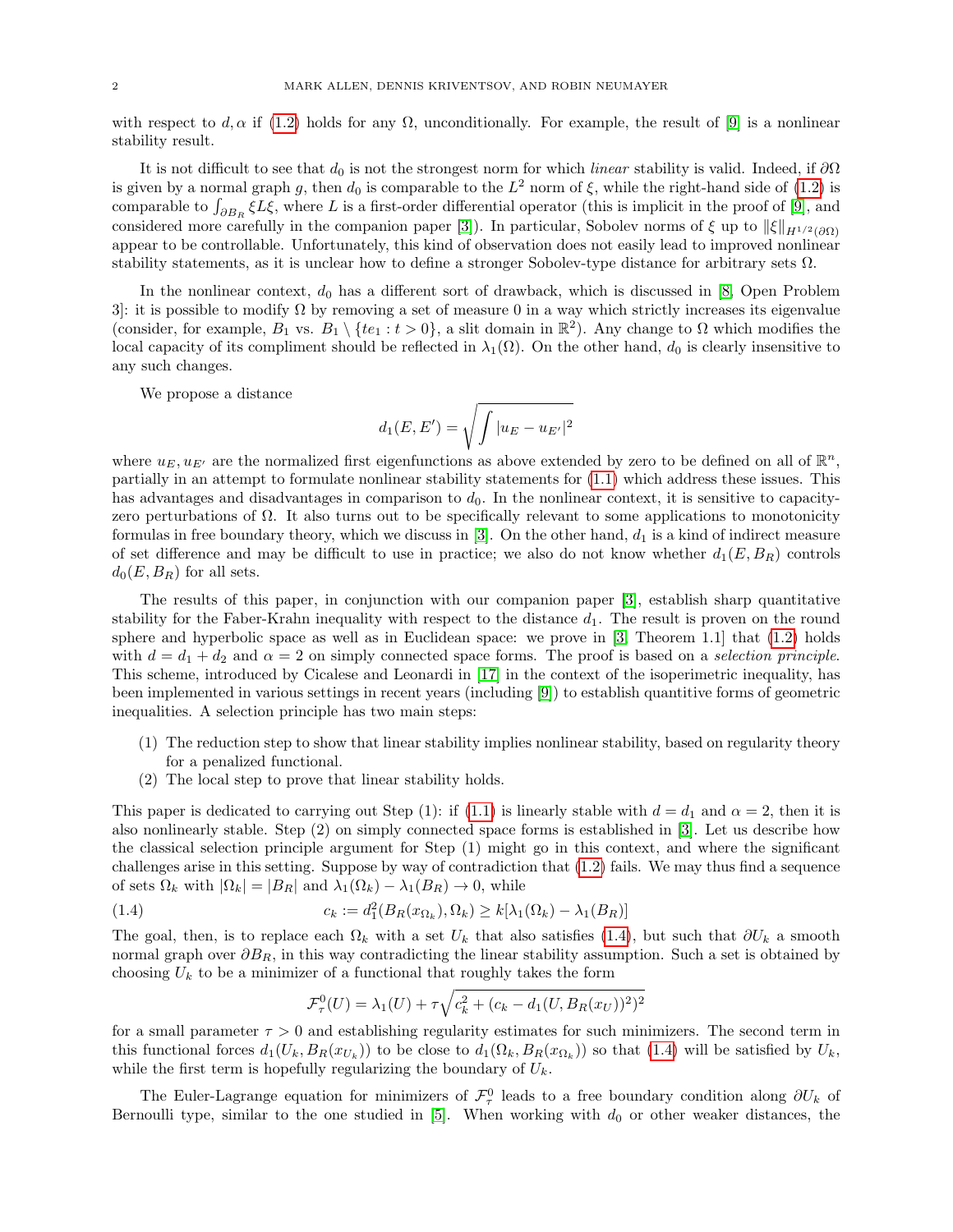second term in  $\mathcal{F}^0_\tau$  is of lower order, and can easily be seen to be a minor perturbation to the functional. In particular, the regularity theory of Alt and Caffarelli [\[5\]](#page-70-4) applies more or less directly (at least in conjunction with more recent literature, such as  $[20, 18]$  $[20, 18]$ . In the case of  $d_1$ , however, this is no longer a sufficient heuristic: the second term of  $\mathcal{F}^0_\tau$  is now a *critical*, or same-order, perturbation of  $\lambda_1(U)$ . The key point to establish regularity becomes controlling the distance  $d_1(U', U)$  between a minimizing set U and various competitors  $U'$ . This amounts to needing estimates like

(1.5) 
$$
\int |u_U - u_{U'}| \leq C |\lambda_1(U) - \lambda_1(U')|,
$$

at least for the competitors  $U'$  necessary to obtain estimates on  $U$ . These competitors were essentially laid out in [\[5\]](#page-70-4), and closely follow minimal surface theory; they consist of  $U \cup B_r(x)$ ,  $U \setminus B_r(x)$ , and  $\phi_t(U)$  for smooth diffeomorphisms  $\phi_t$ .

We do not know if  $(1.5)$  is valid for these competitors, and believe this is an interesting problem. This means that we are unable establish the necessary regularity theory for  $\mathcal{F}^0_\tau$  to carry out Step (1) of the selection principle as described above. In order to overcome this challenge, we modify the functional: let

(1.6) 
$$
\mathcal{F}_{\tau}^{*}(U) = \lambda_{1}(\Omega) + \mathfrak{T} \text{tor}(\Omega) + \tau \sqrt{c_{k}^{2} + (c_{k} - d_{1}(U, B_{R}(x_{U}))^{2})^{2}},
$$

where  $\mathfrak{T} > 0$  is a small parameter and

<span id="page-2-2"></span><span id="page-2-1"></span><span id="page-2-0"></span>
$$
tor(\Omega) = \int \frac{1}{2} |\nabla w|^2 - w
$$

is the torsional rigidity of  $\Omega$ . The torsional rigidity has a long history of appearing when considering spectral optimization problems (see [\[11,](#page-70-7) [9\]](#page-70-1)), and shares with  $\lambda_1$  the ball as the unique volume-constrained minimizer. The functional [\(1.6\)](#page-2-1) corresponds to a vectorial free boundary problem. The crucial benefit of introducing this torsion term is that we can establish the analogue of the key estimate [\(1.5\)](#page-2-0) corresponding to this functional:

(1.7) 
$$
\int |u_U - u_{U'}| \leq C \left( |\lambda_1(U) - \lambda_1(U')| + |\text{tor}(U) - \text{tor}(U')| \right)
$$

for all the relevant competitors  $U'$ . This is shown in Proposition [3.9](#page-15-0) and is the starting point toward establishing an existence and regularity theory for  $\mathcal{F}_{\tau}^*$  and its generalizations, which constitutes the core analysis of this paper.

<span id="page-2-3"></span>**Theorem 1.1.** There exists a  $\mathfrak{T}_0 > 0$  such that for each  $\mathfrak{T} < \mathfrak{T}_0$ , there exists a  $\tau_0(\mathfrak{T}) > 0$  such that if  $\tau < \tau_0$ .

- (1) There exists a minimizer U of  $\mathcal{F}_{\tau}^*$  over the class of all open sets U with  $|U| = |B_R|$ .
- (2) This U has  $C^{2,\alpha}$  boundary for any  $\alpha < 1$ , and  $\partial U$  may be expressed as a normal graph  $\xi$  over  $\partial B_R$ with  $\|\xi\|_{C^2} = o_\tau(1)$  (i.e. for every  $\varepsilon > 0$ , there is a  $\tau(\varepsilon)$  such that if  $\tau < \tau(\varepsilon)$ , then  $\|\xi\|_{C^{2,\alpha}} \leq \varepsilon$ ).

Beyond establishing the key estimate [\(1.7\)](#page-2-2), further difficulties arise in proving Theorem [1.1,](#page-2-3) which we discuss below. Theorem [1.1](#page-2-3) holds for a more general class of critical perturbations of the Alt-Caffarelli functional that is introduced in Section [2.2.](#page-6-0) One generalization is that Theorem [1.1](#page-2-3) holds for the functional [\(1.6\)](#page-2-1) with  $d_1$  replaced by  $\dot{d}_0 + d_1$  where  $\dot{d}_0$  is an essentially equivalent regularization of  $d_0$  in [\(1.3\)](#page-0-2) above.

Returning to the discussion of the selection principle, we use the functional  $\mathcal{F}_{\tau}^*$  to establish Step (1) of the selection principle corresponding to the inequality  $\lambda_1(\Omega) + \text{Tor}(\Omega) \geq \lambda_1(B_R) + \text{Tor}(B_R)$  instead of [\(1.1\)](#page-0-1). This linear stability-implies-nonlinear stability result takes the following form.

<span id="page-2-4"></span>Corollary 1.2. Assume that, for  $a \mathfrak{T} < \mathfrak{T}_0$  and  $\varepsilon > 0$ , the inequality

$$
d_1^2(B_R(x_\Omega),\Omega) + d_0^2(B_R(x_\Omega),\Omega) \le C[\lambda_1(\Omega) - \lambda_1(B_R) + \mathfrak{T}(\text{tor}(\Omega) - \text{tor}(B_R))]
$$

holds for all  $\Omega$  with  $|\Omega|=|B_R|$  whose boundaries may be expressed as a  $C^{2,\alpha}$  normal graph over  $\partial B_R$  with norm bounded by  $\varepsilon$ . Then it also holds for all open sets  $\Omega$  with  $|\Omega| = |B_R|$  (with a possibly larger constant).

Although it may appear that we have departed from the central aim of establishing Step (1) of the selection principle for the Faber-Krahn inequality, we show in the companion paper [\[3\]](#page-70-2) that the statement of Corollary [1.2](#page-2-4) actually implies that the same is valid with  $\mathfrak{T} = 0$  after combining with the Kohler-Jobin inequality ([\[27,](#page-70-8) [28\]](#page-70-9), see also [\[29,](#page-70-10) [7\]](#page-70-11)), an inequality that relates tor( $\Omega$ ) – tor( $B_R$ ) to  $\lambda_1(\Omega) - \lambda_1(B_R)$ . It is also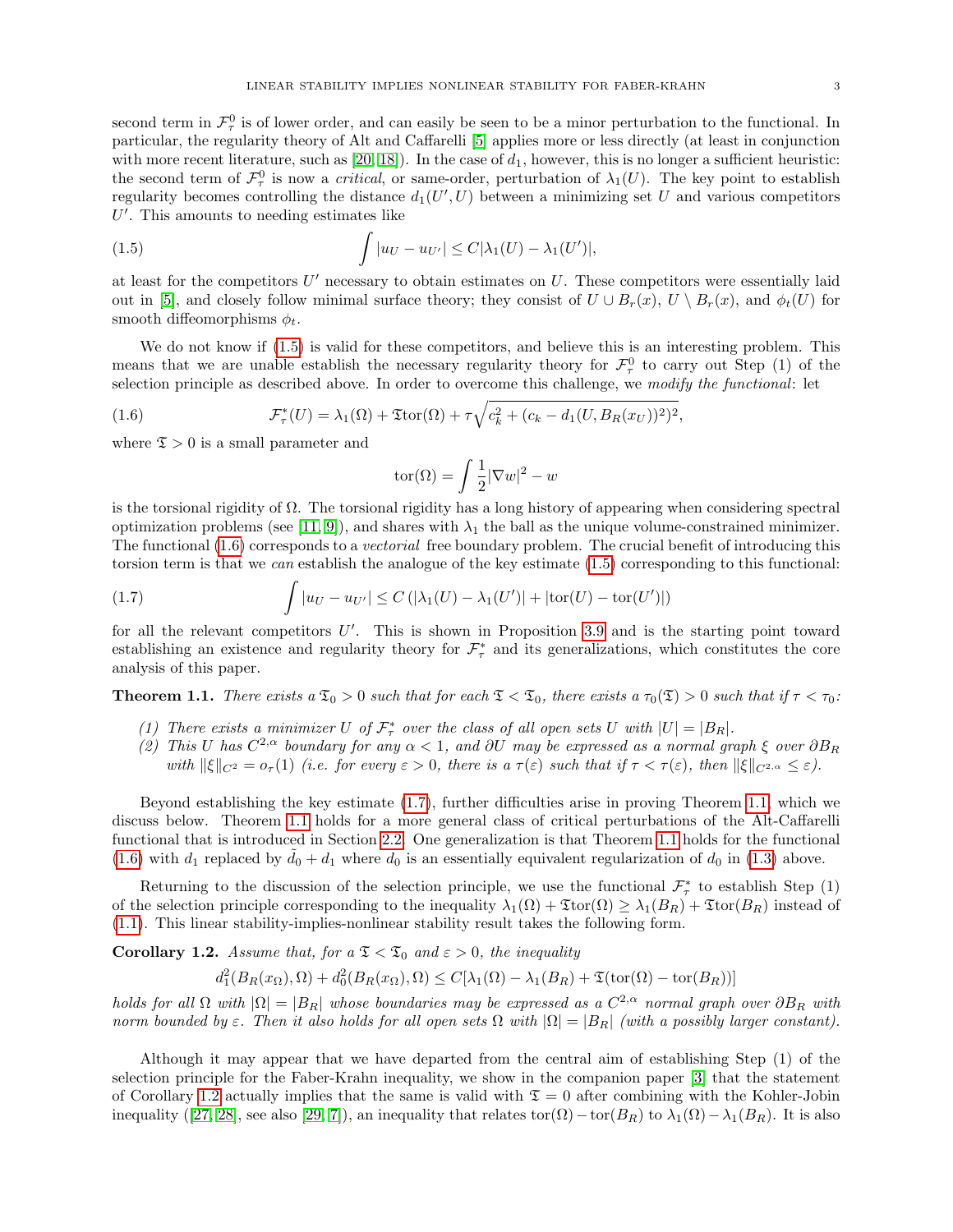shown in [\[3\]](#page-70-2) that [\(1.1\)](#page-0-1) is linearly stable with  $d = d_1 + d_2$  and  $\alpha = 2$ , which when combined with Corollary [1.2](#page-2-4) gives nonlinear stability as well.

While the preceding discussion was carried out in  $\mathbb{R}^n$  to more clearly illustrate the concepts in play, the results proved here also apply to Riemannian manifolds, and are stated accordingly (see Theorem [2.13](#page-9-0) and Theorem [2.14](#page-11-0) for the general forms of Theorem [1.1](#page-2-3) and Corollary [1.2](#page-2-4) respectively). In particular, Corollary [1.2](#page-2-4) is also valid for any manifold for which balls are the isoperimetric sets (i.e. they are the unique sets to attain the minimum in the isoperimetric inequality), or with suitable modifications to the statement, on any manifold on which minimizers to [\(1.1\)](#page-0-1) are unique up to isometry. The former condition is restrictive and only known for a handful of manifolds (see [\[34\]](#page-71-0) for a survey of the known results), but includes the round sphere and hyperbolic space with standard metrics, which will be studied in [\[3\]](#page-70-2) in greater detail:

**Remark 1.3.** Corollary [1.2](#page-2-4) holds on hyperbolic space and the round sphere, with the barycenter  $x_{\Omega}$  replaced by the set centers defined in Examples [2.8](#page-8-0) and [2.9](#page-8-1) respectively.

The outline of our approach and the structure of the rest of the paper is as follows. In Section [2](#page-4-0) we give careful definitions of the quantities discussed here on manifolds and set up notation for everything to follow. In Section [2.4,](#page-10-0) we discuss how to pass from Theorem [1.1](#page-2-3) to Corollary [1.2](#page-2-4) (and state it more carefully and in greater generality). In Section [3](#page-12-0) we establish basic properties of the first eigenvalue and the torsional rigidity and discuss Faber-Krahn inequalities on manifolds to the extent needed. The introduction of the torsional rigidity is the first key idea in the paper, and in Section [3](#page-12-0) we also prove [\(1.7\)](#page-2-2). As previously discussed, this inequality will be necessary to prove even basic estimates.

Typical approaches to Bernoulli free boundary problems involve first proving existence of minimizers, usually via the direct method, and then proving nondegeneracy and growth estimates at the free boundary. Due to the presence of the eigenfunction penalization term, which is of the same order as the other terms in the functional, a direct approach to the existence of minimizers fails as the functional is not lower semicontinuous with respect to topologies for which compactness is available. For this reason, we must introduce a new approach to proving existence. In Section [4](#page-25-0) we prove a priori nondegeneracy estimates for the free boundary for inward minimizers. In Section [5](#page-28-0) we prove a priori Lipschitz growth estimates at the free boundary for outward minimizers. In Section [6](#page-32-0) we construct a minimizing sequence of outward minimizers and utilize the Lipschitz estimate to prove the limit  $\Omega$  is a minimizer. This minimizer will then have both nondegeneracy and Lipschitz estimates since it is also both an inward and outward minimizer. One benefit of this approach is that the entire argument takes place in the class of open sets; the a priori estimates allow us to avoid relaxing the problem to the class of quasi-open sets as is common in the literature [\[12\]](#page-70-12).

From here, we would like to follow the recent approaches of [\[14,](#page-70-13) [32\]](#page-71-1) to establish regularity for vectorial free boundary problems. The first step in doing so is to apply the boundary Harnack principle in order to establish a scalar form of the free boundary condition. Substantial difficulties arise here due to the nonlinear term, because the contribution from  $d_1$  to the Euler-Lagrange equation along  $\partial\Omega$  is of the same order as that from  $\lambda_1(\Omega)$  or tor $(\Omega)$ : it may be expressed as  $|\nabla v|^2$  for some function v satisfying an elliptic PDE on  $\Omega$ . In particular, there is no favorable sign appearing in this term (it is not *elliptic*, in some sense), and so it must be controlled by the other contributions. The key tool toward controlling this term is a careful analysis of the Green's function  $G_{\Omega}$  of  $\Omega$ , which we carry out in Section [7.](#page-35-0) This involves utilizing an inhomogeneous boundary Harnack principle recently shown in [\[4\]](#page-70-14).

We begin Section [8](#page-42-0) by considering more carefully how  $d_1$  and  $u_{\Omega}$  change under smooth deformations of domains. Applying the estimates from the previous section we obtain several forms of the free boundary condition satisfied along  $\partial\Omega$  and arrive at a pointwise version. The final fundamental point in the paper is to again apply the inhomogeneous boundary Harnack principle to rewrite the free boundary condition in a form suitable to known methods.

In Section [9](#page-57-0) we apply recent free boundary theory to conclude that  $\partial\Omega$  is  $C^{1,\alpha}$ . In Section [10](#page-60-0) we apply a higher order inhomogeneous boundary Harnack principle [\[22\]](#page-70-15) to prove Theorem [1.1](#page-2-3) (that ∂Ω may be parametrized as a  $C^{2,\alpha}$  normal graph over the sphere). [A](#page-62-0)ppendix A gives further examples of functionals to which our results apply. Finally, Appendix [B](#page-66-0) shows that domains supporting solutions to elliptic PDE with linear growth away from  $\partial U$  are nontangentially accessible, a result which is known in the literature but,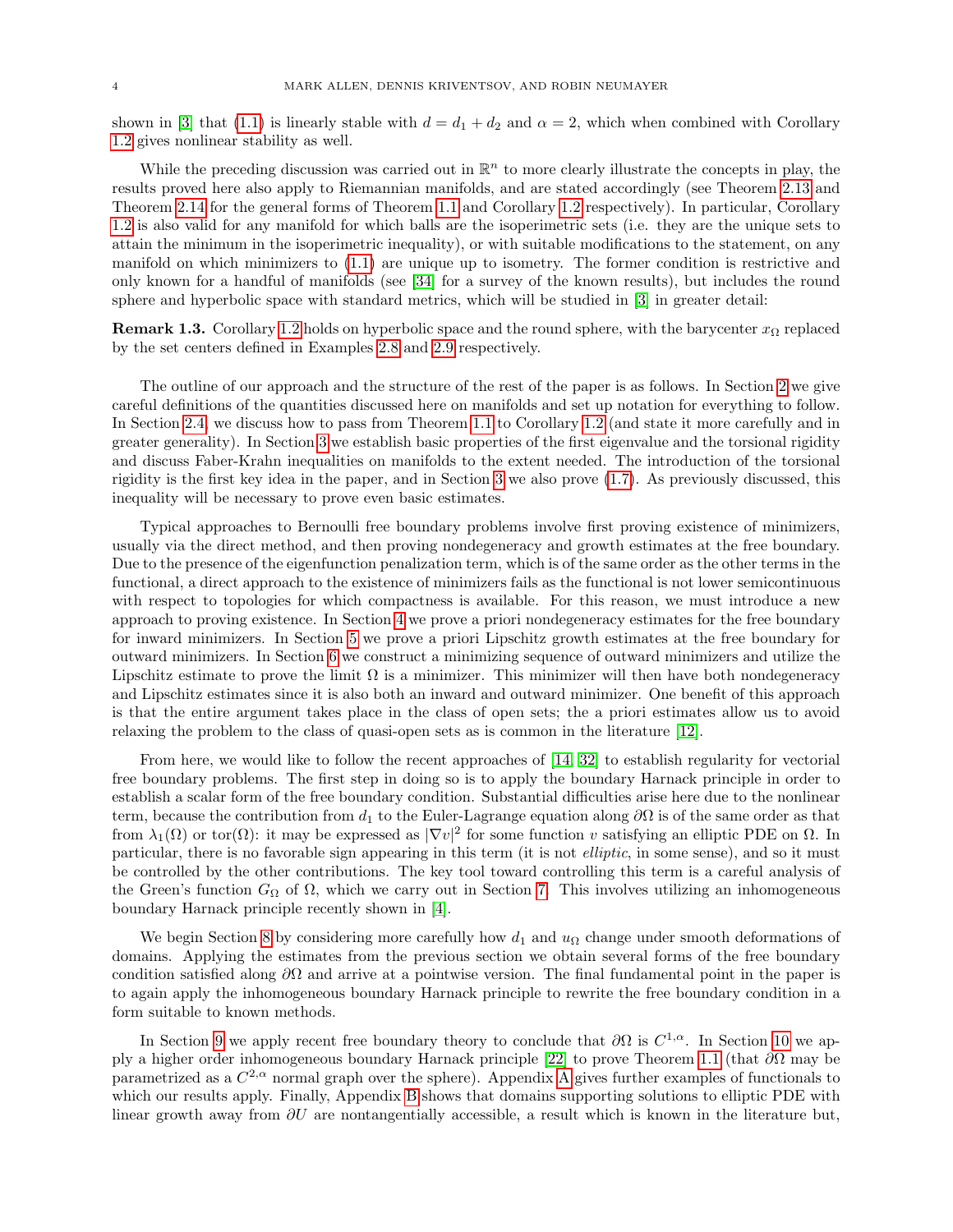to the best of our knowledge, not in the generality required here. This is a technical point relevant in Section [7.](#page-35-0)

Acknowledgements. MA was partially supported by Simons Collaboration Grant ID 637757. During the course of this work, RN was partially supported by the National Science Foundation under Grant No. DMS-1901427, as well as Grant No. DMS-1502632 "RTG: Analysis on manifolds" at Northwestern University and Grant No. DMS-1638352 at the Institute for Advanced Study. This project originated from discussions at the 2018 PCMI Summer Session on Harmonic Analysis.

# 2. Setup and definitions

<span id="page-4-0"></span>Throughout this paper, we let  $(M, q)$  be a complete, *n*-dimensional smooth Riemannian manifold without boundary that is connected and oriented. We further assume that  $(M, g)$  has bounded geometry, that is,  $\min_M := \inf_{x \in M} \min_{x \in M} |x = \infty|$  and  $\sup_{x \in M} |Rm| < \infty$ . All constants will depend on the metric g; it is likely that these constants are uniform for Riemannian manifolds with uniformly bounded geometry but we do not track this dependence.

Unless otherwise specified, all integrals are taken with respect to the volume measure  $m$  associated to g. We use the notation  $|\Omega|$  for the volume of a measurable set  $\Omega \subseteq M$  and  $\mathcal{H}^{n-1}$  for  $(n-1)$ -dimensional Hausdorff measure. We let  $d(x, y)$  denote the geodesic distance between  $x, y \in M$  and let

<span id="page-4-3"></span>
$$
B_r(x) = \{ y \in M : d(y, x) < r \}
$$

denote a geodesic ball centered at x of radius r. Given a set  $\Omega$  and a point  $x \in M$ , we let  $d(x, \Omega) = \inf \{d(x, y) :$  $y \in \Omega$ . We let  $\nabla$  and div denote the gradient and divergence with respect to g and let  $\Delta u = \text{div } \nabla u$  be the Laplace-Beltrami operator with respect to g.

Let G denote the (possibly trivial) group of isometries of  $(M, g)$ . Several global existence results in the sequel will hold for Riemannian manifolds such that either  $M$  is compact or  $M/G$  is compact; examples of the latter to keep in mind are Euclidean space, hyperbolic space, cylinders  $S^{n-k} \times \mathbb{R}^k$  equipped with the standard product metric, and more generally products of space forms.

2.1. **Base energy.** Given a bounded open set  $\Omega \subseteq M$ , we may define the *torsional rigidity* of  $\Omega$ :

(2.1) 
$$
\operatorname{tor}(\Omega) = \inf_{u \in H_0^1(\Omega)} \int_{\Omega} \frac{1}{2} |\nabla u|^2 - u.
$$

We note that the definition of the torsional rigidity given here differs by a sign from the typical definition. This is a negative quantity, and it is straightforward to check (using the Sobolev inequality and the Lax-Milgram theorem) that the infimum is finite and uniquely attained for any open bounded  $\Omega \neq M$  by a function  $w_{\Omega} \geq 0$ . We will refer to  $w_{\Omega}$  as the torsion function. Note also that tor $(\Omega)$  is decreasing with respect to set inclusion.

<span id="page-4-2"></span>The first (Dirichlet) eigenvalue of  $\Omega$  is defined as

(2.2) 
$$
\lambda_1(\Omega) = \inf_{u \in H_0^1(\Omega) \setminus \{0\}} \frac{\int_{\Omega} |\nabla u|^2}{\int_{\Omega} u^2}.
$$

This infimum is also attained by a nonnegative function  $u_{\Omega}$ , the *first eigenfunction*, and  $\lambda_1(\Omega)$  is also a decreasing function with respect to set inclusion. The first eigenfunction is unique up to scalar multiples so long as  $\lambda_1(\Omega) < \lambda_2(\Omega)$ , which in particular is true if  $\Omega$  is connected. The notation  $u_{\Omega}$  will be used for the unique first eigenfunction with  $u_{\Omega} \geq 0$  and  $\int u_{\Omega}^2 = 1$ , whenever it exists and is unique. We frequently will extend  $u_{\Omega}$  and  $w_{\Omega}$  by zero to be defined on all of M, using the same notation to indicate the functions  $u_{\Omega}, w_{\Omega}: M \to \mathbb{R}.$ 

In principle, we are interested in minimizing energy functionals of the type [\(1.6\)](#page-2-1) among sets  $\Omega \subset M$  of a fixed volume  $|\Omega| = v$ . In practice, it is more convenient to replace the volume constraint with a volume penalization term. Following  $[1, 9]$  $[1, 9]$ , we define the volume penalization

<span id="page-4-1"></span>(2.3) 
$$
f_{v,\eta}(t) = \begin{cases} \eta(t-v) & t \leq v \\ \frac{1}{\eta}(t-v) & t > v. \end{cases}
$$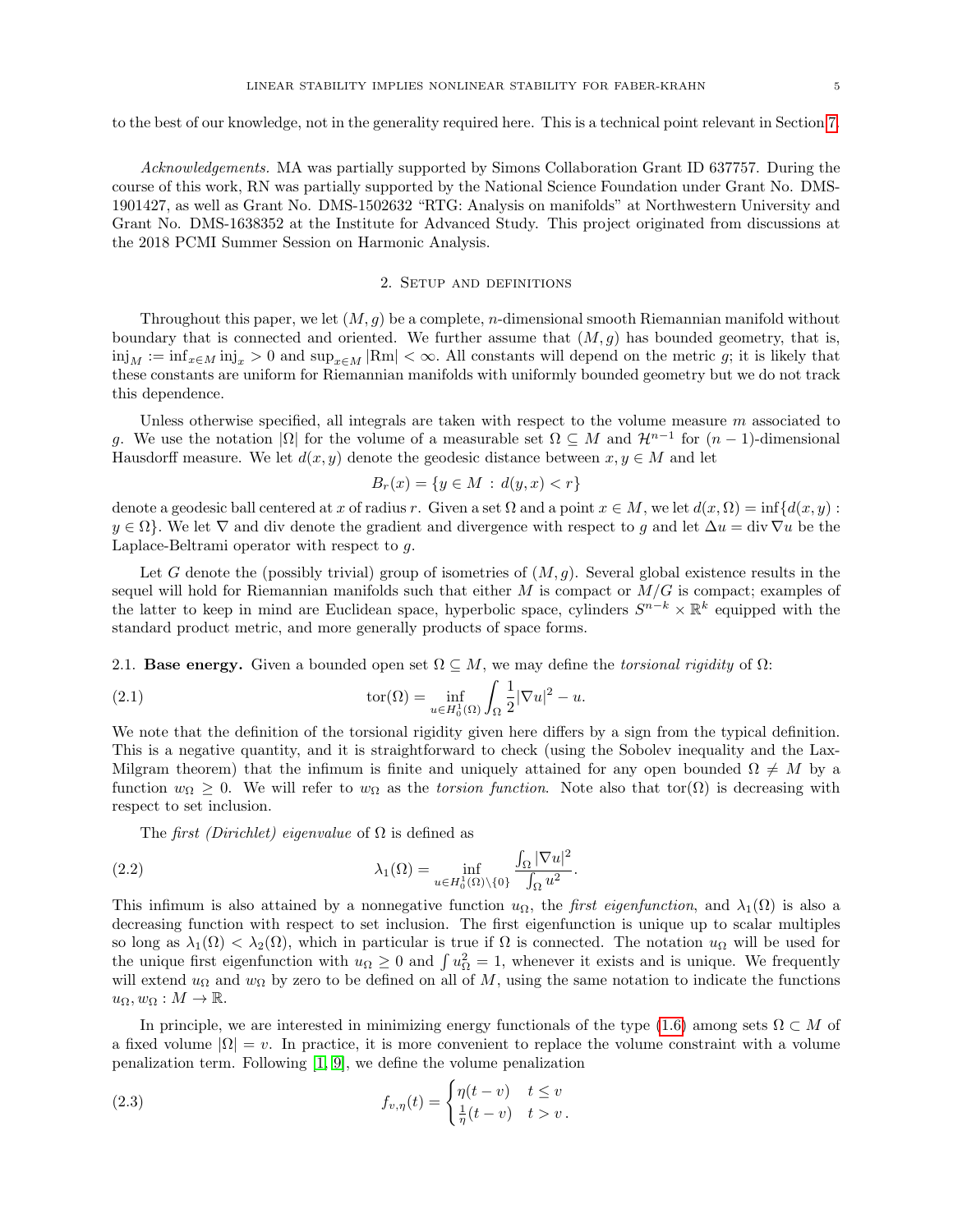The idea of the volume penalization [\(2.3\)](#page-4-1) is that by choosing the parameter  $\eta$  to be sufficiently small, a set  $\Omega$  whose volume exceeds the prescribed volume v will have a large energy contribution coming from the term  $f_{v,n}(|\Omega|)$ . We define the base energy of  $\Omega$  as

<span id="page-5-4"></span>(2.4) 
$$
\mathcal{E}(\Omega) = \lambda_1(\Omega) + \mathfrak{T} \text{tor}(\Omega) + f_{v,\eta}(|\Omega|),
$$

where  $\mathfrak{T} \in [0,1]$ . The principal goal of this paper is to study certain critical perturbations of the base energy introduced in the next subsection. In order to do so, we will need to first consider the minimization problem of the base energy itself. We discuss the problem of minimizing  $\mathcal{E}(\Omega)$  over sets briefly here and in more detail in Section [3.](#page-12-0) Many of the existence and regularity results in later sections will apply to this base energy problem as well. Let us begin with two observations regarding the existence theory for this problem:

<span id="page-5-0"></span>**Remark 2.1** (A hard volume constraint is needed). If we attempt to minimize the base energy  $\mathcal{E}$  among all bounded open subsets of  $M$ , then the energy may fail to be bounded from below and minimizers may fail to exist or  $\Omega = M$  may be a minimizer. For instance, on Euclidean space, a simple scaling computation shows that  $\mathcal{E}(B_R) \to -\infty$  as  $R \to \infty$  for any fixed triple of parameters  $v, \eta, \mathfrak{T} > 0$ . Similarly, if M has finite volume, then  $\mathcal{E}(M) = -\infty$  since tor $(M) = -\infty$  while the other quantities are finite.

To remedy this issue, we will introduce a "hard volume constraint" that is much larger than  $v$ . Given the desired volume constraint  $v \in (0, |M|)$ , we fix a larger number  $v_{\text{max}} \in (v, |M|)$  and minimize with respect to competitors  $\Omega$  with  $|\Omega| \le v_{\text{max}}$ . Ultimately this hard constraint will never be saturated: in Proposition [9.5](#page-59-0) we show that for small values of  $\eta$  (depending on v and  $v_{\text{max}}$ ) and  $\mathfrak{I}$  (depending on v,  $v_{\text{max}}$  and  $\eta$ ), any minimizer over this class actually satisfies the original desired volume constraint  $|\Omega| = v$ . In particular, this means the volume-constrained problem (minimizing only over  $|\Omega| = v$ ) is equivalent to the volume-penalized problem where  $|\Omega| \leq v_{\text{max}}$ .

<span id="page-5-1"></span>Remark 2.2 (Compactness issues on non-compact manifolds). On noncompact manifolds, a minimizing sequence  $\Omega_k$  for the base energy  $\mathcal E$  can "drift to infinity" in the sense that  $d(x_0, \Omega_k) \to \infty$  for any reference point  $x_0$ . In view of this issue, we first minimize over the class of  $\Omega$  contained in (smoothed out) balls of large radius R. Depending on the geometry of the manifold at infinity, global minimizers may simply fail to exist when  $R \to \infty$ . However, when  $M/G$  is compact, the compactness issues are solely caused by the symmetries of the metric and we may send the radius  $R$  to infinity using concentration compactness techniques (see [\[31\]](#page-71-2)). This will be addressed in Section [3.4](#page-21-0) for the base energy and then more completely in Theorem [6.3.](#page-34-0)

Since geodesic balls need not have smooth boundary on an arbitrary Riemannian manifold, it is more convenient from a technical standpoint to work with an exhaustion  $Q_R$  of smooth bounded open sets that play the role of smoothed-out balls. More specifically, we let  $Q_R$  be a fixed 1-parameter family of open sets which have the following properties:

- (1)  $\overline{Q}_R \subseteq Q_S$  for any  $S > R$
- (2) diam $(Q_R) \leq 2R$
- (3)  $\partial Q_R$  is either smooth (a finite union of disjoint  $C^2$  codimension-1 submanifolds) or empty
- <span id="page-5-3"></span>(4)  $M = \bigcup_R Q_R$ .

In view of Remarks [2.1](#page-5-0) and [2.2,](#page-5-1) we will fix parameters  $R > 0$  and  $v_{\text{max}} \in (0, |M|)$  and minimize the base energy (as well as the main energy) over open sets in  $Q_R$  of volume at most  $v_{\text{max}}$ . We use the notation

(2.5) 
$$
\mathcal{H} = \mathcal{H}_{R,v_{\text{max}}} = \{ \Omega \subseteq M \text{ open} : |\Omega| \le v_{\text{max}}, \Omega \subseteq Q_R \}
$$

to denote this collection of sets. We will assume throughout the paper, without further note, that  $R$  is chosen to be large enough so that  $|Q_R| \ge v_{\text{max}}$ . In this way, the container  $Q_R$  does not obstruct the hard volume constraint and the collection H is nonempty. Moreover, we will always assume that  $v_{\text{max}} < |M|$  when the volume of M is finite.

Given parameters  $0 < v < v_{\text{max}} < |M|, \eta > 0, \mathfrak{T} \in (0,1]$  and  $R > 0$ , we consider the following minimization problem for the base energy:

<span id="page-5-2"></span>(2.6) 
$$
\mathcal{E}_{min} = \mathcal{E}_{min}(v, v_{\max}, \eta, \mathfrak{T}, R) = \inf \{ \mathcal{E}(\Omega) : \Omega \subseteq \mathcal{H} \};
$$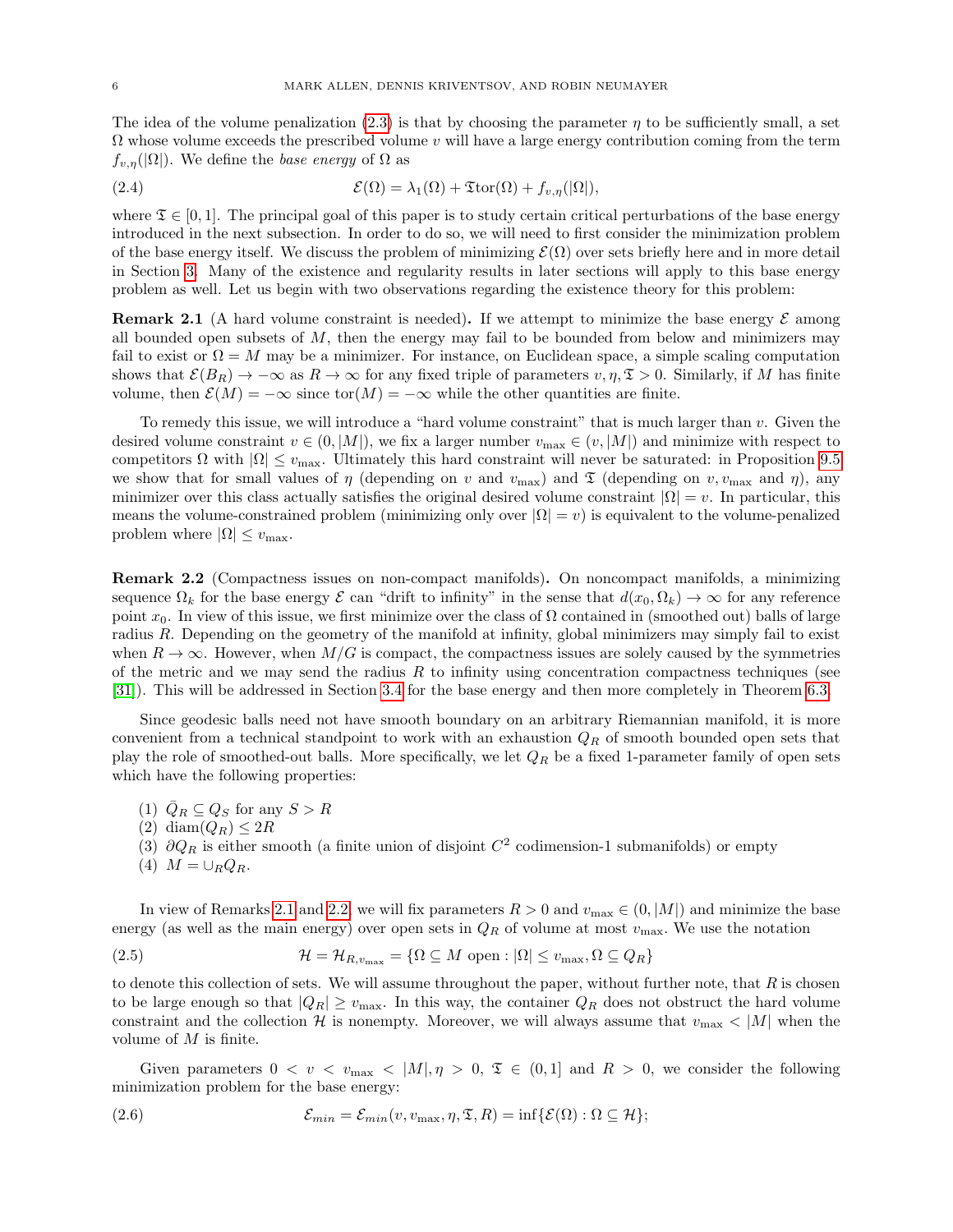we will drop the parameters unless ambiguous. The collection of minimizers for this problem will be denoted by

<span id="page-6-5"></span>(2.7) 
$$
\mathcal{M} = \mathcal{M}(v, v_{\max}, \eta, \mathfrak{T}, R) = \{ \Omega \subseteq \mathcal{H} : \mathcal{E}(\Omega) = \mathcal{E}_{min} \},
$$

which we will show in Lemma [3.10](#page-16-0) is always nonempty. While several of our intermediate results will hold for larger parameter ranges, the reader should typically think of first fixing the desired and hard volume constraints v,  $v_{\text{max}}$  and the radius R, then fixing the volume penalization parameter  $\eta$ , and finally fixing the coefficient  $\mathfrak T$  in front of the torsional rigidity.

In the following example, we consider the minimization problem [\(2.6\)](#page-5-2) on simply connected space forms; generally speaking these are important motivating examples to keep in mind throughout the paper. Since these spaces are compact after modding out by the isometry group, we may send the parameter  $R$  to infinity and so the following example has no R parameter.

<span id="page-6-3"></span>**Example 2.3.** Let  $(M, g)$  be Euclidean space, hyperbolic space, or the round sphere. Fix parameters  $v, v_{\text{max}}$  with  $0 < v < v_{\text{max}}$ , choosing  $v_{\text{max}} < |M|$  in the case of the round sphere. For  $\eta \le \eta_0(v, v_{\text{max}})$  and  $\mathfrak{T} \leq \mathfrak{T}_0(v, v_{\text{max}}, \eta)$ , geodesic balls of volume v are the unique minimizers of the base energy  $\mathcal{E}$  among all open bounded subsets of M with volume at most  $v_{\text{max}}$ .

For general Riemannian manifolds, we cannot hope to explicitly characterize minimizers as in the example above. However, the following proposition summarizes the basic facts that will be proven about minimizers of the base energy in this paper. The proof follows from combining Lemma [3.10](#page-16-0) and Theorem [6.3](#page-34-0) (local and global existence respectively), Lemma [3.13](#page-19-0) (connectedness), and Lemma [9.5](#page-59-0) (volume constraint satisfied).

<span id="page-6-4"></span>**Proposition 2.4** (Minimizers of the base energy). Fix  $R > 0$  and  $v \in (0, |M|)$ . Fix any  $v_{max} \in (v, |M|)$ . There exists  $\eta_0 = (R, v, v_{max})$  such that for  $\eta \leq \eta_0$ , there exists  $\mathfrak{T}_0 = \mathfrak{T}_0(R, v, v_{max}, \eta)$  such that the following holds. If  $\mathfrak{T} \leq \mathfrak{T}_0$ , then  $\mathcal{E}_{min} > -\infty$  and a minimizer of the base energy  $\mathcal{E}$  exists among sets in  $\mathcal{H}$ , i.e. the set  $M$  is nonempty. Moreover, any minimizer in  $M$  is connected and has volume equal to v.

If M is compact or  $M/G$  is compact, then constants above may be taken independent of R and the minimization of  $\mathcal E$  may be taken among all open bounded subsets of M with volume at most  $v_{max}$ .

<span id="page-6-0"></span>2.2. Main energy functional. Let us now introduce the class of energy functionals whose existence and regularity theory constitute the heart of this paper and using which we can carry out a selection principle as described in the introduction (in Section [2.4](#page-10-0) below). Following the discussions in the introduction and in the previous subsection, we are interested in functionals of the type [\(1.6\)](#page-2-1), though as in the previous subsection we relax the volume constraint. So, the general form of the functionals we consider is

<span id="page-6-2"></span>(2.8) 
$$
\mathcal{F}_{\tau}(\Omega) = \mathcal{E}(\Omega) + \tau \mathfrak{h}(\Omega).
$$

Here  $\mathfrak{h}(\Omega)$  is a functional mapping open bounded sets to R and  $\tau < \tau_0$  is a parameter that will be chosen sufficiently small depending on the parameters of the base energy  $\mathcal{E}$ . The existence and regularity results of this paper will hold whenever  $\mathfrak h$  is an *admissible nonlinearity* as defined in Definition [2.11](#page-8-2) below. Before defining this general class of admissible nonlinearities, we motivate the definition with some important concrete examples that will be used for our selection principle applications. In these examples, the relevant nonlinearities take the form

<span id="page-6-1"></span>(2.9) 
$$
\mathfrak{h}(\Omega) = \sqrt{c^2 + (c - d_*(\Omega)^2)^2} - c
$$

for a constant  $c \in (0,1]$ , where  $d_*(\Omega)$  is a suitably defined distance of  $\Omega$  to the class of minimizers M of the base energy. Note that [\(1.6\)](#page-2-1) takes this form with  $d_*(\Omega) = d_1(\Omega, B_R(x_\Omega))$  on Euclidean space; the subtraction of the constant  $c$  in  $(2.9)$  is immaterial for the minimization problem but conveniently normalizes the functional. We are interested in generalizing this in two directions: (1) we want a distance  $d_*$  that measures the size of the symmetric difference as well as the eigenfunction difference, and (2) we wish to suitably generalize this to certain Riemannian manifolds.

In order to establish Step (1) of the selection principle (and ultimately quantitative stability) in the form of Corollary [1.2](#page-2-4) in which both the eigenfunction distance  $d_1$  and the asymmetry distance  $d_0$  are controlled (say on Euclidean space), a first approach might be to let  $d_*(\Omega) = d_1(\Omega, B_R(x_{\Omega})) + d_0(\Omega, B_R(x_{\Omega}))$  in [\(2.9\)](#page-6-1), where  $d_0$  is the symmetric difference defined in [\(1.3\)](#page-0-2). The issue here, already understood in [\[9\]](#page-70-1), is that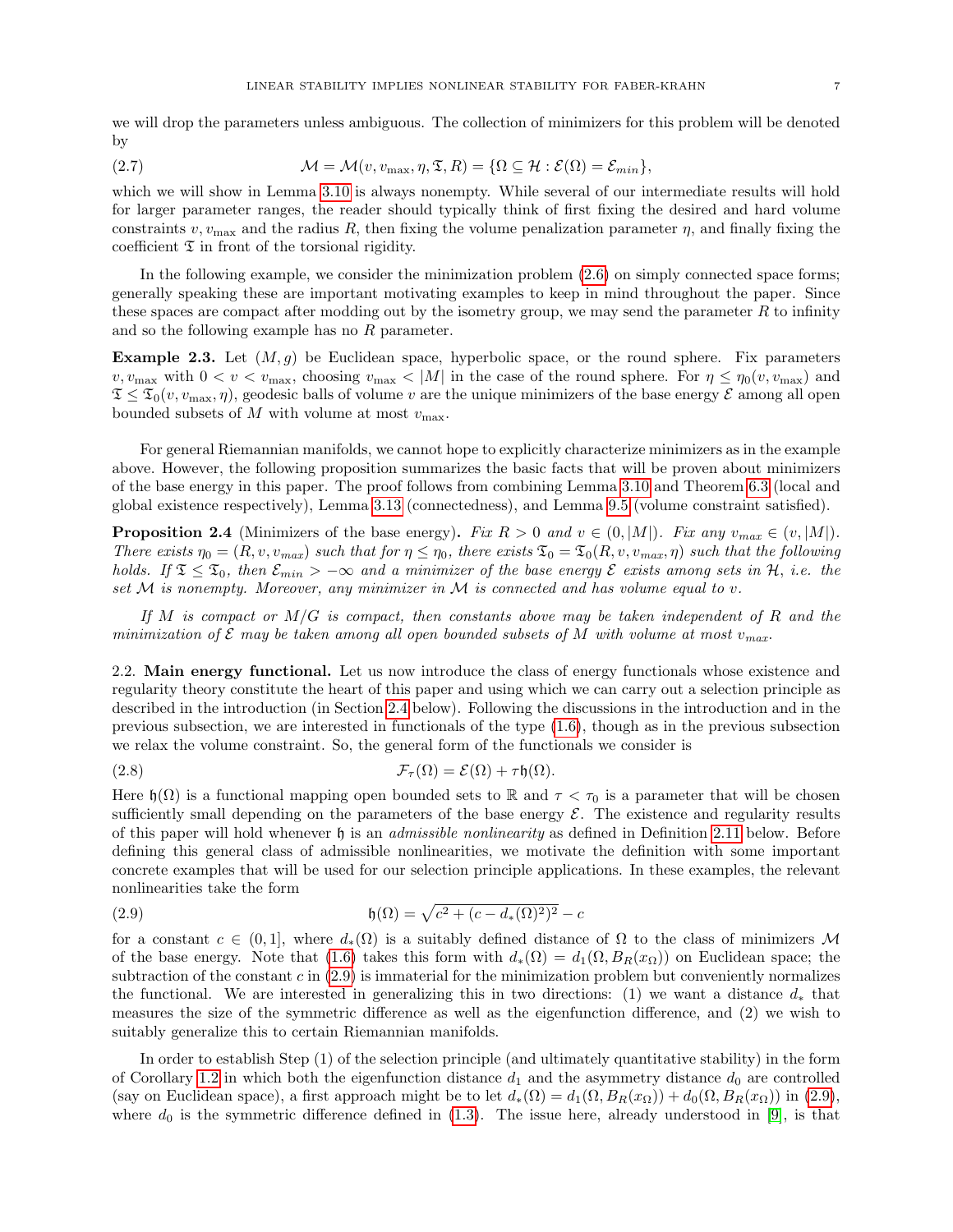the distance  $d_0$  is not sufficiently smooth (as the integral of a characteristic function) and consequently minimizers of such a functional will not be smooth.

To deal with this, we follow the approach of [\[9\]](#page-70-1) and consider a smoothed out version of the asymmetry term  $d_0$ . More specifically, consider a bounded, open set U with smooth boundary (say  $\partial U$  is a disjoint union of  $C^2$  embedded submanifolds); in the relevant applications U will be a minimizer of the base energy  $\mathcal{E}$ , so in Euclidean space, hyperbolic space, or the round sphere, take U to be a geodesic ball. Take f to be a smooth nondecreasing function with  $f(t) = t$  for  $|t| \leq c_0$  and  $f(t)$  is locally constant for  $|t| > 2c_0$ , where  $c_0$  is selected so that  $d(x, \partial U)$  is a  $C^2$  function on  $\{d(x, \partial U) < 4c_0\}$ . One can always find such a  $c_0$ ; see [\[24,](#page-70-17) Lemma 14.16]). Now, let  $\psi_U$  be given by

$$
\psi_U(x) = \begin{cases} f(d(x, \partial U)) & x \in U \\ -f(d(x, \partial U)) & x \in M \setminus U. \end{cases}
$$

The essential point of the function  $\psi_U$  is that  $\int_{\Omega} \psi_U - \int_{U} \psi_U$  is comparable to  $|U \triangle \Omega|^2$  for  $\Omega$  whose boundary is a (small) normal graph over  $\partial U$ , and controls  $|U \triangle \Omega|^2$  in all cases. More precisely, for any  $\Omega$  we have

$$
\int_{\Omega} \psi_U - \int_U \psi_U = \int_{\Omega \triangle U} |\psi_U| \ge \int_{\Omega \triangle U} \min\{|d(x, \partial U)|, c_0\} dx \ge c |\Omega \triangle U|^2,
$$

where the last step can be seen from the fact that the integral is minimized by tubular neighborhoods of  $U$ , and then by changing variables and using the smoothness of  $\partial U$ . On the other hand, if the boundary of  $\Omega$ is a  $C^2$  normal graph  $\xi$  over  $\partial U$  with  $|\xi| \leq c_0$ , we may change variables and integrate

$$
\int_{\Omega\triangle U}|\psi_U|\leq C\int_{\partial U}\int_0^{|\xi(x)|}t dt d\mathcal{H}^{n-1}=C\int_{\partial U}\int_0^{|\xi(x)|^2/2}1 dt d\mathcal{H}^{n-1}\leq C|U\triangle\Omega|^2.
$$

So, given any two bounded open sets  $\Omega$  and U with U smooth as above, we let

(2.10) 
$$
d_*(\Omega, U)^2 = \int_{\Omega} \psi_U - \int_U \psi_U + \int |u_{\Omega} - u_U|^2
$$

where  $u_{\Omega}$  denotes the first eigenfunction of  $\Omega$ , normalized so that  $u \geq 0$  and  $||u_{\Omega}||_{L^2} = 1$  and extended by zero to be defined on all of M. In each of the following examples, we will use  $d_*(\Omega, U)$  to define a distance  $d_*(\Omega)$ to the collection  $\mathcal M$  of minimizers of the base energy and consider the functional  $(2.8)$  with the nonlinearity [\(2.9\)](#page-6-1) for this suitable definition of  $d_*(\Omega)$ .

<span id="page-7-0"></span>**Remark 2.5** (Unique first eigenfunction). Lemma [3.14](#page-20-0) below guarantees that if  $\mathcal{E}(\Omega) \leq \mathcal{E}_{min} + \tau_0$  for  $\tau_0$ is sufficiently small, then  $\Omega$  has a unique first eigenfunction and so  $d_*(\Omega, U)$  is well-defined for such a set. This means that by choosing the parameter  $\tau$  in [\(2.8\)](#page-6-2) accordingly,  $u_{\Omega}$  and  $d_*(\Omega, U)$  will be well-defined for any minimizing sequence or minimizer of [\(2.8\)](#page-6-2). As such, we will generally only define h for sets with  $\mathcal{E}(\Omega) \leq \mathcal{E}_{min} + \tau_0$ . There is no loss of generality, at least when considering minimizers, to define  $\mathfrak{h}(\Omega) = 1$  if  $\mathcal{E}(\Omega) \geq \mathcal{E}_{min} + \tau_0.$ 

The simplest example is the case when only one minimizer of the base energy exists.

**Example 2.6** (Unique minimizer). Suppose that the collection of minimizers  $M$  of the base energy consists of a single set U, and U has boundary of class  $C^2$ . Then the distance  $d_*(\Omega)$  of  $\Omega$  to the collection of minimizers of the base energy with  $v = |\Omega|$  is defined by  $d_*(\Omega) = d_*(\Omega, U)$ .

In the case when minimizers of the base energy are not unique, to define a distance of a given set  $\Omega$ to the collection of minimizers, we must select the nearest minimizer to  $\Omega$ . On Euclidean space, where translation invariance gives rise to nonuniqueness of minimizers, we do this by choosing the ball with the same barycenter as  $\Omega$ .

<span id="page-7-1"></span>Example 2.7 (Euclidean space). Let  $(M, g)$  be Euclidean space. Given a bounded open set  $\Omega$ , let R be the unique radius so that  $|\Omega| = |B_R|$  and let  $x_{\Omega} = \int_{\Omega} x \, dx$  be the barycenter of  $\Omega$ . Then the distance  $d_*(\Omega)$  of  $\Omega$  to the collection of balls  $B_R$  (i.e. the minimizers of the base energy with  $v = |\Omega|$ ) is defined by  $d_*(\Omega) = d_*(\Omega, B_R(x_\Omega)).$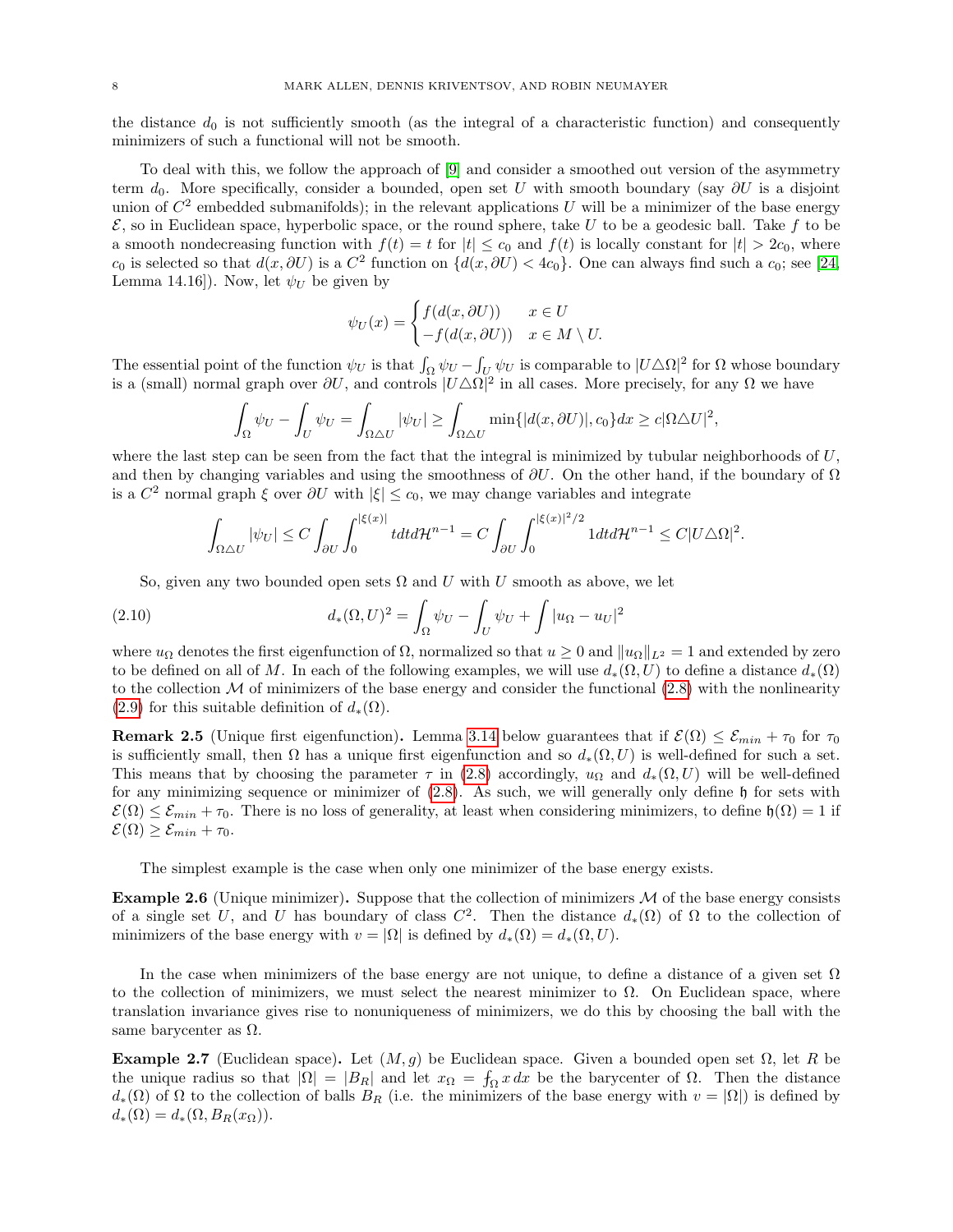We saw in Example [2.3](#page-6-3) that the situation on hyperbolic space and the round sphere is similar to Euclidean space: the collection of minimizers of the base energy comprises geodesic balls of suitable radius centered at any point. In these cases, we define an appropriate "set center" in analogy to the Euclidean barycenter.

<span id="page-8-0"></span>**Example 2.8** (Hyperbolic space). Let  $(M, g)$  be hyperbolic space. Given a set bounded open set  $\Omega \subset M$ , define the set center  $x_{\Omega}$  of  $\Omega$  by  $x_{\Omega} = \operatorname{argmin}_x \int_{\Omega} d^2(x, y) dm(y)$ , which is well-defined. Then the distance  $d_*(\Omega)$  of  $\Omega$  to the collection of balls  $B_R$  (i.e. the minimizers of the base energy with  $v = |\Omega|$ ) is defined by  $d_*(\Omega) = d_*(\Omega, B_R(x_\Omega)).$ 

On the round sphere, we cannot define the notion of set center in analogy to Example [2.8](#page-8-0) as the minimum may not be uniquely achieved. We instead consider the following.

<span id="page-8-1"></span>**Example 2.9** (The round sphere). Let  $(M, g)$  be the round sphere. Consider its standard embedding in  $\mathbb{R}^{n+1}$ . Given any open  $\Omega \subseteq M$ , let  $y_{\Omega} = \int_{\Omega} y d\mathcal{H}^{n}(y)$ , where  $y, y_{\Omega} \in \mathbb{R}^{n+1}$  and this is a (vector-valued) surface integral. If  $y_{\Omega} \neq 0$ , then define the set center of  $\Omega$  as  $x_{\Omega} = y_{\Omega}/|y_{\Omega}|$ . The distance  $d_*(\Omega)$  of  $\Omega$  to the collection of balls  $B_R$  (i.e. the minimizers of the base energy with  $v = |\Omega|$ ) is defined by  $d_*(\Omega) = d_*(\Omega, B_R(x_{\Omega}))$ .

In all three of the preceding examples, uniqueness of minimizers of the base energy fails solely due to the isometries of the space, and modulo the isometry group  $G$ , there is a unique minimizer U with boundary of class  $C^2$ . In more general situations of this type, we define a suitable notion of set center, which is a mapping  $\Omega \mapsto x_{\Omega}$  for which there is a unique minimizer  $U_{\Omega}$  of the base energy with the same set center as Ω. Because the definition is somewhat technical, we postpone it until Definition [A.2](#page-63-0) in Appendix [A.](#page-62-0) In this situation, we define  $d_*(\Omega)$  analogously to the examples above; the Euclidean barycenter and the sets centers for hyperbolic space and the round sphere above are examples of set centers in the sense of Definition [A.2.](#page-63-0)

<span id="page-8-5"></span>**Example 2.10** (Minimizer is unique modulo isometries). Assume that  $M$  consists of a single set U up to the action of the isometry group  $G$ . Also assume that it has smooth boundary, and that there exists a set center  $\Omega \mapsto x_{\Omega}$  adapted to U. We define

$$
(2.11) \t\t d_*(\Omega) = d_*(\Omega, U_{\Omega})
$$

where  $U_{\Omega}$  the unique set in M with the same set center as  $\Omega$ .

It may be tempting to give generic constructions of  $d_*(\Omega)$ , independent of set centers, by solving minimization problems along the lines of  $U_{\Omega} = \argmin \{d_*(\Omega, U) : U \in \mathcal{M}\}\$ and letting  $d_*(\Omega) = d_*(\Omega, U_{\Omega})$ . However, such variational problems have issues with uniqueness and regularity of the solution map: these are closely related to the convexity and smoothness of the "distance" functional being minimized, as well as the structure of the family M.

All of the examples given above fall into the general class of admissible nonlinearities h for which our main existence and regularity results are valid. Below,  $u_{\Omega}$  is used to denote the normalized, nonnegative first eigenfunction of  $\Omega$  (see [\(2.2\)](#page-4-2)); recalling Remark [2.5,](#page-7-0) this function exists and is unique when  $\mathcal{E}(\Omega) \leq \mathcal{E}_{min} + \tau_0$ .

<span id="page-8-2"></span>**Definition 2.11** (Admissible nonlinearities). Fix a (possibly trivial) closed subgroup  $G_0 \leq G$  of the isometry group of  $(M, g)$ . A function h mapping bounded open subsets of M to R is said to be an admissible nonlinearity with respect to  $G_0$  if the following properties hold.

<span id="page-8-3"></span> $(N1)$   $\nmid$   $\in$  [0, 1].

- <span id="page-8-4"></span> $(N2)$  h is invariant under isometries in  $G_0$ .
- <span id="page-8-6"></span>(N3) If  $\Omega, \Omega'$  are bounded open sets with  $\mathcal{E}(\Omega) \leq \mathcal{E}_{min} + \tau_0$ , then

$$
|\mathfrak{h}(\Omega)-\mathfrak{h}(\Omega')|\leq |\Omega\triangle\Omega'|+\int |u_{\Omega}-u_{\Omega'}|.
$$

<span id="page-8-7"></span>(N4) For any  $x_0 \in M$  and  $r \le r_0$ , take a one-parameter family  $\phi_t$  of diffeomorphisms with  $\phi_0(x) = x$  and  $|\partial_t \phi_t| \leq 1$  such that  $|\{x : \phi_t(x) \neq x\}| \subseteq B_r(x_0)$ . Assume  $\phi_t(\Omega)$  is a set with  $\mathcal{E}(\phi_t(\Omega)) \leq \mathcal{E}_{min} + \tau_0$ and  $\mathcal{H}^{n-1}(\partial\Omega)<\infty$ ; then

$$
\limsup_{t\to 0}\frac{1}{|t|}\left|\mathfrak{h}(\phi_t(\Omega))-\mathfrak{h}(\Omega)-\int (u_{\phi_t(\Omega)}-u_{\Omega})a_{\Omega}-\left[\int_{\phi_t(\Omega)}b_{\Omega}-\int_{\Omega}b_{\Omega}\right]\right|\leq C_{\mathfrak{h}}r^n,
$$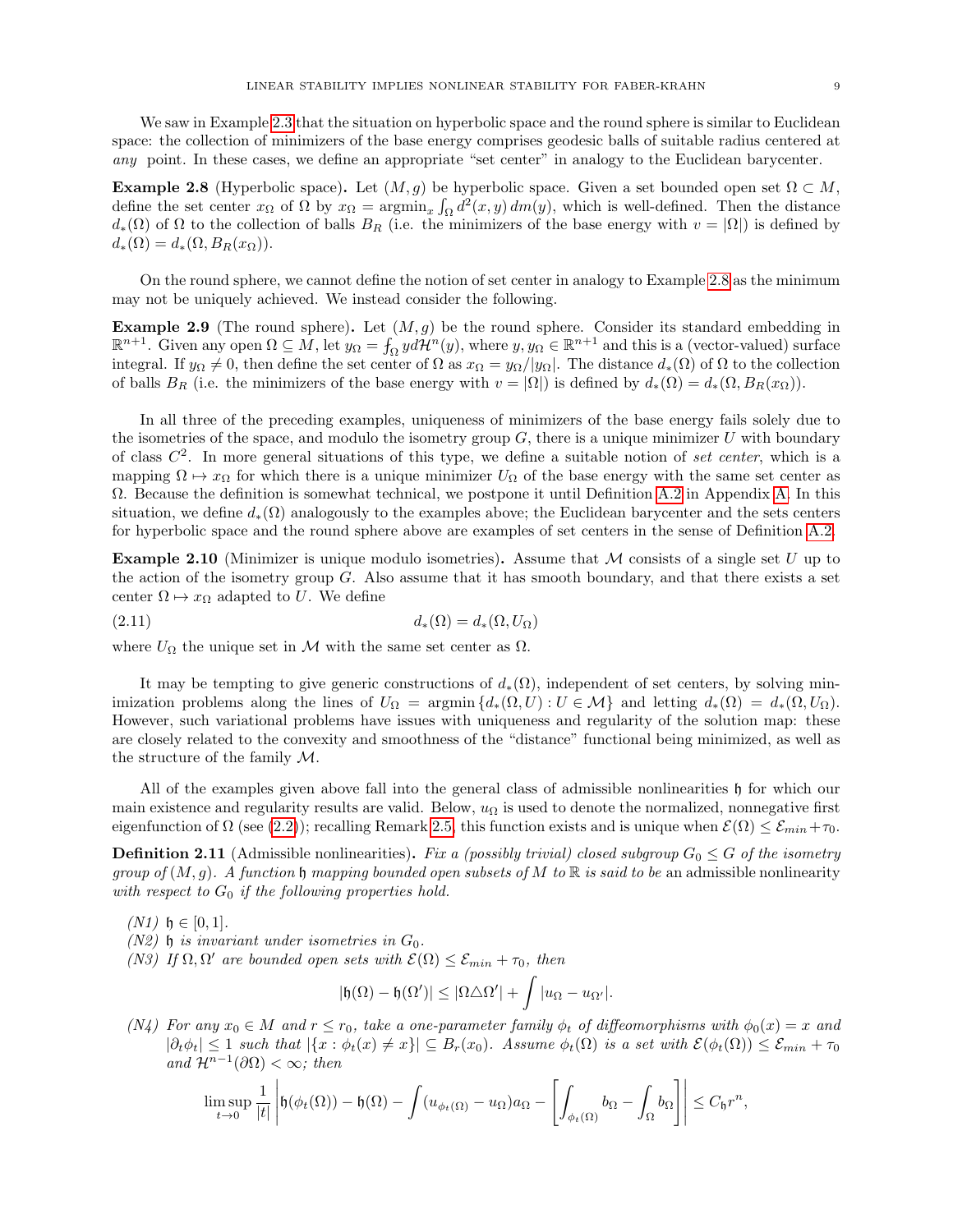where  $a_{\Omega}$ ,  $b_{\Omega}$  are continuous functions  $M \to \mathbb{R}$  with  $|a_{\Omega}|, |b_{\Omega}| \leq 1$ . Moreover,  $||b_{\Omega}||_{C^{1,1}(Q_R)} \leq 1$  and  $||a_{\Omega}||_{C^{0,1}(\Omega)} \leq 1.$ 

Assumption [\(N1\)](#page-8-3) simply says that  $\mathfrak h$  is nonnegative and uniformly bounded on bounded open sets, and it is convenient to normalize any such functional so that the upper bound is 1. Assumption [\(N2\)](#page-8-4) should be understood with Example [2.10](#page-8-5) in mind; when the base energy  $\mathcal E$  has a nonunique minimizer due only to a subgroup of isometries  $G_0$ , then [\(N2\)](#page-8-4) is used to compare a set  $\Omega$  to the nearest minimizer of the base energy. Assumption [\(N3\)](#page-8-6) heuristically states that h is a Lipschitz function  $\Omega \mapsto \mathbb{R}$ , where the topology placed on the space of sets is either the  $L^1$  distance  $|\Omega \triangle \Omega'|$  or a distance governed by the  $L^1$  difference of their eigenfunctions. Assumption [\(N4\)](#page-8-7) should be viewed as a higher regularity assumption on h; it is asking that h is not only Lipschitz but also  $C^1$ , with derivative represented by the functions  $a_{\Omega}$  and  $b_{\Omega}$ .

Only the first three assumptions  $(N1)$ ,  $(N2)$ , and  $(N3)$  are needed for the existence theory and core estimates up through Section [7.](#page-35-0) The last assumption [\(N4\)](#page-8-7) is used to derive the Euler-Lagrange equation in Section [8](#page-42-0) (indeed, the functions  $a_{\Omega}$  and  $b_{\Omega}$  appear in the first variation) and for the regularity of minimizers in Sections [9](#page-57-0) and [10.](#page-60-0) In particular the extra regularity of  $a_{\Omega}, b_{\Omega}$  is only needed in Section [10](#page-60-0) to obtain better smoothness of  $\partial\Omega$  for minimizers.

In Appendix [A,](#page-62-0) we verify that the examples given above are admissible nonlinearities. Given an admissible nonlinearity, it is easy to construct others via composition with functions of one variable:

**Remark 2.12.** Given any admissible nonlinearity b, and any  $C^1$  function  $\phi : [0,1] \to [0,1]$  with  $|\phi'| \leq 1$ , the composition  $\phi \circ \mathfrak{h}$  is again an admissible nonlinearity. No monotonicity or structure of  $\phi$  is required here.

2.3. Minimizers of the main energy. As we did for the base energy, we will fix  $R > 0$  and  $v_{\text{max}}$  and minimize the main energy over the set  $\mathcal{H} = \mathcal{H}_{R,v_{\text{max}}}$  defined in [\(2.5\)](#page-5-3). We say that a bounded open set  $\Omega$  is a minimizer if  $\Omega \in \mathcal{H}$  and for any  $\Omega' \in \mathcal{H}$ ,

<span id="page-9-1"></span>(2.12) 
$$
\mathcal{F}_{\tau}(\Omega) \leq \mathcal{F}_{\tau}(\Omega').
$$

We say that  $\Omega$  is an *inward minimizer* if [\(2.12\)](#page-9-1) holds for any  $\Omega' \in \mathcal{H}$  with  $\Omega' \subset \Omega$ . We say that  $\Omega$  is an *outward minimizer* if [\(2.12\)](#page-9-1) holds for any  $\Omega' \in \mathcal{H}$  with  $\Omega' \supset \Omega$ .

The following theorem summarizes the main existence and regularity properties for  $\mathcal{F}_{\tau}$  that are established in this paper. The proof follows by combining Theorem [6.2](#page-33-0) and Theorem [6.3](#page-34-0) (existence), Proposi-tion [9.5](#page-59-0) (volume constraint), Theorem [8.1](#page-43-0) (free boundary condition), Theorem [9.4](#page-58-0) ( $C^{1,\alpha}$  regularity), and Corollary [10.5](#page-62-1) (higher regularity).

We say that a collection C of bounded open subsets of M is *uniformly*  $C^k$  if there is a constant  $C > 2/\text{inj}_M$ such that for every  $U \in \mathcal{C}$  and every  $x \in \partial U$ , the set  $\partial U \cap B_{1/C}(x)$  may be expressed as a graph with  $C^k$ norm at most C over a hyperplane in normal coordinates.

<span id="page-9-0"></span>**Theorem 2.13.** Fix  $R > 0$  and  $v \in (0, |M|)$ . Fix any  $v_{max} \in (v, |M|)$ . There exist positive constants  $\eta$ ,  $\mathfrak{T}$  $\tau_0 > 0$  depending on R, v,  $v_{max}$  such that the following holds. Let  $\mathfrak h$  be an admissible nonlinearity with respect to the isometry group G of  $(M, g)$  and for fixed  $\tau < \tau_0$ , consider the energy functional  $\mathcal{F}_{\tau}$  defined in [\(2.8\)](#page-6-2) with the parameters v,  $\eta$ , and  $\mathfrak T$  in the base energy  $\mathcal E$  of [\(2.8\)](#page-6-2).

- (1) There exists an open set  $\Omega$  that minimizes  $\mathcal{F}_{\tau}$  among sets in  $\mathcal{H} = \mathcal{H}_{R,v_{max}}$ . Any such minimizer satisfies the volume constraint  $|\Omega| = v$ , is a set of finite perimeter, and has a unique first eigenfunction  $u_{\Omega}$  up to scaling.
- (2) There exist  $C > 0$  and  $\alpha \in (0, 1)$  depending only on v,  $v_{max}$ , R, a function  $\rho \geq -C\tau$  with  $\|\rho\|_{C^{0,\alpha}(\partial\Omega)} \leq$ C, and a constant  $A_0 \in [1/C, C]$  such that the normalized first eigenfunction  $u_{\Omega}$  satisfies the free boundary condition  $2^{12}$

$$
|\nabla u_{\Omega}(x)|^2(1+\rho(x))=A_0
$$

for  $\mathcal{H}^{n-1}$ -a.e.  $x \in \partial^* \Omega \cap Q_R$ .

(3) Assume further that the collection M of minimizers of the base energy is uniformly  $C<sup>4</sup>$ . For every  $\alpha \in (0,1)$  and  $r_1 > 0$  there is a  $\tau_1 = \tau_1(v, v_{max}, \eta, r_1, \alpha) > 0$  such that the following holds. If  $\tau < \tau_1$ , then for any minimizer  $\Omega$  of  $\mathcal{F}_{\tau}$ , the set  $\partial\Omega \cap \{x \in Q_R : d(x, \partial Q_R) > r_1\}$  may be parametrized as a  $C^{2,\alpha}$  normal graph (with  $C^{2,\alpha}$  norm bounded by  $r_1$ ) over ∂U for some  $U \in \mathcal{M}$ .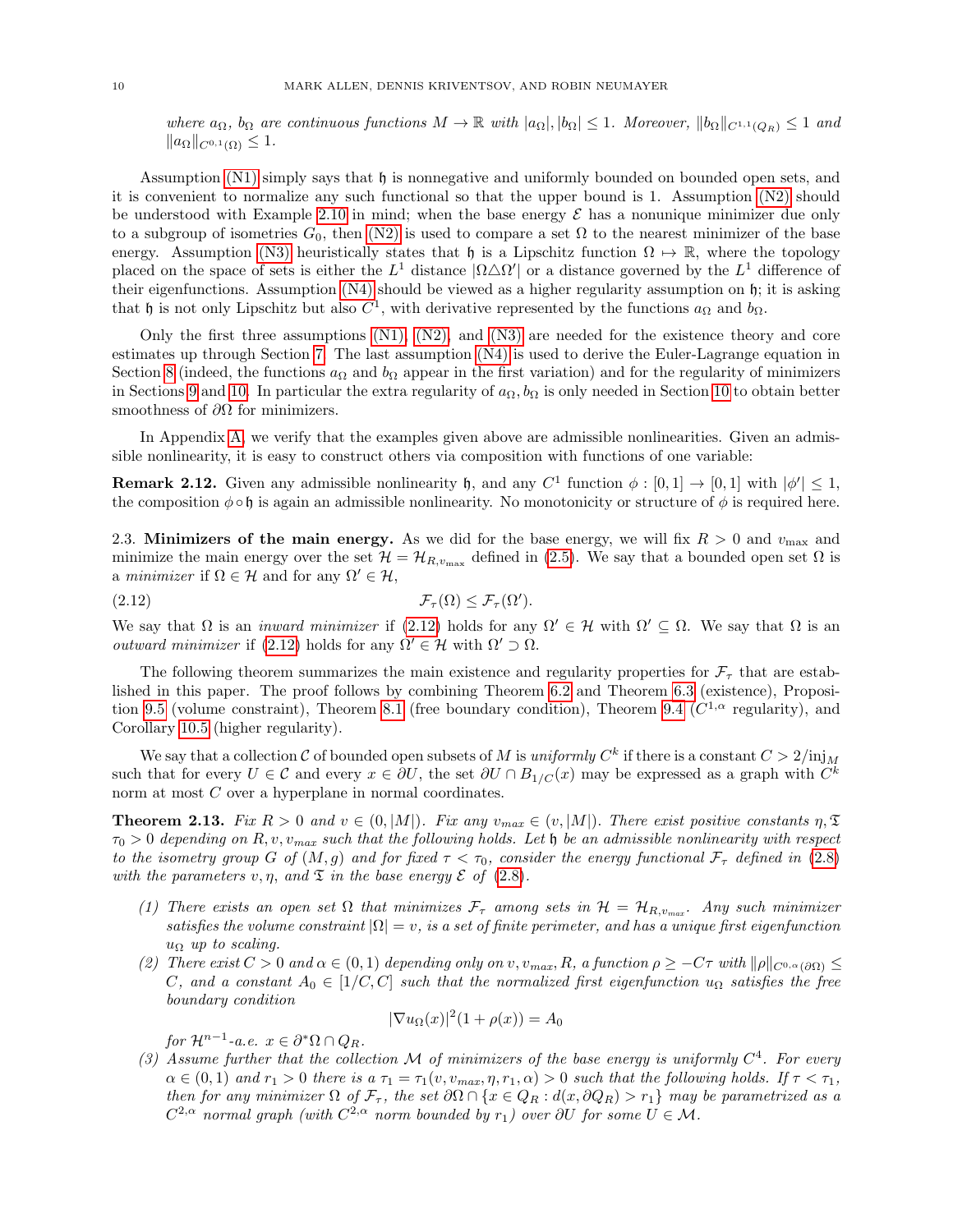If  $M/G$  is compact, then all constants may be taken to be independent of R, the minimization of  $\mathcal{F}_{\tau}$  may be taken among all bounded open subsets of M with volume at most  $v_{max}$ , and in (3) the entire boundary of any minimizer  $\Omega$  may be written as a  $C^{2,\alpha}$  graph over  $\partial U$  for some  $U \in \mathcal{M}$ .

Theorem [2.13\(](#page-9-0)1) implies that the minimization of  $\mathcal{F}_{\tau}$  among sets in H is equivalent to the minimization problem

$$
\inf \{ \mathcal{F}_{\tau}(\Omega) : \Omega \in \mathcal{H}^*, |\Omega| = v \}
$$

where we let  $\mathcal{H}^*$  denote either the collection of open bounded subsets of  $Q_R$  or, in the case that  $M/G$  is compact, the collection of open bounded subsets of M.

In order to better track the dependence of constants in various estimates in the sections to follow, we define two quantities which measure growth properties of the eigenfunction and torsion function of  $\Omega$ . Let  $\Omega$ be an open subset of  $Q_R$  with  $\lambda_1(\Omega) < \lambda_2(\Omega)$ , and  $u_{\Omega}$  the first eigenfunction (normalized so that  $\int u_{\Omega}^2 = 1$ and  $u_{\Omega} \geq 0$  as usual), while  $w_{\Omega}$  is the torsion function. Then

<span id="page-10-3"></span>(2.13) 
$$
\text{UP}(\Omega) = \sup \left\{ \frac{u_{\Omega}(x) + \sqrt{\mathfrak{T}}w_{\Omega}(x)}{d(x, \partial \Omega)} : x \in \Omega, d(x, \partial \Omega) \in (0, 1) \right\}
$$

and

<span id="page-10-2"></span>(2.14) 
$$
DO(\Omega) = \inf \left\{ \frac{1}{r} \sup_{x \in B_r(y)} u_{\Omega}(x) + \sqrt{\mathfrak{T}} w_{\Omega}(x) : y \in \overline{\Omega}, r \in (0,1) \right\}.
$$

In general,  $UP(\Omega) \in (0,\infty]$  while  $DO(\Omega) \in [0,\infty]$ , though we will show in Section [3.1](#page-12-1) that  $DO(\Omega) < \infty$  by showing that  $u_{\Omega}$  and  $w_{\Omega}$  are bounded. We also always have  $DO(\Omega) \leq UP(\Omega)$ . The core nonlinear estimates for this type of variational problem, following [\[5\]](#page-70-4), are that outward minimizers have  $UP(\Omega) \leq C < \infty$ , while inward minimizers have  $DO(\Omega) \geq c > 0$ .

<span id="page-10-0"></span>2.4. Selection Principle. In this section, we establish the main linear stability-implies-nonlinear stability result of this paper, which is Theorem [2.14](#page-11-0) below. This is a generalization of Corollary [1.2.](#page-2-4) The proof is essentially self-contained assuming Proposition [2.4](#page-6-4) and Theorem [2.13,](#page-9-0) with the exception of some continuity statements of Lemma [3.10](#page-16-0) and Lemma [3.16.](#page-21-1) We operate under one of the following set of assumptions:

Case 1:  $M/G$  is compact.

Case 2: M is arbitrary and  $R > 0$  is fixed.

Let  $\mathcal{H}^* = \{\Omega \text{ open, bounded}\}\$ in Case 1 and  $\mathcal{H}^* = \{\Omega \text{ open}: \Omega \subseteq Q_R\}\$ in Case 2. Fix  $0 < v < v_{\text{max}} <$ |M|, with  $v_{\text{max}} < |Q_R|$  in Case 2. Let  $\eta = \eta(v, v_{\text{max}}, R)$  be chosen small enough according to Proposition [2.4](#page-6-4) as well as Lemma [3.16](#page-21-1) in Case 1 (Lemma [3.10](#page-16-0) in Case 2). Then choose  $\mathfrak{T}_* = \mathfrak{T}_*(v, v_{\max}, R, \eta) > 0$  small enough according to Proposition [2.4.](#page-6-4) Fix any  $\mathfrak{T} < \mathfrak{T}_*$ . All constants and parameters below depend on these fixed values.

We are interested in looking at the quantitative stability of minimizers of the base energy  $\mathcal E$  with a volume constraint:

<span id="page-10-1"></span>(2.15) 
$$
\inf \{ \lambda_1(\Omega) + \mathfrak{T} \text{tor}(\Omega) : \Omega \in \mathcal{H}^*, |\Omega| = v \},
$$

By Proposition [2.4,](#page-6-4) the infimum in [\(2.15\)](#page-10-1) is equal to the infimum  $\mathcal{E}_{min}(v)$  of the unconstrained problem [\(2.6\)](#page-5-2), and the two minimization problems are equivalent in the sense that if a set  $\Omega \in \mathcal{H}^*$  attains the infimum in [\(2.6\)](#page-5-2), then it has  $|\Omega| = v$  and it attains the infimum in [\(2.15\)](#page-10-1), and conversely. Let  $\mathcal{M}^*$  denote the collection of minimizers of this variational problem, which is nonempty by Proposition [2.4.](#page-6-4) In Theorem [2.14,](#page-11-0) we make the following assumptions about  $\mathcal{M}^*$ :

In Case 1, assume that  $\mathcal{M}^*$  may be represented as  $\{e(U)\}_{e\in G}$  for a set  $U \in \mathcal{M}^*$ , the boundary  $\partial U$  is smooth, and there exists a set center adapted to U defined for sets in  $\{\Omega : \mathcal{E}(\Omega) \leq \mathcal{E}_{min}(v) + \delta\}$  for  $\delta$  small enough. Recall that set centers are defined in Definition [A.2](#page-63-0) and that examples to keep in mind are those on simply connected. space forms in Examples [2.7–](#page-7-1)[2.9.](#page-8-1)

In Case 2, assume that  $\mathcal{M}^*$  contains only one element U and  $U \subset\subset Q_R$  and that  $\partial U$  is smooth.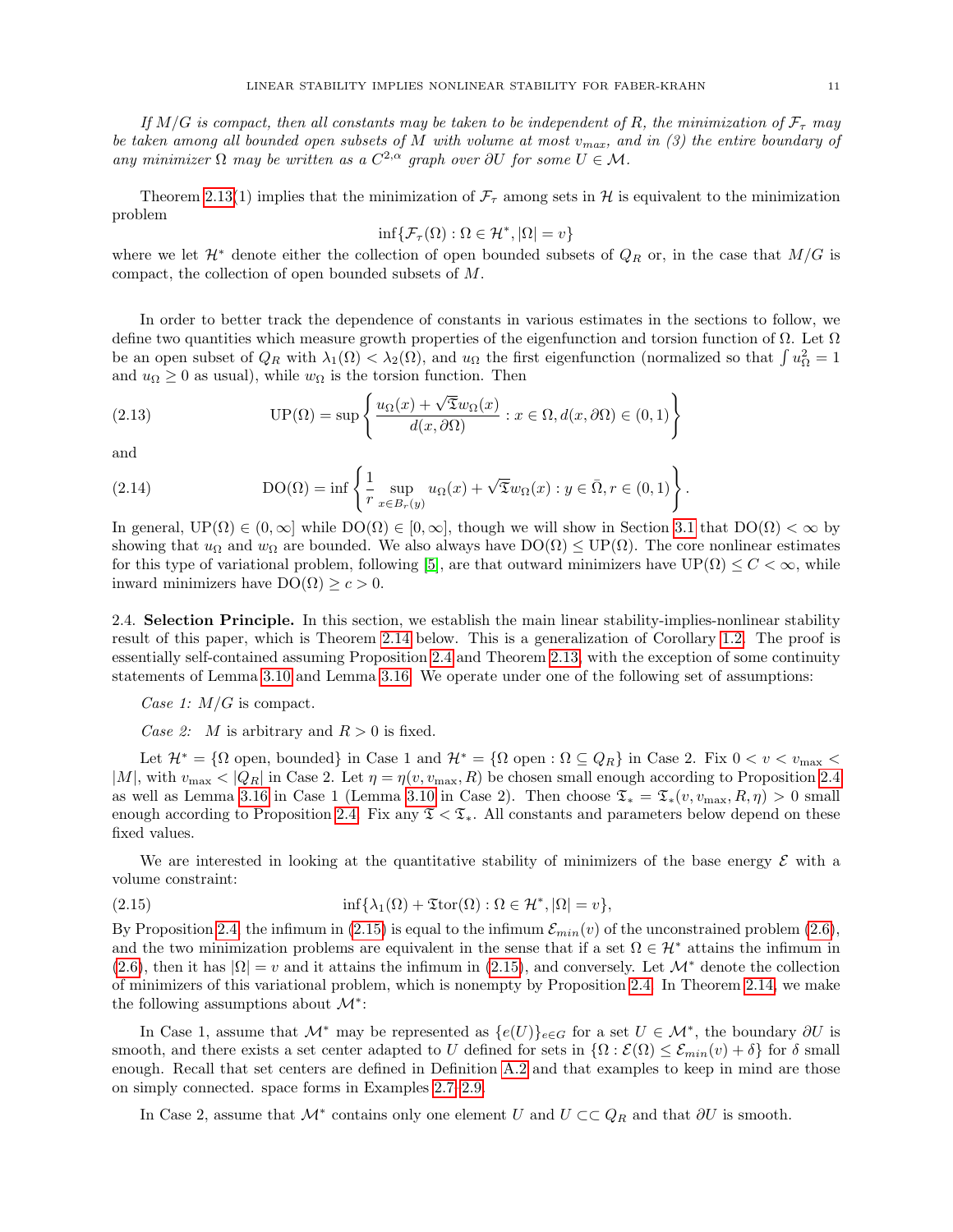12 MARK ALLEN, DENNIS KRIVENTSOV, AND ROBIN NEUMAYER

More general situations, such as finitely many minimizers (modulo isometries in Case 1) may be considered with suitable modifications to the arguments here. Given an open bounded set  $\Omega$ , let  $d_*(\Omega)$  be the distance to the collection of minimizers as defined in Example [2.10.](#page-8-5) In Case 1, we let  $U_{\Omega}$  denote the unique minimizer with the same set center as  $\Omega$ .

<span id="page-11-0"></span>**Theorem 2.14.** For M and  $\mathcal{M}^*$  as above and  $\varepsilon > 0$  small, assume that the inequality

<span id="page-11-1"></span>(2.16) 
$$
\lambda_1(\Omega) + \mathfrak{T}\mathrm{tor}(\Omega) - \mathcal{E}_{min} \geq c d_*(\Omega)^2
$$

holds for all  $\Omega \in H^*$  with  $|\Omega| = v$  and  $\partial \Omega$  expressible as a  $C^2$  normal graph over  $\partial U_{\Omega}$  with  $C^{2,\alpha}$  norm bounded by  $\varepsilon$ . Then, up to possibly replacing c with a smaller constant, [\(2.16\)](#page-11-1) holds for all  $\Omega \in \mathcal{H}^*$  with  $|\Omega| = v.$ 

*Proof.* Suppose by way of contradiction that the theorem is false. We may find a sequence of sets  $\{\Omega_i\}$  with  $\Omega_i \in \mathcal{H}^*$  and  $|\Omega_i| = v$  such that

(2.17) 
$$
\mathcal{E}(\Omega_j) = \lambda_1(\Omega_j) + \mathfrak{T}\mathrm{tor}(\Omega_j) \leq \mathcal{E}_{min} + \frac{d_j^2}{j},
$$

where here and in the remainder of the proof, we let  $d_i = d_*(\Omega_i)$ . The quantity  $d_*(\Omega)$  is bounded above uniformly for any  $\Omega \in \mathcal{H}^*$ , so [\(2.17\)](#page-11-2) implies that

<span id="page-11-2"></span>
$$
\lim_{j \to \infty} \mathcal{E}(\Omega_j) = \mathcal{E}_{min}(v).
$$

Applying Lemma [3.16](#page-21-1) in Case 1 or Lemma [3.10](#page-16-0) in Case 2, we see that  $d_j \to 0$ , and so there exists  $U \in \mathcal{M}^*$ such that, after passing to a subsequence,  $|\Omega_i \triangle e_i(U)| \to 0$  as  $j \to \infty$  for some  $e_j \in G$ .

For each  $j \in \mathbb{N}$ , consider the minimization problem

(2.18) 
$$
\inf \{ \mathcal{F}_{\tau}(\Omega) = \mathcal{E}(\Omega) + \tau \mathfrak{h}(\Omega) : \Omega \in \mathcal{H}^* \},
$$

where we let

<span id="page-11-3"></span>
$$
\mathfrak{h}(\Omega) = \sqrt{d_j^4 + \left(d_*(\Omega)^2 - d_j^2\right)^2} - d_j^2
$$

where  $\tau < \tau_0$  is a small parameter, and  $\tau_0 = \tau_0(v, v_{\text{max}}, R, \eta, \mathfrak{T})$  is chosen so that Theorem [2.13](#page-9-0) holds. By Theorem [2.13,](#page-9-0) a minimizer  $V_i$  of this variational problem exists and satisfies  $|V_i| = v$ . Let us take  $\Omega_i$  as a competitor in [\(2.18\)](#page-11-3) in order to relate the deficits and distances of  $\Omega_j$  and  $V_j$ . We find

<span id="page-11-5"></span><span id="page-11-4"></span>(2.19) 
$$
\mathcal{E}(V_j) + \tau \left( \sqrt{d_j^4 + (d_*(V_j)^2 - d_j^2)^2} - d_j^2 \right) \le \mathcal{E}(\Omega_j)
$$
  
(2.20) 
$$
\le \mathcal{E}(U) + \frac{d_j^2}{j}.
$$

In [\(2.20\)](#page-11-4) we have applied [\(2.17\)](#page-11-2). Subtracting  $\mathcal{E}(U) = \mathcal{E}_{min}(v)$  throughout [\(2.19\)](#page-11-5) and (2.20) (and recalling that  $\mathcal{E}_{min}(v) \leq \mathcal{E}(V_i)$  by definition), we directly see that

(2.21) 
$$
\mathcal{E}(V_j) - \mathcal{E}_{min}(v) \leq \mathcal{E}(\Omega_j) - \mathcal{E}_{min} \to 0.
$$

Furthermore, [\(2.20\)](#page-11-4) tells us that

<span id="page-11-7"></span><span id="page-11-6"></span>
$$
\sqrt{d_j^4 + \left(d_*(V_j)^2 - d_j^2\right)^2} \le \left(1 + \frac{1}{\mathfrak{T}j}\right) d_j^2.
$$

After squaring both sides of this inequality, we find that  $(d_*(V_j)^2 - d_j^2)^2 \leq 3d_j^4/\tau j$ . This guarantees, first of all, that  $V_j \notin \mathcal{M}^*$  for j sufficiently large. Moreover, taking the square root of both sides, we find that for sufficiently large  $j$ ,

(2.22) 
$$
\frac{1}{2}d_j \leq d_*(V_j).
$$

So, combining the contradiction hypothesis [\(2.17\)](#page-11-2) with the deficit and distance comparisons [\(2.21\)](#page-11-6) and  $(2.22)$ , we see that

(2.23) 
$$
\mathcal{E}(V_j) - \mathcal{E}_{min}(v) \leq \mathcal{E}(\Omega_j) - \mathcal{E}_{min}(v) \leq \frac{d_j^2}{j} \leq \frac{2d_*(V_j)^2}{j}.
$$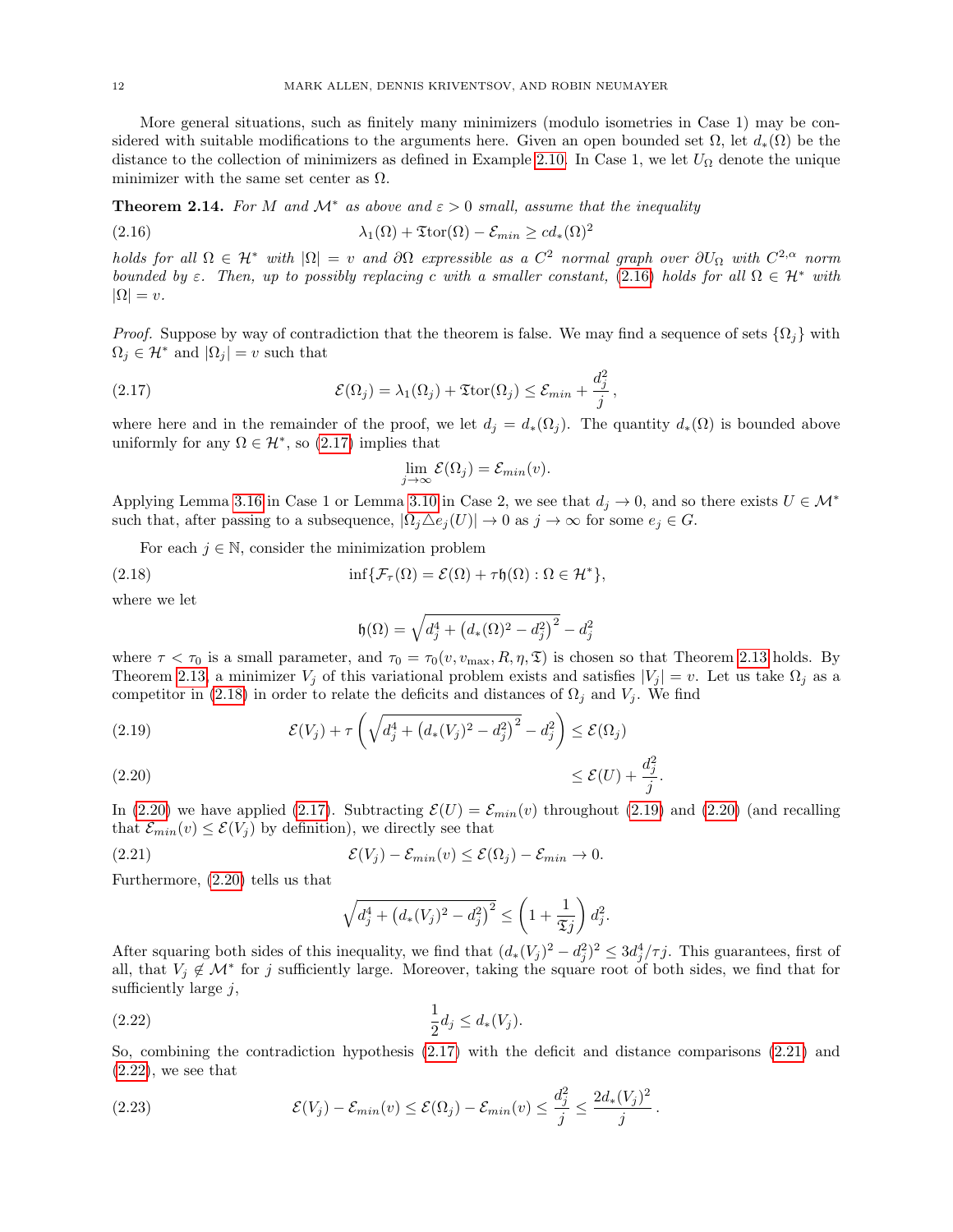By Theorem [2.13,](#page-9-0)  $V_j$  may be represented as a  $C^{2,\alpha}$  normal graph over  $\partial U_j$  for some  $U_j \in \mathcal{M}$ , with  $C^{2,\alpha}$  norm controlled by  $o_j(1)$ . Moreover, the set centers of  $U_j$  and  $V_j$  converge, since  $d(x_{U_j}, x_{V_j}) \leq C|U_j \triangle V_j| = o_j(1)$ , which immediately implies that  $|U_j \triangle U_{V_j}| = o_j(1)$  from the properties of set centers. Here  $U_{V_j}$  is the unique minimizer with the same set center as  $V_j$ . Using the smoothness of the minimizers U and the tubular neighborhood theorem, this means for j large  $\partial U_j$  (and then also  $\partial V_j$ ) may be written as a  $C^{2,\alpha}$  normal graph over  $\partial U_{V_j}$  with small  $C^{2,\alpha}$  norm. Applying the hypothesis [\(2.16\)](#page-11-1) to  $V_j$ , we see that

$$
cd_*(V_j)^2 \le \mathcal{E}(V_j) - \mathcal{E}_{min},
$$

which for j large is a contradiction. This completes the proof.  $\Box$ 

Recall from the discussion in Section [2.2](#page-6-0) that  $d_*(\Omega)^2$  is comparable to

$$
\bar{d}_{*}(\Omega)^{2} := |\Omega \triangle U_{\Omega}|^{2} + \int |u_{\Omega} - u_{U_{\Omega}}|^{2}
$$

for  $\Omega$  whose boundary is a (small) normal graph over  $\partial U$ , and controls  $\bar{d}_*(\Omega)^2$  in all cases. This leads to the following corollary, which in particular proves Corollary [1.2.](#page-2-4)

<span id="page-12-0"></span>Corollary 2.15. Theorem [2.14](#page-11-0) remains valid with  $d_*$  in place of  $d_*$ .

# 3. Eigenfunctions, torsion functions, and the base energy

This section collects some useful facts about eigenfunctions and torsion functions of bounded open subsets of M, as well some initial properties about the base energy  $\mathcal E$  and its optimizers. Section [3.1](#page-12-1) is devoted to general properties of eigenfunctions and torsion functions.

Section [3.2](#page-15-1) contains Proposition [3.9,](#page-15-0) the key estimate that will allow us to control the nonlinear perturbation in the main energy in the remainder of the paper. This lemma estimates the difference of eigenfunctions on nested domains in terms of their eigenvalue and torsional rigidity differences. Fundamentally, this lemma highlights why we are able to establish existence and regularity of minimizers of the main energy when the coefficient  $\mathfrak T$  in front of the torsional rigidity is positive (and suitably small), but not when  $\mathfrak T = 0$  and the leading term in the base energy is only the first eigenfunction.

In Section [3.3,](#page-16-1) we establish the existence and initial properties of minimizers of the base energy in  $Q_R$ , while Section [3.4](#page-21-0) extends these some of these properties of minimizers of the base energy globally.

We recall the set  $\mathcal{H} = \mathcal{H}_{R,v_{\text{max}}}$  defined in [\(2.5\)](#page-5-3). Recall that we always implicitly assume that  $v_{\text{max}}$  and R are chosen so that  $v_{\text{max}} \leq |Q_R|$  and, when |M| is finite, so that  $v_{\text{max}} < |M|$ .

<span id="page-12-1"></span>3.1. Eigenfunctions and torsion functions. Our first lemma collects some basic facts about eigenfunctions and torsion functions. The proof is elementary and so we omit it.

<span id="page-12-2"></span>**Lemma 3.1.** Let  $\Omega \subset M$  be a bounded open set. Then the following properties hold.

- (1)  $w_{\Omega}$  is nonnegative and satisfies  $\Delta w_{\Omega} \geq -1_{\Omega}$  on M in the sense of distributions.
- (2)  $\Delta w_{\Omega} = -1$  on  $\Omega$ .
- (3)  $\int_{\Omega} |\nabla w_{\Omega}|^2 = \int_{\Omega} w_{\Omega} = -2\text{tor}(\Omega).$
- (4) If  $\lambda_1(\Omega) < \lambda_2(\Omega)$ , the normalized eigenfunction  $u_{\Omega}$ , up to replacing with  $-u_{\Omega}$ , is nonnegative and  $\Delta u_{\Omega} \geq -\lambda_1(\Omega)u_{\Omega}$  on M in the sense of distributions.
- (5) If  $u_{\Omega}$  is as in (4),  $\Delta u_{\Omega} = -\lambda_1(\Omega)u_{\Omega}$  on  $\Omega$ .

Next, we show that eigenfunctions of a domain  $\Omega \subset M$  are bounded uniformly in terms of an eigenvalue upper bound.

<span id="page-12-3"></span>**Lemma 3.2** (Eigenfunction upper bound). For each  $\lambda_0 > 0$ , there is a constant  $C_1 = C_1(\lambda_0)$  such that the following holds. Let  $\Omega$  be an open bounded set and fix  $\lambda \leq \lambda_0$ . For any function  $u \in H_0^1(\Omega)$  with  $||u||_{L^2} = 1$ satisfying  $\Delta |u| \geq -\lambda |u|$  on  $\Omega$ ,

$$
|u| \leq C_1.
$$

In particular, this applies to any eigenfunction of  $\Omega$ .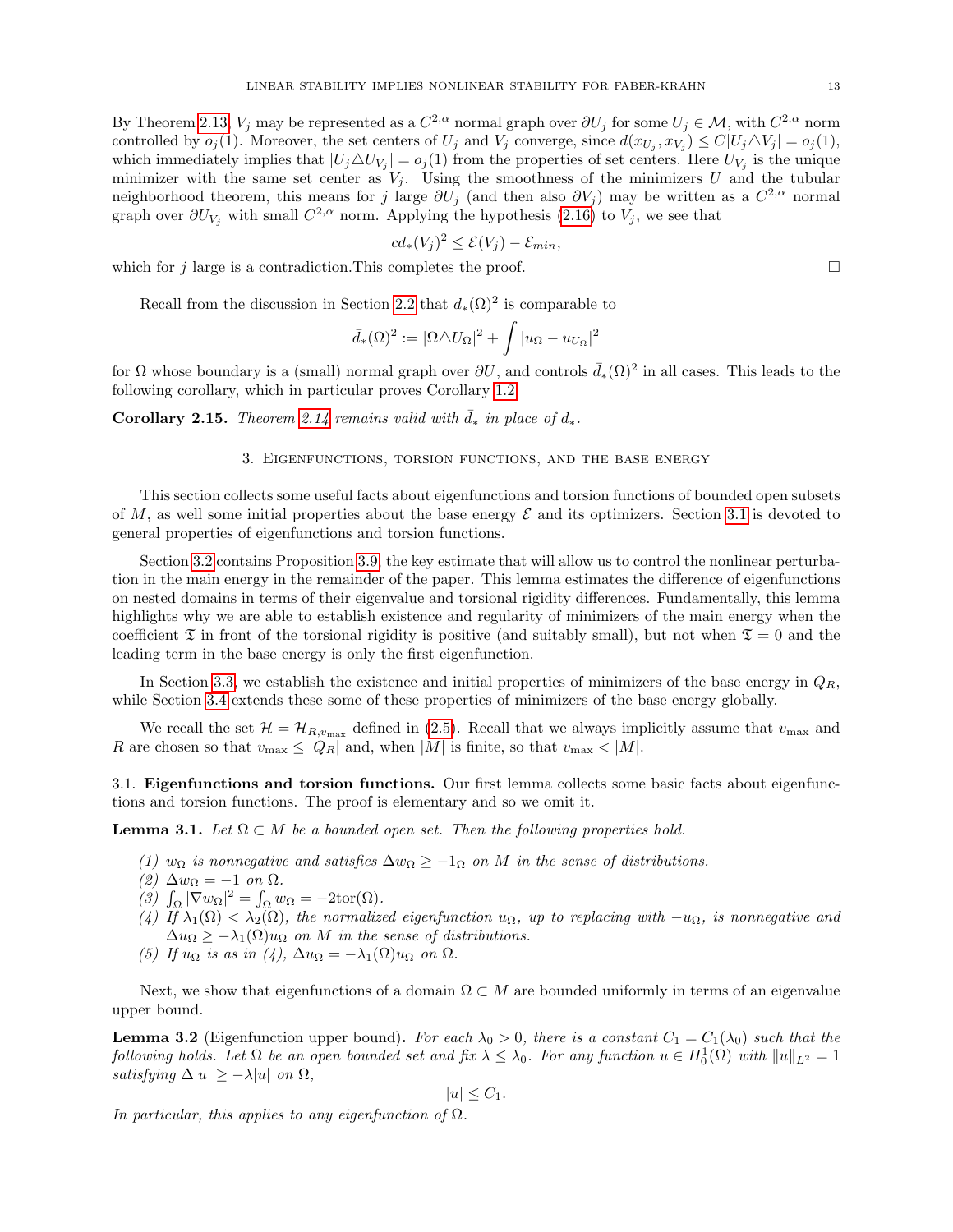*Proof.* Let  $K(x, y, t)$  be the heat kernel on M (see [\[19\]](#page-70-18)), and set  $C_1 = e^{\lambda_0} \sup_{x \in M} \sqrt{K(x, x, 2)}$ . Since  $(M, g)$ has bounded geometry,  $C_1$  is finite. Extending u by zero to be defined on all of M, the function  $e^{-t\lambda}|u(x)|$ is a subsolution to the heat equation on  $M$ . Using the comparison principle,

$$
e^{-t\lambda}|u(x)| \le \int K(x, y, t)|u(y)| dy \le \left(\int K^2(x, y, t) dy\right)^{1/2} \|u\|_{L^2} = \sqrt{K(x, x, 2t)}.
$$
  
Set  $t = 1$  to conclude.

Next, the torsion function of an open bounded set is bounded in terms of its torsional rigidity.

<span id="page-13-1"></span>**Lemma 3.3** (Torsion function upper bound). For each  $T > 0$ , there exists a constant  $C_2 = C_2(T)$  such that the following holds. Let  $\Omega$  be an open bounded set with  $\text{tor}(\Omega) \geq -T$ .

$$
w_{\Omega} \leq C_2.
$$

*Proof.* In local coordinates on a ball  $B_r(x)$  around any point  $x \in M$ , we have that  $w_{\Omega} \ge 0$  and  $\Delta w_{\Omega} \ge -1$ , so applying the local maximum principle ([\[24\]](#page-70-17), Theorem 8.17) gives

$$
\sup_{B_{r/2}(x)} w_{\Omega}^2 \le C(r,x) \bigg[ \int_{B_r(x)} |\nabla w_{\Omega}|^2 + 1 \bigg] \le C(r,x) [-\text{tor}(\Omega) + 1].
$$

In the second inequality we used Lemma [3.1\(](#page-12-2)3). Since  $(M, g)$  has bounded geometry, the values of r and the constant  $C(r, x) = C$  may be taken uniformly for all  $x \in M$ . We conclude by letting  $C_2 = C[T + 1]$ .

The next lemma shows that the eigenfunction is controlled by the torsion function.

<span id="page-13-2"></span>**Lemma 3.4** (Torsion function controls eigenfunction). Let  $\Omega$  be an open bounded set with  $|\Omega| < |M|$  such that  $\lambda_1(\Omega) < \lambda_2(\Omega)$ . Then there is a constant  $C_3$  depending only on  $C_1$  of Lemma [3.2](#page-12-3) and  $\lambda_1(\Omega)$  such that  $u_{\Omega} \leq C_3 w_{\Omega}$ .

*Proof.* This follows directly by the maximum principle and Lemma [3.2:](#page-12-3)  $-\Delta u_{\Omega} \leq \lambda_1(\Omega)C_1 = -\Delta\lambda_1(\Omega)C_1w_{\Omega}$ on  $\Omega$ , and both are in  $H_0^1(\Omega)$ , giving  $u_{\Omega} \leq C_1 \lambda_1(\Omega) w_{\Omega}$  on  $\Omega$ .

As a consequence of this lemma, if we write  $\Delta u_{\Omega} = -\lambda_1(\Omega)u_{\Omega} + \mu$  in the sense of distributions, with  $\mu$ a nonnegative measure, and similarly  $\Delta w_{\Omega} = -1_{\Omega} + \nu$  where  $\nu$  is a nonnegative measure, then  $\mu \leq C_{\nu}$ . The opposite inequality  $w_{\Omega} \leq C u_{\Omega}$  is much more subtle, and will be discussed for *minimizing*  $\Omega$  in Proposition [7.8.](#page-38-0)

We now establish two forms of a Poincaré inequality on the sets  $Q_R$  defined at the beginning of Section [2;](#page-4-0) the key point here is that they depend only on the parameters R and  $v_{\text{max}}$ . We let  $\dot{H}_0^1(Q_R)$  and  $\dot{H}^1(Q_R)$ denote the completions of  $C_0^{\infty}(Q_R)$  and  $C^{\infty}(Q_R)$  respectively with respect to the seminorm  $\|\nabla u\|_{L^2(Q_R)}$ .

<span id="page-13-0"></span>**Lemma 3.5** (Poincaré Inequality). For every  $v_{max} < |M|$  and any  $R > 0$ , the embedding

$$
X = \{u \in \dot{H}_0^1(Q_R) : |\{|u| > 0\}| \le v_{max}\} \to L^p(Q_R)
$$

is continuous for  $p \in [1, \frac{2n}{n-2}]$  and compact for  $p < \frac{2n}{n-2}$ . If  $v_{max} < |Q_R|$ , then the same is true as well for  $X = \{u \in \dot{H}^1(Q_R) : |\{|u| > 0\}| \le v_{max}\}.$ 

*Proof.* It is well known (see for instance [\[25,](#page-70-19) Theorem 10.2] or [\[6,](#page-70-20) Theorems 2.30 and 2.34]) that on  $Q_R$ (or more generally, any compact Riemannian manifold with boundary),  $H^1(Q_R)$  embeds continuously into  $L^p(Q_R)$  for  $p \in [1, \frac{2n}{n-2}]$  and the embedding is compact for  $p < \frac{2n}{n-2}$ .

Suppose by way of contradiction that the second embedding stated in the lemma fails for  $p = 2n/(n-2)$ . Take a sequence of functions  $\{u_k\}$  with  $||u_k||_{L^p(Q_R)} = 1$  and  $|\{u_k > 0\}| \le v_{\text{max}}$  such that  $||\nabla u_k||_{L^2(Q_R)} \to 0$ . We see from Hölder's inequality that  $||u_k||_{L^2(Q_R)} \leq C(Q_R)$ . So, from the continuous embedding  $H^1(Q_R) \hookrightarrow$  $L^p(Q_R)$  we find that  $u_k \to c$  in  $H^1(Q_R)$ ,  $L^p(Q_R)$  and pointwise a.e. in  $Q_R$  for some constant  $c \in \mathbb{R}$ . On one hand,  $||c||_{L^p(Q_R)} = 1$ , while on the other hand, Fatou's lemma implies that  $|\{|c| > 0\}| \le v_{\text{max}}$  and so  $c = 0$ . We reach a contradiction.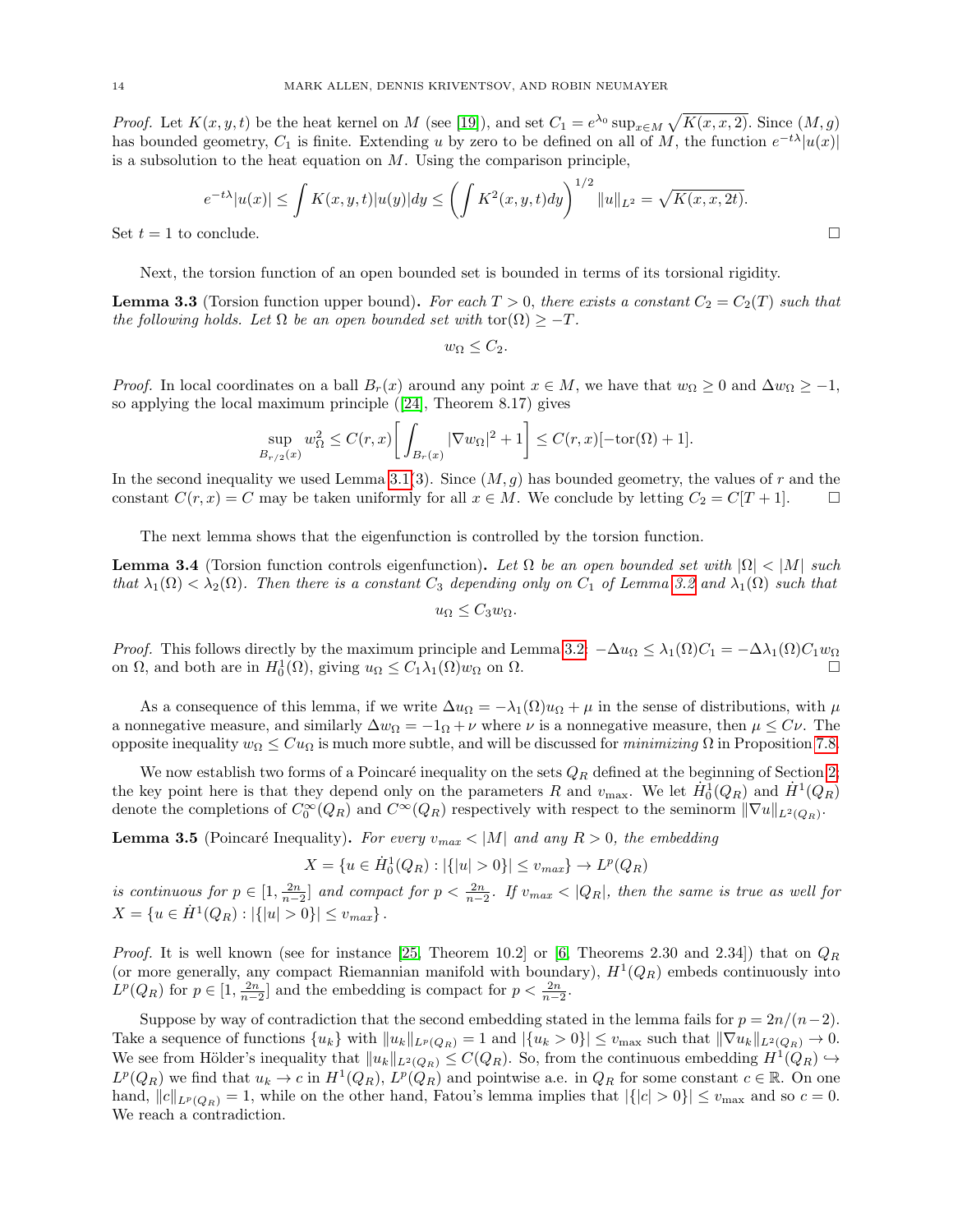Now, for  $p < 2n/(n-2)$ , the continuous embedding then follows by Hölder's inequality, while the compactness of the embedding follows from the compact embedding of  $H^1(Q_R)$  into  $L^p(Q_R)$  and the continuous embedding of  $\{u \in \dot{H}^1(Q_R) : |\{|u| > 0\}| \le v_{\text{max}}\}$  into  $L^2(Q_R)$  that we have just established.

We prove the first embedding of the lemma analogously. If  $M$  is compact, then the argument above carries over directly. If M is noncompact, we again argue by way of contradiction and take a sequence of functions with  $||u_k||_{L^p(Q_R)} = 1$  and  $||\nabla u_k||_{L^2(Q_R)} \to 0$ . Extend each  $u_k$  by zero to be defined on  $Q_{2R}$ . By Hölder's inequality,  $||u_k||_{L^2(Q_{2R})} \leq C$  and so from the continuous embedding  $H^1(Q_{2R}) \hookrightarrow L^p(Q_{2R})$  we see that  $u_k \to c$  in  $H^1(Q_{2R}), L^p(Q_{2R})$  and pointwise a.e. in  $Q_{2R}$ . On one hand,  $||c||_{L^p(Q_{2R})} = 1$ , while on the other hand,  $u_k \equiv 0$  on  $Q_{2R} \setminus Q_R$  and so we see that  $c = 0$ . We reach a contradiction. Again, the continuous embedding for  $p < 2n/(n-2)$  then follows by Hölder's inequality, while the compactness of the embedding follows from the compact embedding of  $H_0^1(Q_R)$  embeds continuously into  $L^p(Q_R)$  and the continuous embedding of  $\dot{H}_0^1(Q_R)$  into  $L^2(Q_R)$  that we have just established.

As an immediate consequence of Lemma [3.5,](#page-13-0) we may bound the torsional rigidity tor $(\Omega)$  from below uniformly for all domains in  $\mathcal{H} = \mathcal{H}_{R,v_{\text{max}}}$ , the class of admissible domains defined in [\(2.5\)](#page-5-3). Naturally, if M has bounded diameter, then the lower bound is independent of R.

<span id="page-14-0"></span>**Corollary 3.6** (Torsional rigidity lower bound). Fix  $R > 0$  and  $v_{max} < |M|$ . There is a constant  $C(R, v_{max}) < \infty$  such that for any  $\Omega \in \mathcal{H}$ ,

$$
tor(\Omega) \geq -C(R, v_{max}).
$$

Proof. Fix  $\Omega \in \mathcal{H}$  and let  $w_{\Omega}$  be the corresponding torsion function, so that tor $(\Omega) = \int_{\Omega} \frac{1}{2} |\nabla w_{\Omega}|^2 - w_{\Omega}$ . Then for any  $\varepsilon > 0$ ,

$$
\int |w_{\Omega}| \leq C(R, v_{\max}) \|\nabla w_{\Omega}\|_{L^2} \leq \varepsilon \int |\nabla w_{\Omega}|^2 + C(\varepsilon, R, v_{\max}),
$$

where the first inequality used Lemma [3.5](#page-13-0) on  $w_{\Omega}$  extended by 0 and the fact that  $|\{w_{\Omega} > 0\}| \leq |\Omega| \leq v_{\text{max}}$ . Take  $\varepsilon = \frac{1}{4}$  and reabsorb to get

$$
\text{tor}(\Omega) = \int_{\Omega} \frac{1}{2} |\nabla w_{\Omega}|^2 - w_{\Omega} \ge -C(R, v_{\text{max}}) + \int_{\Omega} \frac{1}{4} |\nabla w_{\Omega}|^2.
$$
  
This concludes the proof.

**Remark 3.7.** Notice that from Corollary [3.6,](#page-14-0) for any  $\Omega \in \mathcal{H} = \mathcal{H}_{R,v_{\text{max}}}$ , the constant  $C_2$  in Lemma [3.3](#page-13-1) depends only on  $R$  and  $v_{\text{max}}$ .

The final lemma of this section is an elementary fact about the energy of the difference between any normalized nonnegative function and the first eigenfunction.

<span id="page-14-1"></span>**Lemma 3.8.** Let  $\Omega$  be an open bounded set with  $\lambda_1(\Omega) + \alpha \leq \lambda_2(\Omega)$  for some  $\alpha > 0$ , and  $v \in H_0^1(\Omega)$  with  $\int v^2 = 1$  and  $v \ge 0$ . Then

$$
\int |\nabla (u_{\Omega} - v)|^2 \le \left(1 + \frac{2\lambda_1(\Omega)}{\alpha}\right) \Big[ \int |\nabla v|^2 - \lambda_1(\Omega) \Big].
$$

*Proof.* Let us use the shorthand  $\lambda_1 = \lambda_1(\Omega)$  and  $\lambda_2 = \lambda_2(\Omega)$ , and write  $v = \beta u_{\Omega} + v_{\perp}$  where  $\beta = \int u_{\Omega}v$ . Because  $\int u_{\Omega}v_{\perp} = 0$  by definition, we observe that

$$
\lambda_2(1-\beta^2) = \lambda_2 \int v_\perp^2 \le \int |\nabla v_\perp|^2 = \int |\nabla v|^2 - \lambda_1 \beta^2 = \int |\nabla v|^2 - \lambda_1 + \lambda_1 (1-\beta^2).
$$

In particular,  $\alpha(1-\beta)^2 \leq \int |\nabla v|^2 - \lambda_1$  and  $\int |\nabla v_\perp|^2 \leq (1 + \lambda_1/\alpha)(\int |\nabla v|^2 - \lambda_1)$ . So, since  $u_{\Omega} - v =$  $(1 - \beta)u_{\Omega} + v_{\perp}$  and  $0 \le \beta \le 1$ , we see that

$$
\int |\nabla(u_{\Omega} - v)|^2 = (1 - \beta)^2 \lambda_1 + \int |\nabla v_{\perp}|^2 \le \left(1 + \frac{2\lambda_1}{\alpha}\right) \left(\int |\nabla v|^2 - \lambda_1\right).
$$
  
This concludes the proof.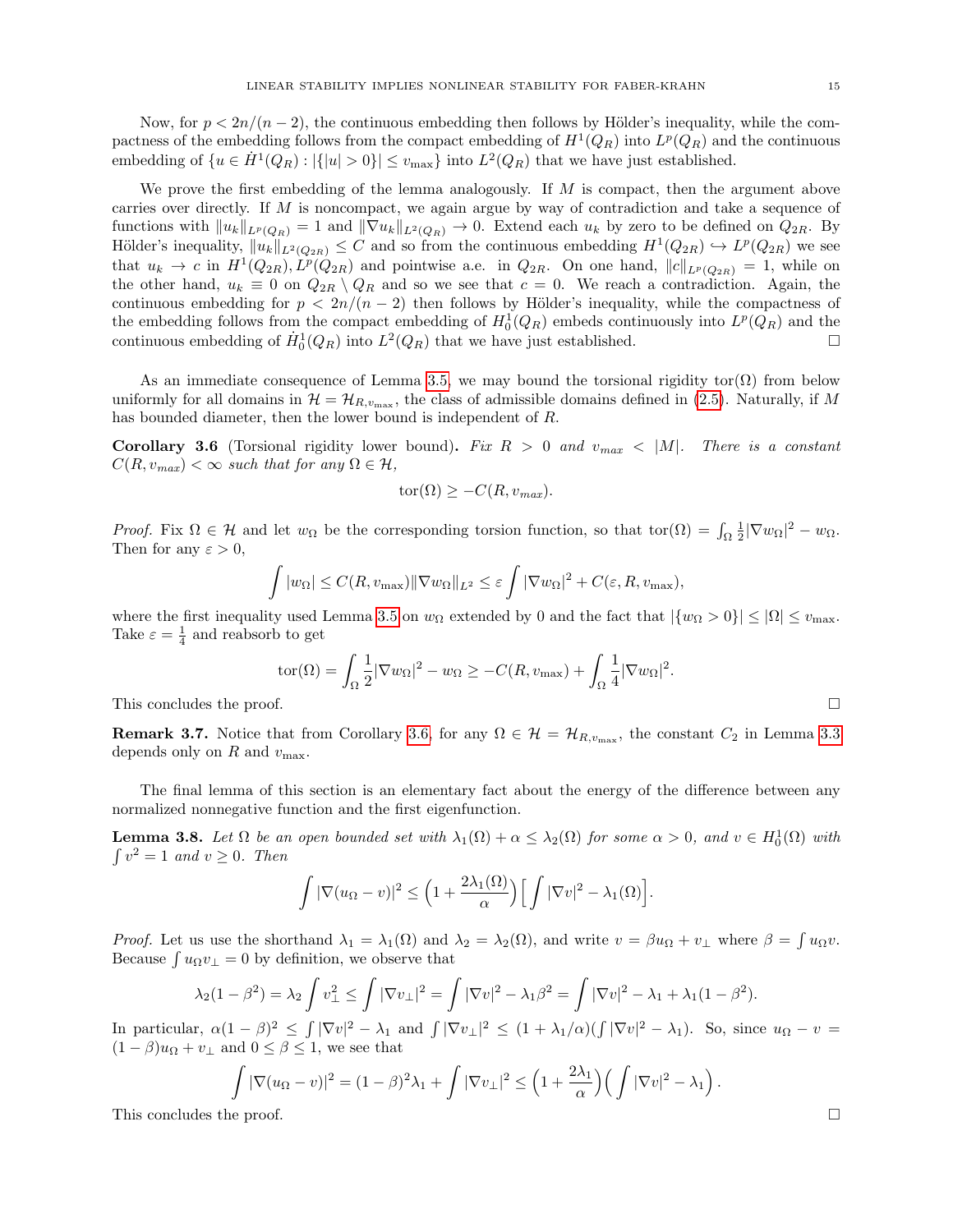<span id="page-15-1"></span>3.2. The key estimate on the nonlinear perturbation. In order to study the existence and regularity of minimizers of the main energy  $\mathcal{F}_{\tau}$ , we will require some sharp estimates on how an admissible nonlinearity h changes under a change in domain from  $\Omega$  to  $\Omega'$ . From assumption [\(N3\)](#page-8-6) in Definition [2.11,](#page-8-2) this is controlled by the sum of the symmetric difference  $|\Omega \triangle \Omega'|$ , which is easy to estimate, and the  $L^1$  difference of eigenfunctions  $\int |u_{\Omega} - u_{\Omega'}|$ , which is not significantly more difficult to estimate. In fact, we do not know how to control this quantity in terms of the eigenvalue difference  $|\lambda_1(\Omega') - \lambda_1(\Omega)|$  alone, at least in the case of outward perturbations. The following lemma does bound  $\int |u_{\Omega} - u_{\Omega'}|$ , but the difference  $|\text{tor}(\Omega) - \text{tor}(\Omega')|$ appears on the right-hand side of the estimate as well. The is the fundamental reason for introducing the torsional rigidity term into the main energy functional  $\mathcal{F}_{\tau}$ .

This lemma will be the crucial ingredient in proving the main estimates of Sections [4](#page-25-0) and [5](#page-28-0) and establishing our main existence result in Section [6.](#page-32-0) At least for the estimates, the specific form of the lemma, with *linear* dependence on  $|\text{tor}(\Omega) - \text{tor}(\Omega')|$  and  $|\lambda_1(\Omega') - \lambda_1(\Omega)|$ , is essential; the (much) simpler sublinear versions of this inequality are insufficient.

<span id="page-15-0"></span>**Proposition 3.9.** Fix  $0 < v_{max} < |M|$ ,  $\alpha > 0$  and  $\lambda_0 > 0$ . Let  $\Omega \subseteq \Omega'$  be bounded open sets with  $|\Omega'| \le v_{max}$ ,  $\lambda_2(\Omega') \geq \lambda_1(\Omega') + \alpha$ , and  $\lambda_1(\Omega) \leq \lambda_0$ . Let  $f : M \to \mathbb{R}$  be a bounded function. Then there exists a constant  $C_4 = C_4(\alpha, v_{max}, \lambda_0)$  such that

<span id="page-15-2"></span>(3.1) 
$$
\left| \int f(u_{\Omega'} - u_{\Omega}) \right| \leq C_4 \|f\|_{L^{\infty}} (\text{tor}(\Omega) - \text{tor}(\Omega') + \lambda_1(\Omega) - \lambda_1(\Omega')).
$$

In the case that the first eigenvalue of  $\Omega$  is not simple, then Proposition [3.9](#page-15-0) holds trivially for any first eigenfunction  $u_{\Omega}$ . To see this, note that  $\lambda_1(\Omega) \geq \lambda_1(\Omega')$  and  $\lambda_2(\Omega) \geq \lambda_2(\Omega')$  from  $\Omega \subseteq \Omega'$ . So, if  $\lambda_1(\Omega)$  is not simple, then  $\lambda_1(\Omega) = \lambda_2(\Omega)$  and so  $\lambda_1(\Omega) - \lambda_1(\Omega') \ge \alpha$ , meaning the estimate here holds automatically for every normalized first eigenfunction  $u_{\Omega}$  (using Lemma [3.2\)](#page-12-3). So, in the proof below, we will assume that  $\lambda_1(\Omega) < \lambda_2(\Omega)$ , in which case  $u_{\Omega}$  is uniquely defined.

Proof. We first consider the case of  $\partial\Omega \cap \Omega'$  smooth, but all constants will be independent of the regularity of  $\partial\Omega$ . Let  $\beta = \int f u_{\Omega'}$  and write  $f = \beta u_{\Omega'} + f_{\perp}$ . We estimate the contributions of  $\beta u_{\Omega'}$  and  $f_{\perp}$  to the left-hand side of [\(3.1\)](#page-15-2) separately. To estimate the contribution from the first term, use the normalization of the eigenfunctions  $u_{\Omega}, u_{\Omega'}$ :

$$
\int \beta u_{\Omega'}(u_{\Omega'}-u_{\Omega}) = \beta \int u_{\Omega'}^2 - u_{\Omega'}u_{\Omega} = \frac{\beta}{2} \int u_{\Omega'}^2 + u_{\Omega}^2 - 2u_{\Omega'}u_{\Omega} = \frac{\beta}{2} \int |u_{\Omega} - u_{\Omega'}|^2.
$$

Applying Lemma [3.8](#page-14-1) and assuming without loss of generality that  $\alpha \leq \lambda_1(\Omega)$ , we have

<span id="page-15-4"></span>
$$
\int |u_{\Omega} - u_{\Omega'}|^2 \le \frac{1}{\lambda_1(\Omega')} \int |\nabla (u_{\Omega} - u_{\Omega'})|^2 \le \frac{3}{\alpha} \left[ \int |\nabla u_{\Omega}|^2 - \lambda_1(\Omega') \right] = \frac{3}{\alpha} \left[ \lambda_1(\Omega) - \lambda_1(\Omega') \right]
$$

and therefore

(3.2) 
$$
\left|\int \beta u_{\Omega'}(u_{\Omega'}-u_{\Omega})\right| \leq \frac{3}{\alpha} \|f\|_{L^2} \left[\lambda_1(\Omega)-\lambda_1(\Omega')\right].
$$

Now, the remainder  $f_{\perp}$  has  $||f_{\perp}||_{L^2} \le ||f||_{L^2} \le \sqrt{v_{\text{max}}}||f||_{L^{\infty}}$  and  $\int f_{\perp}u_{\Omega'}=0$ . This means we may solve for the potential

(3.3) 
$$
\begin{cases} -\Delta q - \lambda_1(\Omega')q = f_{\perp} & \text{on } \Omega' \\ q = 0 & \text{on } \partial\Omega', \end{cases}
$$

which has a unique solution  $q \in H_0^1(\Omega')$  with  $\int q u_{\Omega'} = 0$ , and enjoys the estimate  $||q||_{H_0^1(\Omega')} \leq C(\alpha) ||f_\perp||_{L^2}$ (this follows from the Fredholm alternative). From Lemma [3.2](#page-12-3) we have that  $||u_{\Omega'}||_{L^{\infty}} \leq C$ , so

<span id="page-15-3"></span>
$$
||f_{\perp}||_{L^{\infty}} \leq ||f||_{L^{2}}||u_{\Omega'}||_{L^{\infty}} + ||f||_{L^{\infty}} \leq C||f||_{L^{\infty}}.
$$

So, from [\(3.3\)](#page-15-3), we see that  $-\Delta q - \lambda_1(\Omega')q \in L^{\infty}$ , we have from applying [\[24,](#page-70-17) Theorem 8.17] in charts that  $||q||_{L^{\infty}} \leq C [||f_{\perp}||_{L^{\infty}} + ||q||_{L^2}] \leq C ||f||_{L^{\infty}}.$ 

Now rewriting the PDE as  $-\Delta q = \lambda_1(\Omega')q + f_{\perp} \in L^{\infty}$ , applying the comparison principle with a multiple of the torsion function  $w_{\Omega}$  gives

$$
|q| \le C ||f||_{L^{\infty}} w_{\Omega'}.
$$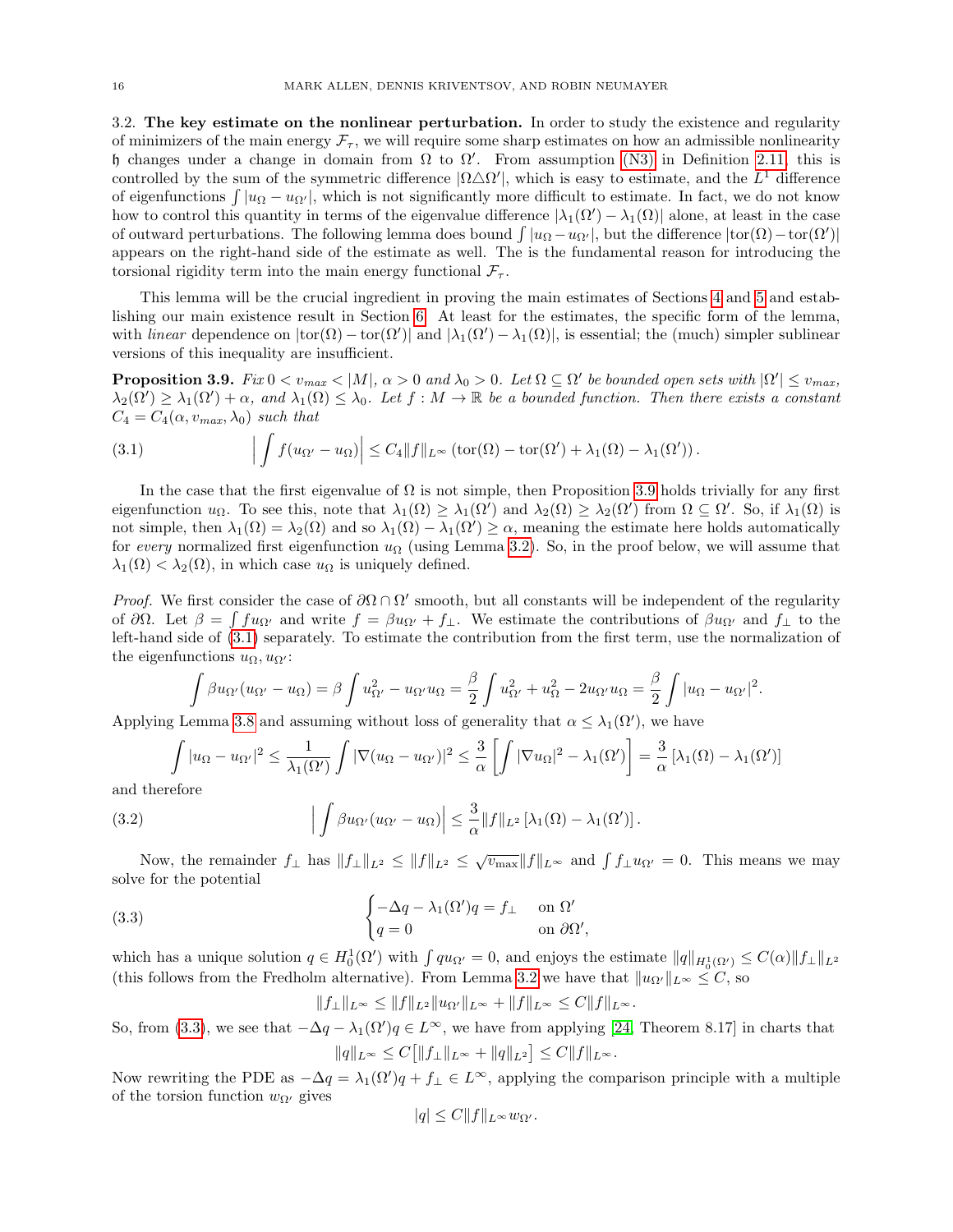This is the key fact about q.

We proceed in our estimate:

$$
\int f_{\perp}(u_{\Omega'} - u_{\Omega}) = \int f_{\perp}u_{\Omega} = \int \left(-\Delta q - \lambda_1(\Omega')q\right)u_{\Omega} = \int q\left(-\Delta u_{\Omega} - \lambda_1(\Omega')u_{\Omega}\right),
$$

where the last equality holds in the sense of distributions. From Lemma [3.1,](#page-12-2) on  $\Omega'$  we have  $\Delta u_{\Omega} =$  $-\lambda_1(\Omega)u_{\Omega} + \mu$ , where  $\mu$  is a nonnegative measure supported on  $\partial\Omega \cap \Omega'$ . Continuing on,

$$
\int q\left(-\Delta u_{\Omega} - \lambda_1(\Omega')u_{\Omega}\right) = \int -q d\mu + \left(\lambda_1(\Omega) - \lambda_1(\Omega')\right)\int q u_{\Omega}.
$$

The second term is controlled by

$$
(\lambda_1(\Omega)-\lambda_1(\Omega'))\left|\int qu_\Omega\right|\leq (\lambda_1(\Omega)-\lambda_1(\Omega'))\|q\|_{L^2}\|u_\Omega\|_{L^2}\leq C(\lambda_1(\Omega)-\lambda_1(\Omega'))\|f\|_{L^\infty},
$$

so we need only focus on the first. Recall from Lemma [3.4](#page-13-2) that writing  $\Delta w_{\Omega} = -1_{\Omega} + \nu$  on  $\Omega'$  for a nonnegative measure  $\nu$ , then  $\mu \leq C \nu$ . As such,

$$
\left| \int q d\mu \right| \leq \int |q| d\mu \leq C \|f\|_{L^{\infty}} \int w_{\Omega'} d\nu = C \|f\|_{L^{\infty}} \int (w_{\Omega'} + w_{\Omega}) d\nu,
$$

in the final identity using that  $w_{\Omega}$  vanishes on the support of  $\nu$ . Then using the equation for  $w_{\Omega}$ ,

$$
\int (w_{\Omega'} + w_{\Omega}) d\nu = \int (w_{\Omega'} + w_{\Omega})(\Delta w_{\Omega} + 1_{\Omega}) \le \int (w_{\Omega'} + w_{\Omega})(\Delta w_{\Omega} + 1_{\Omega'})
$$
  
= 
$$
\int (w_{\Omega'} + w_{\Omega})(\Delta w_{\Omega} - \Delta w_{\Omega'}) = \int |\nabla w_{\Omega'}|^2 - |\nabla w_{\Omega}|^2.
$$

Recall that  $\text{tor}(\Omega) = -\frac{1}{2} \int |\nabla w_{\Omega}|^2$  and similarly for  $\Omega'$ , so we have shown that

$$
\left| \int f_{\perp}(u_{\Omega'} - u_{\Omega}) \right| \leq C \|f\|_{L^{\infty}} [\lambda_1(\Omega) - \lambda_1(\Omega') + \text{tor}(\Omega) - \text{tor}(\Omega')].
$$

Together with [\(3.2\)](#page-15-4) this gives the conclusion.

If  $\partial\Omega \cap \Omega'$  is not smooth, let  $\Omega_t = \{u_{\Omega} > t\}$ , which has smooth boundary for almost every t, and apply [\(3.1\)](#page-15-2) to  $\Omega_t$ . We have that  $\lambda_1(\Omega_t) \geq \lambda_1(\Omega)$  and tor $(\Omega_t) \geq \text{tor}(\Omega)$  from set inclusion, and using  $\frac{(u_{\Omega}-t)_+}{\|(u_{\Omega}-t)_+\|_{L^2}} \to u_{\Omega}$  in  $H^1$  as a competitor for  $\lambda_1(\Omega_t)$  gives that  $\lim_t \lambda_1(\Omega_t) = \lambda_1(\Omega)$ . On the other hand, taking first eigenfunctions  $u_{\Omega_t} \rightharpoonup u \in H_0^1(\Omega)$  weakly and locally in  $C^k$  topology for some u along a subsequence, and similarly  $w_{\Omega_k} \to w$ . Passing the PDEs satisfied by these to the limit, we see that  $-\Delta u = \lambda_1(\Omega)u$  and  $-\Delta w = 1$  on  $\Omega$ . This implies that  $u_{\Omega} = u$  (recall we are assuming that  $\lambda_1(\Omega)$  is simple) and  $w_{\Omega} = w$ . In particular, both sides of  $(3.1)$  pass to the limit.

<span id="page-16-1"></span>3.3. Base energy minimizers in  $Q_R$ . We now move toward minimizing the base energy  $\mathcal E$  among subsets of a fixed  $Q_R$ . In this section we establish existence, volume bounds and connectedness properties of minimizers in the class  $\mathcal{H} = \mathcal{H}_{R,v_{\text{max}}}.$ 

We start with an existence and compactness theorem for minimizers. The statement is formulated in a way to give information on  $w_{\Omega}$  if and only if  $\mathfrak{T} > 0$ . We recall that the base energy  $\mathcal{E}$ , the collection of sets over which we minimize  $H$ , and the collection of minimizers  $M$  are defined in [\(2.4\)](#page-5-4), [\(2.5\)](#page-5-3), and [\(2.7\)](#page-6-5) respectively. Recall from [\(2.6\)](#page-5-2) that  $\mathcal{E}_{min} = \mathcal{E}_{min}(v, v_{\text{max}}, \eta, \mathfrak{T}, R)$  denotes the infimum of the base energy.

<span id="page-16-0"></span>**Lemma 3.10.** Fix  $R > 0$  and v,  $v_{max}$  with  $0 < v < v_{max}$ , as well as the parameters  $\eta > 0$  and  $\mathfrak{T} > 0$  in the base energy. Then:

(1) 
$$
\mathcal{E}_{min} > -\infty
$$
.  
\n(2) Let  $\Omega_k \in \mathcal{H}$  and  $u_k, w_k \in H_0^1(\Omega_k)$  with  $\int u_k^2 = 1$  and  
\n(3.4) 
$$
\lim_k \int |\nabla u_k|^2 + \mathfrak{T} \int \frac{1}{2} |\nabla w_k|^2 - w_k + f_{v,\eta}(|\Omega_k|) = \mathcal{E}_{min}.
$$

Then there is a subsequence  $\Omega_{k_i}$  and a set  $\Omega \in \mathcal{H}$  such that

<span id="page-16-2"></span> $||u_{k_j} - u_{\Omega}||_{H_0^1(Q_R)} +$ √  $\mathfrak{T} \| w_{k_j} - w_{\Omega} \|_{H^1_0(Q_R)} + |\Omega \triangle \Omega_k| \to 0,$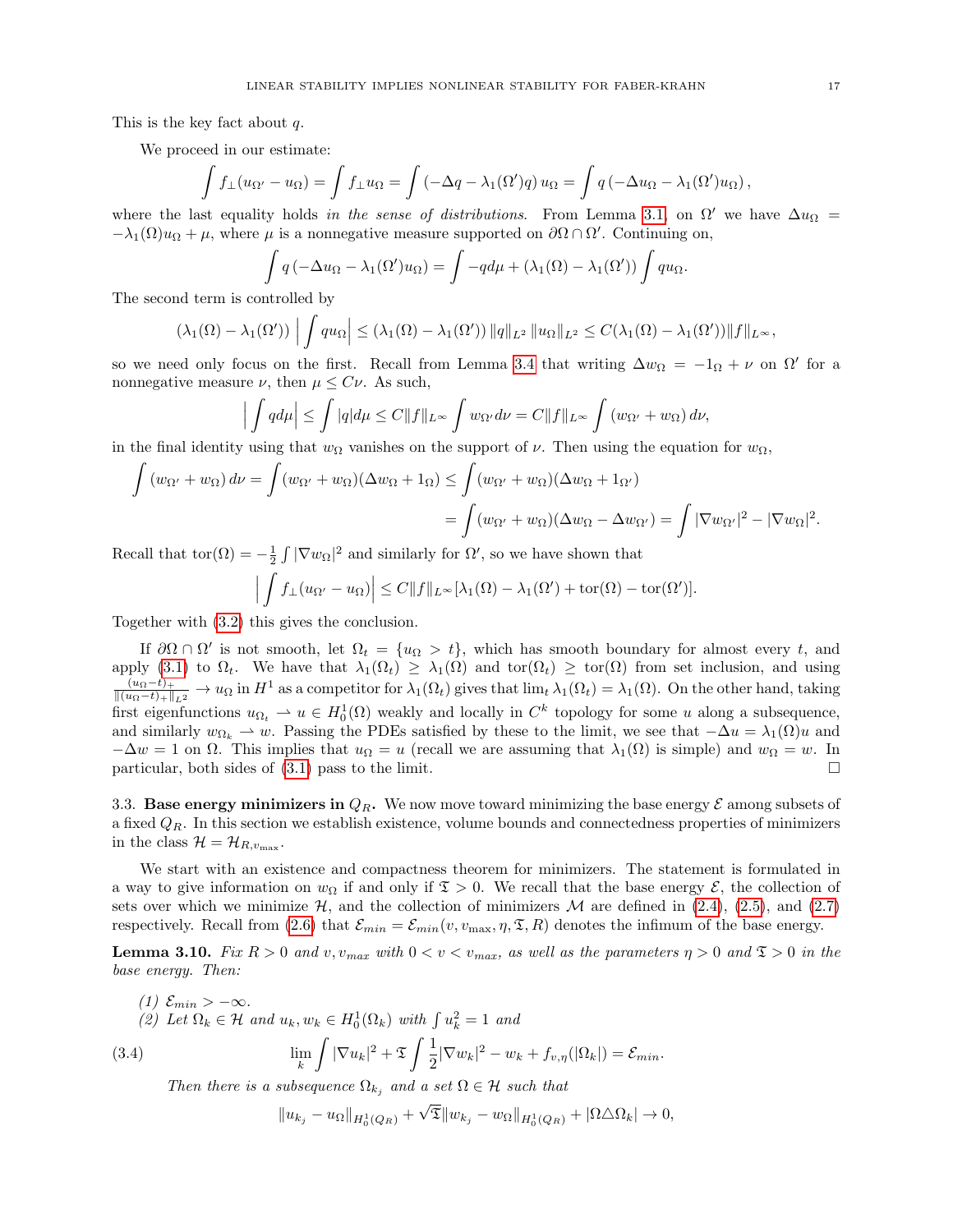where  $u_{\Omega}$  is a normalized first eigenfunction of  $\Omega$  and  $w_{\Omega}$  is the torsion function of  $\Omega$ .

where  $u_{\Omega}$  is a normalized first eigenfunction of  $\Omega$  and  $w_{\Omega}$  is the torsion function of  $\Omega$ .<br>(3) M is nonempty, and for any  $\Omega \in \mathcal{M}$ ,  $u_{\Omega}$  and  $\sqrt{\Sigma}w_{\Omega}$  are continuous functions (for any choice of  $u_{\$ normalized first eigenfunction).

*Proof.* We first check that  $\mathcal{E}_{min} > -\infty$ . This amounts to showing that tor( $\Omega$ ) is bounded from below uniformly in  $\Omega \in \mathcal{H}$  (the other two terms are bounded from below), so it follows directly from Corollary [3.6.](#page-14-0)

Step 1: Basic compactness. Let  $\Omega_k$  be a minimizing sequence as in claim (2) of the lemma. As  $\mathcal{E}_{min}$ is bounded from below, so are each of the terms  $\int |\nabla u_k|^2 \cdot \mathfrak{T} \int \frac{1}{2} |\nabla w_k|^2 - w_k$ , and  $f_{v,\eta}(|\Omega_k|)$  individually. Because  $\mathcal{E}_{min}$  is also bounded from above, these three terms are bounded above individually as well. This immediately gives that  $||u_k||_{H_0^1(Q_R)}$  is uniformly bounded, while applying Lemma [3.5](#page-13-0) as in the proof of Corollary [3.6](#page-14-0) gives that

$$
C \geq \mathfrak{T} \int \frac{1}{2} |\nabla w_k|^2 - w_k \geq \mathfrak{T} \left[ -C(R, v_{\max}) + \frac{1}{4} \int |\nabla w_k|^2 \right],
$$

giving  $\sqrt{\mathfrak{T}}$   $\|\nabla w_k\|_{L^2(Q_R)} \leq C$  and so  $\sqrt{\mathfrak{T}} \|w_k\|_{H_0^1(Q_R)} \leq C$  from Lemma [3.5](#page-13-0) again.

Passing to subsequences, we have that  $u_k \to u$  weakly in  $H_0^1(Q_R)$ , strongly in  $L^2$ , and a.e., and similarly for  $w_k \to w$  when  $\mathfrak{T} > 0$ . This implies that  $1_{\{|u|+\mathfrak{T}|w|>0\}} \leq \liminf_k 1_{\{|u_k|+\mathfrak{T}|w_k|>0\}}$ , so by Fatou's lemma  $|\{|u| + \mathfrak{T}|w| > 0\}| \leq \liminf_k |\Omega_k|$  and

<span id="page-17-0"></span>
$$
f_{v,\eta}(|\{|u|+\mathfrak{T}|w|>0\}|) \leq \liminf_{k \to \infty} f_{v,\eta}(|\Omega_k|).
$$

Using the lower semicontinuity of the norm under weak convergence, we have that

(3.5) 
$$
\int |\nabla u|^2 + \mathfrak{T} \int \frac{1}{2} |\nabla w|^2 - w + f_{v,\eta}(|\{|u| + \mathfrak{T}|w| > 0\}|) \leq \mathcal{E}_{min}
$$

and  $\int u^2 = 1$ . From Lemmas [3.2](#page-12-3) and [3.3,](#page-13-1) we have  $|u_k| \le C_1$  and  $|w_k| \le C_2$ ; these pass to the limit to give  $|u| + \sqrt{\mathfrak{T}}|w| \leq C.$ 

Step 2: Continuous representatives. We will now show that  $u, w$  admit continuous representatives; this will imply that the set  $\Omega := \{|u| + \mathfrak{T}|w| > 0\}$  is open (and hence in H), u is a first eigenfunction of  $\Omega$ ,  $w = w_{\Omega}$ , and the inequality in [\(3.5\)](#page-17-0) is an equality.

Step 2a. To this end, we first claim that u and w have the following "almost minimality" property. Fix a small ball  $B_{2r}(x)$ ,  $x \in Q_R$ . We claim that

<span id="page-17-2"></span>(3.6) 
$$
\int |\nabla u|^2 + \mathfrak{T} \int \frac{1}{2} |\nabla w|^2 - w \leq \frac{\int |\nabla a|^2}{\int a^2} + \mathfrak{T} \int \frac{1}{2} |\nabla b|^2 - b + Cr^n
$$

for any pair of functions a, b with  $a = u$  and  $b = w$  on  $B_r(x)^c$  and such that  $u - a$  and  $w - b$  are in  $H_0^1(B_r(x) \cap Q_R).$ 

Indeed, let  $\psi$  be a smooth cutoff function which is 1 on  $B_r(x)$  and supported on  $B_{2r}(x)$ . Let  $\Omega'_k =$  $\Omega_k \cup B_r(x)$  and define the functions  $a_k, b_k \in H_0^1(\Omega_k)$  by

$$
a_k = \psi a + (1 - \psi) u_k,
$$
  

$$
b_k = \psi b + (1 - \psi) w_k.
$$

Note that  $a_k \to a$  and  $b_k \to b$  in  $L^2$ . Moreover,  $f_{v,\eta}(|\Omega'_k|) \leq f_{v,\eta}(|\Omega_k|) + Cr^n$ . So, we may use  $a_k / ||a_k||_{L^2}$  as a competitor for  $u_{\Omega'_k}$  and  $b_k$  for  $w_{\Omega'_k}$  inside of  $(2.2)$  and  $(2.1)$  to give

$$
\mathcal{E}_{min} \leq \mathcal{E}(\Omega'_k) \leq \frac{\int |\nabla a_k|^2}{\int a_k^2} + \mathfrak{T} \int \frac{1}{2} |\nabla b_k|^2 - b_k + f_{v,\eta}(|\Omega_k|) + Cr^n.
$$

Recalling that  $u_k, w_k$  were chosen to satisfy  $(3.4)$ , this gives that

<span id="page-17-1"></span>
$$
(3.7) \t 0 \le \liminf_{k \to \infty} \frac{\int |\nabla a_k|^2}{\int a_k^2} - \int |\nabla u_k|^2 + \mathfrak{T} \left[ \int \frac{1}{2} |\nabla b_k|^2 - b_k - \int \frac{1}{2} |\nabla w_k|^2 - w_k \right] + Cr^n,
$$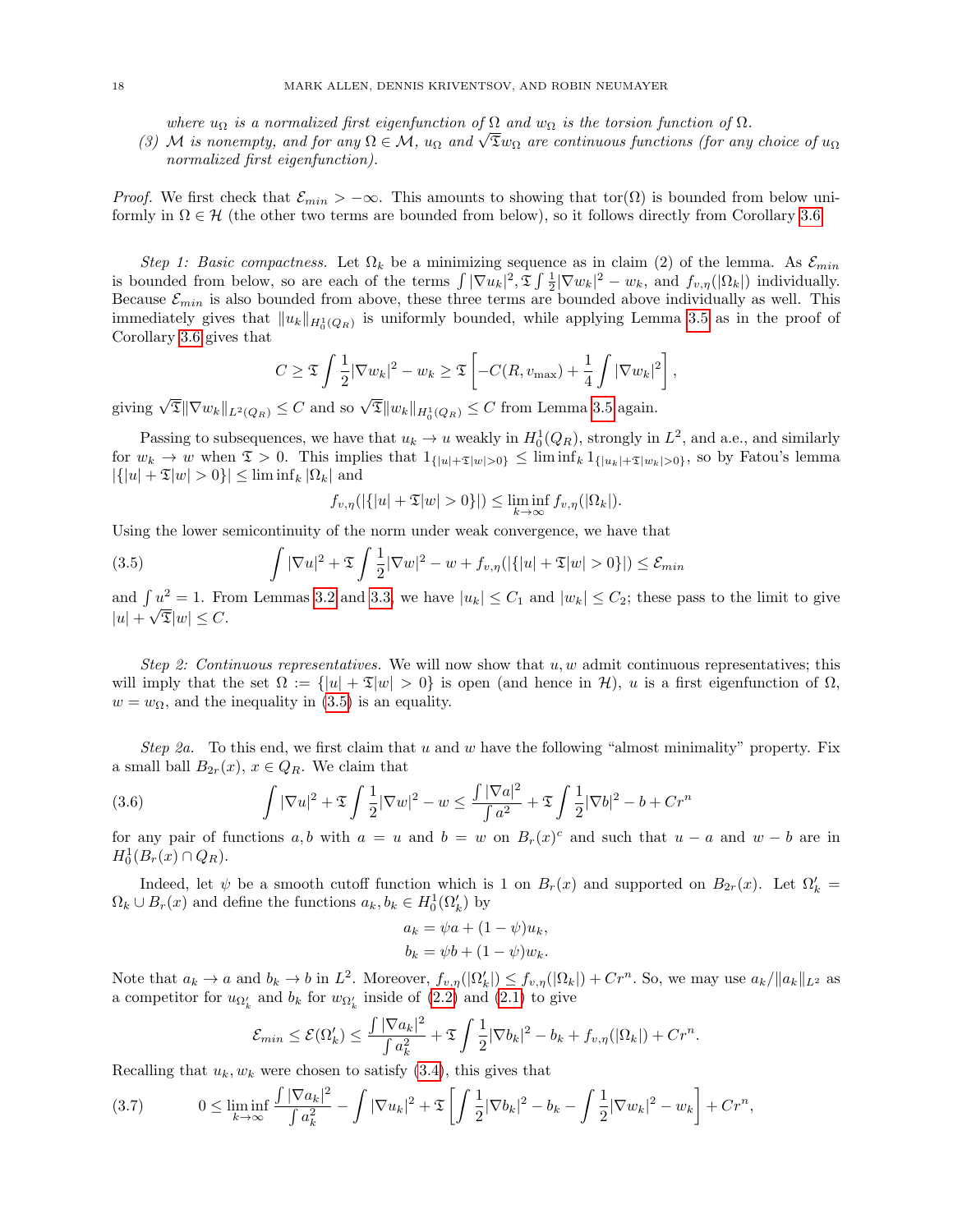We first focus on the term in brackets. We have

$$
\int \frac{1}{2} |\nabla b_k|^2 - \int \frac{1}{2} |\nabla w_k|^2 = \frac{1}{2} \int |\nabla w_k|^2 \left[ (1 - \psi)^2 - 1 \right] + \psi^2 |\nabla b|^2 + 2\psi (1 - \psi) \nabla b \cdot \nabla w_k + o_k(1),
$$

where the  $o_k(1)$  term contains all error terms containing  $\nabla \psi$  and can be seen to converge to 0 using the weak convergence of  $\nabla w_k \to \nabla w$ , the strong convergence of  $w_k \to w$ , and the fact that  $b = w$  on the support of  $\nabla \psi$ . Therefore, taking limits in the term in brackets in [\(3.7\)](#page-17-1), since  $w = b$  when  $1 - \psi$  is nonzero, we have

$$
\limsup_{k \to \infty} \int \frac{1}{2} |\nabla b_k|^2 - b_k - \int \frac{1}{2} |\nabla w_k|^2 - w_k
$$
\n
$$
\leq \frac{1}{2} \int |\nabla w|^2 \left[ (1 - \psi)^2 - 1 \right] + \psi^2 |\nabla b|^2 + 2\psi (1 - \psi) |\nabla w|^2 + \int w - b
$$
\n
$$
= \frac{1}{2} \int \psi^2 [|\nabla b|^2 - |\nabla w|^2] + \int w - b
$$
\n
$$
= \int \frac{1}{2} |\nabla b|^2 - b - \int \frac{1}{2} |\nabla w|^2 - w,
$$

In the inequality we have used that  $\int \phi |\nabla w|^2 \leq \liminf_{k \to \infty} \int \phi |\nabla w_k|^2$  for  $\phi \geq 0$  from weak convergence (and setting  $\phi = 1 - (1 - \psi^2)$ . A similar computation for the  $a_k$  terms gives

$$
\limsup_{k \to \infty} \frac{\int |\nabla a_k|^2}{\int a_k^2} - \int |\nabla u_k|^2 \le \frac{\int |\nabla a|^2}{\int a^2} - \int |\nabla u|^2.
$$

Substituting these conclusions into  $(3.7)$ , we arrive at  $(3.6)$ , thus proving the claim.

Step 2b. Now let a be the harmonic replacement of u on  $B_r(x) \cap Q_R$  (i.e. the minimizer of  $\int_{B_r(x) \cap Q_R} |\nabla a|^2$ with data u on  $\partial [B_r(x) \cap Q_R]$ , and b the harmonic replacement of w. Then

$$
\int_{B_r(x)} |\nabla u|^2 + \mathfrak{T} \frac{1}{2} |\nabla w|^2 \le Cr^n + \int_{B_r(x)} |\nabla u|^2 + \mathfrak{T} \frac{1}{2} |\nabla b|^2,
$$

estimating the non-gradient terms using  $|u|, |w|, |a|, |b| \leq C$  and absorbing them into the  $Cr^n$  term. Rewriting and using that  $\int g(\nabla a, \nabla (u - a)) = 0$  from the equation on a (and similarly with b),

$$
\int_{B_r(x)} |\nabla(u-a)|^2 + \mathfrak{T} \frac{1}{2} |\nabla(w-b)|^2 \le Cr^n.
$$

This is valid for any  $B_{2r}(x)$ , and implies that  $u, \sqrt{\overline{x}}w$  are  $C^{0,\alpha}(Q_R)$  (see [\[15\]](#page-70-21)).

Step 3: Conclusion. Finally, as  $\Omega$  is open,  $\Omega \in \mathcal{H}$  and  $\mathcal{E}_{min} \leq \mathcal{E}(\Omega) \leq \int |\nabla u|^2 + \int \frac{1}{2} |\nabla w|^2 - w + f_{v,\eta}(|\Omega|) \leq$  $\mathcal{E}_{min}$ . This implies that  $w = w_{\Omega}$ , u is a first eigenfunction of  $\Omega$ , and

$$
\lim_{k \to \infty} \int |\nabla u_k^2| = \int |\nabla u|^2 \qquad \lim_{k \to \infty} \int |\nabla w_k^2| = \int |\nabla w|^2 \qquad \lim_{k \to \infty} |\Omega_k| = |\Omega|.
$$

This gives the strong convergence of  $u_k$  and  $w_k$  in  $H_0^1(Q_R)$ . To see the convergence of  $\Omega_k$ , recall that  $1_{\Omega} \leq \liminf_k 1_{\Omega_k}$ ; integrating over  $\Omega$  and applying Fatou's lemma gives  $|\Omega| \leq \liminf_k |\Omega \cap \Omega_k|$ , or  $|\Omega \setminus \Omega_k| \to 0$ . Together with  $|\Omega_k| \to |\Omega|$  this guarantees  $|\Omega_k \setminus \Omega| \to 0$  as well.

For (3), (1) and (2) immediately give that M is nonempty by applying with  $u_k = u_{\Omega_k}$ , an eigenfunction of  $\Omega_k$ , and  $w_k = w_{\Omega_k}$ , where  $\Omega_k$  is any sequence in H with  $\mathcal{E}(\Omega_k) \to \mathcal{E}_{min}$ . Choosing  $\Omega_k = \Omega$  and  $u_{\Omega_k} = u_{\Omega}$  any  $\Omega_k$ , and  $w_k = w_{\Omega_k}$ , where  $\Omega_k$  is any sequence in  $\mathcal{H}$  with  $\mathcal{L}(\Omega_k) \to \mathcal{L}_{min}$ . Choosing  $\Omega_k = \Omega$  and  $u_{\Omega_k} = u_{\Omega}$  any first eigenfunction and applying the continuity argument above gives that  $u_{\Omega}$  and

Recall that the volume penalization term  $f_{v,\eta}$  in the base energy does not immediately guarantee that a minimizer  $\Omega \in \mathcal{M}$  satisfies the desired volume constraint  $|\Omega| \leq v$ . However, the following lemma provides an initial upper bound on the volume of a minimizer, provided that the parameter  $\eta$  in the volume penalization term is taken to be sufficiently small. We will eventually show in Proposition [9.5](#page-59-0) that and  $\Omega \in \mathcal{M}$  actually satisfies the desired volume constrain  $|\Omega| = v$ .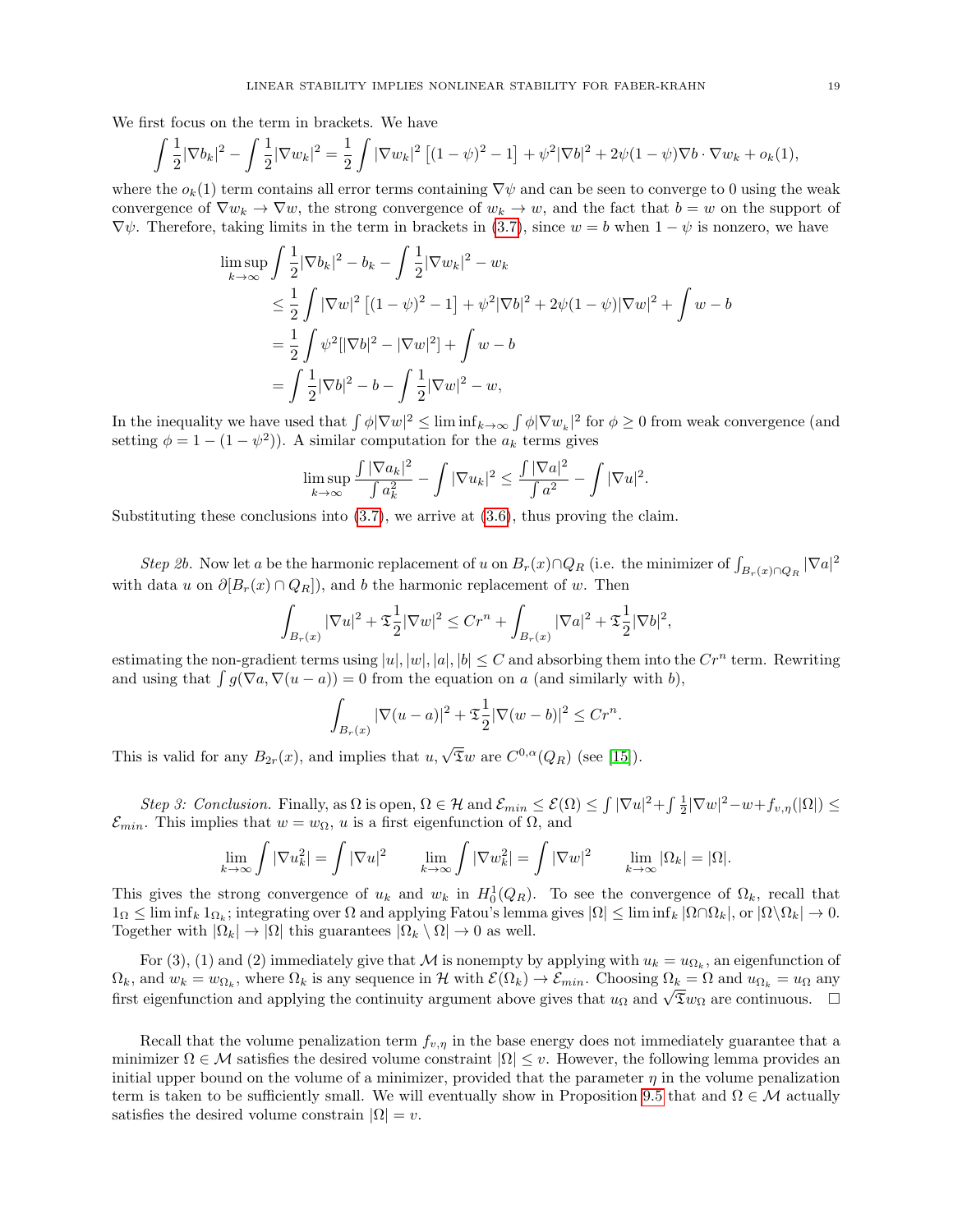<span id="page-19-1"></span>**Lemma 3.11.** Fix  $R > 0$  and  $v, v_{max}$  with  $0 < v < v_{max}$ , and  $0 < \mathfrak{T} \leq 1$ . There exists an  $\eta_0 =$  $\eta_0(v, v_{max}, R) > 0$  so that for  $\eta < \eta_0$ , if  $\Omega \in \mathcal{M}$  then

$$
|\Omega| < \frac{v_{max} + v}{2}.
$$

*Proof.* We have already verified in the proof of Lemma [3.10](#page-16-0) that  $\mathcal{E}(\Omega) \geq -C + f_{v,n}(|\Omega|)$  for any  $\Omega \in \mathcal{H}$ ; this estimate is uniform for any  $\mathfrak{T} \leq 1$ . By choosing some smooth  $\Omega$  with precisely  $|\Omega| = v$ , we see that  $\mathcal{E}(\Omega) \leq C$ with C independent of  $\eta$  (and  $\mathfrak{T}$ ). We therefore have, for  $\Omega \in \mathcal{M}$ ,

$$
\frac{|\Omega|-v}{\eta} \le f_{v,\eta}(|\Omega|) \le C.
$$

Choosing  $\eta \leq \frac{v_{\text{max}} - v}{2C}$  gives the conclusion.

<span id="page-19-2"></span>Remark 3.12. In the remainder of the paper, we will always assume, without further comment, that the parameter in the base energy  $\mathcal{E}$  and the main energy  $\mathcal{F}_{\tau}$  is taken such that  $\eta \leq \eta_0$ , where  $\eta_0 = \eta_0(v, v_{\text{max}}, R)$ is the constant obtained in Lemma [3.11.](#page-19-1)

In the next lemma, we show that the coefficient  $\mathfrak T$  in front of the torsional rigidity in the base energy can be taken to be sufficiently small to guarantee that a minimizer  $\Omega \in \mathcal{M}$  is connected and its first eigenvalue is simple. Although the simplicity of the first eigenvalue follows from the connectedness, we prove these two properties separately so that the proof can be immediately generalized to prove Lemma [3.14](#page-20-0) below.

<span id="page-19-0"></span>**Lemma 3.13.** Fix  $R > 0$ ,  $v < v_{max}$ , and  $\eta > 0$ . There exists a  $\mathfrak{T}_0(v, v_{max}, \eta, R) > 0$  such that if  $\Omega \in \mathcal{M}$ with  $\mathfrak{T} < \mathfrak{T}_0$ , then  $\Omega$  is connected,  $u_{\Omega} > 0$  on  $\Omega$  (up to changing sign), and

$$
\lambda_2(\Omega) > \lambda_1(\Omega).
$$

*Proof.* Consider first the case of  $\mathfrak{T} = 0$ . If  $\lambda_2(\Omega) = \lambda_1(\Omega)$ , then there are two functions  $u_1, u_2$  with  $\int |\nabla u_i|^2 =$  $\lambda_1(\Omega)$ ,  $\int u_i^2 = 1$ , and  $\int u_1 u_2 = 0$ . We know from Lemma [3.10](#page-16-0) that they are both continuous. We may assume without loss of generality that  $u_i \geq 0$  by replacing  $u_i$  with  $|u_i|$  in the Rayleigh quotient characterization of eigenfunctions. So, the orthogonality shows that  $\{u_1 > 0\}$  and  $\{u_2 > 0\}$  are disjoint open sets.

Now let  $\Omega' = \{u_1 > 0\}$ , noting that  $\lambda_1(\Omega') \leq \int |\nabla u_1|^2 = \lambda_1(\Omega)$ . On the other hand,  $|\Omega'| < |\Omega|$ , so  $f_{v,\eta}(|\Omega'|) < f_{v,\eta}(|\Omega|)$  and  $\mathcal{E}(\Omega') < \mathcal{E}(\Omega) = \mathcal{E}_{min}$ . This is a contradiction. If  $\Omega$  is disconnected, then  $u_{\Omega} = u_E$ where E is one of its connected components; the same argument shows that  $\mathcal{E}(E) < \mathcal{E}(\Omega)$ .

To handle the case of  $\mathfrak{T} > 0$ , argue by contradiction. Assume there is a sequence of sets  $\Omega_k \in \mathcal{M}_{\mathfrak{T}_k}$ ,  $\mathfrak{T}_k \to 0$ , with  $\lambda_2(\Omega_k) = \lambda_1(\Omega_k)$  or  $\Omega_k$  disconnected. Then

$$
\lambda_1(\Omega_k) + \mathfrak{T}_k \text{tor}(\Omega_k) + f_{v,\eta}(\Omega_k) \leq \lambda_1(\Omega) + \mathfrak{T}_k \text{tor}(\Omega) + f_{v,\eta}(\Omega)
$$

$$
\rightarrow \lambda_1(\Omega) + f_{v,\eta}(\Omega)
$$

for any  $\Omega \in \mathcal{H}$ . As tor $(\Omega) \geq -C$  from Corollary [3.6,](#page-14-0) each of  $\lambda_1(\Omega_k)$ , tor $(\Omega_k)$ , and  $f_{v,\eta}(\Omega_k)$  are bounded uniformly in k, so the middle term  $\mathfrak{T}_k$ tor $(\Omega_k) \to 0$ . This means

$$
\mathcal{E}_{min}(\mathfrak{T}_k) = \lambda_1(\Omega_k) + f_{v,\eta}(\Omega_k) + o_k(1)
$$
  
 
$$
\leq \inf \{ \lambda_1(\Omega) + f_{v,\eta}(\Omega) : \Omega \in \mathcal{H} \} + o_k(1) = \mathcal{E}_{min}(0) + o_k(1).
$$

In particular,  $\mathcal{E}_{min}(\mathfrak{T}_k) \to \mathcal{E}_{min}(0)$  and  $\lim_k \lambda_1(\Omega_k) + f_{v,\eta}(\Omega_k) = \mathcal{E}_{min}(0)$ . Fix first eigenfunctions  $u_{\Omega_k}$  for  $\Omega_k$ ; as above we may take them nonnegative. Applying the compactness claim of Lemma [3.10,](#page-16-0) there is an  $\Omega \in \mathcal{M}_0$  with  $||u_{\Omega_k} - u_{\Omega}||_{H_0^1(Q_R)} \to 0$  and  $|\Omega_k \triangle \Omega| \to 0$ .

First, suppose that  $\lambda_2(\Omega_k) = \lambda_1(\Omega_k)$  along some subsequence. Let  $v_k$  be functions in  $H_0^1(\Omega_k)$  with  $v_k \geq 0$ ,  $\int v_k u_{\Omega_k} = 0$ ,  $\int v_k^2 = 1$ , and  $\int |\nabla v_k|^2 = \lambda_1(\Omega_k) \rightarrow \lambda_1(\Omega)$ . We may apply Lemma [3.10](#page-16-0) to  $v_k$ instead of  $u_{\Omega_k}$  to obtain another set  $\Omega' \in \mathcal{M}_0$  and a continuous first eigenfunction of  $\Omega'$ ,  $u_{\Omega'}$ , such that  $||v_k - u_{\Omega'}||_{H_0^1(Q_R)} \to 0$  and  $|\Omega_k \triangle \Omega'| \to 0$ . This immediately gives that  $|\Omega \triangle \Omega'| = 0$ , and so  $\Omega \cup \Omega'$  is in  $\mathcal{H}$ ,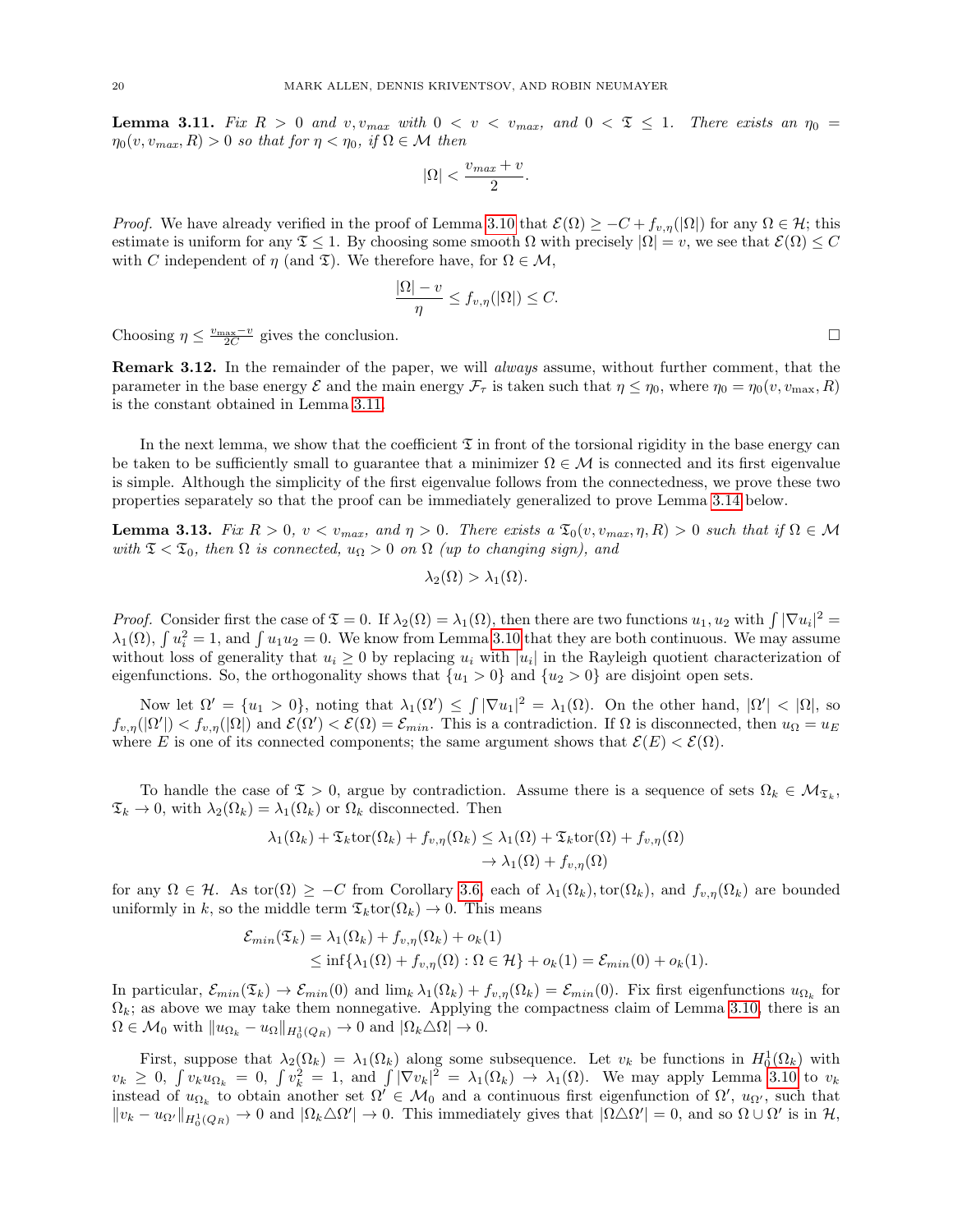$\lambda_1(\Omega' \cup \Omega) \leq \lambda_1(\Omega)$ , and  $|\Omega' \cup \Omega| = |\Omega|$ . In particular,  $\Omega \cup \Omega' \in \mathcal{M}_0$  and  $\lambda_1(\Omega' \cup \Omega) = \lambda_1(\Omega)$ . This means both  $u_{\Omega'}$  and  $u_{\Omega}$  are first eigenfunctions of  $\Omega \cup \Omega'$ , and also

$$
\int u_{\Omega}u_{\Omega'} = \lim_{k \to \infty} \int u_{\Omega_k}v_k = 0.
$$

Thus  $\lambda_2(\Omega \cup \Omega') = \lambda_1(\Omega \cup \Omega')$ , which is a contradiction.

Next, assume  $\Omega_k$  is disconnected, and let  $E_k^i$  be its connected components. We claim that  $|E_k^i|$  converges either to |Ω| or to 0. Indeed, let  $u_k \geq 0$  be the first eigenfunction of  $\Omega_k$ , and  $E_k^1$  be the (unique) connected component of  $\Omega_k$  on which it is nonzero. We know that  $u_k \to u_{\Omega}$  a.e., which is strictly positive on  $\Omega$ ; this gives that  $|E_k^1| \to |\Omega|$  while  $|E_k^i| \to 0$  for any other *i*.

It remains to check that for any  $\Omega_k$ , if  $|E_k^i|$  is sufficiently small, then it is empty. The basic idea is that the torsional rigidity is additive on connected components, and a component of small volume contributes too much torsional rigidity for a set to be minimizing. More specifically, we consider the quantity

$$
a(t) := \inf\{\text{tor}(E) : E \in \mathcal{H}, |E| \le t\}.
$$

From Lemma [3.1\(](#page-12-2)3), we have  $\int |\nabla w_E|^2 = \int w_E = -2\text{tor}(E)$  (using  $w_E$  as a test function for itself), and therefore

$$
-\text{tor}(E) = \frac{1}{2} \int w_E \le |E|^{\frac{n+2}{2n}} \|w_E\|_{L^{\frac{2n}{n-2}}} \le C|E|^{\frac{n+2}{2n}} \|\nabla w_E\|_{L^2} \le C|E|^{\frac{n+2}{2n}} \sqrt{-\text{tor}(E)},
$$

where the constant  $C = C(R, v_{\text{max}})$  introduced in the second-to-last inequality comes from the Poincaré inequality of Lemma [3.5.](#page-13-0) Dividing and squaring,  $\text{tor}(E) \geq -C|E|^{\frac{n+2}{n}}$ , so

$$
(3.8)\qquad \qquad a(t) \ge -C t^{\frac{n+2}{n}}.
$$

Let  $E_k^1$  be the large connected component of  $\Omega_k$  and set  $|\Omega_k| = |E_k^1| + t_k$ . We know that  $t_k \to 0$  and assume for contradiction that  $t_k > 0$ . Since  $\lambda_1(\Omega_k) = \lambda_1(E_k^1)$ , we take  $E_k^1$  as a competitor for  $\Omega_k$  in the minimization of  $\mathcal{E}_{\mathfrak{T}_k}$  to find

<span id="page-20-1"></span>
$$
\mathfrak{T}_k \operatorname{tor}(\Omega_k) + f_{v,\eta}(|\Omega_k|) \leq \mathfrak{T}_k \operatorname{tor}(E_k^1) + f_{v,\eta}(|E_k^1|).
$$

Moreover, for disjoint A, B,  $\text{tor}(A \cup B) = \text{tor}(A) + \text{tor}(B)$ , which gives

$$
\mathfrak{T}_k \operatorname{tor}(\Omega_k \setminus E_k^1) + f_{v,\eta}(|\Omega_k|) \le f_{v,\eta}(|E_k^1|).
$$

Consequently, we deduce that

$$
\mathfrak{T}_{k}a(t_{k}) \le f_{v,\eta}(|E_{k}^{1}|) - f_{v,\eta}(|\Omega_{k}|) \le -\eta t_{k},
$$
  

$$
C_{\eta} \le t^{\frac{2+n}{n}} \le C_{\eta} \le \frac{2+n}{n} \quad \text{For large } l_{k}
$$

so applying [\(3.8\)](#page-20-1) gives  $\eta t_k \leq C \mathfrak{T}_k t_k^{\frac{2+n}{n}} \leq C t_k^{\frac{2+n}{n}}$ . For large k, this is a contradiction.

The same compactness argument can be applied to "approximate" minimizers instead, except for the full connectedness conclusion. We omit the proof.

<span id="page-20-0"></span>**Lemma 3.14.** Fix  $R > 0$ ,  $0 < v < v_{max}$ ,  $\eta > 0$  and  $\varepsilon > 0$ . There exist  $\mathfrak{T}_0 = \mathfrak{T}_0(v, v_{max}, \eta, R) > 0$  and  $\delta = \delta(v, v_{max}, R, \eta, \varepsilon) > 0$  such that if  $\mathfrak{T} < \mathfrak{T}_0$ ,  $\Omega \in \mathcal{H}$ , and

$$
\mathcal{E}(\Omega) \leq \mathcal{E}_{min} + \delta,
$$

then:

- (1) There is an  $\Omega' \in \mathcal{M}$  with  $|\Omega' \triangle \Omega| < \varepsilon$ ,  $||u_{\Omega'} u_{\Omega}||_{H^1} \leq \varepsilon$ , and  $\sqrt{\mathfrak{T}}||w_{\Omega'} w_{\Omega}||_{H^1} \leq \varepsilon$ .
- (2)  $\lambda_2(\Omega) > \lambda_1(\Omega) + c(v, v_{max}, R)$ .
- (3) One connected component E of  $\Omega$  has  $|E| \geq |\Omega| \varepsilon$ , while every other (if any) has  $|E| \leq \varepsilon$ .

Note that under the assumptions of this lemma, it is simply false that  $\Omega$  must be connected: one may always add a ball of small measure to  $\Omega$ , which perturbs  $\mathcal E$  continuously.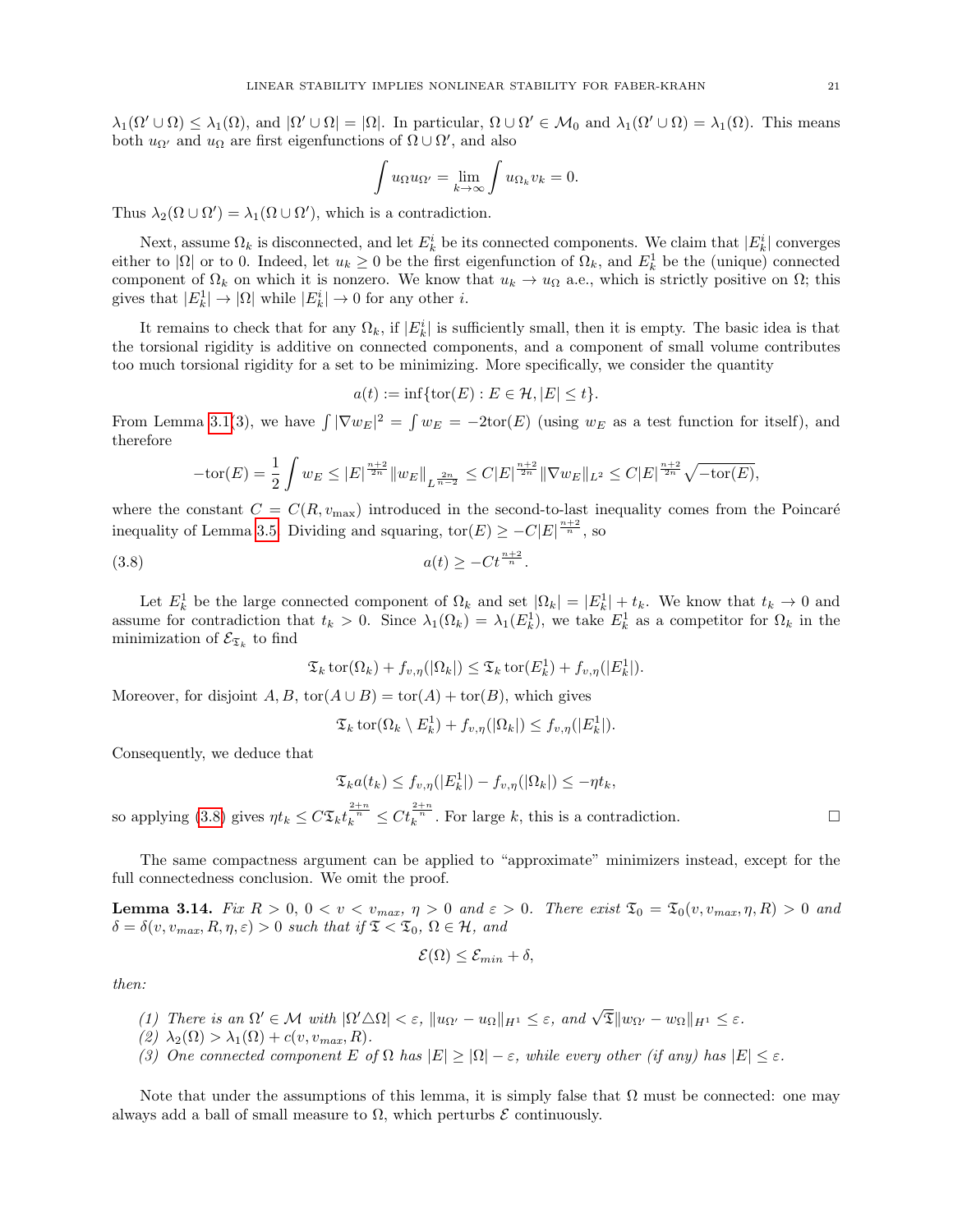<span id="page-21-0"></span>3.4. Global minimizers of the base energy. In general, the constants in the previous section necessarily depend on R, and there is no reason to expect, for instance, existence of global minimizers on noncompact Riemannian manifolds with arbitrary (bounded geometry) behavior at infinity. In this section, we turn our attention to Riemannian manifolds  $(M, g)$  where  $M/G$  is compact. In this case, most of the above estimates remain valid with constants independent of R, and minimizers of the base energy  $\mathcal E$  among all open bounded sets exist and have bounded diameter. For the present section, we focus only on estimates which will be relevant in later sections; in particular, the existence of minimizers is not treated here (but does follow from Theorem [6.3](#page-34-0) later).

Of course, in the case when  $(M, g)$  is compact, then for  $M \subset Q_R$  for sufficiently large R, and thus the constants in the previous section may be taken independent of  $R$  trivially. So, to simplify statements, in this section we will assume that  $(M,g)$  is noncompact but  $(M/G,g)$  is compact. Note in this case that M has infinite volume.

For our first estimate, we show some initial bounds on the infimum of the energy and on the torsion function of any open bounded set in terms of its volume. Observe that  $\mathcal{E}_{min}(R)$  is a nonincreasing function of R, as the class H is increasing in R. Set  $\mathcal{E}_{min}(\infty) = \lim_{R \to \infty} \mathcal{E}_{min}(R)$ .

<span id="page-21-3"></span>**Lemma 3.15.** Assume  $M/G$  is compact and fix  $v < v_{max} < \infty$ . Then there exists  $C = C(v_{max}) < \infty$  such that for any bounded open set  $\Omega$  with  $|\Omega| \le v_{max}$ , we have  $\mathcal{E}_{min}(\infty) \ge -C$  and  $w_{\Omega} \le C$ .

*Proof.* First, we claim there exists a large  $S \gg 0$  such that

$$
\bigcup_{e \in G} e(Q_S) = M.
$$

If not, for every k there is an  $x_k \in M$  such that  $e(x_k) \notin Q_k$  for any  $e \in G$ . There exists, however, a subsequence  $x_{k_j}$  and isometries  $e_j$  with  $e_j(x_{k_j}) \to x \in M$ . If  $x \in Q_J$  for some J, then as  $Q_J$  is open  $e_j(x_{k_j}) \in Q_J$  for j large enough; this is impossible if  $k_j \geq J$ , so  $x \notin Q_J$ . This contradicts  $M = \bigcup_R Q_R$ . Using the Vitali covering lemma and possibly taking S larger, there exists a countable collection  $L \subseteq G$  such that  $\bigcup_{e \in L} e(Q_S) = M$  and  $\{e(Q_S)\}_{e \in L}$  have finite overlap. Up to possibly increasing S depending on  $v_{\text{max}}$ , we also assume that  $|Q_S| > v_{\text{max}}$ .

Now, fix any  $\Omega$  open, bounded, with  $|\Omega| \le v_{\text{max}}$ . For any  $e \in L$ , we apply the Poincaré inequality of Lemma [3.5](#page-13-0) to  $e(Q_S)$  to obtain that

(3.9) 
$$
||w_{\Omega}||_{L^{2}(\Omega \cap e(Q_{S}))} \leq C||\nabla w_{\Omega}||_{L^{2}(\Omega \cap e(Q_{S}))}
$$

for a constant  $C = C(S, v_{\text{max}}) = C(v_{\text{max}})$ , using that  $|\Omega \cap e(Q_S)| \le v_{\text{max}} < |Q_S|$ . Summing over all  $e \in L$ and using the finite overlapping property gives  $\int_{\Omega} w_{\Omega}^2 \le C \int_{\Omega} |\nabla w_{\Omega}|^2$ . Then

<span id="page-21-2"></span>
$$
\int_{\Omega} w_{\Omega} \leq C \, |\Omega|^{1/2} \|\nabla w_{\Omega}\|_{L^2(\Omega)} \leq C \, \|\nabla w_{\Omega}\|_{L^2(\Omega)},
$$

so tor( $\Omega$ ) =  $\int \frac{1}{2} |\nabla w_{\Omega}|^2 - w_{\Omega} \geq -C$ . On the other hand  $\lambda_1(\Omega) > 0$ , while  $f_{v,\eta}(\Omega) \geq -v_{\max}$ , so  $\mathcal{E}(\Omega) \geq$  $-C(v_{\text{max}})$ . Taking the infimum over all  $\Omega$  gives the first conclusion.

To see that  $w_{\Omega} \leq C$ , we now have from [\(3.9\)](#page-21-2), elliptic estimates [\[24,](#page-70-17) Theorem 8.17], and a basic covering argument that

$$
||w_{\Omega}||_{L^{\infty}(\Omega \cap e(Q_S))} \leq C[||w_{\Omega}||_{L^2(Q_{2S})} + 1] \leq C.
$$

Applying to every e gives the estimate.  $\square$ 

We now establish an analogue of Lemma [3.14](#page-20-0) that is independent of R: that any low energy set can be well approximated by a minimizer (on some  $Q<sub>S</sub>$  for S uniform) and has one "large" connected component. We use a concentration compactness argument to handle the loss of compactness coming from the isometries of the space.

<span id="page-21-1"></span>**Lemma 3.16.** Assume  $M/G$  is compact. Fix  $v < v_{max} < \infty$ ,  $\varepsilon > 0$ , and  $\eta > 0$ . There exist  $\mathfrak{T}_0 =$  $\mathfrak{T}_0(v, v_{max}, \eta) > 0$ , and a  $\delta = \delta(v, v_{max}, \eta, \varepsilon) > 0$  such that if  $\mathfrak{T} < \mathfrak{T}_0$ , then the following holds. For any open bounded set  $\Omega \subset M$  with  $|\Omega| \le v_{max}$  and  $\mathcal{E}(\Omega) \le \mathcal{E}_{min}(\infty) + \delta$ :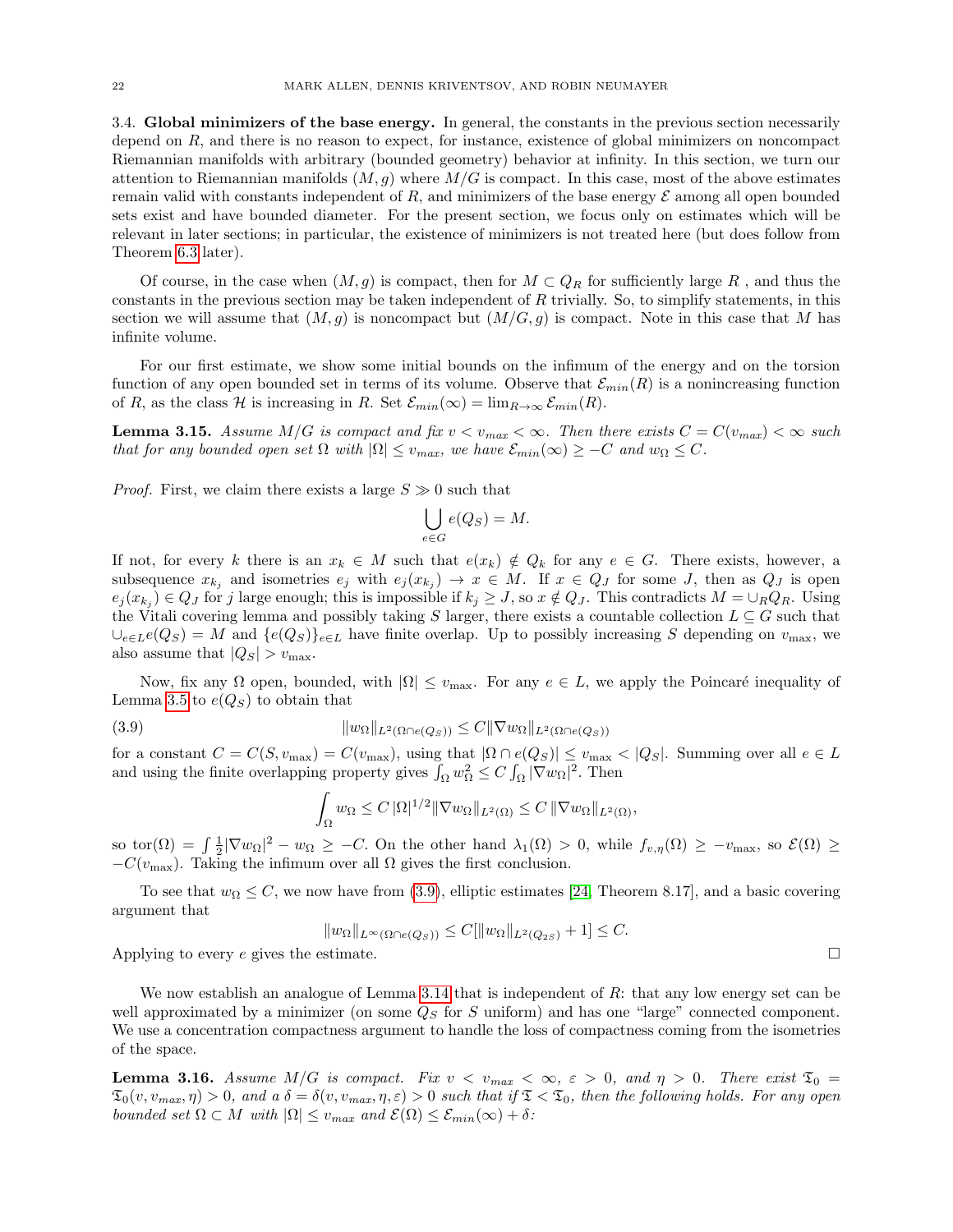(1) There is an  $S = S(v, v_{max}, \eta, \varepsilon)$  and a  $U \in \mathcal{M}(S)$  (i.e. a minimizer of  $\mathcal{E}$  over open  $\Omega \subseteq Q_S$  with There is an  $S = S(v, v_{max}, \eta, \varepsilon)$  and a  $U \in \mathcal{M}(S)$  (i.e. a minimizer of  $\mathcal{L}$  over  $|\Omega| \le v_{max}$ ) such that  $|U \triangle \Omega| < \varepsilon$ ,  $||u_U - u_{\Omega}||_{H^1} \le \varepsilon$ , and  $\sqrt{\mathfrak{T}}||w_U - w_{\Omega}||_{H^1} \le \varepsilon$ .

$$
(2) \ \lambda_2(\Omega) > \lambda_1(\Omega) + c(v, v_{max})
$$

(3) One connected component E of  $\Omega$  has  $|E| \geq |\Omega| - \varepsilon$ , while every other (if any) has  $|E| \leq \varepsilon$ .

*Proof.* Let  $L \subseteq G$  and S be as in the proof of Lemma [3.15.](#page-21-3) We use the shorthand  $\overline{Q} = Q_S$ . Let  $\{\psi_e\}_{e \in L}$ a partition of unity subordinate to the cover of M by  $\{e(\bar{Q})\}_{e\in L}$  with  $\psi_e = \psi \circ e^{-1} \in C_c^{\infty}(\bar{Q})$  translates of each other. Throughout this proof, C and c denote constants depending only on  $v_{\text{max}}$  (and, as usual, on g) whose values change from line to line. Let  $\delta \leq 1$  be a fixed number to be specified in the proof and let  $\Omega$  be as above. Applying Lemma [3.15,](#page-21-3) we know that

<span id="page-22-0"></span>(3.10) 
$$
\int_{\Omega} |\nabla u_{\Omega}|^2 + u_{\Omega}^2 + |\nabla w_{\Omega}|^2 + w_{\Omega}^2 \leq C.
$$

The first step of the proof is a concentration compactness argument that allows us to replace  $\Omega$  by a uniformly bounded set, losing only a small amount of mass and increasing the base energy only a small amount.

Step 1: There exist  $\mathfrak{T}_0$  and  $\bar{J}=\bar{J}(v_{\text{max}},\delta)\in\mathbb{N}$  such that we may choose  $x_0\in M$  and  $j\leq\bar{J}$  depending on  $\Omega$  such that

(3.11) 
$$
\begin{cases} \mathcal{E}(\Omega \cap B_{8Sj}(x_0)) \leq \mathcal{E}_{min} + 2\delta \\ |\Omega \setminus B_{8Sj}(x_0)| \leq 4\eta\delta. \end{cases}
$$

Because this step is rather involved, we divide it into several substeps.

Step 1a: Selection of  $x_0$ . We show that  $\Omega$  has a (uniformly) nontrivial amount of mass in  $e_0(\bar{Q})$  for some  $e_0 \in L$ , and choose  $x_0$  in this set. More specifically, for any  $e \in L$ , we apply Lemma [3.5](#page-13-0) to  $\Omega \cap e(Q)$  to find

<span id="page-22-1"></span>
$$
\int_{e(\bar{Q})} u_{\Omega}^2 \leq \left| \Omega \cap e(\bar{Q}) \right|^{\frac{2}{n}} \left( \int_{e(\bar{Q})} u_{\Omega}^{\frac{2n}{n-2}} \right)^{\frac{n-2}{n}} \leq C \left| \Omega \cap e(\bar{Q}) \right|^{\frac{2}{n}} \int_{e(\bar{Q})} |\nabla u_{\Omega}|^2.
$$

Summing over  $e \in L$ , recalling the finite overlap property of L and [\(3.10\)](#page-22-0), we have

$$
1 = \int_{\Omega} u_{\Omega}^2 \le C \left( \sup_{e \in L} |\Omega \cap e(\bar{Q})|^{\frac{2}{n}} \right) \int_{\Omega} |\nabla u_{\Omega}|^2 \le C \left( \sup_{e \in L} |\Omega \cap e(\bar{Q})|^{\frac{2}{n}} \right).
$$

Consequently,  $|\Omega \cap e_0(\overline{Q})| \geq c$  for some  $e_0$ . We let  $x_0$  be any fixed point in  $e_0(\overline{Q})$ .

Step 1b: Selecting j for each  $J \in \mathbb{N}$ . Next, we show how, for each  $J \in \mathbb{N}$ , to suitably choose  $j \leq J$  that will ultimately lead to estimates of the form  $(3.11)$  but with a  $C/J$  error; we will later choose J depending on δ to absorb this term. For any  $k \in \mathbb{N}$ , we denote by  $L_k$  the finite collection of isometries such that  $e(\bar{Q})$ lies in the annulus  $B_{16kS}(x_0) \setminus B_{8kS}(x_0)$ . That is,

$$
L_k = \left\{ e \in L : e(\overline{Q}) \cap [B_{8kS}(x_0) \cup (M \setminus B_{16kS}(x_0))] = \emptyset \right\}.
$$

Since diam  $\overline{Q} \leq 2S$  by assumption, the collections  $L_k$  are pairwise disjoint, and so from [\(3.10\)](#page-22-0) we find that

$$
\sum_{k=1}^{\infty}\;\sum_{e\in L_k}\int_{e(\bar{Q})\cap\Omega}|\nabla u_{\Omega}|^2+u_{\Omega}^2+|\nabla w_{\Omega}|^2+w_{\Omega}^2\leq C.
$$

Since this sum is finite, it follows that for every  $J > 0$ , we may find some  $j \leq J$  such that

$$
\sum_{e\in L_j}\int_{e(\bar{Q})\cap\Omega}|\nabla u_{\Omega}|^2+u_{\Omega}^2+|\nabla w_{\Omega}|^2+w_{\Omega}^2\leq \frac{C}{J}.
$$

In other words, the functions  $u_{\Omega}$  and  $w_{\Omega}$  have most of their mass and energy outside of the annulus corresponding to  $L_j$ . Let this  $j = j(J)$  be fixed.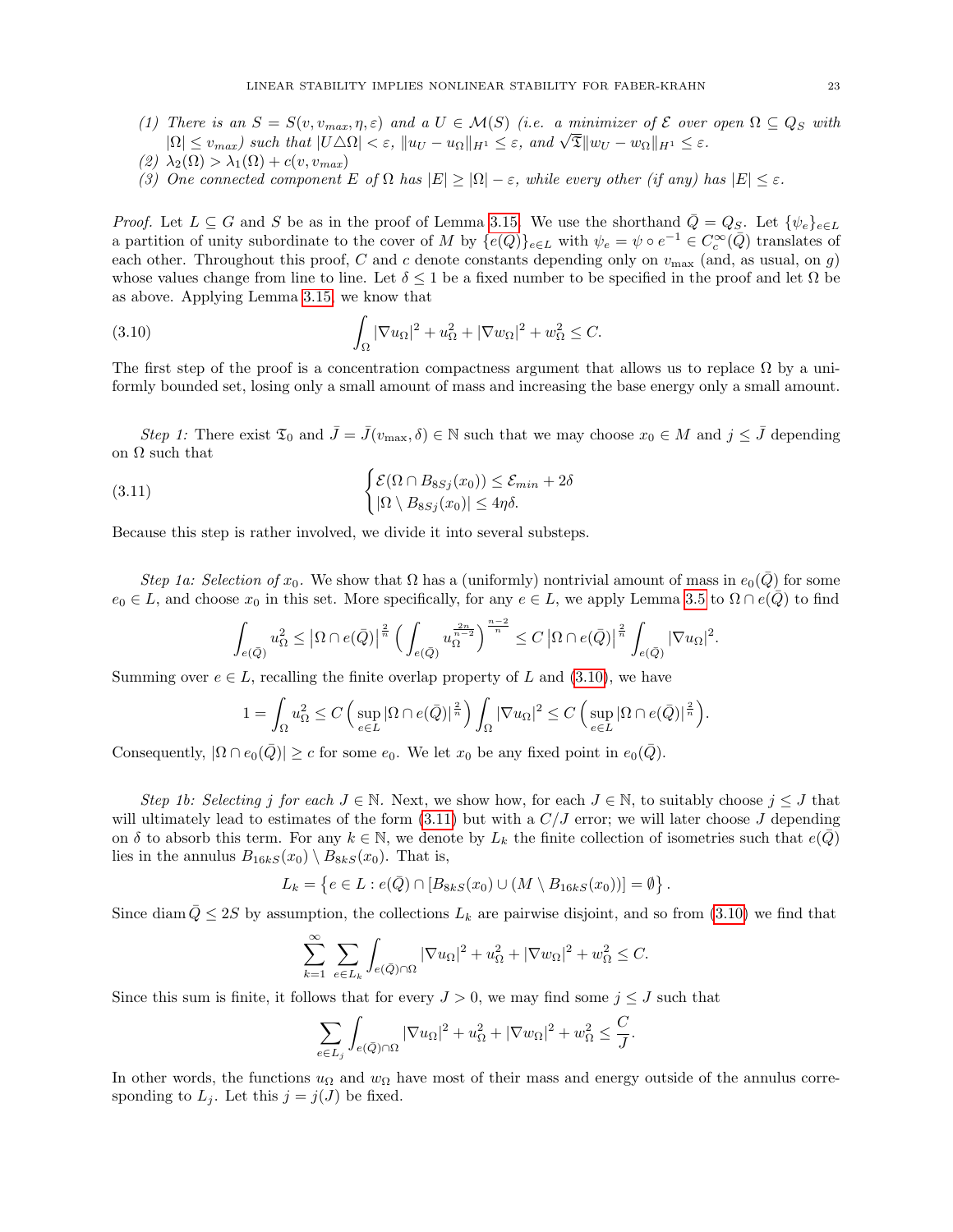Step 1c: Truncation and intermediate bounds. In this step, we consider  $J \in \mathbb{N}$  fixed and  $j = j(J)$  as determined in the previous step. Let us now define two smooth truncations of the eigenfunction  $u_{\Omega}$ , the "inner part"  $u_I$  in the ball  $B_{8jS}$  and the "outer part"  $u_O$  in the complement of  $B_{16Sj}$ , by setting

$$
u_I = \sum_{e \in L_I} \psi_e u_\Omega \qquad L_I = \{ e \in L \; : \; e(\bar{Q}) \cap B_{8jS}(x_0) \neq \emptyset \},
$$
  

$$
u_O = \sum_{e \in L_O} \psi_e u_\Omega \qquad L_O = \{ e \in L \; : \; e(\bar{Q}) \cap (M \setminus B_{16jS}(x_0)) \neq \emptyset \}.
$$

Notice that the functions  $u_1, u_0$  have disjoint support and the remaining "annular part" of  $u_0$  is given by  $u_{\Omega} - u_I + u_O = \sum_{e \in L_k} \psi_e u_{\Omega}$ . The truncations  $u_I$  and  $u_O$  capture most of the energy of  $u_{\Omega}$  in the following sense:

$$
\left| \int |\nabla u_{\Omega}|^2 - |\nabla u_{\Omega}|^2 - |\nabla u_I|^2 \right| = \left| \int g(\nabla [u_{\Omega} - u_O - u_I], \nabla [u_{\Omega} + u_O + u_I]) \right|
$$
  

$$
\leq \sum_{e \in L_j} (|\nabla \psi_e| |u_{\Omega}| + \psi_e |\nabla u_{\Omega}|) \cdot C |\nabla u_{\Omega}|
$$
  

$$
\leq C \sum_{e \in L_j} \int_{e(\bar{Q})} |u_{\Omega}|^2 + |\nabla u_{\Omega}|^2 \leq \frac{C}{J}.
$$

In particular, this together with the Poincaré inequality applied to  $u<sub>O</sub>$  provide the following upper bound for the energy of  $u_I$ :

<span id="page-23-0"></span>.

<span id="page-23-2"></span>(3.12) 
$$
\int |\nabla u_I|^2 \leq \lambda_1(\Omega) - \int |\nabla u_O|^2 + \frac{C}{j} \leq \lambda_1(\Omega) \Big( 1 - \int u_O^2 \Big) + \frac{C}{J}.
$$

In a similar fashion, we find that

(3.13) 
$$
\int u_{\Omega}^2 - u_O^2 - u_I^2 \leq \frac{C}{J}
$$

The first main estimate of this sub-step is the following: there exists  $C$  such that

<span id="page-23-1"></span>(3.14) if 
$$
\int u_I^2 \ge \frac{1}{4}
$$
 then  $\lambda_1 (\Omega \cap B_{8Sj}(x_0)) \le \lambda_1(\Omega) + \frac{C}{J}$ ,  
if  $\int u_O^2 \ge \frac{1}{4}$  then  $\lambda_1 (\Omega \setminus B_{8Sj}(x_0)) \le \lambda_1(\Omega) + \frac{C}{J}$ .

Note that  $(3.13)$  guarantees that one of the two alternatives in  $(3.14)$  must hold provided J is sufficiently large. If  $\int u_I^2 \geq 1/4$  then [\(3.13\)](#page-23-0) implies that  $(1 - \int u_O^2)/\int u_I^2 \leq 1 + C/J$ . So, if we multiply [\(3.12\)](#page-23-2) by  $(1 - \int u_O^2) / \int u_I^2$  and divide both sides by  $1 - \int u_0^2$ , we arrive at

$$
\frac{\int |\nabla u_I|^2}{\int u_I^2} \leq \lambda_1(\Omega) + \frac{C}{J}.
$$

Here we have also used the fact that  $\lambda_1(\Omega)$  is uniformly bounded; recall [\(3.10\)](#page-22-0). So, the first estimate of [\(3.14\)](#page-23-1) follows by taking  $u_I$  as a test function for  $\lambda_1(\Omega \cap B_{8S_j}(x_0))$ . The proof of the second estimate of  $(3.14)$  is the same, using the analogous estimate to  $(3.12)$  for  $u<sub>O</sub>$ .

The second main estimate of this substep is the following:

<span id="page-23-3"></span>(3.15)  
\n
$$
\text{tor}(\Omega \cap B_{8Sj}(x_0)) \leq \text{tor}(\Omega) + \frac{C}{J} + C|\Omega \setminus B_{8Sj}(x_0)|,
$$
\n
$$
\text{tor}(\Omega \setminus B_{8Sj}(x_0)) \leq \text{tor}(\Omega) + \frac{C}{J} + C|\Omega \cap B_{8Sj}(x_0)|
$$

The estimate [\(3.15\)](#page-23-3) follows similarly to [\(3.14\)](#page-23-1). Splitting the torsion function  $w_{\Omega}$  into an "inner part"  $w_I$ , and "outer part"  $w_O$ , and an "annular part"  $w_{\Omega} - w_I - w_O$  exactly as above leads to

$$
-\frac{1}{2}\int w_I + w_O \leq \text{tor}(\Omega) + \frac{C}{J};
$$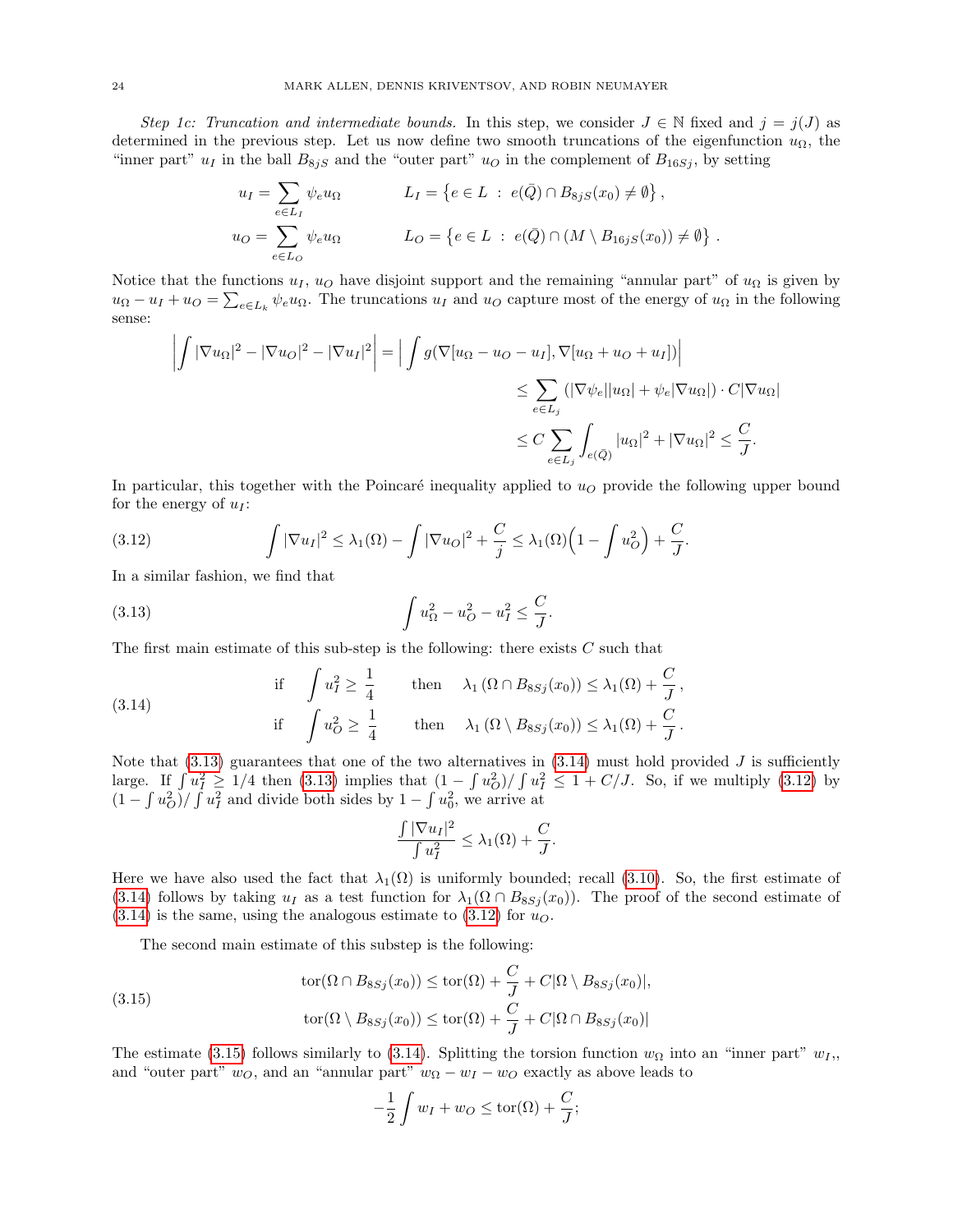$$
tor(\Omega \cap B_{8Sj}(x_0)) \le -\frac{1}{2} \int w_I \le tor(\Omega) + \frac{C}{J} + \frac{1}{2} \int w_O
$$
  
 
$$
\le tor(\Omega) + \frac{C}{J} + C|\Omega \setminus B_{8Sj}(x_0)|,
$$

thus proving the first estimate in [\(3.15\)](#page-23-3). The second estimate in [\(3.15\)](#page-23-3) is proven in the same way.

Step 1d: Energy comparison and selection of  $\bar{J}$  and  $\mathfrak{T}_0$ . Fix any  $J \in \mathbb{N}$  and let  $j = j(J)$  be as determined in Step 1b. Let us first consider the case that  $\int u_I^2 \geq \frac{1}{4}$ . In this case, we may use the first estimates in [\(3.14\)](#page-23-1) and [\(3.15\)](#page-23-3) to compare  $\mathcal{E}(\Omega)$  to  $\mathcal{E}(\Omega \cap B_{8Sj}(x_0))$ , which gives

$$
\mathcal{E}(\Omega) \leq \mathcal{E}_{min} + \delta \leq \mathcal{E}(\Omega \cap B_{8Sj}(x_0)) + \delta
$$
  
\n
$$
\leq \lambda_1(\Omega) + \mathfrak{T} \text{tor}(\Omega) + \frac{C}{J} + f_{v,\eta}(|\Omega \cap B_{8Sj}(x_0)|) + \delta + C \mathfrak{T}|\Omega \setminus B_{8Sj}(x_0)|
$$
  
\n
$$
\leq \mathcal{E}(\Omega) + \frac{C}{J} + f_{v,\eta}(|\Omega \cap B_{8Sj}(x_0)|) - f_{v,\eta}(|\Omega|) + \delta + C \mathfrak{T}|\Omega \setminus B_{8Sj}(x_0)|
$$
  
\n
$$
\leq \mathcal{E}(\Omega) + \frac{C}{J} + \delta - [\eta - C \mathfrak{T}]|\Omega \setminus B_{8Sj}(x_0)|.
$$

At this point, we can fix our remaining parameters. Choosing  $\mathfrak{T}_0 < \frac{\eta}{2C}$ , the last term is negative and this leads to

(3.16) 
$$
\begin{cases} \mathcal{E}(\Omega \cap B_{8Sj}(x_0)) \leq \mathcal{E}_{min} + \frac{C}{J} + \delta \leq 2\delta \\ |\Omega \setminus B_{8Sj}(x_0)| \leq 4\eta\delta. \end{cases}
$$

Finally, we choose  $J = \bar{J}$  large enough in terms of  $\delta$  so that  $\frac{C}{J} \leq \delta$ , and [\(3.11\)](#page-22-1) follows. This concludes the proof of Step 1 in the case when  $\int u_I^2 \geq \frac{1}{4}$ . holds. Now, assume instead that  $\int u_O^2 \geq \frac{1}{4}$ . We may argue in the analogous fashion to find that

(3.17) 
$$
\begin{cases} \mathcal{E}(\Omega \setminus B_{8Sj}(x_0)) \leq \mathcal{E}_{min} + \frac{C}{J} + \delta \leq 2\delta \\ |\Omega \cap B_{8Sj}(x_0)| \leq 4\eta\delta. \end{cases}
$$

This contradicts Step 1a for  $\delta$  chosen sufficiently small. We conclude that  $\int u_I^2 \geq \frac{1}{4}$  holds and thus have completed the proof of Step 1.

Step 2: Conclusion. We are now in a position to prove the first conclusion of the lemma. Let  $\Omega' = \Omega \cap$  $B_{8Sj}(x_0)$  be the truncation of  $\Omega$  obtained in Step 1. Let S' be chosen large enough that  $e_0^{-1}(B_{8Sj}(x_0)) \subseteq Q_{S'};$ note that this depends only on J and S, so only on  $v_{\text{max}}$  and  $\delta$ . Applying Lemma [3.10](#page-16-0) to  $e_0^{-1}(\Omega')$  on  $Q_{S'}$ , there is a  $U \in \mathcal{M}(S')$  with  $||u_U - u_I||_{H^1}, \sqrt{\mathfrak{T}}||w_U - w_I||_{H^1} \leq \varepsilon/2$ . On the other hand, from the Caccioppoli inequality and letting  $L' = \{e \in L : e(Q_S) \cap B_{8jS}(x_0) = \emptyset\},\$ 

$$
\int |\nabla (u_{\Omega} - u_I)|^2 \le C \sum_{e \in L'} \int |\nabla \psi_e|^2 |u_{\Omega}|^2 + \psi_e^2 |\nabla u_{\Omega}|^2 \le C \int_{\Omega \setminus B_{8Sj}(x_0)} |u_{\Omega}|^2 \le C\delta,
$$

using that  $|u_{\Omega}| \leq C$  and the volume estimate in [\(3.11\)](#page-22-1) at the end. Similarly,  $\int |\nabla(w_{\Omega} - w_I)|^2 \leq C\delta$ , and we obtain conclusion (1) from the triangle inequality.

To prove (2), note that applying Lemma [3.14](#page-20-0) gives that  $\lambda_2(\Omega') \geq \lambda_1(\Omega) + c_0$  for  $c_0 = c_0(S', v, v_{\text{max}})$ , and so it remains to show that  $\lambda_2(\Omega') \leq \lambda_2(\Omega) + c_0/2$ . To this end, let  $u_2$  be a second eigenfunction for  $\Omega$ . from Lemma [3.2](#page-12-3) we have that  $|u_2| \leq C(\lambda_1(\Omega)) \leq C$  unless  $\lambda_2(\Omega) > 1 + \lambda_1(\Omega)$  (in which case we would be done). Then set  $u_{2,I} = \sum_{e \in L_I} \psi_e u_2$  to be the "inner part," i.e. the analogue of  $u_I$  for  $u_2$ . As  $\Delta |u_2| \geq -\lambda_2(\Omega)|u_2|$ in the sense of distributions, the same Caccioppoli inequality argument gives that

$$
\int |\nabla (u_2 - u_{2,I})|^2 \le C \int_{\Omega \setminus B_{8Sj}(x_0)} |u_2|^2 \le C\delta.
$$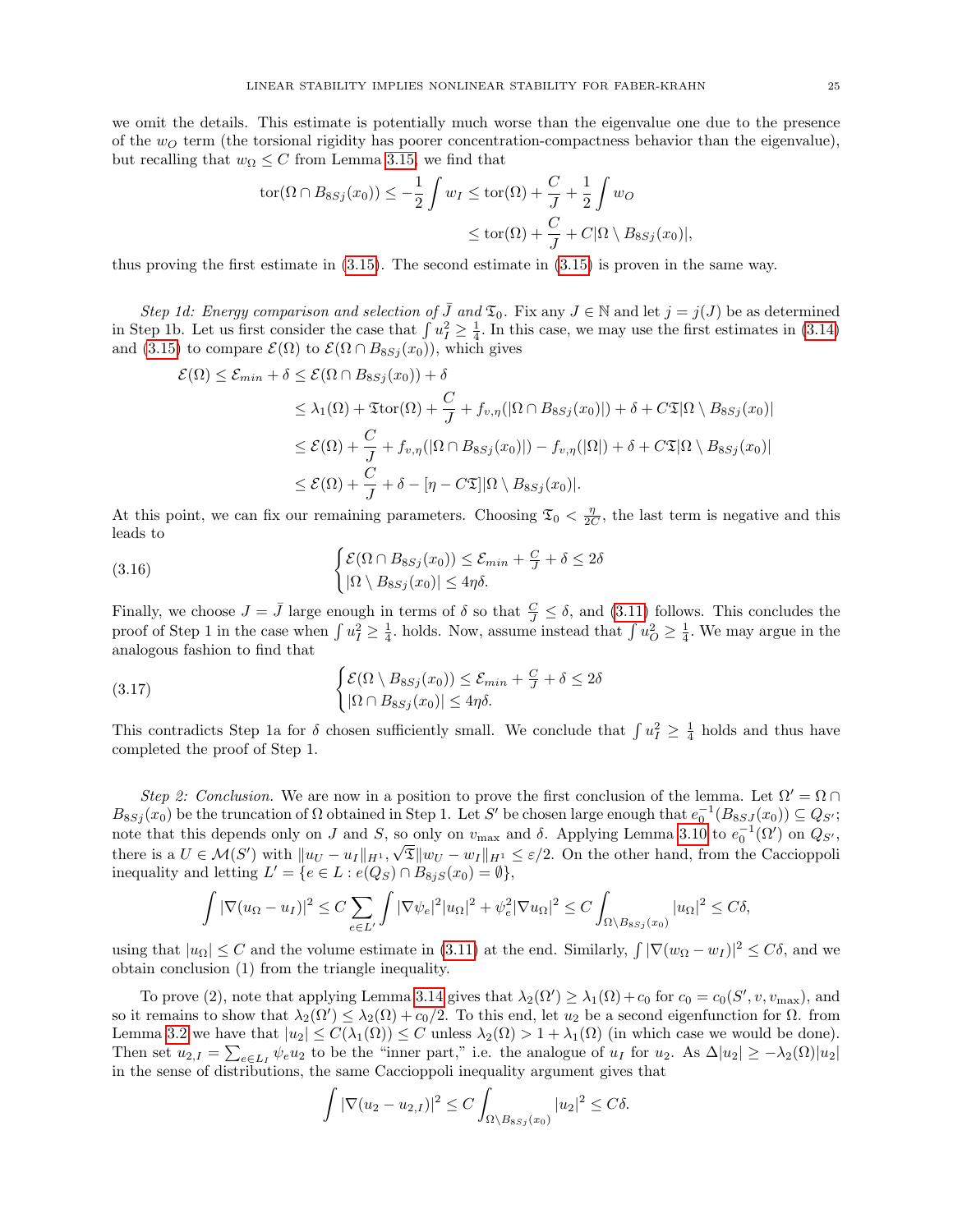Hence

$$
\frac{\int |\nabla u_{2,I}|^2}{\int u_{2,I}^2} \le \lambda_2(\Omega) + C\delta \quad \text{and} \quad \frac{\int u_{2,I} u_I|}{\|u_{2,I}\|_{L^2} \|u_I\|_{L^2}} \le C\delta,
$$

implying that  $\lambda_2(\Omega') \leq \lambda_2(\Omega) + C\delta$ . Taking  $\delta$  small enough completes the proof of (2).

To check the final conclusion (3) of the lemma, note that from Lemma [3.14,](#page-20-0) we know that one connected component A of  $\Omega'$  has  $|A| > |\Omega'| - \varepsilon/2$ , while every other has  $|A| \leq \varepsilon/2$  (choosing  $\delta$  small enough in terms of  $\varepsilon$ ). As  $|\Omega \setminus B_{8Sj}(x_0)| \leq C\delta$ , we may conclude by choosing  $C\delta < \varepsilon/2$ .

### 4. The lower bound

<span id="page-25-0"></span>In this section we consider inward minimizers of the main functional  $\mathcal{F}_{\tau}$  defined in [\(2.8\)](#page-6-2). The main result of this section is Theorem [4.1,](#page-25-1) which provides a linear lower bound for the growth of the function  $u_{\Omega} + \sqrt{\mathfrak{D}w_{\Omega}}$ away from the boundary of an inward minimizer  $\Omega$ . The theorem is phrased in terms of a lower bound on the quantity  $DO(\Omega)$  defined in [\(2.14\)](#page-10-2). One important consequence of this theorem is a lower volume density estimate for inward minimizers shown in Corollary [4.4.](#page-27-0) Throughout this section, we fix  $R > 0, 0 < v < v_{\text{max}}$ , and  $0 < \eta \leq \eta_0$  (recall Remark [3.12\)](#page-19-2).

<span id="page-25-1"></span>**Theorem 4.1.** There are constants  $\delta_m, \mathfrak{T}_m, c_m > 0$  depending only on R, v,  $v_{max}$ , and  $\eta$  and a constant  $\tau_m(R, v, v_{max}, \eta, \mathfrak{T}) > 0$  such that if we fix  $\mathfrak{T} < \mathfrak{T}_m$  and then  $\tau < \tau_m$ , the following holds. Let  $\Omega$  be an inward minimizer of  $\mathcal{F}_{\tau}$  on  $Q_R$  satisfying  $\mathcal{E}(\Omega) \leq \mathcal{E}_{min} + \delta_m$ . Then we have

 $DO(\Omega) \geq c_m$ 

where  $DO(\Omega)$  is defined in [\(2.14\)](#page-10-2). If  $M/G$  is compact, all constants may be taken independent of R.

It is worth noting that Theorem [4.1](#page-25-1) and Lemma [3.4](#page-13-2) show that the torsion function  $w_{\Omega}$  grows at least linearly away from the boundary, but we cannot immediately deduce an analogous lower bound for the growth of the eigenfunction  $u_{\Omega}$ . It will require some delicate Green's function estimates to eventually show in Section [7](#page-35-0) that, for minimizers, the first eigenfunction also satisfies this type of linear lower bound.

The core arguments in the proof of Theorem [4.1](#page-25-1) below are from David and Toro [\[18\]](#page-70-6). We present the details to show how to apply the key estimate of Proposition [3.9](#page-15-0) in order to handle the nonlinear term h, as well as to verify the dependence on all of the parameters. The proof will be established by iteratively applying the following lemma.

<span id="page-25-3"></span>**Lemma 4.2.** There exist constants  $\delta_m, \mathfrak{T}_m, c_m > 0$  depending only on R, v,  $v_{max}$ , and  $\eta$  and a constant  $\tau_m(R, v, v_{max}, \eta, \mathfrak{T}) > 0$  such that if we fix  $\mathfrak{T} < \mathfrak{T}_m$  and then  $\tau < \tau_m$ , the following holds. Let  $\Omega$  be an inward  $\mathcal{F}_{m}(n, v, v_{max}, \eta, \lambda) > 0$  such that if we fix  $\lambda < \lambda_m$  and then  $\gamma < \gamma_m$ , the following minimizer on  $Q_R$  satisfying  $\mathcal{E}(\Omega) \leq \mathcal{E}_{min} + \delta_m$ . For any  $x \in Q_R$ , and  $\sqrt{r} \leq c_m$ , if

(4.1) 
$$
\sup_{B_r(x)} u_{\Omega} + \sqrt{2}w_{\Omega} \leq c_m r
$$

then

<span id="page-25-2"></span>
$$
\sup_{B_{r/2}(x)} u_{\Omega} + \sqrt{\mathfrak{T}} w_{\Omega} \le \frac{1}{4} c_m r.
$$

If  $M/G$  is compact, all constants may be taken independent of R.

*Proof.* The basic idea of the proof is make use of the inward minimality property of  $\Omega$  using an energy competitor  $\Omega'$  obtained by removing a small ball from  $\Omega$ .

Step 1: The competitor  $\Omega'$ . Let  $c_m \leq \min\{\text{inj}_M, 1\}$  be a fixed number to be specified later in the proof. For  $r \leq c_m^2$  and  $x \in Q_R$ , we consider the competitor  $\Omega' = \Omega \setminus B_{3r/4}(x)$ . Choose  $\delta_m$ , and  $\mathfrak{T}_m$  according to Lemma [3.14,](#page-20-0) so that  $\Omega$  has a spectral gap  $\lambda_2(\Omega) > \lambda_1(\Omega) + c(R, v_{\text{max}}, v)$  of a definite size. This allows us to apply the key estimate of Proposition [3.9](#page-15-0) to  $\Omega' \subseteq \Omega$ , which yields

$$
||u_{\Omega'} - u_{\Omega}||_{L^1} \leq C \big[ \text{tor}(\Omega') - \text{tor}(\Omega) + \lambda_1(\Omega') - \lambda_1(\Omega) \big],
$$

where the constant depends only on  $R$ ,  $v_{\text{max}}$ ,  $v$ . (Note that the constant a priori also depends on an upper bound for  $\lambda_1(\Omega')$ ; a basic cutoff function argument like the one in step 3 below and the assumption on  $\mathcal{E}(\Omega)$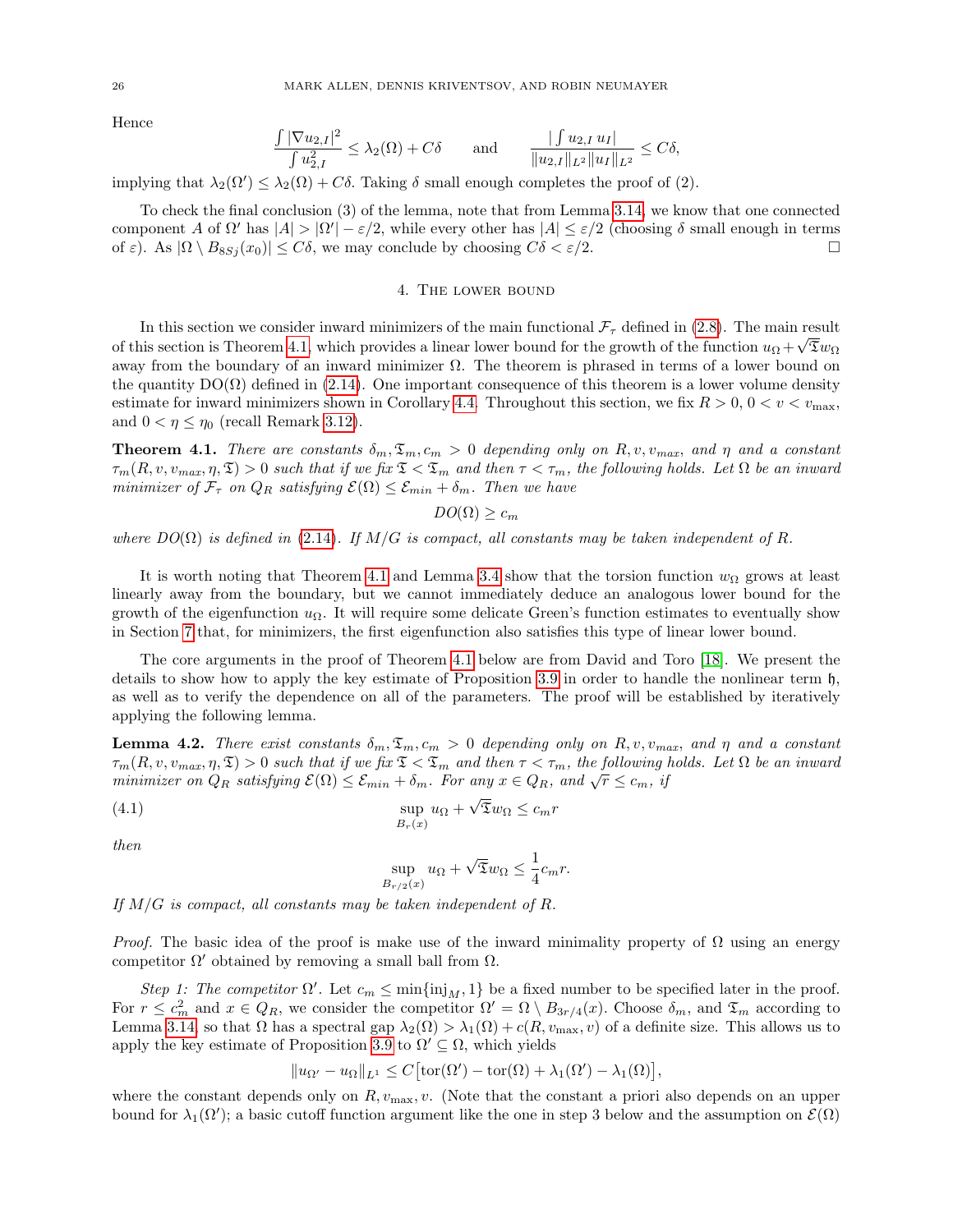show that  $\lambda_1(\Omega') \leq C(R, v_{\text{max}}, v)$ .) If  $M/G$  is compact, we may take the constants here independent of R by using Lemma [3.16](#page-21-1) in place of Lemma [3.14.](#page-20-0) This leads to

$$
|\mathfrak{h}(\Omega) - \mathfrak{h}(\Omega')| \leq |\Omega \triangle \Omega'| + \int |u_{\Omega'} - u_{\Omega}| \leq |\Omega \setminus \Omega'| + C \left[ \text{tor}(\Omega') - \text{tor}(\Omega) + \lambda_1(\Omega') - \lambda_1(\Omega) \right]
$$

using property [\(N3\)](#page-8-6) of h. From the inward minimality of  $\Omega$ , we have  $\mathcal{F}_{\tau}(\Omega) \leq \mathcal{F}_{\tau}(\Omega')$  and so

$$
0 \leq \mathcal{F}_{\tau}(\Omega') - \mathcal{F}_{\tau}(\Omega)
$$
  
\n
$$
\leq \lambda_1(\Omega') - \lambda_1(\Omega) + \mathfrak{T}[\text{tor}(\Omega') - \text{tor}(\Omega)] + f_{v,\eta}(\Omega') - f_{v,\eta}(\Omega)
$$
  
\n
$$
+ \tau \Big( |\Omega \setminus \Omega'| + C [\text{tor}(\Omega') - \text{tor}(\Omega) + \lambda_1(\Omega') - \lambda_1(\Omega)] \Big)
$$
  
\n
$$
\leq 2 [\mathfrak{T}(\text{tor}(\Omega') - \text{tor}(\Omega)) + \lambda_1(\Omega') - \lambda_1(\Omega)] + (\tau - \eta) |\Omega \setminus \Omega'|,
$$

where the final inequality holds provided  $\tau_m$  is chosen small enough in terms of C and  $\mathfrak{X}$ . So long as  $\tau < \eta/2$ , we may rewrite this as

<span id="page-26-0"></span>(4.2) 
$$
|\Omega \cap B_{3r/4}(x)| = |\Omega \setminus \Omega'| \leq C \big[ \mathfrak{T}(\text{tor}(\Omega') - \text{tor}(\Omega)) + \lambda_1(\Omega') - \lambda_1(\Omega) \big].
$$

Step 2: Estimates for the eigenfunction and torsion function. From Lemma [3.1](#page-12-2) as well as the bounds from Lemmas [3.2](#page-12-3) and [3.3,](#page-13-1) we have that  $\Delta u_{\Omega}, \Delta w_{\Omega} \geq -C$  on M. Fix  $\phi$  a cutoff function which is 1 on  $B_{\frac{7r}{8}}(x)$ , compactly supported on  $B_1$ , and has  $|\nabla \phi| \leq C/r$ . Applying the Caccioppoli inequality to  $w_{\Omega}$  (i.e. use  $\phi^2 w_{\Omega}$  as a test function for  $w_{\Omega}$  and rearrange terms) and the assumption [\(4.1\)](#page-25-2),

$$
\mathfrak{T} \int \phi^2 |\nabla w_{\Omega}|^2 \leq \mathfrak{T} C \int \left( |\nabla \phi|^2 w_{\Omega}^2 + \phi^2 w_{\Omega} \right) \leq C [r^{n-2} c_m^2 r^2 + r^n \sqrt{\mathfrak{T}} c_m r] \leq C r^n c_m^2.
$$

In the final inequality we have used that  $r \leq \sqrt{r} \leq c_m$ . We may estimate  $u_{\Omega}$  in a similar manner:

$$
\int \eta^2 |\nabla u_{\Omega}|^2 \le C \int \left( |\nabla \eta|^2 u_{\Omega}^2 + \eta^2 u_{\Omega} \right) \le C r^n c_m^2.
$$

All together, this implies

$$
\int_{B_{7r/8}(x)} |\nabla u_{\Omega}|^2 + \mathfrak{T} |\nabla w_{\Omega}|^2 \leq Cr^n c_m^2, \qquad \int_{B_{7r/8}(x)} u_{\Omega}^2 + \mathfrak{T} w_{\Omega}^2 \leq Cr^{n+2} c_m^2.
$$

Step 3: Estimates for the eigenvalue and torsional rigidity of  $\Omega'$ . Now take another cutoff function  $\phi_1$ which is 1 on  $M \setminus B_{7r/8}(x)$ , vanishes on  $B_{3r/4}(x)$ , and has  $|\nabla \phi_1| \le C/r$ . We use  $\phi_1 u_\Omega$  as a competitor for  $\lambda_1(\Omega')$  to find  $\lambda_1(\Omega') \leq \int |\nabla(\phi_1 u_{\Omega})|^2 / \int (\phi_1 u_{\Omega})^2$ . Estimating the denominator,

$$
\int \phi_1^2 u_\Omega^2 \ge \int u_\Omega^2 - \int_{\Omega \setminus B_{7r/8}(x)} u_\Omega^2 \ge 1 - Cr^n c_m^2.
$$

For the numerator,

$$
\int |\nabla(\phi_1 u_{\Omega})|^2 \le \int |\nabla u_{\Omega}|^2 + \int |\nabla u_{\Omega}|^2 \phi^2 + |\nabla \phi|^2 u_{\Omega}^2 \le \lambda_1(\Omega) + Cr^n c_m^2,
$$

so

$$
\lambda_1(\Omega') \leq \lambda_1(\Omega) + Cr^n c_m^2.
$$

An identical estimate on  $w_{\Omega}$  gives

<span id="page-26-1"></span>
$$
\mathfrak{T}\mathrm{tor}(\Omega') \leq \mathfrak{T}\mathrm{tor}(\Omega) + Cr^n c_m^2.
$$

Step 4: Conclusion. Substituting the estimates of Step 3 into  $(4.2)$ , we arrive at

$$
(4.3) \t\t\t |\Omega \cap B_{3r/4}(x)| \le Cr^n c_m^2.
$$

We now apply the local maximum principle for subsolutions, [\[24,](#page-70-17) Theorem 8.17], to  $u_{\Omega}$  + √  ${\mathfrak Tw}_\Omega$ :

$$
\sup_{B_{r/2}(x)} u_{\Omega} + \sqrt{\mathfrak{T}} w_{\Omega} \le C \left[ r^{-n/2} \| u_{\Omega} + \sqrt{\mathfrak{T}} w_{\Omega} \|_{L^2(B_{3r/4}(x))} + r^2 \right]
$$
  

$$
\le C \left[ c_m r r^{-n/2} |\Omega \cap B_{3r/4}(x)|^{1/2} + r c_m^2 \right] \le C r c_m^2,
$$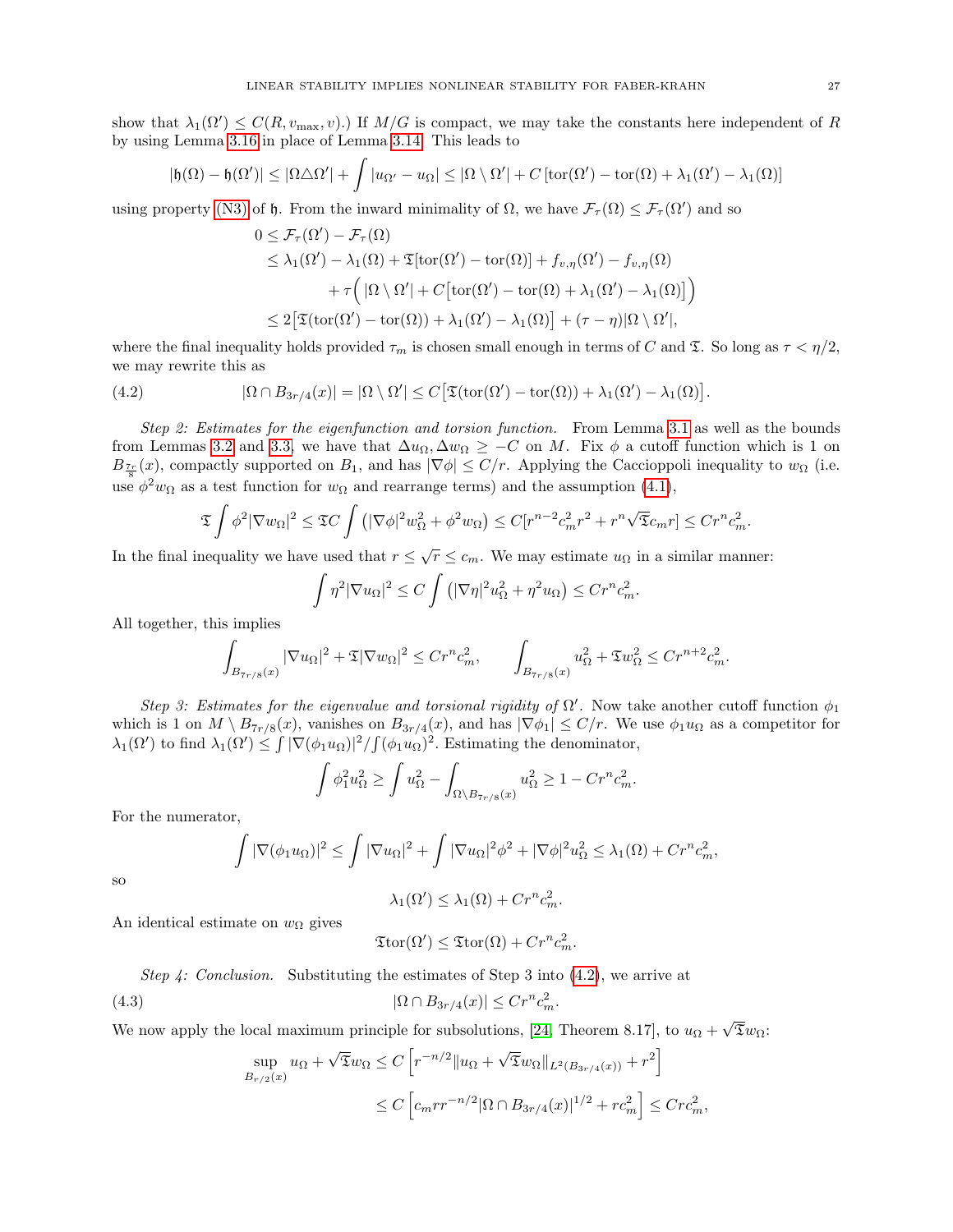where we used [\(4.3\)](#page-26-1) and that  $r \leq c_m^2$  by assumption. Finally, we choose  $c_m$  small enough so that  $Cc_m \leq \frac{1}{4}$  to conclude the proof.

Theorem [4.1](#page-25-1) now follows by iteratively applying Lemma [4.2:](#page-25-3)

*Proof of Theorem [4.1.](#page-25-1)* Set all constants as in Lemma [4.2.](#page-25-3) Take any  $y \in \overline{\Omega}$  and any  $r < r_0 := c_m^2/16$ . We claim that √

$$
\sup_{B_r(y)} u_{\Omega} + \sqrt{\mathfrak{T}} w_{\Omega} \ge c_m r.
$$

Indeed, if this is not the case, we apply Lemma [4.2](#page-25-3) to obtain

$$
\sup_{B_{r/2}(y)} u_{\Omega} + \sqrt{\overline{x}} w_{\Omega} \le \frac{c_m}{2} \frac{r}{2}.
$$

Then take any  $x \in B_{r/4}(y)$ :

$$
\sup_{B_{r/4}(x)} u_{\Omega} + \sqrt{\mathfrak{T}} w_{\Omega} \le c_m \frac{r}{4},
$$

so repeatedly applying Lemma [4.2](#page-25-3) gives

$$
\sup_{B_{r/4 \cdot 2^{-k}}(x)} u_{\Omega} + \sqrt{\mathfrak{T}} w_{\Omega} \le \frac{c_m}{2} \frac{r}{4} 2^{-k}.
$$

In particular, x is a Lebesgue point of  $u_{\Omega}$ ,  $w_{\Omega}$  and  $u_{\Omega}(x) = w_{\Omega}(x) = 0$ . This is true of all points in  $B_{r/4}(y)$ , so  $u_{\Omega} \equiv w_{\Omega} \equiv 0$  there. Using  $\Omega \setminus B_{r/4}(x)$  as a competitor for  $\Omega$  implies that  $|\Omega \cap B_{r/4}| = 0$ , contradicting that  $y \in \overline{\Omega}$  and  $\Omega$  open.

For  $r \in [r_0, 1]$ , we simply use  $\sup_{B_r(y)} u_{\Omega}$  +  $\sqrt{2}w_{\Omega} \geq c_m r_0 \geq c_m r_0 r$ . This gives  $DO(\Omega) \geq c_m r_0$ .  $\Box$ 

Note that while for an absolute minimizer (should one exist)  $\mathcal{E}(\Omega) \leq \mathcal{E}_{min} + \delta$  follows from  $\tau$  being small (see Section [6\)](#page-32-0), there is no reason for that to be the case for an inward minimizer in general.

Remark 4.3. The careful reader may observe that it is possible to modify the argument in this section to give  $\sup_{B_r(y)} w_\Omega \geq c_m r$  as long as  $\tau < \tau_m(R, v, v_{\text{max}})$  independent of  $\mathfrak T$  (by using Lemma [3.4](#page-13-2) to estimate  $u_{\Omega} \leq C w_{\Omega}$ ). Estimates in this spirit were used by Bucur [\[11\]](#page-70-7) for other problems. We do not pursue this point further here because the opposite estimate on  $UP(\Omega)$ , discussed in the next section, cannot be altered in this way without a version of Proposition [3.9](#page-15-0) which omits the torsional rigidity terms on the right-hand side.

The following corollary will help us bound the diameter of minimizers when taking  $R \to \infty$ . We will discuss much sharper estimates in Section [7.1,](#page-35-1) using the upper bound  $UP(\Omega)$  as well.

<span id="page-27-0"></span>**Corollary 4.4.** Let  $\Omega$  be as in Theorem [4.1.](#page-25-1) Then for any  $x \in \Omega$  and  $r < c_m^4$ ,

$$
|\Omega \cap B_r(x)| \ge c(r, v, v_{max}, \eta, R).
$$

If  $M/G$  is compact, c may be taken independent of R.

*Proof.* As in the proof of Lemma [4.2,](#page-25-3) apply the local maximum principle on  $B_r(x)$  to obtain

$$
\sup_{B_{r/2}(x)} u_{\Omega}^2 + \mathfrak{T}w_{\Omega}^2 \le Cr^{-n} \int_{B_r(x)\cap\Omega} (u_{\Omega}^2 + \mathfrak{T}w_{\Omega}^2) + Cr^4 \le C|\Omega \cap B_r(x)|r^{-n} \sup_{\Omega} (u_{\Omega}^2 + \mathfrak{T}w_{\Omega}^2) + Cr^4
$$
  

$$
\le C|\Omega \cap B_r(x)|r^{-n} + Cr^4,
$$

with the last step using Lemmas [3.2](#page-12-3) and [3.3.](#page-13-1) The quantities  $|tor(\Omega)|$  and  $\lambda_1(\Omega)$  are controlled by  $\mathcal{E}(\Omega)$ , which is bounded from the assumption  $\mathcal{E}_{min} \leq \mathcal{E}(\Omega) \leq \mathcal{E}_{min} + \delta$  and Lemma [3.10](#page-16-0) or [3.15.](#page-21-3) The constant C can be taken to depend only on  $M, v, v_{\text{max}}, \eta$  if  $M/G$  compact, and otherwise also depends on R. Then applying Theorem [4.1](#page-25-1) to the left-hand side,  $c_m^2 r^2/2 \le C |\Omega \cap B_r(x)| r^{-n} + Cr^4$ , so reabsorbing the  $r^4$  implies the conclusion.  $\Box$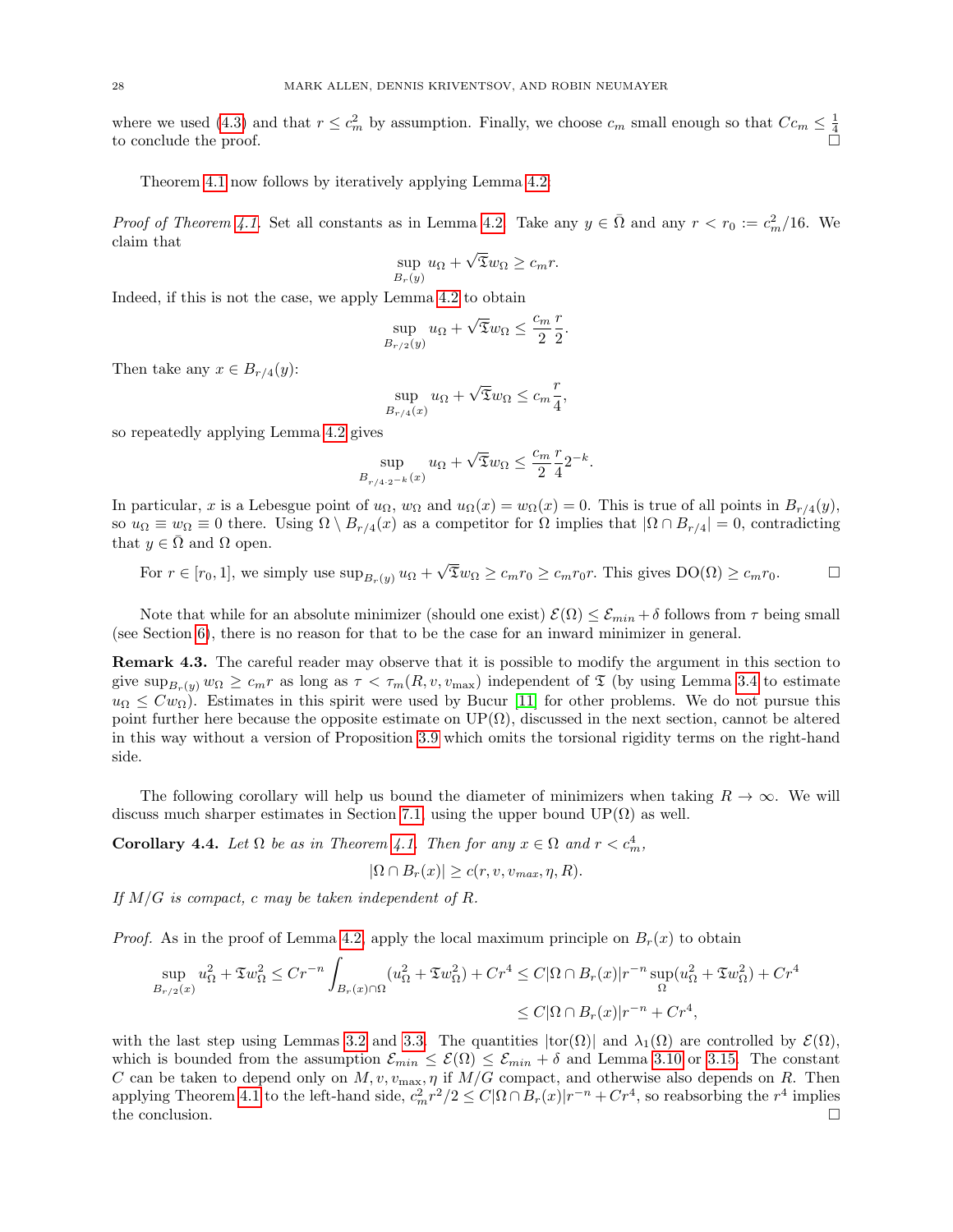#### 5. The upper bound

<span id="page-28-0"></span>In this section we consider outward minimizers of the main functional  $\mathcal{F}_{\tau}$  defined in [\(2.8\)](#page-6-2). The main result of the section is Theorem [5.1](#page-28-1) below, which shows that the function  $u_{\Omega} + \sqrt{\mathfrak{D}}w_{\Omega}$  grows at most linearly away from the boundary of an outer minimizer  $\Omega$ . The result is phrased in terms of the quantity  $UP(\Omega)$ defined in [\(2.13\)](#page-10-3). Throughout this section, we fix  $R > 0$ ,  $0 < v < v_{\text{max}}$ , and  $0 < \eta \leq \eta_0$  (recall Remark [3.12\)](#page-19-2).

<span id="page-28-1"></span>**Theorem 5.1.** There are constants  $\delta_M$ ,  $\mathfrak{T}_M$ ,  $C_M > 0$  depending only on R, v, v<sub>max</sub>, and  $\eta$  and a constant  $\tau_M(\mathfrak{T}, R, v, v_{max}, \eta) > 0$  such that if we fix  $\mathfrak{T} < \mathfrak{T}_M$  and then  $\tau < \tau_M$ , the following holds. Let  $\Omega$  be an outward minimizer on  $Q_R$  and suppose  $\mathcal{E}(\Omega) \leq \mathcal{E}_{min} + \delta_M$ , Then we have

$$
UP(\Omega) \leq C_M
$$

where  $UP(\Omega)$  is defined in [\(2.13\)](#page-10-3).

The proof of Theorem [5.1](#page-28-1) will require a few initial lemmas. We start by checking that, for an outward minimizer  $\Omega$ ,  $u_{\Omega}$  and  $w_{\Omega}$  are close to their harmonic replacements in small balls. By the harmonic replacement of  $u_{\Omega}$  on  $B_r(x) \cap Q_R$ , we mean the unique function u with  $u-u_{\Omega} \in H_0^1(B_r(x) \cap Q_R)$  and  $\Delta u = 0$  on  $B_r(x) \cap Q_R$ in the weak sense, extended so that  $u = u_{\Omega}$  on  $Q_R \setminus B_r(x)$ .

<span id="page-28-3"></span>**Lemma 5.2.** There are constants  $\delta_M$ ,  $\mathfrak{T}_M$ ,  $C_M$ ,  $r_0 > 0$  depending only on R, v,  $v_{max}$ , and  $\eta$  and a constant  $\tau_M(\mathfrak{T}, R, v, v_{max}) > 0$  such that if we fix  $\mathfrak{T} < \mathfrak{T}_M$  and then  $\tau < \tau_M$ , the following holds. Let  $\Omega$  be an outward minimizer on  $Q_R$  satisfying  $\mathcal{E}(\Omega) \leq \mathcal{E}_{min} + \delta_M$ . Then for any  $x \in Q_R$  and  $r < r_0$ ,

$$
\int |\nabla(u_{\Omega}-u)|^2 + \mathfrak{T}|\nabla(w_{\Omega}-w)|^2 \leq C_M \Big[|B_r(x)\setminus\Omega| + r^n \sup_{B_r(x)}(u_{\Omega}^2 + \mathfrak{T}w_{\Omega}^2)\Big] \leq C_M r^n,
$$

where u, w are the harmonic replacements of  $u_{\Omega}$ ,  $w_{\Omega}$  on  $B_r(x) \cap Q_R$ .

*Proof.* The basic idea of the proof is make use of the inward minimality property of  $\Omega$  using an energy competitor  $\Omega'$  obtained by adding a small ball to  $\Omega$ .

Step 1: The competitor  $\Omega'$ . Set  $\Omega' = \Omega \cup (B_r(x) \cap Q_R)$  and  $A = \sup_{B_r(x)} u_{\Omega}^2 + \mathfrak{T}w_{\Omega}^2$ . First, we may use that  $\lambda_1(\Omega') \leq \lambda_1(\Omega)$  and  $\text{tor}(\Omega') \leq \text{tor}(\Omega)$  to deduce that

$$
\mathcal{E}(\Omega') \le \mathcal{E}(\Omega) + \frac{C}{\eta}r^n \le \delta_M + \frac{C}{\eta}r_0^n \le 2\delta_M
$$

if  $r_0$  is small enough. Choosing  $\delta_M$  and  $\mathfrak{T}_M$  sufficiently small and applying Lemmas [3.11](#page-19-1) and [3.14](#page-20-0) shows that  $\Omega' \in \mathcal{H}$  and  $\lambda_2(\Omega') > \lambda_1(\Omega') + c(v, v_{\text{max}}, R)$ . The latter fact allows us to apply the key Proposition [3.9](#page-15-0) to  $\Omega, \Omega'$  to find that

$$
\int |u_{\Omega} - u_{\Omega'}| \le C[\lambda_1(\Omega) - \lambda_1(\Omega') + \text{tor}(\Omega) - \text{tor}(\Omega')],
$$

where C depends only on R and  $v, v_{\text{max}}$ . So, from assumption [\(N3\)](#page-8-6) on h, we know that

$$
|\mathfrak{h}(\Omega)-\mathfrak{h}(\Omega')|\leq |\Omega\triangle\Omega'|+\int |u_{\Omega}-u_{\Omega'}|\leq |B_r(x)\setminus\Omega|+C[\lambda_1(\Omega)-\lambda_1(\Omega')+\text{tor}(\Omega)-\text{tor}(\Omega')].
$$

Now, we use  $\Omega'$  as an energy competitor for  $\Omega'$ ; the outward minimizing property gives that

<span id="page-28-2"></span>
$$
0 \leq \mathcal{F}_{\tau}(\Omega') - \mathcal{F}_{\tau}(\Omega) \leq \lambda_1(\Omega') - \lambda_1(\Omega) + \mathfrak{T}(\text{tor}(\Omega') - \text{tor}(\Omega)) + \frac{C}{\eta}|\Omega' \setminus \Omega| + \tau|\mathfrak{h}(\Omega) - \mathfrak{h}(\Omega')|
$$
  

$$
\leq [\lambda_1(\Omega') - \lambda_1(\Omega) + \mathfrak{T}(\text{tor}(\Omega') - \text{tor}(\Omega))] \left(1 - C\frac{\tau}{\mathfrak{T}}\right) + \frac{C}{\eta}|B_r(x) \setminus \Omega|.
$$

Select  $\tau_M$  small enough that  $1 - C \frac{\tau_M}{\mathfrak{T}} < \frac{1}{2}$ ; then

(5.1) 
$$
\lambda_1(\Omega) - \lambda_1(\Omega') + \mathfrak{T}(\text{tor}(\Omega) - \text{tor}(\Omega')) \leq C|B_r(x) \setminus \Omega|.
$$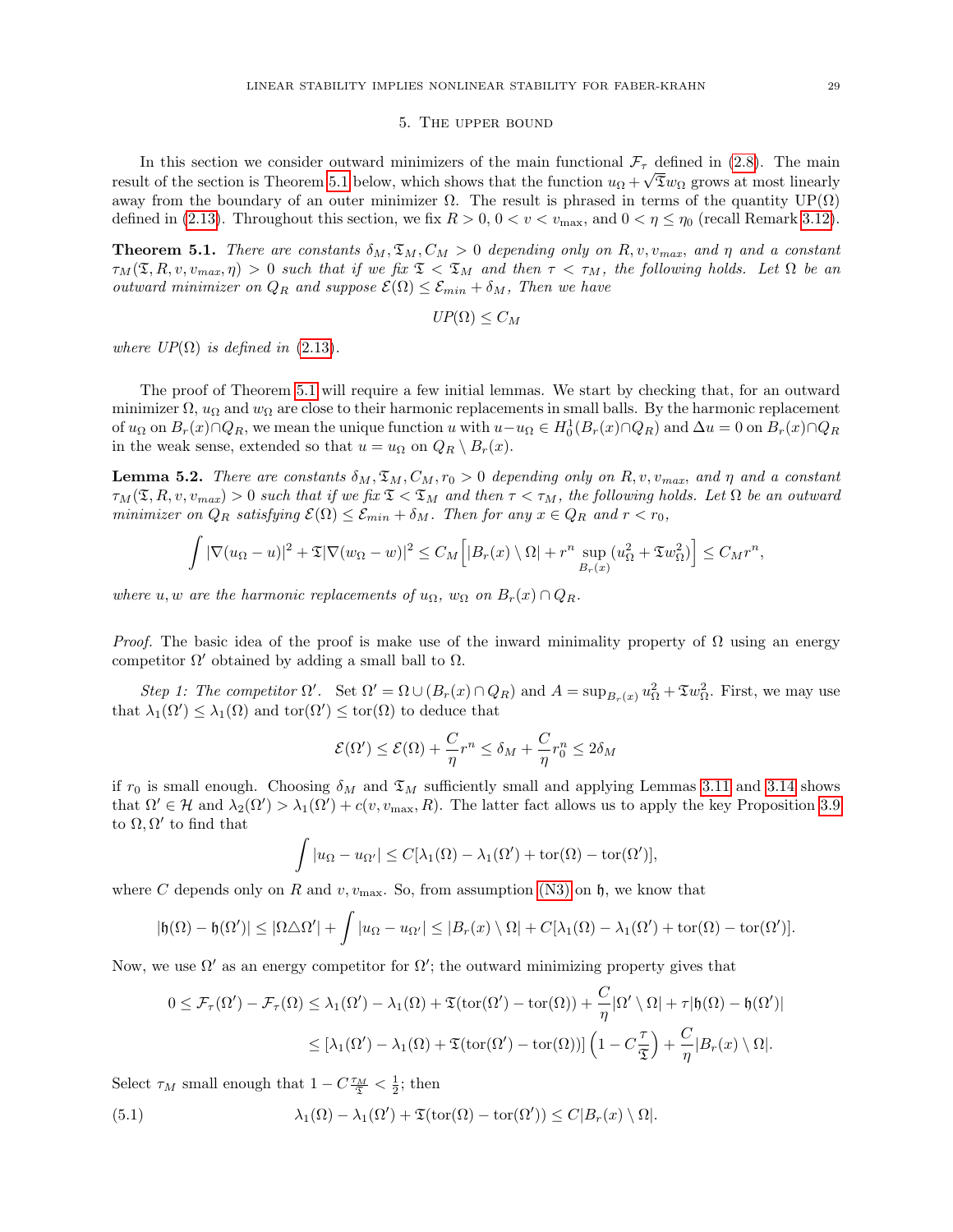Step 2: Estimates for the eigenvalue and torsional rigidity of  $\Omega'$ . Next, we use u as a competitor for  $\lambda_1(\Omega')$  to find  $\lambda_1(\Omega') \leq \int |\nabla u|^2 / \int u^2$ . To estimate this quantity further, from the maximum principle we know that  $u^2 + \mathfrak{T}w^2 \leq C T$  on  $B_r(x)$  as well. This can be used to bound the denominator:

$$
\int u^2 = \int u_{\Omega}^2 + \int_{B_r(x) \cap Q_R} u^2 - u_{\Omega}^2 \ge 1 - CA|B_r(x)| \ge 1 - CAr^n.
$$

For the energy term,

$$
\int |\nabla u|^2 = \lambda_1(\Omega) + \int_{B_r(x)\cap Q_R} |\nabla u|^2 - |\nabla u_\Omega|^2
$$
  
=  $\lambda_1(\Omega) + \int_{B_r(x)\cap Q_R} g(\nabla(u - u_\Omega), \nabla(u + u_\Omega))$   
=  $\lambda_1(\Omega) - \int_{B_r(x)\cap Q_R} g(\nabla(u - u_\Omega), \nabla(u - u_\Omega)) = \lambda_1(\Omega) - \int_{B_r(x)\cap Q_R} |\nabla(u - u_\Omega)|^2$ ,

where the second-to-last step used that  $\int g(\nabla u, \nabla (u - u_{\Omega})) = 0$  since  $\Delta u = 0$  and  $u - u_{\Omega} \in H_0^1(B_r(x) \cap Q_R)$ . Putting these together leads to

$$
\lambda_1(\Omega') \leq \lambda_1(\Omega) - \int |\nabla(u - u_{\Omega})|^2 + C A r^n.
$$

A similar computation (using Lemma [3.3\)](#page-13-1) gives

$$
\mathfrak{T}\mathrm{tor}(\Omega') \leq \mathfrak{T}\mathrm{tor}(\Omega) - \frac{\mathfrak{T}}{2} \int |\nabla(w - w_{\Omega})|^2 + C A r^n.
$$

Step 3: Conclusion. Plugging these into  $(5.1)$ ,

$$
\int |\nabla(u - u_{\Omega})|^2 + \mathfrak{T} \int |\nabla(w - w_{\Omega})|^2 \leq C[Ar^n + C|B_r(x) \setminus \Omega|].
$$

Recalling from Lemmas [3.2](#page-12-3) and [3.3](#page-13-1) that  $A \leq C(R, v_{\text{max}})$  and  $|B_r(x) \setminus \Omega| \leq |B_r(x)| \leq Cr^n$  concludes the  $\Box$ 

Lemma [5.2](#page-28-3) immediately gives that  $u_{\Omega}$ ,  $w_{\Omega}$  are Hölder continuous functions from [\[15\]](#page-70-21), and also satisfy a Morrey-type estimate:

<span id="page-29-3"></span>**Corollary 5.3.** Let  $\Omega$  be as in Lemma [5.2.](#page-28-3) Then  $u_{\Omega}, \mathfrak{T}w_{\Omega} \in C^{0,\alpha}(Q_R)$  for any  $\alpha < 1$ , with

<span id="page-29-0"></span>
$$
(5.2) \qquad [u_{\Omega}]_{C^{0,\alpha}} + \sqrt{\mathfrak{T}}[w_{\Omega}]_{C^{0,\alpha}} \leq C \sup_{x \in Q_R, r < r_0} r^{-n/2 + 1 - \alpha} \left[ \|\nabla u_{\Omega}\|_{L^2(B_r(x))} + \mathfrak{T}\|\nabla w_{\Omega}\|_{L^2(B_r(x))} \right] \leq C
$$

for  $C = C(R, v, v_{max}, \eta, \alpha)$ .

Below we show how to instead obtain the more precise estimate  $u_{\Omega}, w_{\Omega} \in C^{0,1}$ , which will follow easily from the growth estimate of Theorem [5.1.](#page-28-1) Before proving Theorem [5.1,](#page-28-1) let us recall some basic facts about Green's functions and prove a mean value-type inequality. Consider the (positive) Green's function  $G(x, \cdot)$  for  $B_r(x)$  (with pole at the center of the ball). For any continuous function  $\phi$  which is smooth on a neighborhood of x and has  $\Delta \phi$  represented by a finite Borel measure, we have that

<span id="page-29-2"></span>
$$
\phi(x) + \int_{B_r(x)} G(x, y) d\Delta \phi(y) = \int_{\partial B_r(x)} g(\nabla G(x, y), \nu_y) \phi(y) d\mathcal{H}^{n-1}(y)
$$

where  $\nu_y$  is the outward unit normal to  $\partial B_r(x)$ . From, say, [\[26,](#page-70-22) Theorem 1.2.8], we have the following standard bounds on G:

(5.3) 
$$
-Cr^{1-n} \le g(\nabla G(x,y),\nu_y) \le -cr^{1-n} \qquad y \in \partial B_r(x)
$$

and

(5.4) 
$$
c(|y-x|^{2-n} - r^{2-n}) \le G(x,y) \le C(|y-x|^{2-n} - r^{2-n}) \qquad y \in B_r(x) \setminus \{x\}
$$
if  $n \ge 3$ , while

<span id="page-29-1"></span>
$$
c(\log|y-x| - \log r) \le G(x, y) \le C(\log|y-x| - \log r)
$$

instead when  $n = 2$ , with constants depending only on R (i.e. they are uniform in x and r).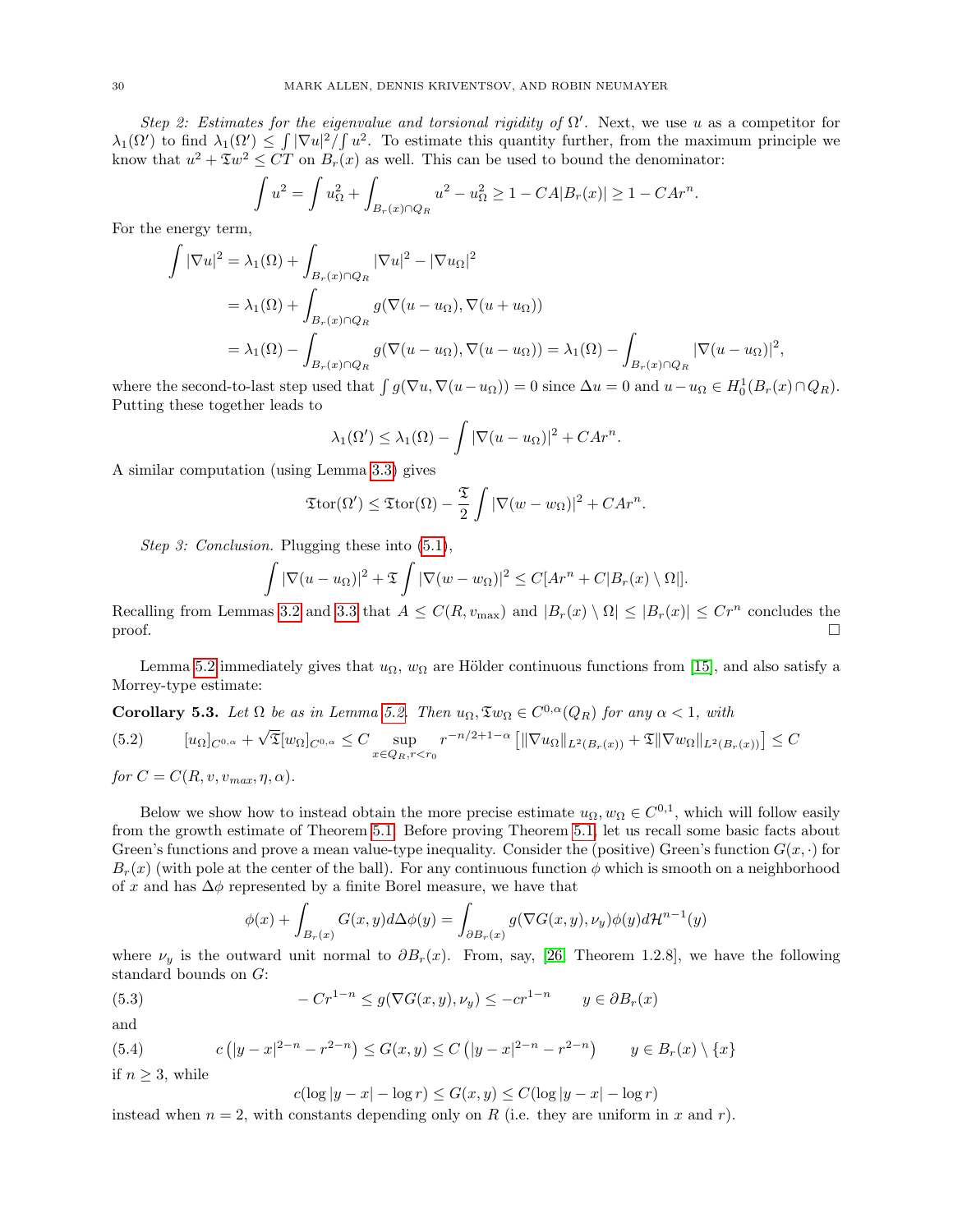<span id="page-30-1"></span>**Lemma 5.4** (Mean value-type inequality). Let  $\phi$  be a nonnegative continuous function that is either (1) smooth in a neighborhood of x or (2) satisfies the Morrey-type estimate [\(5.2\)](#page-29-0) and has  $\phi(x) = 0$ . Then

(5.5) 
$$
\frac{1}{r^{n-1}} \int_{\partial B_r(x)} \phi \leq C \left[ \phi(x) + \int_0^r s^{1-n} |\Delta \phi| (B_s(x)) ds \right].
$$

*Proof.* Let us first assume that  $\phi \geq 0$  is smooth in a neighborhood of x. When  $n \geq 3$ , making use of the upper bound in [\(5.4\)](#page-29-1), we have

<span id="page-30-0"></span>
$$
\int_{B_r(x)} G(x, y) d\Delta \phi(y) \le \int_{B_r(x)} G(x, y) d|\Delta \phi|(y)
$$
\n
$$
\le C \int_0^r \int_{\partial B_s(x)} \left[ s^{2-n} - r^{2-n} \right] d|\Delta \phi| ds
$$
\n
$$
= C \int_0^r \left[ s^{2-n} - r^{2-n} \right] \int_{\partial B_s(x)} d|\Delta \phi| ds = C(n-2) \int_0^r s^{1-n} \int_{B_s(x)} d|\Delta \phi| ds.
$$

The last step was an integration by parts in one variable, using that  $s^{2-n} \int_{B_s(x)} |\Delta \phi| \to 0$  as  $s \to 0$  (recall that  $\Delta \phi$  is smooth near 0). From [\(5.3\)](#page-29-2), we have

$$
\frac{1}{r^{n-1}}\int_{\partial B_r(x)} \phi - C\phi(x) \le C \left[ -\phi(x) - \int_{\partial B_r(x)} g_y(\nabla G(x,y), \nu_y)\phi(y) d\mathcal{H}^{n-1}(y) \right] = C \int_{B_r(x)} G(x,y) d\Delta \phi(y).
$$

Together these two estimates give [\(5.5\)](#page-30-0) for  $n \geq 3$ . A similar computation gives an identical estimate when  $n=2$ .

Now, suppose that instead of  $\phi$  being smooth in a neighborhood of x, we simply know that  $\phi$  satisfies [\(5.2\)](#page-29-0) and  $\phi(x) = 0$ . For fixed  $t \in (0, r/2)$ , let  $\eta_t$  be a cutoff function which vanishes on  $B_t(x)$ , is 1 outside of  $B_{2t}(x)$ , and has  $|\nabla \eta_t| \leq C t^{-1}$ ,  $|D^2 \eta_t| \leq C t^{-2}$ . In this way,  $\phi \eta_t$  is smooth in a neighborhood of x and we may apply [\(5.5\)](#page-30-0) to  $\phi \eta_t$ .

$$
\Delta(\phi \eta_t) = \eta_t \Delta \phi + 2g(\nabla \phi, \nabla \eta_t) + \phi \Delta \eta_t
$$

as distributions (with the second two terms absolutely continuous), so

$$
|\Delta(\phi \eta_t)|(B_s(x)) \le |\Delta \phi|(B_s(x) \setminus B_t(x)) + \int_{B_{2t}(x)} 2g(\nabla \phi, \nabla \eta_t) + \phi \Delta \eta_t
$$
  
\n
$$
\le |\Delta \phi|(B_s(x)) + Ct^{n/2 + \alpha - 1}t^{n/2 - 1} + Ct^{\alpha}t^{n-2}
$$
  
\n
$$
\le |\Delta \phi|(B_s(x)) + Ct^{n-2 + \alpha}
$$

for  $s \geq t$ , and 0 otherwise. Then [\(5.5\)](#page-30-0) applies to  $\eta_t \phi$ , to give

$$
\frac{1}{r^{n-1}} \int_{\partial B_r(x)} \phi \le C \left[ \eta_t \phi(x) + \int_t^r s^{1-n} |\Delta \phi| (B_s(x)) + Cs^{1-n} t^{n-2+\alpha} ds \right]
$$
  

$$
\le C \left[ 0 + \int_t^r s^{1-n} |\Delta \phi| (B_s(x)) ds + Ct^{\alpha} \right].
$$

Sending  $t \to 0$  completes the proof.

We are now ready to prove Theorem [5.1.](#page-28-1)

*Proof of Theorem [5.1.](#page-28-1) Step 1: Setup.* Fix a point  $x \in \partial\Omega$  and an  $r < r_0$ , with  $r_0 \le \text{inj}_M/4$  to be chosen below. We will show that

$$
S = S(x, r) := \sup\{u(y) : y \in \partial B_r(x), d(y, \partial \Omega) = r\} \le C_M r,
$$

where u is either  $u_{\Omega}$  or  $\sqrt{\overline{\mathfrak{X}}}w_{\Omega}$ . As we know that  $u_{\Omega}, w_{\Omega}$  are bounded, the same inequality is automatic for  $r \in [r_0, 1]$  with constant  $C/r_0$ . This will imply the conclusion, as for every  $y \in \Omega$  with  $d(y, \partial \Omega) \leq 1$ , there is an  $x \in \partial \Omega$  and r with  $r = d(y, \partial \Omega) = d(y, x)$ , so  $u \leq S(x, r)$ .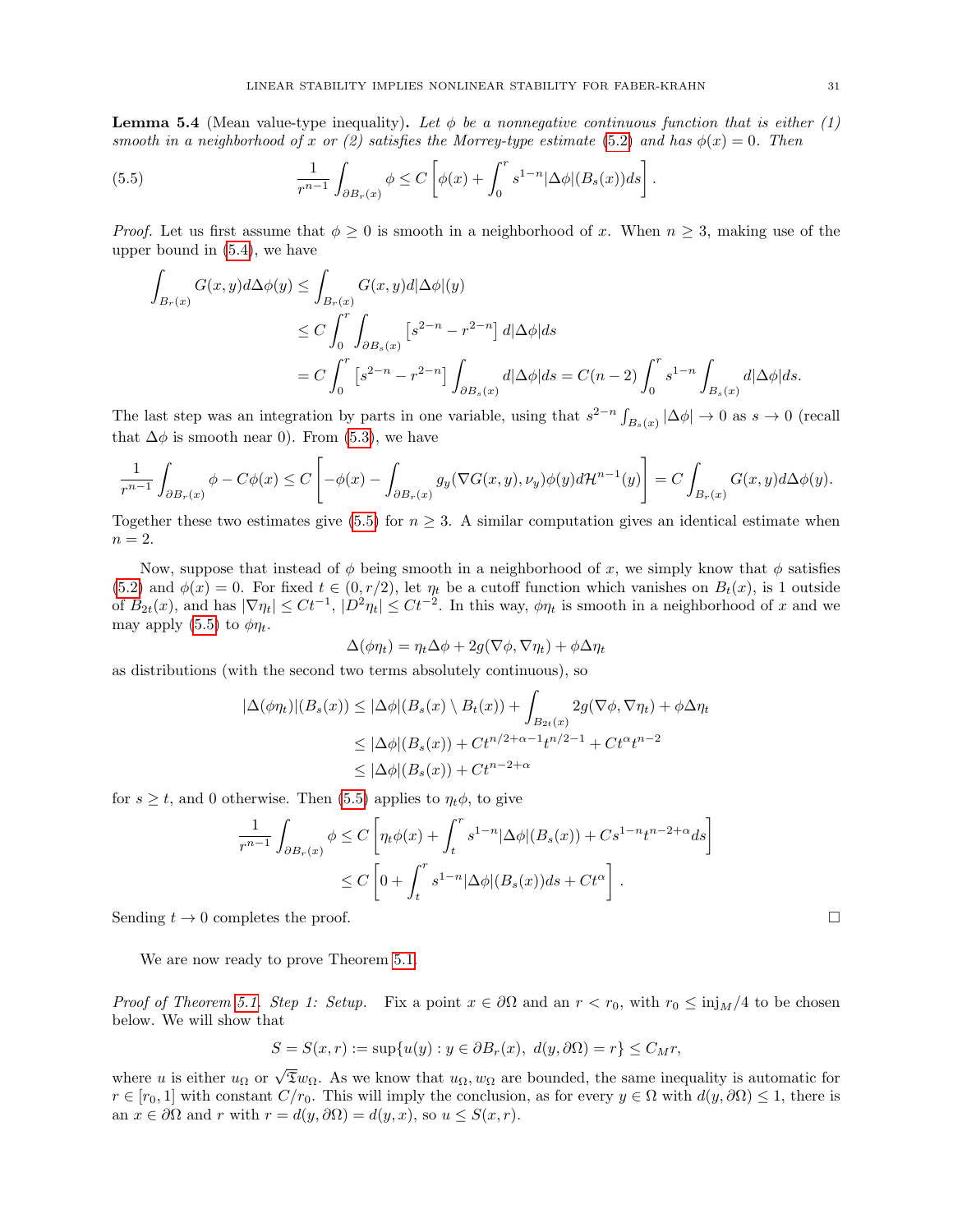If  $B_{2r}(x)$  is not fully contained in  $Q_R$ , we have that  $u_{\Omega} \leq C w_{\Omega} \leq C w_{Q_R}$  on  $\Omega$  (using Lemma [3.4\)](#page-13-2), and from elliptic regularity and the smoothness of  $Q_R$ ,  $w_{Q_R}(y) \leq C(R)d(y, \partial Q_R)$ . This gives

$$
S \le C \sup_{\partial B_r(x)} w_{Q_R} \le Cr,
$$

and we are done. Assume, then, that  $B_{2r}(x) \subseteq Q_R$ . s

Step 2: Initial S bound. In this step, we bound S from above in terms of the integral of u over spheres  $\partial B_s(x)$  for  $s \in (0,1)$  using a multiple of the Green's function as a barrier. More specifically, let  $z \in \partial B_r(x) \cap \{y : d(y, \partial \Omega) = r\}$  be a point such that  $u(z) = S$ . By definition  $B_r(z) \subseteq \Omega$ , and so from Lemma [3.1](#page-12-2) we have  $|\Delta u| \leq C$  on this ball. Applying the Harnack inequality [\[24,](#page-70-17) Theorems 8.17, 8.18],

<span id="page-31-0"></span>
$$
S \le \sup_{B_{r/2}(z)} u \le C \inf_{B_{r/2}(z)} u + Cr^2.
$$

If  $S \leq r$ , we are done; if not, choose  $r_0$  small enough in terms of C so that  $Cr^2 \leq \frac{1}{2}r \leq \frac{1}{2}S$ , and thus

$$
\inf_{B_{r/2}(z)} u \ge \frac{S}{C}.
$$

In order to propagate this bound to balls centered at  $x$  (at least in an integral sense), consider the barrier  $v(y) = \frac{S}{C_*} r^{n-2} G(z, y)$ , where  $G(z, y)$  is the Green's function for  $B_r(z)$ . On  $\partial B_r(z)$ , we have  $v = 0 \le u$ , while  $v \leq u$  on  $\partial B_{r/2}(z)$  so long as  $C_*$  is chosen large relative to the constants in [\(5.6\)](#page-31-0) and [\(5.4\)](#page-29-1). On the annular region between them,  $\Delta v = 0$  and  $\Delta u \leq 0$ . It follows from the comparison principle that  $v \leq u$  on  $B_r(z) \setminus B_{r/2}(z)$ . In particular, in conjunction with [\(5.6\)](#page-31-0), this means that for any  $t \in (\frac{r}{2}, r)$  we have

<span id="page-31-1"></span>
$$
\inf_{B_t(z)} u \ge cS\left(\frac{r^{n-2}}{t^{n-2}} - 1\right) \ge cS\frac{r-t}{r}.
$$

For any  $s \in (0, r)$ , choose  $t \in (r/2, r)$  so that  $r - t = s/2$ . One may check that the set  $B_t(z) \cap \partial B_s(x)$  has measure of this set is bounded from below by  $cs^{n-1}$ . So, integrating over this set and applying the previous estimate, we have

(5.7) 
$$
\int_{\partial B_s(x)} u \ge \int_{\partial B_s(x) \cap B_t(z)} u \ge cs^{n-1}\frac{s}{r}S
$$

for all  $s \in (0, r)$ . This is the first of two estimates which will be combined to bound S.

Ultimately, in Step 4, we will use the mean value-type inequality of Lemma [5.4](#page-30-1) in order to bound the left-hand side of [\(5.7\)](#page-31-1). So, it is essential to estimate the  $|\Delta|$  measure of balls  $B_s(x)$ .

Step 3: Estimate for  $|\Delta|$ . The second estimate involves computing the total variation of  $\Delta u$  when viewed as a measure, using Lemma [5.2.](#page-28-3) From Lemma [3.1,](#page-12-2) we know that  $\Delta u = \mu - f$  in the sense of distributions, where  $\mu$  is a nonnegative Borel measure supported on  $\partial\Omega$  and f is either  $\lambda_1(\Omega)u_{\Omega}$  or  $\mathfrak{I}_\Omega$ , and in each case is uniformly bounded. Fix  $s \leq r$  and let h be the harmonic replacement of u on  $B_s(x)$ : from Lemma [5.2,](#page-28-3)

$$
\int_{B_s(x)} |\nabla(u-h)|^2 \leq Cs^n
$$

.

<span id="page-31-2"></span>.

Using that  $\Delta h = 0$  on  $B_s(x)$  and  $u = h$  on  $\partial B_s$ ,

$$
\int_{B_s(x)} (h-u)d\Delta u = -\int_{B_s(x)} g(\nabla u, \nabla (h-u)) = \int |\nabla (u-h)|^2 \leq Cs^n.
$$

The leftmost identity used that  $\Delta u$  represents the Laplacian of u in the sense of distributions. Decomposing this further,

$$
\int_{B_s(x)} (h-u)d\Delta u = \int_{B_s(x)\cap\partial\Omega} (h-u)d\mu - \int_{B_s(x)\cap\Omega} (h-u)f.
$$

The second term is controlled by  $Cs^n$ , as both h, u are bounded. In the first term,  $u = 0$ , so

(5.8) 
$$
\int_{B_s(x)\cap\partial\Omega} h d\mu \leq Cs^n
$$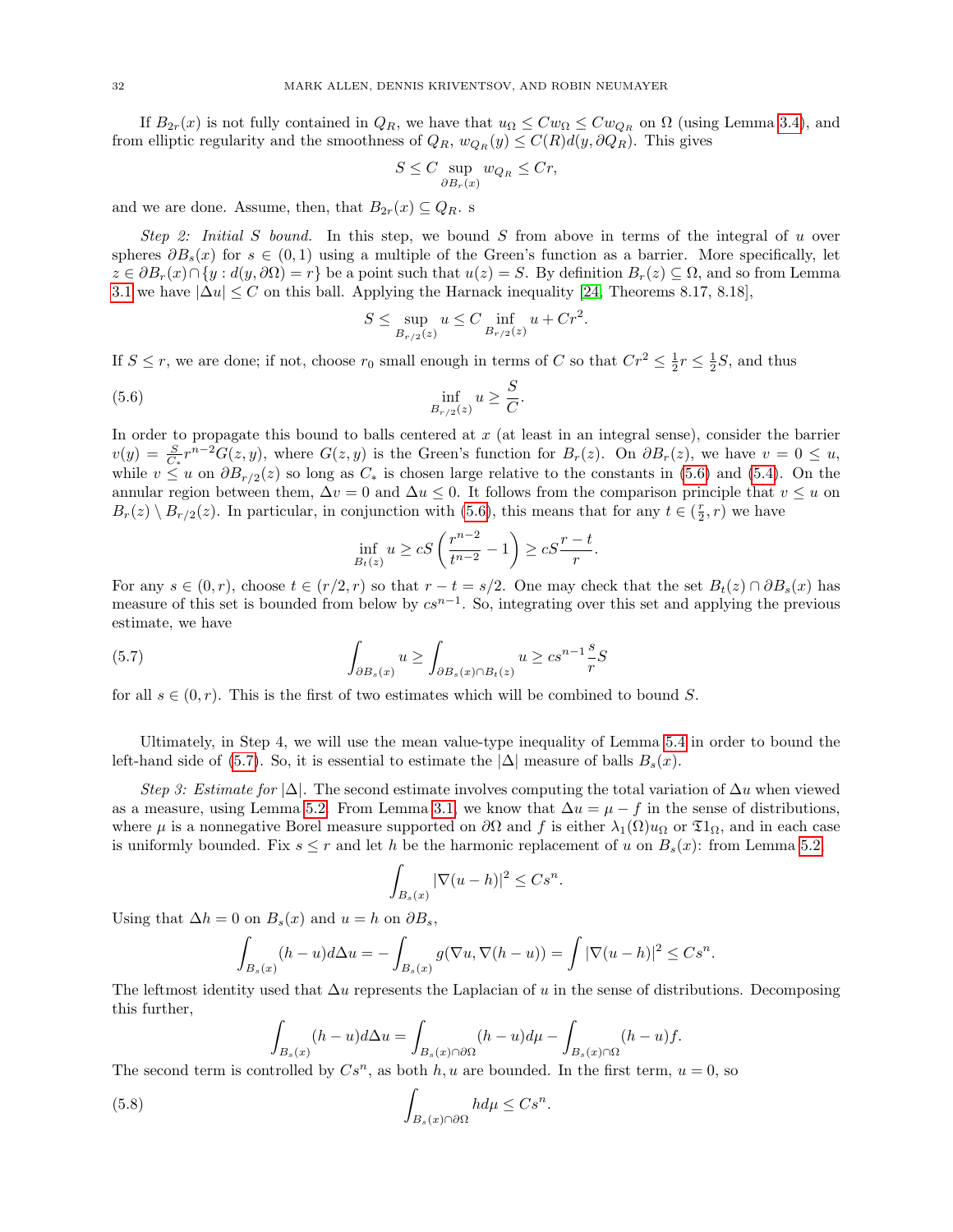We thus need to bound h from below on this set. Applying the Harnack inequality followed by  $(5.5)$  to h gives that

$$
C \inf_{B_{s/2}(x)} h \ge h(x) \ge c s^{1-n} \int_{\partial B_s(x)} h.
$$

Since  $h = u$  on  $\partial B_s(x)$ , we find from [\(5.7\)](#page-31-1) that  $\inf_{B_{s/2}(x)} h \ge c_r^s S$ . Combining this with [\(5.8\)](#page-31-2), we get

<span id="page-32-1"></span>
$$
c_{\overline{r}}^{s} S\mu(B_{s/2}) \leq \mu(B_{s/2}) \inf_{B_{s/2}(x)} h \leq \int_{B_{s}(x)\cap\partial\Omega} h d\mu \leq Cs^{n}.
$$

So, we arrive at our second main estimate:

(5.9) 
$$
|\Delta u|(B_{s/2}) \leq \frac{Cr}{S} s^{n-1} + Cs^n \leq \frac{Cr}{S} s^{n-1},
$$

where the very last step used that  $s \leq r$  and  $S \leq C$  is bounded.

Step 4: Conclusion. By Corollary [5.3,](#page-29-3) and the fact that  $u(x) = 0$ , we may apply Lemma [5.4](#page-30-1) to u. So, using [\(5.9\)](#page-32-1), Lemma [5.4](#page-30-1) tells us that

$$
\frac{1}{r^{n-1}} \int_{\partial B_{r/4}(x)} u \le C \int_0^{r/4} \frac{r}{S} ds = C \frac{r^2}{S}.
$$

Applying [\(5.7\)](#page-31-1) to the left-hand side gives  $S^2 \leq Cr^2$ . This bounds S, completing the proof.

By applying standard elliptic estimates on  $B_d(x)$  for any  $x \in \Omega$ ,  $d = \min\{r_0, d(x, \partial \Omega)/2\}$  and using that  $u_{\Omega} + \sqrt{\mathfrak{D}}w_{\Omega} \leq CdUP(\Omega)$  on this ball, we obtain the following gradient estimate as well:

<span id="page-32-3"></span>**Corollary 5.5.** Under the assumptions of Theorem [5.1,](#page-28-1)

$$
|\nabla u_{\Omega}| + \sqrt{\mathfrak{T}} |\nabla w_{\Omega}| \le C(\text{UP}(\Omega), R, v, v_{\text{max}}).
$$

## 6. Existence of minimizers

<span id="page-32-0"></span>We are now in a position to show that minimizers to the main functional  $\mathcal{F}_{\tau}$  defined in [\(2.8\)](#page-6-2) exist. Theorem [6.2](#page-33-0) below establishes the existence of minimizers of  $\mathcal{F}_{\tau}$  among sets in  $\mathcal{H}_{R,v_{\max}}$  for any Riemannian manifold. In the case when  $M/G_0$  is compact for a subgroup  $G_0$  of the isometry group for which the functional is invariant, Theorem [6.3](#page-34-0) shows that the parameter R may be taken to  $\infty$  and global minimizers exist. Throughout the section, we fix  $R > 0$  and  $0 < v < v_{\text{max}}$ , and assume that  $\eta < \eta_0(R, v, v_{\text{max}})$  and  $\mathfrak{T} < \mathfrak{T}_0(R, v, v_{\text{max}}, \eta)$  are fixed to be small enough that all results in Sections [3,](#page-12-0) [4,](#page-25-0) and [5](#page-28-0) apply.

In the following lemma, we show that any set  $\Omega$  with low base energy is contained in an outward minimizer whose energy does not exceed the energy of  $\Omega$ .

<span id="page-32-2"></span>**Lemma 6.1.** There are  $\delta = \delta(R, v, v_{max}, \eta) > 0$  and  $\tau_0 = \tau_0(R, v, v_{max}, \mathfrak{T}, \eta)$  such that if  $\tau < \tau_0$  and  $\Omega \in \mathcal{H}$ with  $\mathcal{E}(\Omega) \leq \mathcal{E}_{min} + \delta$ , then there exists a  $U \in \mathcal{H}$  with  $\Omega \subseteq U$ ,  $\mathcal{F}_{\tau}(U) \leq \mathcal{F}_{\tau}(\Omega)$ , and U an outward minimizer.

Proof. Given any bounded open set E, let

$$
m_E = \inf \{ \mathcal{F}_{\tau}(V) : V \in \mathcal{H}, E \subseteq V \}.
$$

Clearly  $m_{\Omega} \leq \mathcal{F}_{\tau}(\Omega)$ , and as  $m_{\Omega} \geq \mathcal{E}_{min} > -\infty$  from Lemma [3.10](#page-16-0) this is bounded from below. If  $m_{\Omega} =$  $\mathcal{F}_{\tau}(\Omega)$ , then  $\Omega$  is itself an outward minimizer and we are done by letting  $U = \Omega$ . If not, we construct the set U in the following way. Let  $U_1 \in \mathcal{H}$  be a set with  $\Omega \subseteq U_1$  which has  $\mathcal{F}_{\tau}(U_1) < (m_{\Omega} + \mathcal{F}_{\tau}(\Omega))/2$ . Now repeat this construction with  $U_1$  in place of  $\Omega$ , producing a nested sequence (finite or infinite)  $U_k \in \mathcal{H}$  with  $\Omega \subseteq U_k \subseteq U_{k+1}$ , and  $\mathcal{F}_{\tau}(U_k) < (m_{U_{k-1}} + \mathcal{F}_{\tau}(U_{k-1}))/2$ .

The sequence is finite if  $m_{U_k} = \mathcal{F}_{\tau}(U_k)$  for the final k, meaning it is also an outward minimizer. In this case,  $U_k$  satisfies the conclusions of this lemma and we are done by taking  $U = U_k$ . Now assume the sequence is infinite. Observe that  $m_{U_k} \ge m_{U_{k-1}}$  from the fact that  $U_{k-1} \subseteq U_k$ . Set  $m = \lim_k m_{U_k}$ . On the other hand,  $\mathcal{F}_{\tau}(U_k)$  is decreasing and

$$
\mathcal{F}_{\tau}(U_k) - m_{U_k} < \frac{m_{U_{k-1}} + \mathcal{F}_{\tau}(U_{k-1})}{2} - m_{U_{k-1}} = \frac{\mathcal{F}_{\tau}(U_{k-1}) - m_{U_{k-1}}}{2},
$$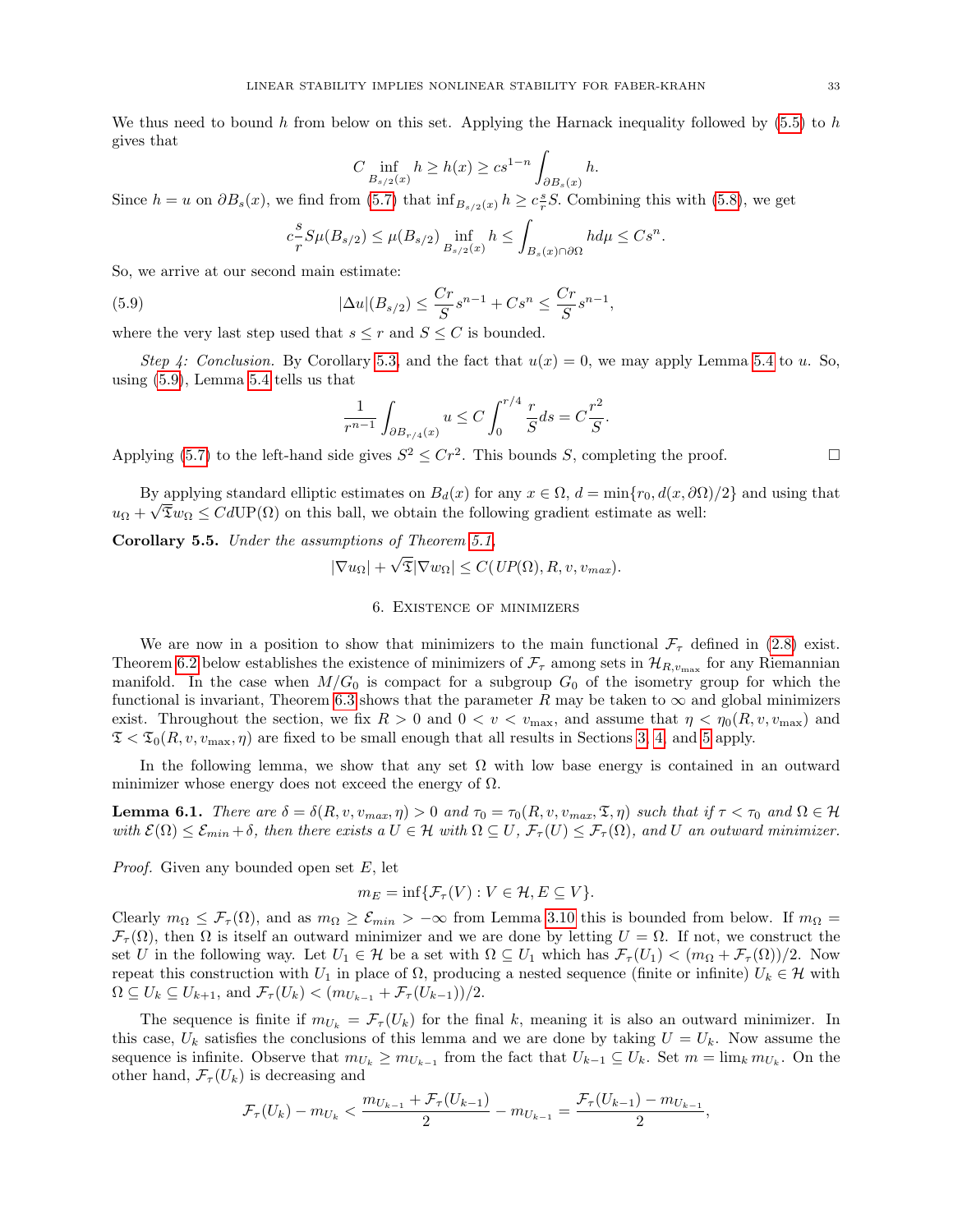meaning  $m = \lim_{k} \mathcal{F}_{\tau}(U_{k}).$ 

Let  $U = \bigcup_k U_k$ ; this is an open set. Note that  $\Omega \subseteq U \subseteq Q_R$  and  $|U| = \lim |U_k| \le v_{\max}$  from the monotone convergence theorem. We also have  $m_U \ge m_{U_k}$  for each k, so  $m_U \ge m$ . Our goal is to show that  $\mathcal{F}_{\tau}(U) = m$ ; if we do so, then clearly  $U$  is an outward minimizer and satisfies the assumptions.

First,  $\mathcal{E}(U) \leq \liminf_k \mathcal{E}(U_k)$ . Indeed, this follows by extracting a subsequence of first eigenfunctions  $u_{U_k}$  and torsion functions  $w_{U_k}$  for  $U_k$  which converge weakly in  $H_0^1(U)$  to some  $u, w$  which may be used as competitors for the eigenvalue and torsional rigidity problems on U (together with the previously observed fact that  $|U \setminus U_k| \to 0$ :

$$
\lambda_1(U) \le \frac{\int |\nabla u|^2}{\int u^2} \le \liminf_k \frac{\int |\nabla u_{U_k}|^2}{\int u_{U_k}^2} = \liminf_k \lambda_1(U_k),
$$

and similarly tor $(U) \leq \liminf_k \text{tor}(U_k)$  and  $f_{v,\eta}(U) = \lim_k f_{v,\eta}(U_k)$ . This implies that

(6.1) 
$$
\mathcal{E}(U) \leq \lim \mathcal{F}_{\tau}(U_k) \leq \mathcal{F}_{\tau}(\Omega) \leq \mathcal{E}(\Omega) + \tau_0 \leq \mathcal{E}_{min} + \delta + \tau_0.
$$

Set  $\alpha = \liminf_k \mathcal{E}(U_k) - \mathcal{E}(U) \geq 0$ , noting that

<span id="page-33-1"></span>
$$
\liminf_{k} (\lambda_1(U_k) + \text{tor}(U_k) - \lambda_1(U) - \text{tor}(U)) \le \frac{\alpha}{2}.
$$

Consider now the remaining term  $\mathfrak{h}(U)$ . From Proposition [3.9](#page-15-0) applied to U and  $U_k$  (using Lemma [3.14](#page-20-0)) and [\(6.1\)](#page-33-1), choosing  $\delta$  and  $\tau_0$  small enough), we have that

$$
\int |u_{U_k}-u_U| \leq C_4(\text{tor}(U_k)-\text{tor}(U)+\lambda_1(U_k)-\lambda_1(U)).
$$

Therefore, from property [\(N3\)](#page-8-6) of h, we have that

$$
|\mathfrak{h}(U) - \mathfrak{h}(U_k)| \leq |U \setminus U_k| + C_4(\text{tor}(U_k) - \text{tor}(U) + \lambda_1(U_k) - \lambda_1(U)) \leq \frac{C_4\alpha}{\mathfrak{T}} + o_k(1).
$$

In particular, if  $\tau_0 C_4 < \mathcal{I}/2$ , this leads to

$$
m \le m_U \le \mathcal{F}_{\tau}(U) = \mathcal{E}(U) + \tau \mathfrak{h}(U_k) + \tau |\mathfrak{h}(U) - \mathfrak{h}(U_k)|
$$
  
\n
$$
\le \mathcal{E}(U) + \tau \mathfrak{h}(U_k) + \tau \frac{C_4 \alpha}{\mathfrak{T}} + o_k(1)
$$
  
\n
$$
= \mathcal{E}(U_k) - \alpha + \tau \mathfrak{h}(U_k) + \frac{\alpha}{2} + o_k(1)
$$
  
\n
$$
= \mathcal{F}_{\tau}(U_k) - \alpha + \frac{\alpha}{2} + o_k(1) = m - \frac{\alpha}{2} + o_k(1).
$$

Taking the limit, we see that  $\alpha = 0$ ,  $\mathcal{F}_{\tau}(U) = m$ , and the conclusion follows.

We now show that a minimizer of  $\mathcal{F}_{\tau}$  exists among sets in  $\mathcal{H} = \mathcal{H}_{R,v_{\text{max}}}$ . The proof makes use of Lemma [6.1](#page-32-2) to replace any minimizing sequence with a minimizing sequence of *outer minimizers*, whose eigenfunctions and torsions functions we know to be uniformly Lipschitz from the results of Section [5.](#page-28-0)

<span id="page-33-0"></span>**Theorem 6.2.** There is a  $\tau_0 = \tau_0(R, v, v_{max}, \mathfrak{T}, \eta)$  such that if  $\tau < \tau_0$ , there exists an  $\Omega \subseteq \mathcal{H}$  that is a minimizer of  $\mathcal{F}_{\tau}$  among sets in  $\mathcal{H} = \mathcal{H}_{R,v_{max}}$ .

*Proof.* Let  $\alpha = \inf \{ \mathcal{F}_{\tau}(E) : E \in \mathcal{H} \}$ , and  $\Omega_j$  a minimizing sequence for  $\mathcal{F}_{\tau}$ . Note that  $\mathcal{E}(\Omega) \leq \mathcal{F}_{\tau}(\Omega) \leq \mathcal{F}_{\tau}(\Omega)$  $\mathcal{E}(\Omega) + \tau$  for any set  $\Omega$ , so  $\alpha \leq \mathcal{E}_{min} + \tau$  and  $\mathcal{E}(\Omega_j) \leq \mathcal{E}_{min} + 2\tau$  for all j large enough. Apply Lemma [6.1](#page-32-2) to replace each  $\Omega_j$  with an outward minimizer with smaller  $\mathcal{F}_{\tau}(\Omega_j)$ , choosing  $2\tau_0 < \delta_0$  there. Let  $u_{\Omega_j}$ ,  $w_{\Omega_j}$  be the first eigenfunctions and torsion functions respectively, and pass to subsequences with  $u_{\Omega_j} \to u$ and  $w_{\Omega_j} \to w$  weakly in  $H_0^1(Q_R)$  and strongly in  $L^2(Q_R)$ . Our approach here is different from the previous lemma: we show that u is the unique first eigenfunction on its positivity set:  $u = u_{\{u>0\}}$ .

Apply Corollary [5.5](#page-32-3) to see that the  $u_{\Omega_i}$  and  $w_{\Omega_i}$  are equicontinuous, and so converge uniformly to u and w (which are Lipschitz functions) on  $Q_R$ . This also implies that  $\Omega = \{u > 0\}$  is, by definition, an open set. Let us show that  $\Omega$  is minimizer.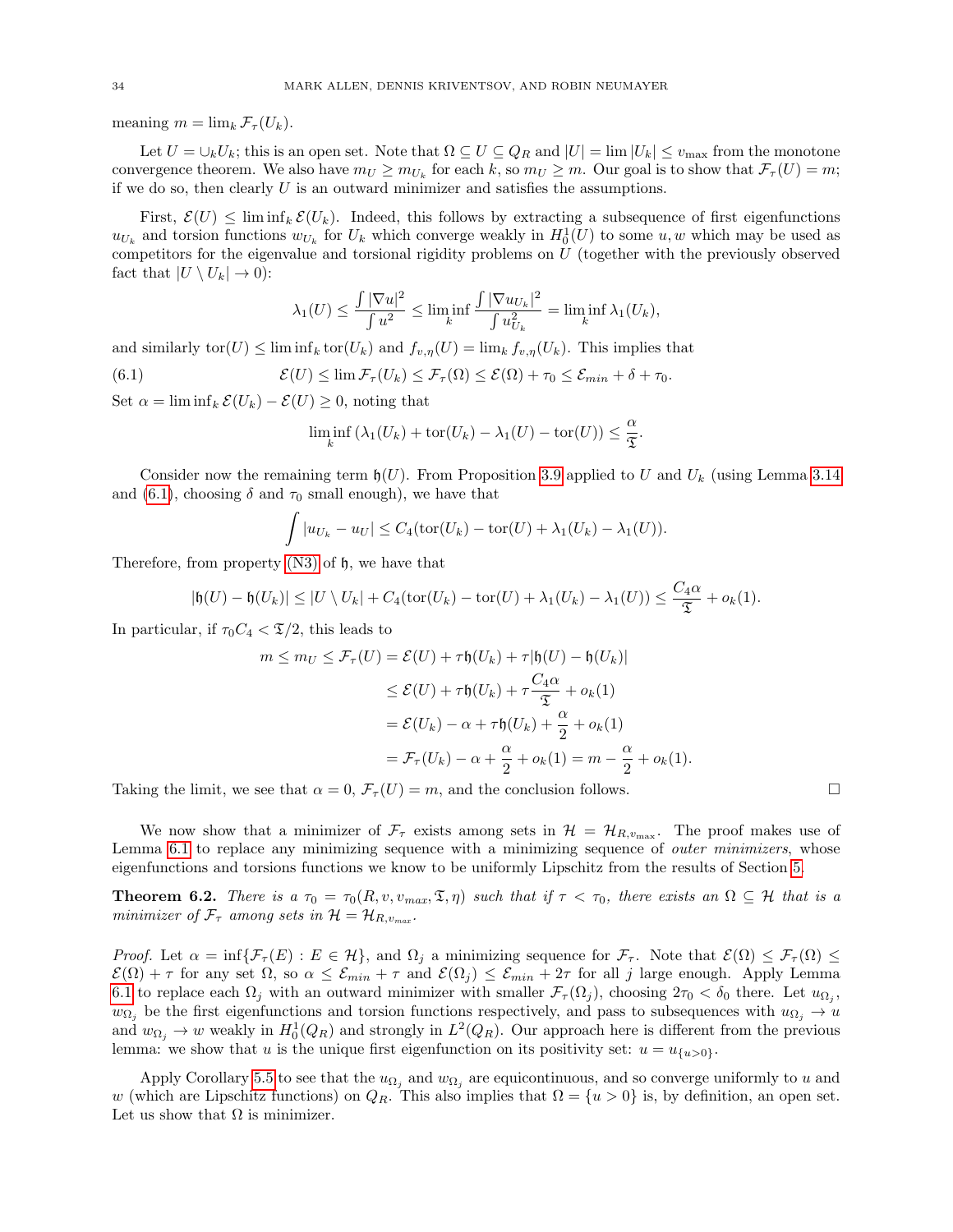Let  $\lambda = \lim_{\lambda_1(\Omega_i)} (\text{pass to a subsequence if needed}).$  From the uniform convergence of  $u_{\Omega_i} \to u$ , we

have that for every  $x \in \Omega$ , there is a ball  $B_r(x)$  such that  $B_r(x) \subseteq \Omega_j$  for every j large enough. On this ball, the  $u_{\Omega_j}$  converge in smooth topology to u from standard elliptic estimates, and so  $-\Delta u(x) = \lambda u(x)$  passes to the limit. In particular, this implies that  $u_{\Omega}$  is an eigenfunction for  $\Omega$  with eigenvalue  $\lambda$ .

From the weak convergence of  $u_{\Omega_j} \to u$  and  $w_{\Omega_j} \to w$  in  $H_0^1$ , we have that

$$
\lambda_1(\Omega) + \mathfrak{T}\mathrm{tor}(\Omega) \le \frac{\int |\nabla u|^2}{\int u^2} + \mathfrak{T} \int \frac{|\nabla w|^2}{2} - w \le \liminf_j \lambda_1(\Omega_j) + \mathfrak{T}\mathrm{tor}(\Omega_j).
$$

From Fatou's lemma,  $|\Omega| \leq \liminf_j |\Omega_j|$ , so  $\mathcal{E}(\Omega) \leq \liminf_j \mathcal{E}(\Omega_j)$ . We also have that  $\Omega \subseteq Q_R$  and  $|\Omega| \leq v_{\text{max}}$ , so  $\Omega \in \mathcal{H}$  is an admissible competitor.

Using that  $\mathcal{E}(\Omega) \leq \liminf \mathcal{E}(\Omega_i) \leq \mathcal{E}_{min} + 2\tau$ , we may apply Lemma [3.14](#page-20-0) to deduce that  $\lambda_2(\Omega)$  $\lambda_1(\Omega) + c(R, v, v_{\text{max}})$ . As  $\mathcal{E}_{min} \leq \mathcal{E}(\Omega)$  as well, we must have that

$$
0 \le \lim \lambda_1(\Omega_j) - \lambda_1(\Omega) \le 2\tau_0,
$$

and so  $|\lambda_1(\Omega)-\lambda| \leq 2\tau_0$ . Ensuring that  $\tau_0$  is small enough in terms of  $R$ ,  $v$ ,  $v_{\text{max}}$  guarantees that  $\lambda < \lambda_2(\Omega)$ . In particular, this means there is a unique eigenfunction on  $\Omega$  with eigenvalue at most  $\lambda$ , and so  $u_{\Omega} = u$ . In particular, this means that  $u_{\Omega_i} \to u_{\Omega}$  uniformly.

Set  $\beta = \liminf_j \mathcal{E}(\Omega_j) - \mathcal{E}(\Omega) \geq 0$ , which has  $\beta \geq \eta[\liminf_j |\Omega_j| - |\Omega|]$ . From Fatou's lemma,  $|\Omega| \leq \eta$  $\liminf_j |\Omega_j \cap \Omega|$ , so  $\liminf_j |\Omega \setminus \Omega_j| = 0$ . This gives that

$$
\liminf_{j} |\Omega \triangle \Omega_j| = \liminf_{j} |\Omega_j \setminus \Omega| = \liminf_{j} |\Omega_j| - |\Omega| \le \frac{\beta}{\eta}.
$$

It follows from assumption [\(N3\)](#page-8-6) of Definition [2.11](#page-8-2) on h that  $|\mathfrak{h}(\Omega) - \mathfrak{h}(\Omega_j)| \le o_j(1) + |\Omega \triangle \Omega_j| \le o_j(1) + \frac{\beta}{\eta}$ . We can now estimate the energy of  $\Omega$  in the following way:

$$
\alpha \leq \mathcal{F}_{\tau}(\Omega) \leq \mathcal{E}(\Omega) + \tau \mathfrak{h}(\Omega_j) + o_j(1) + \tau \frac{\beta}{\eta}
$$
  

$$
\leq \mathcal{E}(\Omega_j) - \beta + \tau \mathfrak{h}(\Omega_j) + o_j(1) + \tau \frac{\beta}{\eta}
$$
  

$$
= \mathcal{F}_{\tau}(\Omega_j) - \beta + o_j(1) + \tau \frac{\beta}{\eta} = \alpha - \beta + o_j(1) + \tau \frac{\beta}{\eta}.
$$

If  $\tau < \eta$ , this implies that  $\beta = 0$ ,  $\mathcal{F}_{\tau}(\Omega) = \alpha$ , and  $\Omega$  is a minimizer.

Next, we prove that when  $M/G_0$  is compact, a minimizer of  $\mathcal{F}_{\tau}$  among all open bounded sets with  $|\Omega| \leq v_{\text{max}}$  exists. The main idea is to show that the minimizers  $\Omega_R$  from the previous theorem have uniformly bounded diameter, and thus  $\Omega_R$  is a global minimizer for R sufficiently large.

<span id="page-34-0"></span>**Theorem 6.3.** Assume  $M/G_0$  is compact. Then exist constants  $S = S(v, v_{max}, \mathfrak{T}, \eta) > 0$  and  $\tau_0 =$  $\tau_0(v, v_{max}, \mathfrak{T}, \eta)$  such that if  $\tau < \tau_0$ , there exists an open, bounded  $\Omega$  with  $|\Omega| \le v_{max}$  which minimizes  $\mathcal{F}_{\tau}$  over all such sets. For every such minimizer  $\Omega$  of  $\mathcal{F}_{\tau}$ , there is an  $e \in G_0$  and an such that  $e(\Omega) \subseteq Q_S$ .

Recall that  $G_0$  is a (possibly empty) subgroup of isometries under which  $\mathfrak{h}$ , and hence  $\mathcal{F}_{\tau}$ , is invariant. The assumption here implies that  $M/G$  is compact.

*Proof.* For each  $R \gg 1$ , consider the minimizer  $\Omega_R$  obtained from Theorem [6.2](#page-33-0) of  $\mathcal{F}_{\tau}$  over  $\mathcal{H}_R$ . Set

$$
\alpha_R = \mathcal{F}_{\tau}(\Omega_R) = \inf \{ \mathcal{F}_{\tau}(\Omega) : \Omega \in \mathcal{H}_R \};
$$

note that  $\alpha_R$  is nonincreasing in R and from Lemma [3.15,](#page-21-3) we have that  $\alpha_R \geq \mathcal{E}(\Omega_R) \geq \mathcal{E}_{min}(\infty) > -\infty$ . We claim that so long as  $\tau_0$  and  $\mathfrak{T}_0$  are chosen small enough,  $\Omega_R$  has bounded diameter uniformly in R. Indeed, fix r small and apply the lower density estimate of Corollary [4.4](#page-27-0) to  $\Omega_R$ : for every  $x \in \Omega_R$ ,

$$
|\Omega_R \cap B_r(x)| \ge c.
$$

As  $|\Omega_R| \le v_{\text{max}}$ , we this implies that  $\Omega_R$  may be covered by a bounded number K of balls  $B_r(x_k)$ , with  $x_k \in \Omega_R$ . Assume that the union of these balls is disconnected: this implies that  $\Omega$  itself cannot have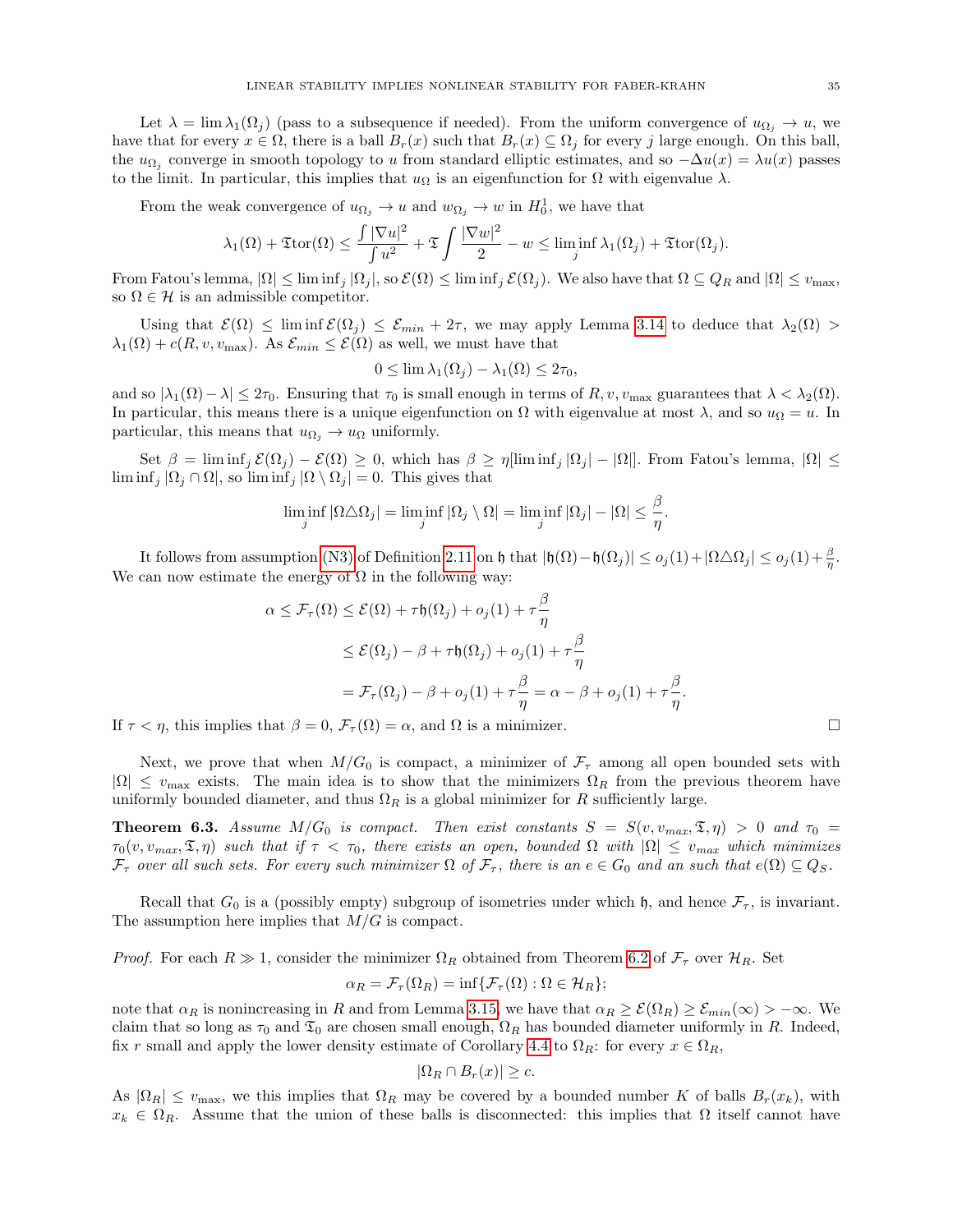a connected component of measure greater than  $|\Omega| - c$ . Apply Lemma [3.16](#page-21-1) with  $\varepsilon = c/2$ : this gives a contradiction to the third conclusion there. We infer that all the balls  $B_r(x_k)$  have connected union of diameter at most 2Kr, as promised.

It follows that there is an S and  $e_R \in G_0$  such that  $e_R(\Omega_R) \subseteq Q_S$  for all R (this uses only the diameter bound and that  $\bigcup_{e\in G_0} e(Q_s) = M$  for some S, as in the proof of Lemma [3.15\)](#page-21-3). Since  $\mathcal{F}_{\tau}$  is invariant under isometries in  $G_0$ ,  $\mathcal{F}_{\tau}(\Omega_R) = \mathcal{F}_{\tau}(e_R(\Omega_R))$  and  $e_R(\Omega_R)$  is also a minimizer. This implies that for  $R \geq S$ ,

$$
\alpha_S \ge \alpha_R = \mathcal{F}_{\tau}(\Omega_R) = \mathcal{F}_{\tau}(e_R(\Omega_R)) \ge \alpha_S.
$$

In particular,  $\alpha_R$  is independent of R for  $R \geq S$ , and  $\Omega_S$  minimizes  $\mathcal{F}_{\tau}$  over all open bounded sets with  $|\Omega| \le v_{\text{max}}$ . The second conclusion follows from the fact that any open, bounded set  $\Omega$  with  $\mathcal{F}_{\tau}(\Omega) = \alpha_S$ lies in  $Q_R$  for a sufficiently large R, and so the above argument applies to  $\Omega$ .

A consequence of Theorem [6.3](#page-34-0) is that all constants pertaining to minimizers of  $\mathcal{F}_{\tau}$  may be taken independently of R if  $M/G_0$  is compact. This allows us to avoid tracking the dependence on R below, instead fixing a sufficiently large R and looking at minimizers in  $Q_R$ .

### 7. Measure-theoretic estimates

<span id="page-35-0"></span>Having now established the existence of minimizers of the main energy, we move toward understanding some initial measure-theoretic properties of these minimizers. Ultimately, the results of this section will be used in Section [8](#page-42-0) to derive the Euler-Lagrange equation satisfied by  $\Omega$ .

In Section [7.1,](#page-35-1) we first prove that  $\Omega$  is an NTA domain. This allows us to utilize an inhomogeneous boundary Harnack principle for NTA domains recently shown in [\[4\]](#page-70-14) in Section [7.2](#page-37-0) in order to prove some fine estimates for the Green's function. This allows us to show that the first eigenfunction of a minimizer grows at least linearly from the boundary in Proposition [7.8.](#page-38-0) Proposition [7.9](#page-39-0) contains some finer Green's function estimates that will be crucial in deriving a useful form of the Euler-Lagrange equation in the following section. With these results in hand, in Section [7.3](#page-40-0) we can recover some basic measure theoretic properties of  $\Omega$  and understand the nontangential limits of  $|\nabla u_{\Omega}|$  and  $|\nabla w_{\Omega}|$  on the reduced boundary  $\partial^* \Omega$ , similarly to other recent approaches in vectorial free boundary problems [\[14,](#page-70-13) [32\]](#page-71-1).

We assume throughout the section that R and  $v < v_{\text{max}}$  are fixed, and that  $\eta < \eta_0(R, v, v_{\text{max}}), \mathfrak{T} <$  $\mathfrak{T}_0(R, v, v_{\text{max}}, \eta)$ , and  $\tau < \tau_0(R, v, v_{\text{max}}, \mathfrak{T}, \eta)$  are small enough that all results in earlier sections apply. We recall that the growth quantities  $DO(\Omega)$  and  $UP(\Omega)$  are defined in [\(2.14\)](#page-10-2) and [\(2.13\)](#page-10-3) respectively.

<span id="page-35-1"></span>7.1. Density estimates and the NTA property. Let us summarize some consequences of the upper and lower bounds of Sections [4](#page-25-0) and [5.](#page-28-0) The proofs are mostly standard and may be carried out in local coordinates, so we provide only brief sketches and references. First, we have uniform upper and lower bounds on the volume density of  $\Omega$  and perimeter density of  $\partial\Omega$ .

**Lemma 7.1.** Let  $\Omega \in \mathcal{H}$  be a minimizer of  $\mathcal{F}_{\tau}$ . Then there are  $r_0, C > 0$  depending only on  $R, v, v_{max}, \eta$ such that for any  $x \in \partial \Omega$  and  $r < r_0$ ,

(7.1) 
$$
\frac{1}{C} < \frac{|B_r(x) \cap \Omega|}{|B_r(x)|} < 1 - \frac{1}{C}
$$

and

(7.2) 
$$
\frac{1}{C} < \frac{\mathcal{H}^{n-1}(\partial \Omega \cap B_r(x))}{r^{n-1}} < C.
$$

Sketch of proof. First, from Theorem [4.1](#page-25-1) and Theorem [5.1,](#page-28-1) we have that  $c \leq DO(\Omega) \leq UP(\Omega) \leq C$ . To betch of proof. First, from Theorem 4.1 and Theorem 5.1, we have that  $c \leq DO(Y) \leq OP(Y) \leq C$ . To<br>prove the lower bound in [\(7.1\)](#page-35-2), let  $y \in B_{r/2}(x) \cap \Omega$  be a point with  $u_{\Omega}(y) + \sqrt{\mathfrak{F}}w_{\Omega}(y) \geq DO(\Omega)r/2$ . By Corollary [5.5](#page-32-3) we have  $|\nabla (u_{\Omega}(y) + \sqrt{\mathfrak{D}}w_{\Omega})| \leq C(\text{UP}(\Omega))$ , and so we must have that  $d(y, \partial \Omega) \geq \frac{\text{DO}(\Omega)r}{2C(\text{UP}(\Omega))} \geq cr$ . So long as  $r_0$  is small enough,  $|B_{cr}(y)| \ge c'r^n$ ,  $|B_r(x)| \le Cr^n$ , and so

<span id="page-35-2"></span>
$$
\frac{|B_r(x) \cap \Omega|}{|B_r(x)|} \ge \frac{|B_{cr}(y)|}{|B_r(x)|} \ge \frac{1}{C}.
$$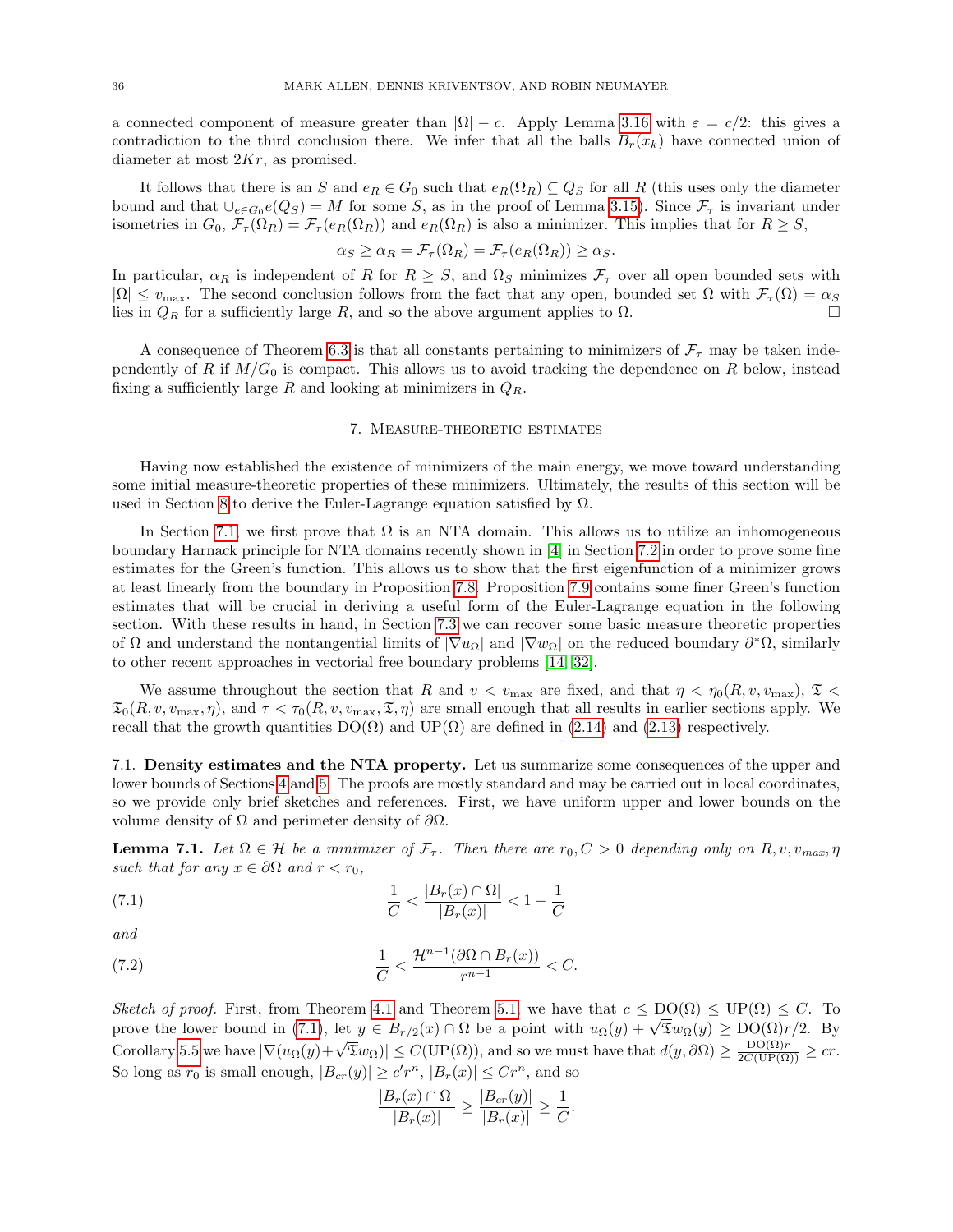For the upper bound in [\(7.1\)](#page-35-0), first note that if  $B_{r/2}(x) \cap (M \setminus Q_R)$  is nonempty, then  $|B_r(x) \setminus Q_R| \ge c(R)r^n$ using the smoothness of  $\partial Q_R$ , and this implies the estimate. If this is not the case, then  $B_{r/2}(x) \subseteq Q_R$ . We apply Lemma [5.2](#page-28-0) to learn that if u, w are harmonic replacements for  $u_{\Omega}, w_{\Omega}$  respectively on  $B_{r/2}(x)$ , then

$$
\int |\nabla(u_{\Omega}-u)|^2 + \mathfrak{T}|\nabla(w_{\Omega}-w)|^2 \leq C\Big[|B_{r/2}(x) \cap \Omega| + r^n \sup_{B_{r/2}(x)} \mathfrak{T}(w_{\Omega}^2 + u_{\Omega}^2)\Big].
$$

Now, as  $x \in \partial\Omega$ , we have that  $\sup_{B_{r/2}(x)} \mathfrak{T}w_{\Omega}^2 + u_{\Omega}^2 \leq C(\text{UP}(\Omega))r^2$ . On the other hand, there must be a point  $y \in B_{r/4}(x)$  with  $\sqrt{2}w_{\Omega}(y) + u_{\Omega}(y) \geq DO(\Omega)r/4$ . Recalling that  $\Delta(\sqrt{2}w_{\Omega}(y) + u_{\Omega}(y)) \geq -C(R, v_{\max})$ , applying [\[24,](#page-70-0) Theorem 8.16] to  $u_{\Omega} - u, w_{\Omega} - w$  gives

$$
\sup_{B_{r/2}(x)} \sqrt{\mathfrak{T}}[w_{\Omega} - w] + [u_{\Omega}(y) - u] \le Cr^2.
$$

At y then,  $u(y) + \sqrt{2}w(y) \geq cr - Cr^2 \geq cr$  as long as  $r_0$  is taken small enough. Using the Harnack inequality on  $B_{r/2}(x)$ , this implies  $u + \sqrt{2}w \geq cr$  on  $B_{r/4}(x)$ . By contrast, we know that on  $B_{\varepsilon r}(x)$ ,  $u_{\Omega} + \sqrt{\mathfrak{T}}w_{\Omega} \leq \varepsilon r \text{UP}(\Omega) \leq \frac{cr}{2}$  as long as we choose  $\varepsilon$  small enough. Integrating and using the Poincaré inequality,

$$
cr^{n+2} \leq \int_{B_{\varepsilon r}(x)} |u_{\Omega} - u|^2 + \mathfrak{T}|w_{\Omega} - w|^2
$$
  
\n
$$
\leq \int_{B_{r/2}(x)} |u_{\Omega} - u|^2 + \mathfrak{T}|w_{\Omega} - w|^2
$$
  
\n
$$
\leq Cr^2 \int_{B_{r/2}(x)} |\nabla (u_{\Omega} - u)|^2 + \mathfrak{T}|\nabla (w_{\Omega} - w)|^2 \leq Cr^2 [|B_{r/2}(x) \cap \Omega| + r^{n+2}].
$$

As long as  $r_0$  is small enough, the last term may be reabsorbed on the left, giving  $|B_r(x) \cap \Omega| \geq c r^n \geq c |B_r(x)|$ .

For [\(7.2\)](#page-35-1), the upper bound may be obtained as in [\[30,](#page-70-1) Lemma 2.4] or [\[32\]](#page-71-0). The lower bound follows from applying the relative isoperimetric inequality [\[23,](#page-70-2) 4.5.2(2)].

The volume density bounds may be automatically improved slightly to give clean balls, or corkscrew points, instead.

**Definition 7.2.** Let  $\Omega \subseteq M$  be an open set. We say that  $\Omega$  satisfies the inner (resp. outer) clean ball condition with constant K at  $x \in \partial \Omega$  if for any  $r < 1$ , there is a point y such that  $B_{r/K}(y) \subseteq B_r(x) \cap \Omega$ (resp.  $B_{r/K}(y) \subseteq B_r(x) \setminus \Omega$ ). We say that  $\Omega$  satisfies the inner (resp. outer) clean ball condition with constant K if it satisfies it at every  $x \in \partial \Omega$ .

<span id="page-36-0"></span>Corollary 7.3. Let  $\Omega$  be as in Lemma [7.1.](#page-35-2) Then there exists an  $\alpha = \alpha(R, v, v_{max}, \eta) > 0$  such that for any  $x \in \partial\Omega$  and  $r < r_0$  there are two balls  $B_{\alpha r}(y) \subseteq (B_r(x) \cap \Omega)$  and  $B_{\alpha r}(z) \subseteq (B_r(x) \setminus \Omega)$ . In particular,  $\Omega$ satisfies the inner and outer clean ball condition with constant depending only on  $r_0, \alpha$ .

*Proof.* For  $\alpha$  small, take the collection  $\{B_{\alpha r}(y) : y \in B_{r/2}(x) \setminus \Omega\}$  and from it pick a finite-overlapping subcover  ${B_{\alpha r}(y_k)}_{k=1}^K$  of  $B_{r/2}(x) \setminus \Omega$ . Then if every one of  $B_{\alpha r/2}(y_k)$  intersects  $\partial\Omega$  at a point  $x_k$ , we have from Lemma [7.1](#page-35-2) that

$$
\mathcal{H}^{n-1}(B_{\alpha r}(y_k) \cap \partial \Omega) \geq \mathcal{H}^{n-1}(B_{\alpha r/2}(x_k) \cap \partial \Omega) \geq c(\alpha r)^{n-1}.
$$

As  $|B_{r/2}(x) \setminus \Omega| \ge c|B_{r/2}(x)| \ge c r^n$  and the  $B_{\alpha r}(y_k)$  cover this set, we must have that  $K(\alpha r)^n \ge c r^n$ , or  $K \geq c\alpha^{-n}$ . Summing over k and using the finite overlapping property and the upper bound in [\(7.2\)](#page-35-1),

$$
Cr^{n-1} \ge \mathcal{H}^{n-1}(\partial \Omega \cap B_r(x))
$$
  
 
$$
\ge c \sum_{k=1}^K \mathcal{H}^{n-1}(B_{\alpha r}(y_k) \cap \partial \Omega) \ge cK(\alpha r)^{n-1} \ge \frac{c}{\alpha}r^{n-1}.
$$

If α is taken small enough, this is a contradiction, so at least one of  $B_{\alpha r/2}(y_k) \subseteq B_r(x) \setminus \Omega$ . The inner clean ball may be found similarly.  $\square$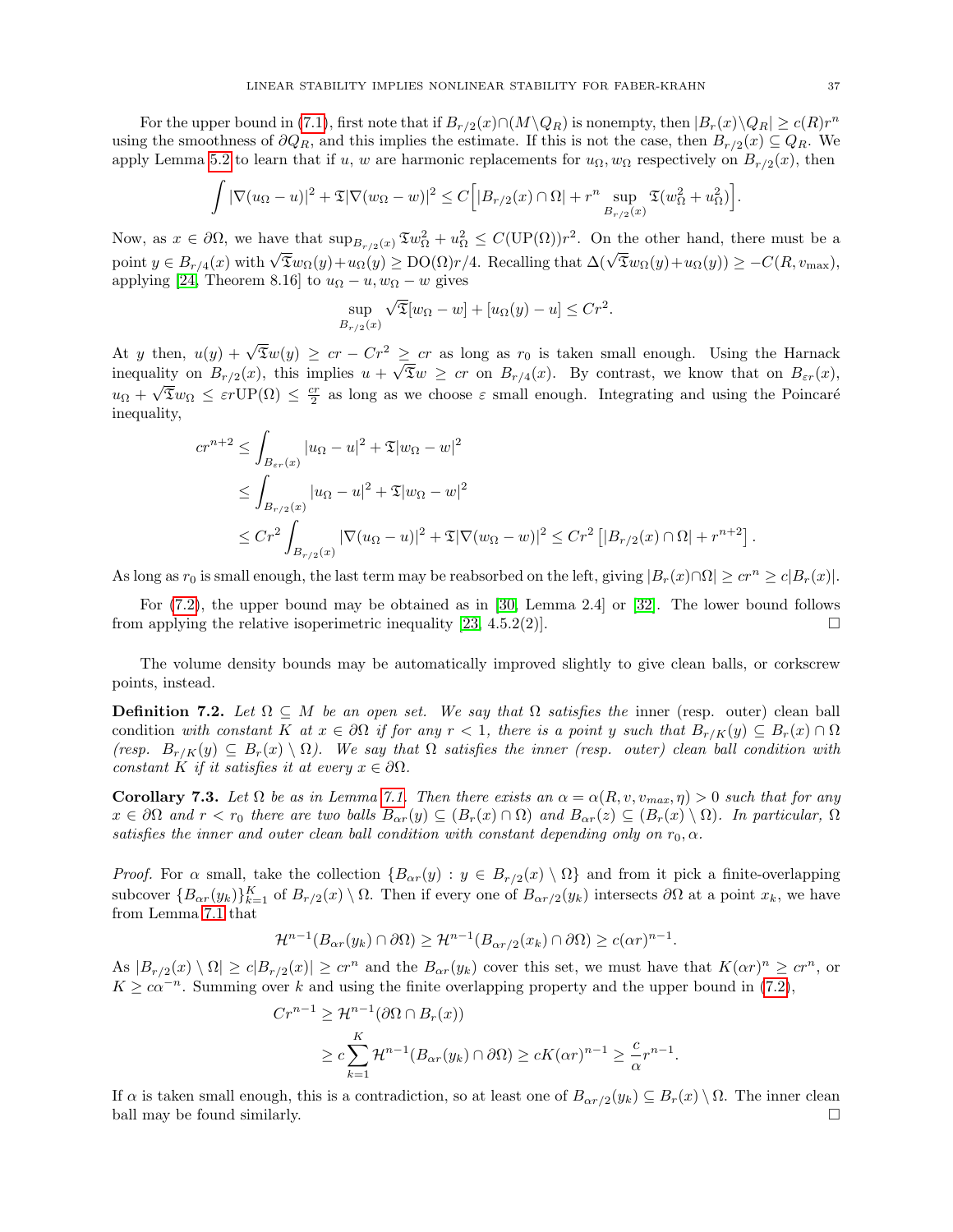**Definition 7.4.** Let  $\Omega \subseteq M$  be an open set. We say that  $\Omega$  satisfies the Harnack chain condition with constant K at  $x, y \in \Omega$  if there is a curve  $\gamma : [0,1] \to \Omega$  with  $\gamma(0) = x$ ,  $\gamma(y) = y$ ,  $l(\gamma([0,1])) \leq Kd(x,y)$ , and

$$
d(\gamma(t),\partial\Omega) \ge \frac{1}{K} \min \big\{ l(\gamma([0,t])),\ l(\gamma([t,1])) \big\}.
$$

Here  $l(\gamma([a,b])) = \int_a^b |\dot{\gamma}| dt$  denotes length. We say  $\Omega$  satisfies the Harnack chain condition if it satisfies it at every  $x, y \in \Omega$ . We say  $\Omega$  is nontangentially accessible (NTA) with constant K if it satisfies the inner and outer clean ball conditions and the Harnack chain condition with constant K.

The next lemma follows from known results on Bernoulli-type free boundary problems [\[2\]](#page-70-3), but we present a proof in Appendix [B](#page-66-0) as we are unaware of a version with coefficients and nonzero right-hand side treated in the literature.

<span id="page-37-0"></span>**Lemma 7.5.** Let  $\Omega \in \mathcal{H}$  be a minimizer of  $\mathcal{F}_{\tau}$ . Then there are  $r_0, K > 0$  depending only on  $R, v, v_{max}$ , and  $\eta$  such that for any  $z \in \partial\Omega$  and any  $x, y \in \Omega \cap B_{r_0}(z)$ ,  $\Omega$  satisfies the Harnack chain condition at x and y with constant K.

From Lemma [7.5,](#page-37-0) we find that a minimizer  $\Omega$  is an NTA domain.

<span id="page-37-1"></span>Corollary 7.6. Let  $\Omega \in \mathcal{H}$  be a minimizer of  $\mathcal{F}_{\tau}$ . Then  $\Omega$  is an NTA domain, with constant depending only on  $R, v, v_{max}$ , and  $\eta$ .

*Proof.* First, observe that  $\Omega$  is connected so long as  $\eta_0, \mathfrak{T}_0, \tau_0, r$  are taken small enough. Indeed, we have from Lemma [3.14](#page-20-0) that each connected component U of  $\Omega$  besides one must have  $|U| < \varepsilon$ . On the other hand, Lemma [7.5](#page-37-0) implies that  $B_{r_0}(z) \cap \Omega$  lies within a single connected component of  $\Omega$  for every  $z \in \partial\Omega$ , which when combined with Lemma [7.1](#page-35-2) gives that  $|U| \geq |\Omega \cap B_{r_0}(z)| \geq c r_0^n$ ; if  $\varepsilon$  is small enough then  $\Omega$  has only one connected component.

Consider the set  $U_r = \{x \in \Omega : d(x, \partial \Omega) > r\}$  for r small and fixed. We claim that any two points  $x, y \in U_r$  may be connected by a path  $\gamma$  which has length bounded by  $C(R, v, v_{\text{max}}, \eta, r)$  and stays a distance 1/C away from ∂Ω. To see this, cover Ω by a finitely-overlapping collection  ${B_r(z_k)}_{k=1}^K$  with  $z_k ∈ Ω$ . As  $|\Omega| \leq C$ , we have that  $K \leq C$  from the finite-overlapping property and Lemma [7.1.](#page-35-2) For any two balls  $B_r(z_k), B_r(z_i)$  with nontrivial intersection, we have two possibilities: either both  $B_r(z_k), B_r(z_i) \subseteq U_r$ , or at least one of them (say  $B_r(z_k)$ ) intersects  $\partial U_r$ . In the first case, any pair of points  $x \in B_r(z_k)$ ,  $y \in B_r(z_i)$ may be connected by a curve of length 2r which stays r away from  $\partial\Omega$  as it stays inside  $B_r(z_k) \cup B_r(z_j)$ . In the second case, we have that as long as r is small enough,  $B_r(z_k) \cup B_r(z_j) \subseteq B_{r_0}(x)$  for some  $x \in \partial\Omega$ . Applying Lemma [7.5](#page-37-0) gives that for any  $x \in B_r(z_k) \cap U_r$  and any  $y \in B_r(z_i) \cap U_r$ , x and y may be connected by a curve of length Cr staying  $r/C$  away from  $\partial\Omega$ .

Take a graph with vertices  $\{B_r(z_k)\}\$  and edges between  $B_r(z_k), B_r(z_i)$  which have nontrivial intersection. As these balls cover  $\Omega$  and  $\Omega$  is connected, the graph must also be connected, and so any two balls may be connected by a chain of distinct, pairwise overlapping balls. For any  $x \in B_r(z_k)$  and  $y \in B_r(z_i)$  with  $x, y \in U_r$ , find such a path of pairwise intersection balls  $B_r(z_{i_m})$ ,  $m = 1, \ldots, J$ , with  $k = i_1$  and  $j = i_J$ . We have shown that  $z_{i_m}$  and  $z_{i_{m+1}}$ , as well x and  $z_{i_1}$ ,  $z_{i_j}$  and y, may be connected by curves of length Cr and staying a distance  $C/r$  from  $\partial\Omega$ . By concatenating these curves (and using that  $J \leq K$  is bounded), we see that x and y may be connected by a curve of uniformly bounded length remaining a distance  $r/C$  from the boundary, as promised.

This, together with Lemma [7.5,](#page-37-0) shows that  $\Omega$  satisfies the Harnack chain condition. Combining with Corollary [7.3](#page-36-0) implies  $\Omega$  is an NTA domain.

7.2. Estimates on the Green's function. In Lemma [3.4,](#page-13-0) we saw from a basic maximum principle argument that  $u_{\Omega} \leq C w_{\Omega}$  for essentially arbitrary domains. The opposite inequality is far more subtle, and will in general fail even on polygonal domains in  $\mathbb{R}^n$  (in particular, it does not follow from the NTA property of Corollary [7.6\)](#page-37-1). Nonetheless, we show in Proposition [7.8](#page-38-0) below that it is, in fact, valid for *minimizing*  $\Omega$ .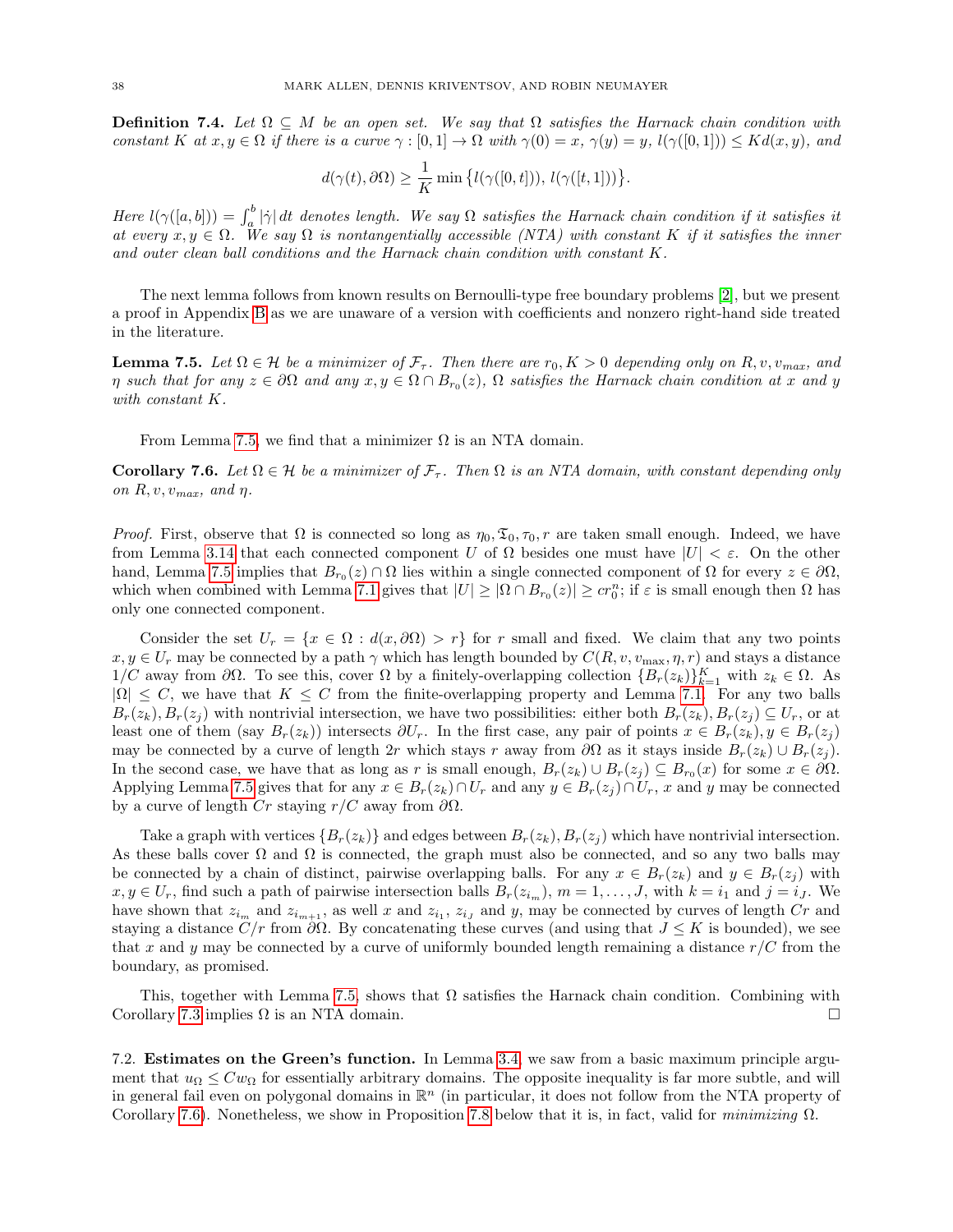Let  $G_{\Omega}(x, y)$  be the positive Green's function for  $\Omega$  with pole at x. From [\[26,](#page-70-4) Theorem 1.2.8], we have that

<span id="page-38-1"></span>(7.3)  
\n
$$
G_{\Omega}(x,y) \leq Cd^{2-n}(x,y) \qquad \forall x,y \in Q_R
$$
\n
$$
G_{\Omega}(x,y) \geq cd^{2-n}(x,y) \qquad \forall x,y \in \Omega, \quad d(x,y) \leq \frac{1}{2}d(x,\partial\Omega),
$$

where the constants depends only on R. If  $n = 2$  the same is valid with  $-\log d(x, y)$  in place of  $d^{2-n}(x, y)$ ; we will only consider the case of  $n > 2$  below, but all estimates remain valid if  $n = 2$  after similar modification.

<span id="page-38-5"></span>**Lemma 7.7.** Let  $\Omega \in \mathcal{H}$  be a minimizer of  $\mathcal{F}_{\tau}$ . Then for every  $c_0 > 0$  there is a  $C_0$  depending only on  $R, v, v_{max}, \eta, c_0$  such that  $w_{\Omega}(y) \leq C_0 G_{\Omega}(x, y)$  for any  $y \in \Omega$  and any  $x \in \Omega$  with  $d(x, \partial \Omega) > c_0$ .

*Proof.* Choose  $3r_0 \n\t\leq \min\{c_0, \infty\}$ . Let K be the NTA constant of  $\Omega$  from Corollary [7.6.](#page-37-1) Let us first consider the case that y is such that  $d(y, \partial \Omega) \ge r_0/K$ . From the Harnack chain property of Corollary [7.6](#page-37-1) we may find a sequence of finitely many balls (the number depending only on  $r_0$  and K)  $B_{cr_0}(y_k) \subseteq \Omega$  so that  $B_{cr_0/2}(y_k) \cap B_{cr_0/2}(y_{k+1})$  is nonempty and  $y_1 = y$  and  $y_j = x$ . Applying the Harnack inequality to  $G_{\Omega}(x, \cdot)$ on each ball, we get

<span id="page-38-4"></span><span id="page-38-2"></span>
$$
\sup_{z \in B_{cr_0/2}(y_k)} G_{\Omega}(x, z) \le C \inf_{z \in B_{cr_0/2}(y_k)} G_{\Omega}(x, z)
$$

for  $k < J$ , while the assumption that  $d(x\Omega) > c_0$  guarantees that  $G_{\Omega}(x, z) \geq c r_0^{2-n}$  for  $z \in B_{cr_0/2}(x)$  from the Green's function lower bound in  $(7.3)$ . Together these guarantee that for any such point y we have

$$
(7.4) \t G_{\Omega}(x,y) \geq c(r_0).
$$

On the other hand, from Lemma [3.3](#page-13-1)  $w_{\Omega}(y) \leq C$  at y, while for any  $z \in \Omega$  applying Theorem [4.1](#page-25-0) and Lemma [3.4](#page-13-0) gives

(7.5) 
$$
w_{\Omega}(z) \ge c[u_{\Omega}(z) + \sqrt{\mathfrak{T}}w_{\Omega}(z)] \ge c\mathrm{DO}(\Omega)d(z,\partial\Omega).
$$

Now apply [\[4,](#page-70-5) Theorem 2.2] on  $B_{r_0}(z)$  for any  $z \in \partial\Omega$ , with  $u_1 = w_\Omega/w_\Omega(y)$  and  $u_2 = G_\Omega(x, \cdot)/G_\Omega(x, y)$ , where  $y \in B_{r_0}(z)$  is a point with  $d(y, \partial \Omega) \ge r_0/K$  (such a point y exists from the inner clean ball property). In the theorem, we set  $U = \Omega$ , Q the collection of NTA domains,  $\beta = 1$ ,  $\zeta = 2$ ,  $x^0 = y$ ,  $V = \{u \in$  $C(\bar{\Omega}) \cap C^2(\Omega) : u \geq 0, |\Delta u| \leq C$  and H the solution to the Dirichlet problem for  $\Delta$ . The assumptions (P1-P7) follow from standard elliptic estimates and (P8) from [\[26,](#page-70-4) Lemma 1.3.7]. Using [\[4,](#page-70-5) Remark 2.4], we only need to verify the growth bound (2.1) for  $w_{\Omega}$ , and it follows from [\(7.5\)](#page-38-2). We conclude that

$$
(7.6) \t\t\t w_{\Omega}(a) \leq C G_{\Omega}(x, a)
$$

for all  $a \in B_{r_0}(z)$ . Applying at any z, [\(7.6\)](#page-38-3) remains valid for each  $a \in \Omega$  with  $d(a, \partial \Omega) < r_0$ . For a with  $d(y, \partial\Omega) \ge r_0$ , [\(7.6\)](#page-38-3) follows from [\(7.4\)](#page-38-4) and that  $|\omega_{\Omega}| \le C$  instead.

We use the Green's function as a barrier for  $u$  from below and apply Lemma [7.7](#page-38-5) to show that the torsion function bounds the eigenfunction from below:

<span id="page-38-0"></span>**Proposition 7.8.** Let  $\Omega \in \mathcal{H}$  be a minimizer of  $\mathcal{F}_{\tau}$ . Then  $w_{\Omega} \leq C(R, v, v_{max}, \eta)w_{\Omega}$  on  $\Omega$ , and in particular

<span id="page-38-3"></span>
$$
\sup_{B_r(x)} u_{\Omega} \ge \frac{1}{C} DO(\Omega)r
$$

for all  $x \in \partial \Omega$  and  $r \in (0,1)$ .

*Proof.* We have that  $|\Omega| \le v_{\text{max}}$  and  $\int u_{\Omega}^2 = 1$ . This means there must be a point  $x \in \Omega$  with  $u_{\Omega}(x) \ge c$ , and by Theorem [5.1,](#page-28-1) we have  $d(x, \partial \Omega) \ge c/\text{UP}(\Omega) \ge c$ . From the Lipschitz estimate of Corollary [5.5,](#page-32-0) we still have  $u \ge c/2$  on a ball  $B_r(x) \subseteq \Omega$ , where  $r > 0$  depends on c and  $UP(\Omega)$ , and thus on  $R, v, v_{\text{max}}$ , and *η*. Using the Green's function upper bound in [\(7.3\)](#page-38-1), we have  $G_{\Omega}(x, y) \leq c r^{2-n} \leq c$  on  $\partial B_r(x)$ . As  $\Delta u_{\Omega} \leq 0$ on  $\Omega$ , we may use  $cG_{\Omega}(x, \cdot)$  as a barrier from below for  $u_{\Omega}$  on the set  $\Omega \setminus \overline{B}_r(x)$ ; the comparison principle implies that

$$
u_{\Omega}(y) \ge cG_{\Omega}(x, y) \ge cw_{\Omega}(y),
$$

with the last inequality from Lemma [7.7.](#page-38-5) On  $B_r(x)$ , on the other hand,  $u_{\Omega} \geq c/2$  while  $w_{\Omega} \leq C$ , so the same inequality follows. This completes the proof.  $\Box$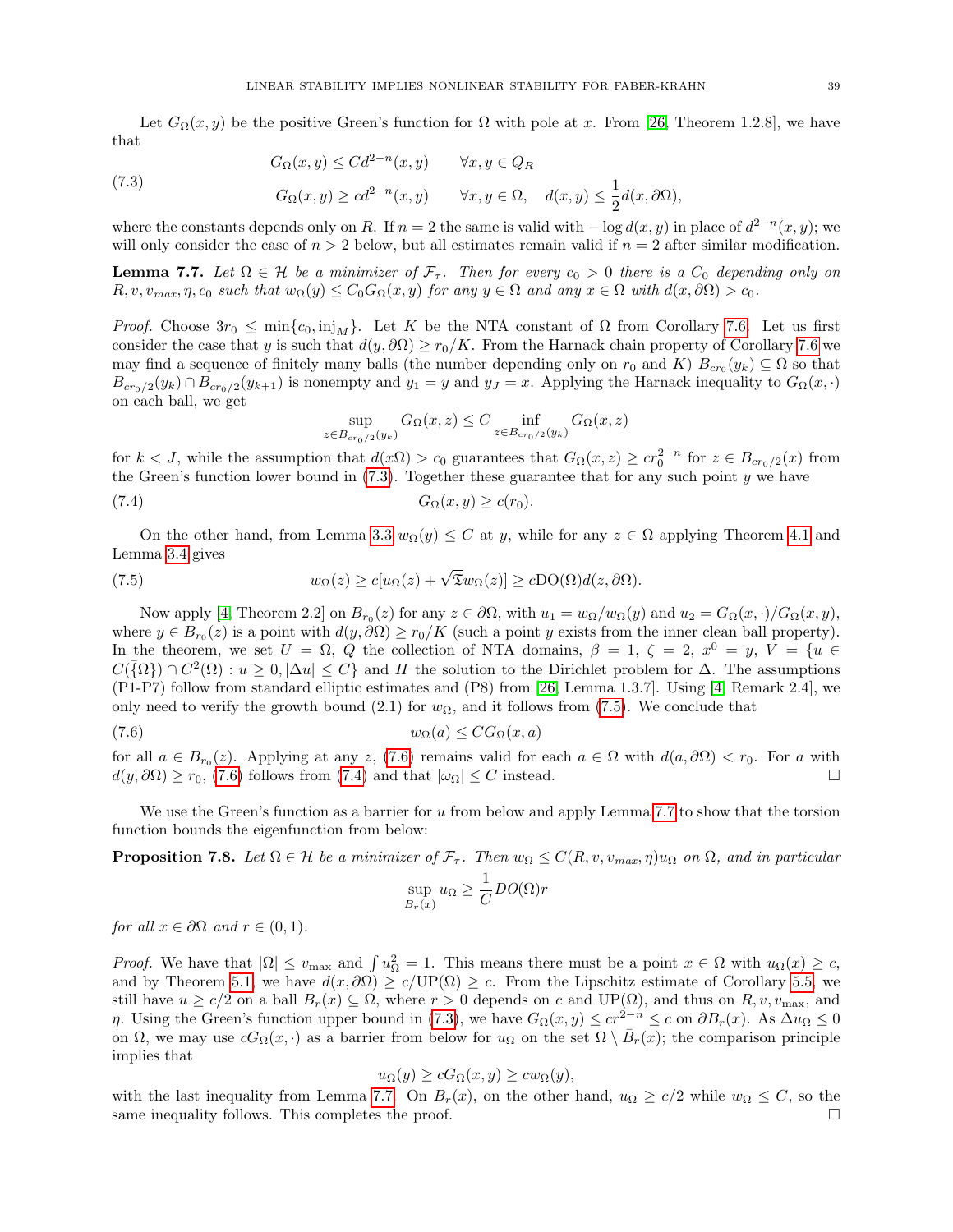Next, we prove sharp bounds on  $G_{\Omega}$  near  $\partial\Omega$ . To state these in a more useful fashion, recall that the harmonic measure on  $\Omega$ , which we denote by  $\omega_x$ , is defined as follows: for any  $f \in C(\partial\Omega)$ , let  $f \in C(\overline{\Omega})$  be the solution to the Dirichlet problem

$$
\begin{cases} \Delta \bar{f} = 0 & \text{on } \Omega\\ \bar{f} = f & \text{on } \partial \Omega. \end{cases}
$$

Then  $f \mapsto \bar{f}(x)$  is a linear functional from  $C(\partial\Omega)$  to R, and from the maximum principle it has norm bounded by 1 and positive (i.e.  $f \geq 0 \implies \bar{f}(x) \geq 0$ ). From the Riesz representation theorem, there is a positive Borel measure  $\omega_x$  on  $\partial\Omega$  such that

<span id="page-39-3"></span><span id="page-39-0"></span>
$$
\int_{\partial\Omega} f d\omega_x = \bar{f}(x).
$$

This is the harmonic measure; we clearly also have  $\omega_x(\partial\Omega) = 1$ .

<span id="page-39-4"></span>**Proposition 7.9.** Let  $\Omega \in \mathcal{H}$  be a minimizer of  $\mathcal{F}_{\tau}$ . Then the Green's function  $G_{\Omega}$  satisfies

(7.7) 
$$
c\frac{d(x,\partial\Omega)d(y,\partial\Omega)}{d^n(x,y)} \leq G_{\Omega}(x,y) \leq C\frac{d(x,\partial\Omega)d(y,\partial\Omega)}{d^n(x,y)}.
$$

Moreover, for any  $x \in \partial\Omega$ , and any  $y \in \Omega$  with  $d(y, x) > 4r$ , we have

(7.8) 
$$
c\frac{d(y,\partial\Omega)}{d^n(x,y)} \le \frac{\omega_y(B_r(x))}{r^{n-1}} \le C\frac{d(y,\partial\Omega)}{d^n(x,y)}
$$

All constants depend only on  $v, v_{max}, R$ , and  $\eta$ .

*Proof.* For any point  $a \in W$ , set  $d_a = d(a, \partial \Omega)$ . Take two points  $x, y \in \Omega$ . If  $d(x, y) \leq \frac{1}{2}d_y$ , then [\(7.7\)](#page-39-0) follows directly from [\(7.3\)](#page-38-1) (using the diameter bound for  $\Omega$  in the lower bound) and there is nothing more to show. We now consider the case of  $d(x, y) \geq \frac{1}{2} \max\{d_x, d_y\}$ , breaking up the estimate into several cases depending on the locations of x and y. The notation  $s \approx t$  below stands for  $cs \le t \le Cs$  with constants depending only on  $v, v_{\text{max}}, R, \eta$ .

Case 1:  $2d(x, y) \ge d_y \ge r_0$ . First, assume that  $d_y \ge r_0$  for some fixed  $r_0$  to be chosen below. We have from Lemma [7.7](#page-38-5) that

$$
cd_x \le w_{\Omega}(x) \le C(r_0)G_{\Omega}(y,x)
$$

for any  $x \in \Omega$ . On the other hand, from [\(7.3\)](#page-38-1) we have  $G_{\Omega}(y, x) \leq C(r_0)$  for  $x \in \partial B_{r_0/2}(y)$ , while  $u_{\Omega}(x) \geq c d_x$ there from Proposition [7.8.](#page-38-0) So, we may use a multiple of  $G_{\Omega}(y, \cdot)$  as a lower barrier for  $u_{\Omega}$  on the set  $\Omega \setminus B_{r_0/2}(y)$ : as  $\Delta u_\Omega \leq 0$ , from the comparison principle this leads to

<span id="page-39-2"></span>
$$
G_{\Omega}(y, x) \leq C u_{\Omega}(x) \leq C \text{UP}(\Omega) d_x
$$

for  $x \notin B_{r_0/2}(y)$ . Together these two estimates show that in the case when  $d_y \ge r_0$  and  $d(x,y) \ge \frac{1}{2}d_y \ge \frac{r_0}{2}$ , we have

(7.9) 
$$
G_{\Omega}(y,x) \approx d_x \approx \frac{d_x}{r_0^{n-1}} \approx \frac{d_x d_y}{d^n(x,y)}.
$$

Case 2:  $d_y \geq d(x, y)/4K$ . Now fix  $r_0$  small enough that  $B_{2r_0}(y_0) \subseteq \Omega$  for some reference point  $y_0$ , using the interior clean ball condition from Lemma [7.6.](#page-37-1) The next two cases we treat are when  $d_y \geq \frac{1}{4K}d(x,y)$ , with K the NTA constant of  $\Omega$ . Take a point  $a \in \partial B_{d_y/4}(y)$ . The basic estimates [\(7.3\)](#page-38-1) apply to this point to give  $G_{\Omega}(y, a) \approx d^{2-n} (y, a) \approx d^{2-n}_y$ . If  $d_x \geq \frac{1}{4K} d_y$ , then  $d_x \approx d_y \approx d(x, y)$  are all comparable and we may use the Harnack chain condition to find a uniformly bounded chain of balls  $B_r(x_i) \subseteq \Omega$  with  $r \approx d_y$  connecting  $a$  and  $x$ ; applying the Harnack inequality finitely many times gives

<span id="page-39-1"></span>(7.10) 
$$
G_{\Omega}(y,x) \approx G_{\Omega}(y,a) \approx d_y^{2-n} \approx \frac{d_y d_x}{d^n(x,y)}.
$$

We may therefore assume that  $d_x \leq \frac{1}{4K}d_y$ . In this case, let  $z \in \partial\Omega$  be a point with  $d_x = d(x, z)$ , and find an a' with  $B_{d_y/4K}(a') \subseteq B_{d_y/4}(z) \cap \Omega$  using the interior clean ball property. Since  $d_{a'} \geq d_y/4K$ , we have  $G_{\Omega}(y, a') \approx d_y^{2-n}$  from [\(7.10\)](#page-39-1). On the other hand, from [\(7.9\)](#page-39-2) we have  $G_{\Omega}(y_0, a') \approx d_y$ . Applying the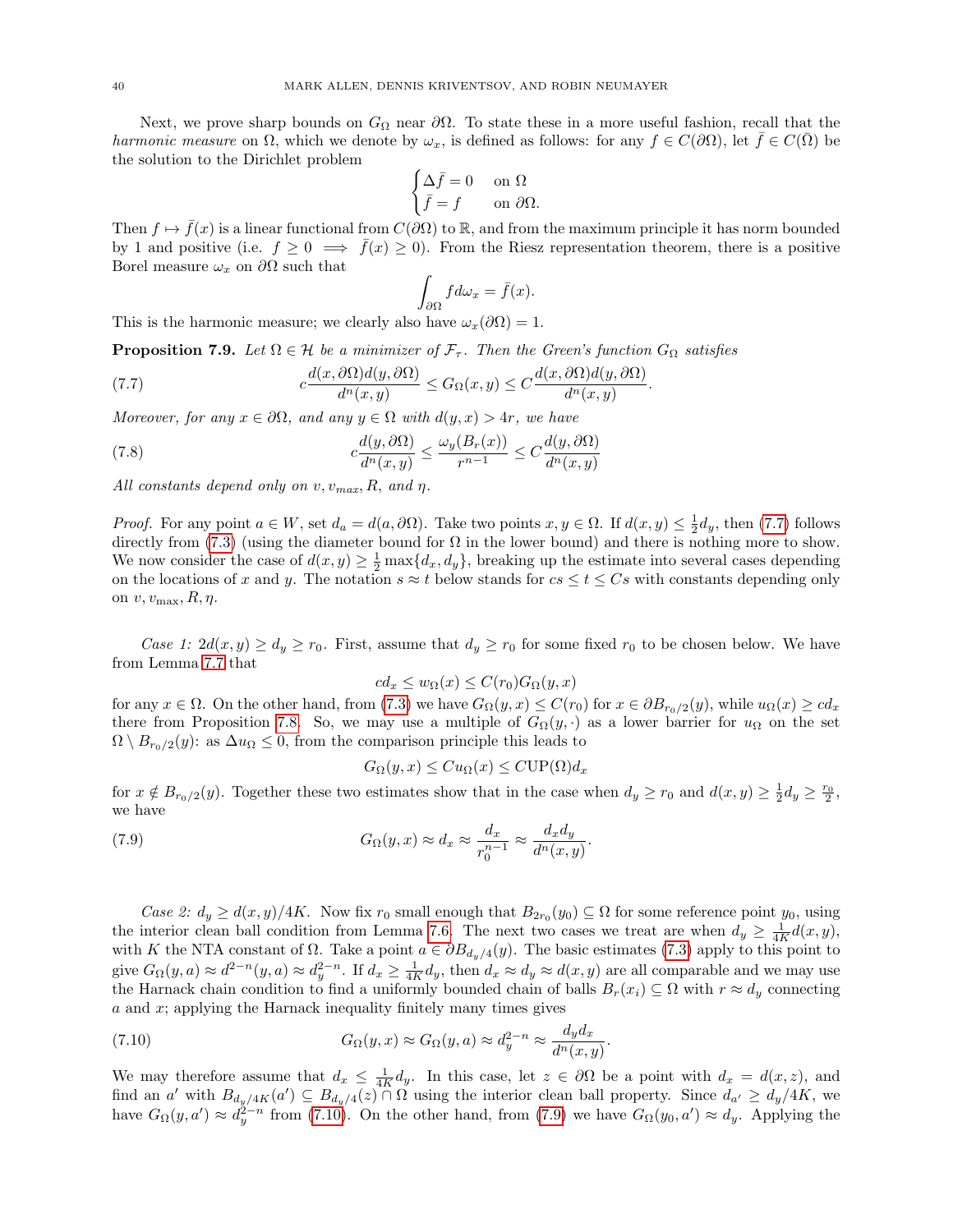boundary Harnack principle [\[26,](#page-70-4) Lemma 1.3.7] to  $G_{\Omega}(y, \cdot)$  and  $G_{\Omega}(y_0, \cdot)$  on  $B_{d_u/2}(z)$  (note that this excludes the pole at  $y$ , we have that

<span id="page-40-0"></span>
$$
\frac{G_{\Omega}(y, x')}{G_{\Omega}(y_0, x')} \approx \frac{G_{\Omega}(y, a')}{G_{\Omega}(y_0, a')} \approx \frac{d_y^{2-n}}{d_y} \approx \frac{d_y}{d^n(x, y)}
$$

for any  $x' \in B_{d_y/4}(z)$  (with the last step using  $d_y \approx d(x, y)$ ). In particular this is valid at  $x' = x$ , leading to

(7.11) 
$$
G_{\Omega}(y,x) \approx G_{\Omega}(y_0,x) \frac{d_y}{d^n(x,y)} \approx \frac{d_x d_y}{d^n(x,y)}
$$

using  $(7.9)$  again.

Case 3: max $\{d_y, d_x\} \leq d(x, y)/4K$ . The only case remaining is when  $\max\{d_y, d_x\} \leq \frac{1}{4K}d(x, y)$ . Assume without loss of generality that  $d_y \geq d_x$  and choose  $z_x \in \partial \Omega$  with  $d(z_x, x) = d_x$ . Now use the clean ball property to find a point  $a_x$  with  $B_{r/K}(a_x) \subseteq B_r(z_x) \cap \Omega$  for  $r = \min\{d(x,y)/4, r_0\}$ . Similarly construct  $z_y$ and  $a_y$ . At  $a_y$ , we have from [\(7.11\)](#page-40-0) that

$$
G_{\Omega}(y, a_y) \approx \frac{d_y d_{a_y}}{d^n(a_y, y)} \approx \frac{d_y}{r^{n-1}}
$$

.

Applying the Harnack inequality along a Harnack chain connecting  $a_x$  and  $a_y$ , this also gives  $G_{\Omega}(y, a_x) \approx$  $d_y/r^{n-1}$ . We now use the boundary Harnack principle on  $G_{\Omega}(y, \cdot)$  and  $G_{\Omega}(y_0, \cdot)$  on the region  $B_{2r}(z_x) \cap \Omega$ (which contains  $x$ ) to give

$$
\frac{G_{\Omega}(y,x)}{G_{\Omega}(y_0,x)} \approx \frac{G_{\Omega}(y,a_x)}{G_{\Omega}(y_0,a_x)} \approx \frac{d_y}{r^{n-1}} \frac{1}{r}.
$$

In other words,

$$
G_{\Omega}(y,x) \approx G_{\Omega}(y_0,x) \frac{d_y}{r^n} \approx \frac{d_x d_y}{r^n}.
$$

Noting that  $r \approx d(x, y)$  leads to the conclusion [\(7.7\)](#page-39-0), which we have now established in all cases.

For [\(7.8\)](#page-39-3), [\[26,](#page-70-4) Corollary 1.3.6] gives that at any  $x \in \partial\Omega$ ,  $r < r_0$ , and  $y \in \Omega \setminus B_{4r}(x)$ , if z is a point with  $B_{r/K}(z) \subseteq B_r(x) \cap \Omega$ ,

$$
\omega_y(B_r(x)) \approx G_{\Omega}(z, y)r^{n-2}.
$$

Applying [\(7.7\)](#page-39-0) leads to

$$
G_{\Omega}(z,y) \approx \frac{d_z d_y}{d^n(z,y)} \approx r \frac{d_y}{d^n(x,y)},
$$

from which  $(7.8)$  follows.

Note that we used the upper and lower bounds  $UP(\Omega)$ ,  $DO(\Omega)$  in a crucial way to get [\(7.9\)](#page-39-2) and then [\(7.10\)](#page-39-1) and the remaining estimates. For general NTA domains, the conclusions of this lemma need not hold.

A direct consequence of these estimates and Lemma [7.1](#page-35-2) is that  $\omega_y$  is absolutely continuous with respect to Hausdorff measure restricted to  $\partial\Omega$ , and the Radon-Nykodym derivative

(7.12) 
$$
K(x,y) = \frac{d\omega_y}{d\mathcal{H}^{n-1} \sqcup \partial\Omega}(x) \approx \frac{d(y,\partial\Omega)}{d^n(x,y)}
$$

the *Poisson kernel*, is a bounded function of x satisfying similar estimates.

7.3. Blow-up analysis and the reduced boundary. Given a point  $x \in \partial\Omega$  and vector  $\nu \in T_xM$  with  $|\nu|=1$ , let

<span id="page-40-3"></span><span id="page-40-2"></span> $B_{r,\nu}(x) = \exp_x\{v \in T_xM : |v| < r, g(v,\nu) < 0\} \subseteq B_r(x)$ 

be a half-ball. For  $r \leq inj<sub>M</sub>$ , define the function  $l_{x,\nu}: B_r(x) \to \mathbb{R}$  be given by (7.13)  $l_{x,\nu}(\exp_x(\nu)) = g(\nu, -\nu)_+,$ 

i.e.  $l_{x,\nu}$  is a truncated linear function in normal coordinates.

<span id="page-40-1"></span>**Lemma 7.10.** Let  $\Omega$  be a minimizer of  $\mathcal{F}_{\tau}$ . For each  $s \in (0, s_0)$ , there are constants  $\varepsilon(R, s, v, v_{max}, \eta) > 0$ and  $c = c(R, v, v_{max}, \eta)$  such that if  $x \in \partial \Omega$  has  $|(B_r(x) \cap \Omega) \triangle B_{r,\nu}(x)| \leq \varepsilon r^n$  for some  $\nu$  and  $r < \varepsilon$ , then: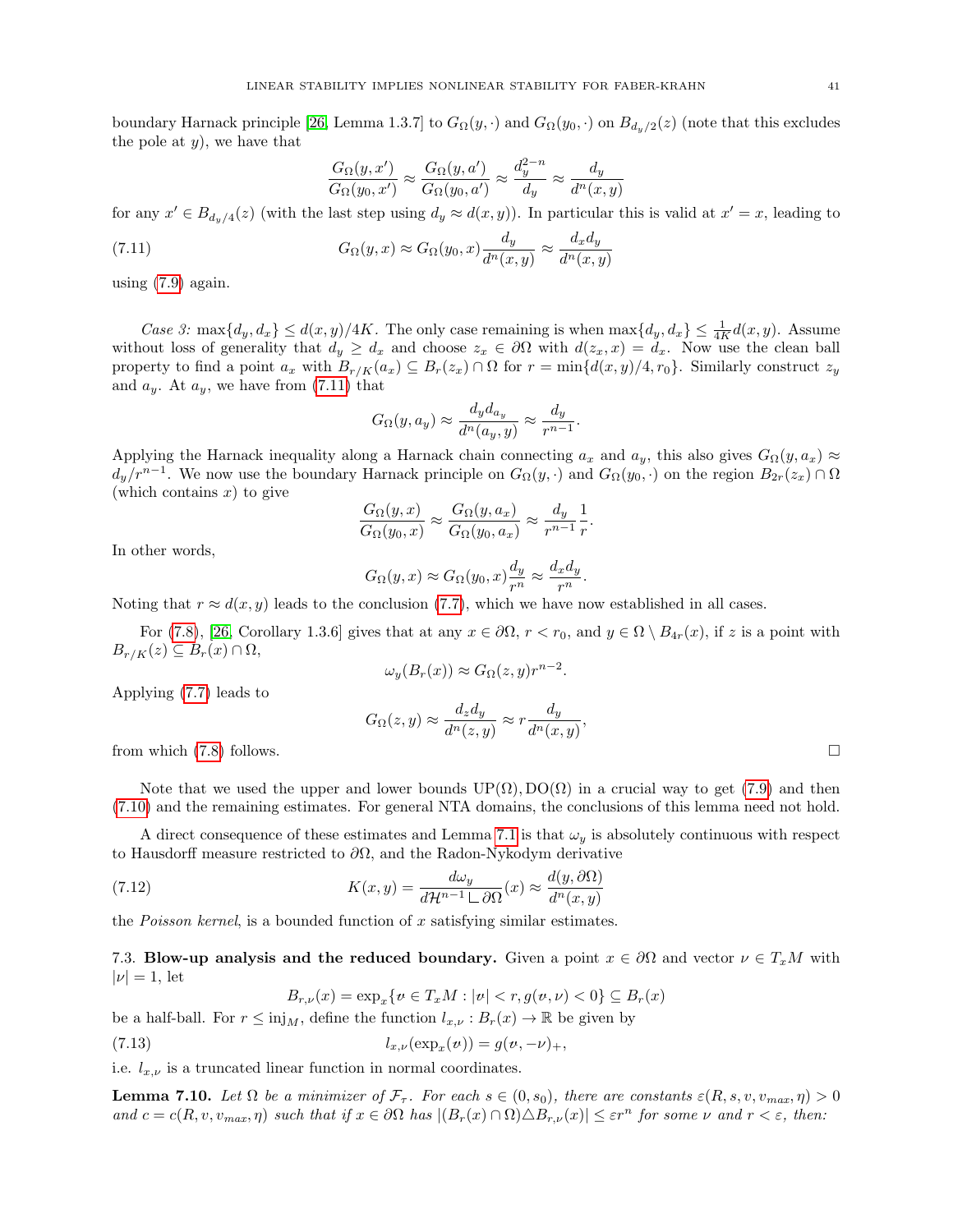- (1)  $B_{cr}(x) \cap \partial\Omega \subseteq \exp_x\{v \in T_xM : |v| < r, |g(v,v)| < sr\},\$
- (2)  $|u_{\Omega}(y) \alpha l_{x,\nu}(y)| < sr$  for some  $\alpha \in [c,1/c]$  and for all  $y \in B_{c\sqrt{sr}}(x)$ ,
- (3)  $|w_{\Omega}(y) \beta l_{x,\nu}(y)| < sr$  for some  $\beta \in [c,1/c]$  and for all  $y \in B_{c\sqrt{sr}}(x)$ .

Proof. Conclusion (1) follows from standard geometric measure theory arguments using only Lemma [7.1:](#page-35-2) if there is a  $y \in \partial\Omega \cap B_{cr}(x)$  with  $y = \exp_x v$ ,  $|g(v, v)| \geq sr$ , then we may find clean balls  $B_{csr}(y_1) \in$  $\Omega \cap B_{sr/2}(y)$  and  $B_{csr}(y_2) \in B_{sr/2}(y) \setminus \Omega$ , with either both inside or both outside  $B_{r,\nu}(x)$ . This implies that  $|(B_r(x) \cap \Omega) \triangle B_{r,\nu}(x)| \geq c s^n r^n$  (one of these two balls must be in this symmetric difference), and this is a contradiction if  $\varepsilon \ll s^n$ .

The other two conclusions follow from a compactness argument: assume, say, (2) is false for a given  $s < s_0$ , and take a sequence  $\Omega_k$  of minimizers, points  $x_k$  in  $\partial \Omega_k$ ,  $r_k \to 0$ ,  $\nu_k \in T_{x_k}M$  with norm 1, and  $B_{r_k}(x_k)$  with

$$
B_{r_k}(x_k) \cap \partial \Omega_k \subseteq \exp_x\{v \in T_{x_k}M : |v| < r_k, |g(v, \nu_k)| < s_k r_k\}
$$

with  $s_k \to 0$  (after applying (1) with  $s_k$  rather than with s, using that  $\varepsilon_k \to 0$  to do so). Identify  $T_{x_k}M$  with  $\mathbb{R}^n$  using an orthonormal basis with  $e_n = \nu_k$ , and define  $\tilde{u}_k : B_1(0) \subseteq \mathbb{R}^n \to \mathbb{R}$  by

$$
\tilde{u}_k(e) = \frac{u_k(r_k \exp_{x_k} e)}{r_k}.
$$

Using Corollary [5.5,](#page-32-0) the functions  $\tilde{u}_k$  are uniformly Lipschitz functions defined on  $B_1(0)$  and  $\{\tilde{u}_k > 0\}$ converges to  $B_{1,e_n}(0) := \{y \in B_1 : y \cdot e_n < 0\}$  in the Hausdorff topology. After passing to a subsequence,  $\tilde{u}_k \to \tilde{u}_{\infty}$  uniformly on  $B_1(0)$ . Moreover, letting  $g_k$  denote the pullback of the metric g on  $B_{r_k}(x_k)$  under the rescaled exponential map  $e \in B_1(0) \to \exp_{x_k}(r_k e)$ , then  $g_k \to g_\infty$  in  $C^2$  topology where  $g_\infty(e_i, e_j) \equiv \delta_{ij}$ the Euclidean metric.

Let  $\Delta_k$  denote the Laplacian with respect to the metric  $g_k$  on  $B_1(0)$ . We have  $\Delta_k\tilde{u}_k = -r_k\lambda_1(\Omega_k)\tilde{u}_k$ on  $\{\tilde{u}_k > 0\}$ ; from elliptic estimates this means  $\tilde{u}_k \to \tilde{u}_\infty$  in  $C^2$  locally on  $B_{1,e_n}(0)$ . Rassing to the limit at any point in  $B_{1,e_n}(0)$  gives  $\Delta_{\infty}\tilde{u}_{\infty}=0$ . Therefore,  $\tilde{u}_{\infty}$  is harmonic on  $B_{1,e_n}(0)$  and vanishes on the rest of  $B_1(0)$  (using the uniform convergence again). In particular, using elliptic estimates means  $\tilde{u}_{\infty}$  is a piecewise smooth function on  $B_1(0)$  with  $|\nabla \tilde{u}_{\infty}| + |D^2 \tilde{u}_{\infty}| \leq C$  on  $B_{1/2, e_n}(0)$ .

We also have that  $cDO(\Omega_k)r \leq \sup_{B_r(0)} \tilde{u}_k \leq CUP(\Omega_k)r$  for  $r \in (0,1)$  from Proposition [7.8,](#page-38-0) and the constants here are uniform in k. Passing to the limit,  $cr \leq \sup_{B_r(0)} \tilde{u}_{\infty} \leq Cr$ , which implies that  $|\nabla \tilde{u}_{\infty}(0)| \geq c$  (from the  $-e_n$  direction) and so  $\tilde{u}_{\infty}(x) = \alpha(x \cdot -e_n)_{+} + O(|x|^2)$  for some  $c \leq \alpha \leq C$ . On  $B_{\kappa\sqrt{s}}(0)$ , this implies that

$$
|\tilde{u}_k(x) - \alpha(x - e_n)| + |\leq |\tilde{u}_\infty(x) - \alpha(x - e)| + |\tilde{u}_k(x) - \tilde{u}_\infty(x)|
$$
  

$$
\leq C|x|^2 + o_k(1) \leq C s \kappa^2 + o_k(1) < \frac{1}{2} s.
$$

in the last step we took  $\kappa$  small, and then k large. Changing back to the original variables,

$$
\sup_{B_{\kappa\sqrt{s}r_k}(x_k)}|u_{\Omega_k} - \alpha l_{x_k,\nu_k}| < sr_k,
$$

which is a contradiction to (2) failing for  $\Omega_k$  at  $x_k$ . The argument for (3) is similar.

We say  $x \in \partial^* \Omega$ , the reduced boundary, if

$$
\lim_{r \searrow 0} \frac{|(B_r(x) \cap \Omega) \triangle B_{r,\nu}(x)|}{|B_r(x)|} = 0
$$

for some  $\nu \in T_xM$  with  $|\nu|=1$ ; we will use the notation  $\nu_x$  for this  $\nu$ . Lemma [7.1](#page-35-2) implies that  $\mathcal{H}^{n-1}(\partial\Omega \setminus$  $\partial^* \Omega$  = 0 (see [\[23,](#page-70-2) 4.5.11, 4.5.6]).

<span id="page-41-0"></span>Corollary 7.11. Let  $\Omega$  be a minimizer of  $\mathcal{F}_{\tau}$ , and  $x \in \partial^* \Omega$ . Then we have, for constants  $0 < c \leq C < \infty$ depending only on  $R, v, v_{max}$ , and  $\eta$ :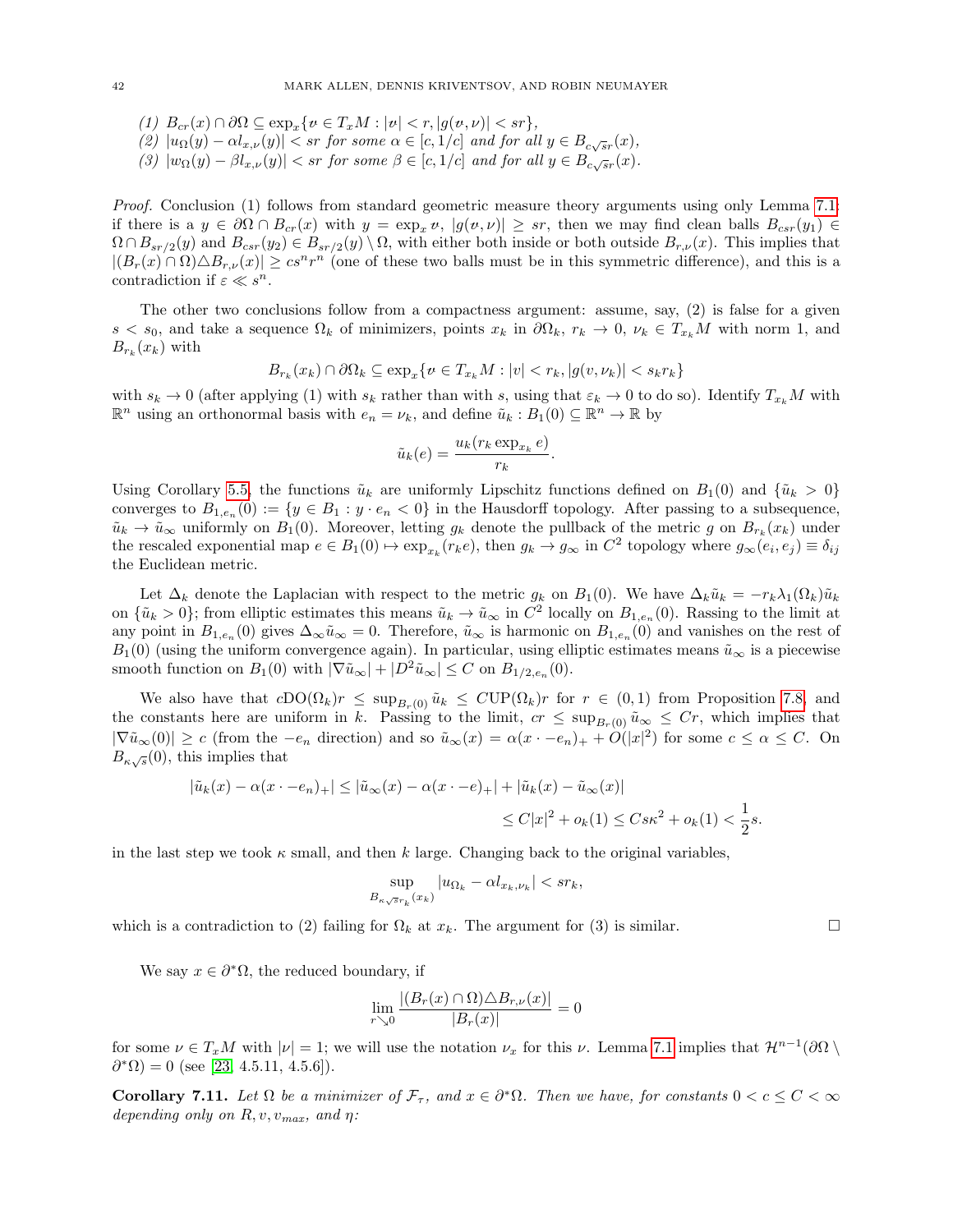(1)  $\partial\Omega \cap B_r(x)$  converges to the approximate tangent plane  $\partial B_{r,\nu_x}(x) \cap B_r(x)$  in the following Hausdorff sense:

$$
\lim_{r\searrow 0}\frac{1}{r}\sup_{y\in\partial\Omega\cap B_r(x)}d(y,\partial B_{r,\nu_x}(x)\cap B_r(x))=0.
$$

- (2)  $\mathcal{H}^{n-1}(\partial\Omega \cap B_r(x)) = \omega_{n-1}r^{n-1} + o(r^{n-1}),$  where  $\omega_{n-1}$  is the measure of the unit ball in  $\mathbb{R}^{n-1}$ .
- (3)  $u_{\Omega}(y) = |\nabla u_{\Omega}(x)| l_{x,\nu_x}(y) + o(d(x,y))$  for some number  $|\nabla u_{\Omega}(x)| \in [c, C]$ .
- (4)  $w_{\Omega}(y) = |\nabla w_{\Omega}(x)| l_{x,\nu_x}(y) + o(d(x,y))$  for some number  $|\nabla w_{\Omega}(x)| \in [c, C]$ .

The second conclusion can be found in  $[23, 4.5.6(2)]$  $[23, 4.5.6(2)]$ ; the others follow directly from Lemma [7.10.](#page-40-1)

We say that a function  $u \in C(\Omega)$  converges nontangentially to  $\alpha$  at  $x \in \partial \Omega$  if

$$
\lim_{r \searrow 0} \, \sup \, \{ |u(y) - \alpha| \, : \, y \in B_r(x), \, d(y, \partial \Omega) > \varepsilon r \}
$$

for all  $\varepsilon > 0$ . While the numbers  $|\nabla u_{\Omega}(x)|$  in this corollary were abstract (not directly connected to  $\nabla u_{\Omega}$ proper), they may be reinterpreted as nontangential limits of  $|\nabla u_{\Omega}|$ :

<span id="page-42-0"></span>Corollary 7.12. Let  $\Omega$  be a minimizer of  $\mathcal{F}_{\tau}$ ,  $x \in \partial^*\Omega$ , and  $|\nabla u_{\Omega}(x)|, |\nabla w_{\Omega}(x)|$  as defined in Corollary [7.11.](#page-41-0) Then:

- (1)  $-|\nabla u_{\Omega}(x)|\nu_x$  is the nontangential limit of  $\nabla u_{\Omega}$  at x.
- $(2)$  - $|\nabla w_{\Omega}(x)|\nu_x$  is the nontangential limit of  $\nabla w_{\Omega}$  at x.

*Proof.* We only prove (1), setting  $\alpha = |\nabla u(x)|$ . Using Corollary [7.11,](#page-41-0)

$$
\lim_{r \searrow 0} \frac{\sup_{y \in B_r(x)} |u_{\Omega}(y) - \alpha l_{x,\nu_x}(y)|}{r} = 0.
$$

Working in normal coordinates, at any  $y \in B_{r,\nu_x}(x)$  the function  $l_{x,\nu_x}(y)$  has

$$
|\Delta l_{x,\nu_x}(y)| \le C||g_x - g_{euc}||_{C^1} \le Cr \qquad |\nabla l_{x,\nu_x}(y) - \nabla l_{x,\nu_x}(x)| \le Cr
$$

where  $g_{euc}$  denotes the Euclidean metric. Fix  $\varepsilon > 0$  and take  $y \in B_r(x)$  with  $d(x, y) \geq \varepsilon r$ . Then applying elliptic estimates on  $B_{r\varepsilon}(y)$ ,

$$
\|\nabla(u_{\Omega} - \alpha l_{x,\nu_x})\|_{L^{\infty}(B_{\varepsilon r/2}(x))} \le C \left[ r\|\Delta(u_{\Omega} - \alpha l_{x,\nu_x})\|_{L^{\infty}(B_{\varepsilon r}(x))} + \frac{1}{r}\|u_{\Omega} - \alpha l_{x,\nu_x}\|_{L^{\infty}(B_{\varepsilon r}(x))} \right]
$$
  

$$
\le Cr + o_r(1) = o_r(1),
$$

using that  $|\Delta u_{\Omega}| \leq C$  in the last step. The constant here depends only on  $\varepsilon$ . It follows that

$$
|\nabla u_{\Omega}(y) + \alpha \nu_x| \leq o_r(1) + |\alpha||\nu_x + \nabla l_{x,\nu_x}(y)| = o_r(1) + |\alpha||\nabla l_{x,\nu_x}(x) - \nabla l_{x,\nu_x}(y)| \leq o_r(1).
$$

## 8. The Euler-Lagrange equation

Our next goal is to derive the Euler-Lagrange equation satisfied by minimizers by differentiating  $\mathcal{F}_{\tau}$  with respect to smooth families of diffeomorphisms applied to  $\Omega$ . There will essentially be three main steps to do this. First, in Section [8.1,](#page-43-0) we derive the distributional form of the Euler Lagrange equation. Computing the derivatives of the terms appearing in  $\mathcal E$  is more or less routine for smooth sets in Euclidean space, though we must take some care because minimizers are not necessarily smooth and we are working on a Riemannian manifold. For the distributional form of the Euler-Lagrange equation, the derivatives of the nonlinear term are essentially given in condition [\(N4\)](#page-8-0) in the definition of admissible nonlinearity (Definition [2.11\)](#page-8-1).

Next, in Section [8.2,](#page-50-0) we derive a pointwise form of the distributional Euler-Lagrange equation from Section [8.1.](#page-43-0) The basic idea is to plug into the distributional Euler-Lagrange equation a sequence of vector fields that approximate the outer unit normal to  $\Omega$  at each point in the reduced boundary. Carrying this out for the terms coming from the base energy is not difficult, but it turns out to be fairly delicate for the term h for reasons discussed further below. This will require the optimal Green's function estimates from Proposition [7.9](#page-39-4) of the previous section. Ultimately, we are able to arrive at the following pointwise form of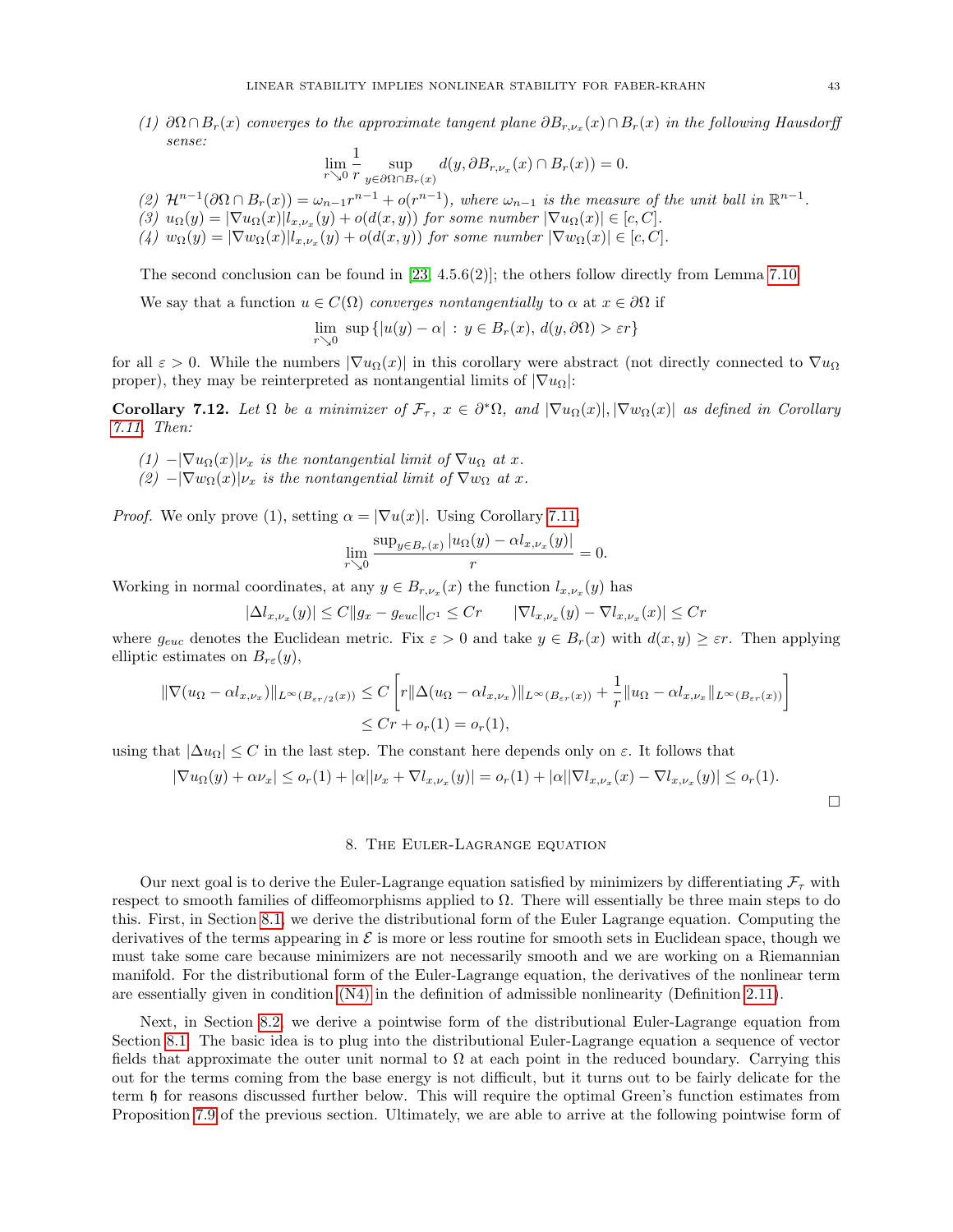the free boundary condition (see Corollary [8.10](#page-53-0) in Section [8.2\)](#page-50-0). Then there is a constant  $A_0$  such that for almost every  $x \in \partial^* \Omega \cap Q_R$ , we have the identity

<span id="page-43-1"></span>(8.1) 
$$
-|\nabla u_{\Omega}(x)|^2 - \frac{\mathfrak{T}}{2}|\nabla w_{\Omega}(x)|^2 + \tau \left[ b_{\Omega}(x) + \int_{\Omega} a_{\Omega} v_{\Omega}^x \right] = -A_0.
$$

If  $|\Omega|\neq v$ , then  $A_0=f'_{v,\eta}(|\Omega|)$ . Here, for each  $x\in\partial\Omega\cap Q_R$ , the function  $v_{\Omega}^x$  is the solution of an auxiliary PDE.

It is not clear that the Euler-Lagrange equation [\(8.1\)](#page-43-1) behaves as a Bernoulli-type problem or should yield any regularity. The most important part of this section, which is the content of Section [8.3,](#page-54-0) is to rewrite the Euler-Lagrange equation in a way which involves only  $|\nabla u_{\Omega}|$ , up to "lower order" terms. In doing so, the term  $b_{\Omega}(x)$  is more or less innocuous and will be controlled by simply choosing the parameter  $\tau$  to be sufficiently small. The  $|\nabla w_{\Omega}|$  term is a priori problematic, but can be handled similarly to [\[14,](#page-70-6) [32\]](#page-71-0). The most challenging term to control is  $\int_{\Omega} a_{\Omega} v_{\Omega}^x$ , because the function  $v_{\Omega}^x$  solves an auxiliary PDE that does not immediately lend itself to comparison with  $u_{\Omega}$ . We will discuss how to overcome this difficulty at the beginning of Section [8.3](#page-54-0) once we have seen introduced the equation for  $v_{\Omega}^x$ . The main result of this section is the following free boundary condition.

<span id="page-43-4"></span>**Theorem 8.1.** There is a function  $\rho \geq -C\tau$  with  $\|\rho\|_{C^{0,\alpha}(\partial\Omega)} \leq C$ ,  $C, \alpha$  depending only on  $v, v_{max}, \eta, R$ , such that

$$
|\nabla u_{\Omega}(x)|^2 (1 + \rho(x)) = A_0
$$

for  $\mathcal{H}^{n-1}$ -a.e.  $x \in \partial^* \Omega \cap Q_R$ . The constant  $A_0$  has  $A_0 \in [1/C, C]$ .

As always, we assume that R is fixed,  $\eta < \eta_0(R, v, v_{\text{max}}), \mathfrak{T} < \mathfrak{T}_0(R, v, v_{\text{max}}, \eta)$ , and  $\tau < \tau_0(R, v, v_{\text{max}}, \mathfrak{T}, \eta)$ are small enough that all results in earlier sections apply. We recall that  $a_{\Omega}$  and  $b_{\Omega}$  are functions given in the definition of admissible nonlinearity in Definition [2.11.](#page-8-1)

<span id="page-43-0"></span>8.1. The first variation along a vector field. The main goal of this subsection is to derive the distributional form of the Euler-Lagrange equation in Lemma [8.5.](#page-49-0) We start with some auxiliary lemmas quantifying how eigenvalues and eigenfunctions vary under change of domains. We let  $\nu = \nu_{\Omega}$  denote the outer unit normal of  $\Omega$ . If we knew that  $\Omega$  had smooth boundary, then the following lemma would follow easily from the standard Hadamard variational formula; see [?]. Since thus far we only know that  $\Omega$  satisfies some very basic measure theoretic properties, the proof requires some more care.

<span id="page-43-3"></span>**Lemma 8.2.** Let  $\Omega$  be a minimizer of  $\mathcal{F}_{\tau}$ . Let  $\phi_t : M \to M$  be a one-parameter family of smooth diffeomorphisms with  $\phi_0(x) = x$  and  $\partial_t \phi_t|_{t=0} = T$  for a vector field T on M. Set  $\Omega_t = \phi_t(\Omega)$ . Then:

- (1)  $\limsup_{t\to 0} \frac{1}{|t|} \left( \lambda_1(\Omega_t) \lambda_1(\Omega) + t \int_{\partial^* \Omega} |\nabla u_{\Omega}|^2 g(T, \nu) d\mathcal{H}^{n-1} \right) \leq 0$
- (2)  $\limsup_{t\to 0} \frac{1}{|t|} \left( \text{tor}(\Omega_t) \text{tor}(\Omega) + t \frac{1}{2} \int_{\partial^* \Omega} |\nabla w_{\Omega}|^2 g(T, \nu) d\mathcal{H}^{n-1} \right) \leq 0$
- (3)  $\lim_{t\to 0} \frac{1}{t} \left( |\Omega_t| |\Omega| t \int_{\partial^* \Omega} g(T,\nu) d\mathcal{H}^{n-1} \right) = 0$
- $(4)$   $\lambda_2(\Omega_t) \geq \lambda_1(\Omega_t) + c(R, v, v_{max})$  for all |t| small enough.
- (5)  $\lim_{t\to s} \frac{1}{|t-s|} |\lambda_1(\Omega_t) \lambda_1(\Omega_s) + (t-s)f_s^{\phi}| = 0$ , where  $f_s^{\phi} : (-c, c) \to (0, \infty)$  is a continuous function of s.

In particular,  $\lambda_1(\Omega_t)$  is differentiable and  $\partial_t \lambda_1(\Omega_t)|_{t=0} = -\int_{\partial^*\Omega} |\nabla u_{\Omega}|^2 g(T,\nu) d\mathcal{H}^{n-1}$ .

*Proof. Step 1: Some general expressions.* Take any  $v \in L^2(\Omega)$ , and let  $v_t = v \circ \phi_t^{-1} \in L^2(\Omega_t)$ . Then we may compute

(8.2) 
$$
\int_{\Omega_t} v_t^2 = \int_{\Omega} v^2 |\det d\phi_t| = \int_{\Omega} v^2 \left(1 + t \operatorname{div} T + O(t^2)\right),
$$

where the O depends only on  $\|\phi_t\|_{C^1}$ . If instead we consider a  $v \in H^1(\Omega)$ ,

<span id="page-43-2"></span>
$$
\int_{\Omega_t} |\nabla v_t|^2 = \int_{\Omega} \left| d\phi_t^{-1}(\nabla v) \right|^2 |\det d\phi_t| = \int_{\Omega} \left[ |\nabla v|^2 (1 + t \operatorname{div} T) - 2t g(\nabla v, \nabla_{\nabla v} T) \right] + O(t^2) \int_{\Omega} |\nabla v|^2.
$$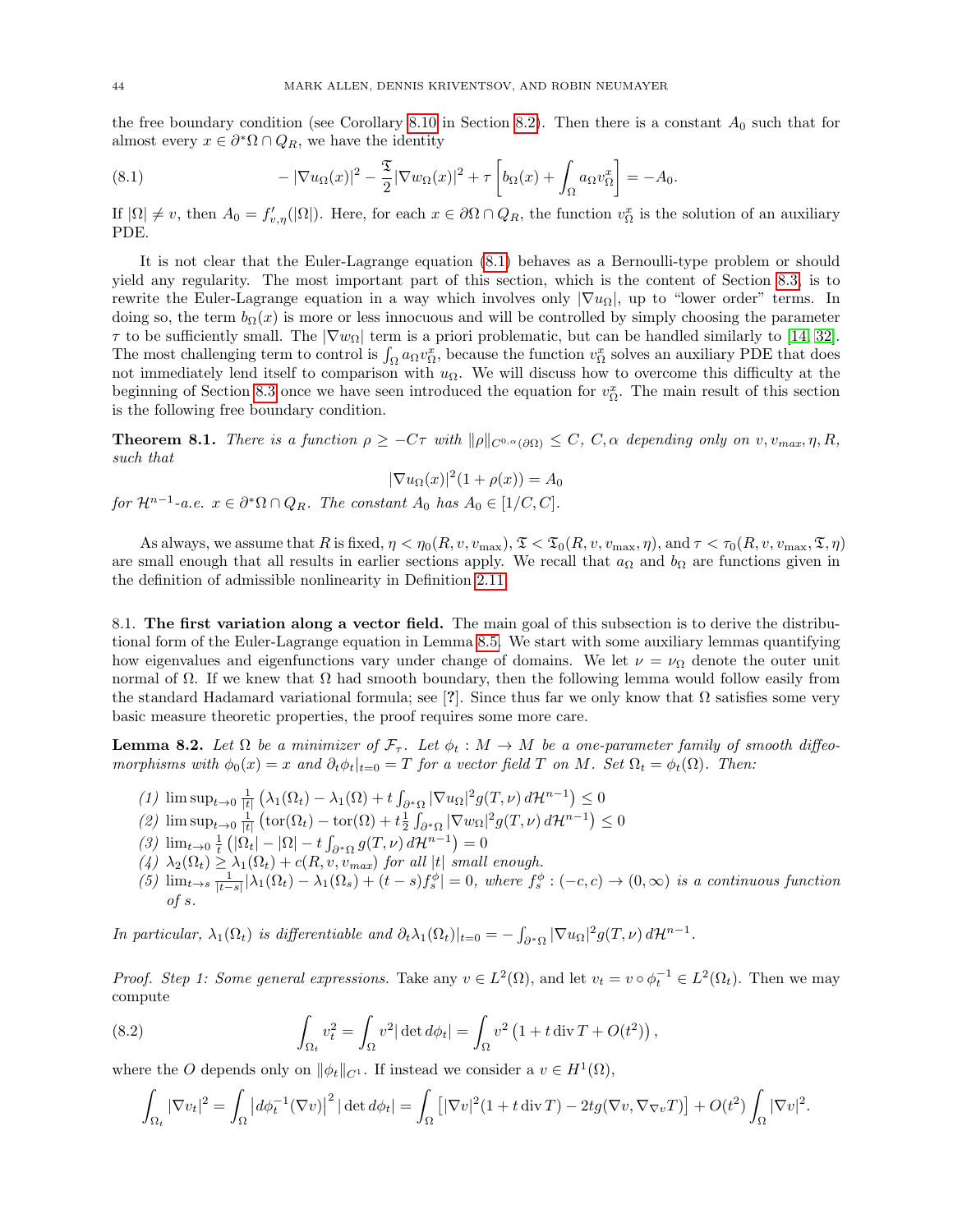If v is smooth on  $\Omega$ , bounded, and  $-\Delta v = f \in L^2(\Omega)$ , this may be further rewritten using the identity

$$
\operatorname{div} \left( |\nabla v|^2 T - 2g(\nabla v, T) \nabla v \right) = |\nabla v|^2 \operatorname{div} T + 2g(\nabla v, T) f - 2g(\nabla v, \nabla_{\nabla v} T) \in L^2(\Omega)
$$

to give

$$
\int_{\Omega_t} |\nabla v_t|^2 = \int_{\Omega} |\nabla v|^2 + t \int_{\Omega} -2g(\nabla v, T)f + \text{div} \left( |\nabla v|^2 T - 2g(\nabla v, T)\nabla v \right) + O \left( t^2 \right) \int_{\Omega} |\nabla v|^2.
$$

Applying the divergence theorem of [\[16\]](#page-70-7) to the second term and assuming  $\nabla v$  has nontangential limits at  $\mathcal{H}^{n-1}$ -a.e. point of  $\partial\Omega$  lets us rewrite

$$
\int_{\Omega_t} |\nabla v_t|^2 = \int_{\Omega} |\nabla v|^2 - t \int_{\Omega} 2g(\nabla v, T) f + t \int_{\partial^* \Omega} |\nabla v|^2 g(T, \nu) - 2g(\nabla v, T) g(\nabla v, \nu) d\mathcal{H}^{n-1} + O(t^2) \int_{\Omega} |\nabla v|^2.
$$

Step 2: Proofs of (1)-(4). We now verify the conclusions of the lemma. For (1), take  $v = u_{\Omega}$ , and use  $v_t$ as a competitor for the definition of  $\lambda_1(\Omega_t)$ . Then  $v_t \in H_0^1(\Omega_t)$ , and

$$
\int_{\Omega_t} v_t^2 = \int_{\Omega} u_{\Omega}^2 \left( 1 + t \operatorname{div} T + O(t^2) \right) = 1 - 2t \int_{\Omega} u_{\Omega} g(\nabla u_{\Omega}, T) + O(t^2),
$$

integrating by parts as  $u_{\Omega} \in H_0^1(\Omega)$ . On the other hand,  $\nabla u_{\Omega}$  has nontangential limits a.e. (from Corollary [7.12\)](#page-42-0), and so

$$
\int_{\Omega_t} |\nabla v_t|^2 = \lambda_1(\Omega) - t \int_{\Omega} 2g(\nabla u_{\Omega}, T) \lambda_1(\Omega) u_{\Omega} + t \int_{\partial^* \Omega} |\nabla u_{\Omega}|^2 g(T, \nu) - 2g(\nabla u_{\Omega}, T)g(\nabla u_{\Omega}, \nu) d\mathcal{H}^{n-1} + O(t^2)
$$

Using the formula from Corollary [7.12](#page-42-0) on the boundary gives  $g(\nabla u_{\Omega}, T)g(\nabla u_{\Omega}, \nu) = |\nabla u_{\Omega}|^2 g(T, \nu)$ , so this leads to

$$
\lambda_1(\Omega_t) \le \frac{\int |\nabla v_t|^2}{\int u_t^2} \le \lambda_1(\Omega) - t \int_{\partial^*\Omega} |\nabla u_\Omega|^2 g(T,\nu) d\mathcal{H}^{n-1} + O(t^2),
$$

as the terms of the form  $t \int_{\Omega} u_{\Omega} g(\nabla u_{\Omega}, T)$  cancel to order t. This proves (1).

The proof of (2) is analogous: proceeding in the same way using  $v = w_{\Omega}$ , the terms  $t \int_{\Omega} g(\nabla u_{\Omega}, T)$  in the expansion of  $\text{tor}(\Omega_t)$  again cancel and we find

$$
\text{tor}(\Omega_t) \leq \int \frac{1}{2} |\nabla v_t|^2 - v_t \leq \text{tor}(\Omega) - \frac{t}{2} \int_{\partial^* \Omega} |\nabla w_{\Omega}|^2 g(T, \nu) d\mathcal{H}^{n-1} + O(t^2).
$$

To prove (3), we use the constant function  $v = 1$  in [\(8.2\)](#page-43-2) and the divergence theorem to obtain

<span id="page-44-0"></span>
$$
|\Omega_t| = |\Omega| + t \int_{\partial^* \Omega} g(T, \nu) d\mathcal{H}^{n-1} + O(t^2).
$$

Using (1), (2), and (3), we see that  $\mathcal{E}(\Omega_t) \leq \mathcal{E}(\Omega) + C|t| \leq \mathcal{E}_{min} + \delta$  if |t| is small enough. From Lemma [3.14,](#page-20-0) this implies that  $\lambda_2(\Omega_t) > \lambda_1(\Omega) + c$ , giving (4).

Step 3: Proof of (5). Finally, for (5) we proceed as for (1), except with  $\Omega_s$  in place of  $\Omega$ , using  $u_{s,t} = u_{\Omega_s} \circ \phi_s \circ \phi_t^{-1} : \Omega_t \to \mathbb{R}$  as a competitor. These are nonnegative and have

(8.3) 
$$
\int_{\Omega_t} u_{s,t}^2 = 1 + O(|t - s|)
$$

from [\(8.2\)](#page-43-2). We do not try to justify the application of the divergence theorem in this case, instead only using

$$
\lambda_1(\Omega_t) \le \frac{\int_{\Omega_t} |\nabla u_{s,t}|^2}{\int_{\Omega_t} u_{s,t}^2}
$$
  
=  $\lambda_1(\Omega_s) + (t - s) \int_{\Omega} |\nabla u_{\Omega_s}|^2 \operatorname{div} T_s - 2g(\nabla u_{\Omega_s}, \nabla_{\nabla u_{\Omega_s}} T_s) + 2u_{\Omega_s} g(\nabla u_{\Omega_s}, T_s) + O((t - s)^2)$   
:=  $\lambda_1(\Omega_s) + (t - s) f_s^{\phi} + O((t - s)^2),$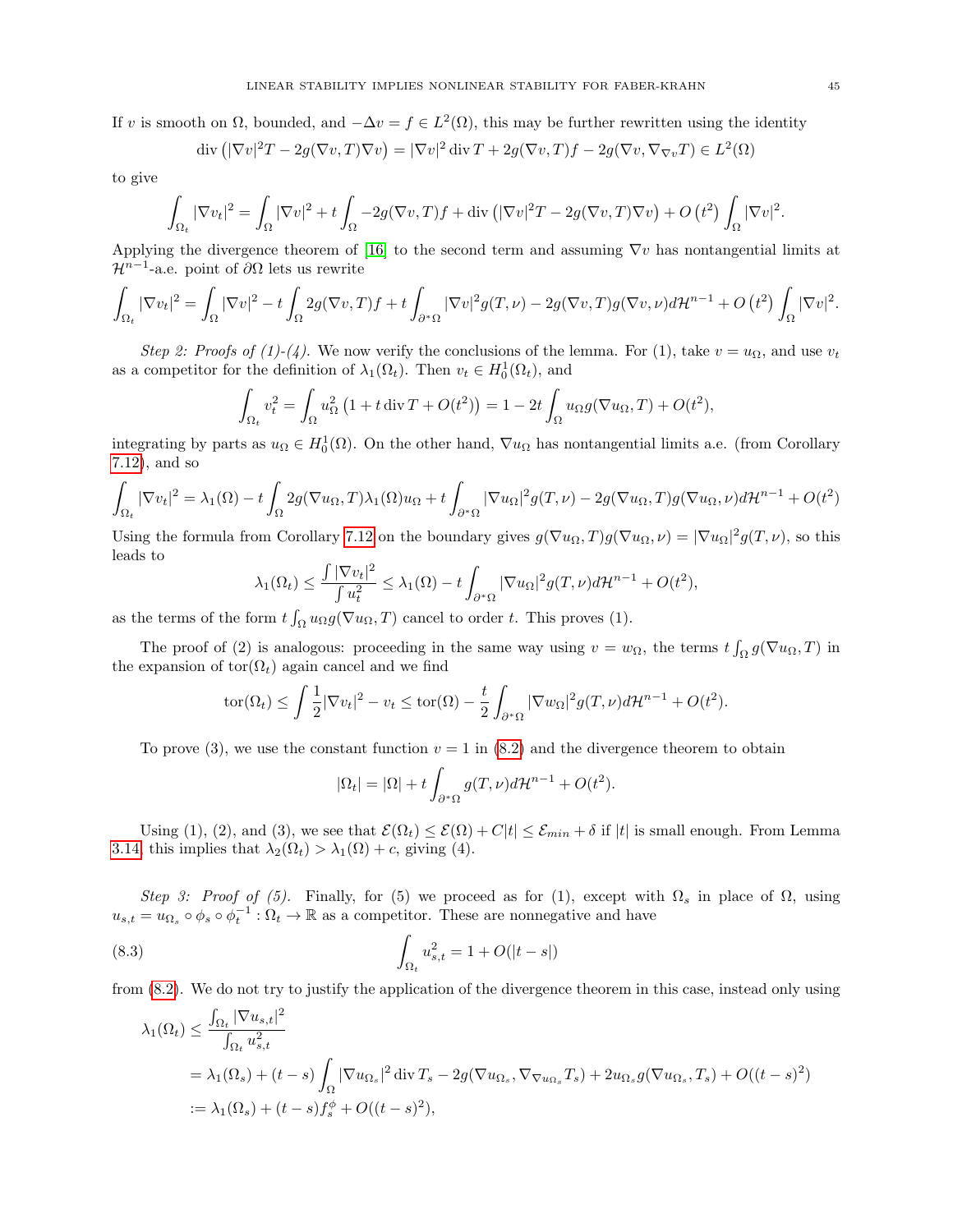where  $T_s = \partial_t \phi_t|_{t=s}$ . Clearly  $f_s^{\phi}$  is bounded in terms of  $\phi$  and  $\lambda_1(\Omega_t)$ , and  $\lambda_1(\Omega_t)$  is bounded from (1). Applying with  $t$  and  $s$  reversed shows that

(8.4) 
$$
\lambda_1(\Omega_s) \leq \lambda_1(\Omega_t) + (s-t)f_t^{\phi} + O((t-s)^2),
$$

and so  $|\lambda_1(\Omega_s) - \lambda_1(\Omega_t)| \le C|s-t|$ . Together with (4), Lemma [3.8,](#page-14-0) and [\(8.3\)](#page-44-0) this implies that

<span id="page-45-0"></span>
$$
||u_{s,t} - u_{\Omega_t}||_{H_0^1(\Omega_t)}^2 \le ||\frac{u_{s,t}}{\sqrt{\int u_{s,t}^2}} - u_{\Omega_t}||_{H_0^1(\Omega_t)}^2 + C|t-s|
$$
  

$$
\le C\left[\frac{\int_{\Omega_t} |\nabla u_{s,t}|^2}{\int_{\Omega_t} u_{s,t}^2} - \lambda_1(\Omega_t)\right] + C|t-s| \le C|t-s|.
$$

On the other hand, as  $u_{s,t}$  are defined by  $u_{\Omega_s}$  composed with smooth diffeomorphisms approaching the identity,  $\lim_{t\to 0} \|u_{s,t} - u_{\Omega_s}\|_{H^1(M)} = 0$  from the Vitali convergence theorem. Together, these give that  $u_{\Omega_t} \to u_{\Omega_s}$  strongly in  $H^1$  as  $t \to s$ , and it follows that  $f_t^{\phi}$  is a continuous function of t. Combining with [\(8.4\)](#page-45-0) leads to

$$
\lambda_1(\Omega_s) \leq \lambda_1(\Omega_t) + (s-t)f_s^{\phi} + o(t-s).
$$

This completes the proof of (5). The final statement of the lemma is immediate from (1) and (5).

We now turn to a finer analysis of how the eigenfunctions  $u_{\Omega}$ , vary under domain variation. We already saw in the proof of (5) that they vary continuously in  $t$ , in  $H<sup>1</sup>$  norm; however, we will need a much more careful estimate to handle the term  $\mathfrak h$ . Our first goal is a kind of  $C_t^1 L_x^2$  estimate, which we break into two parts.

<span id="page-45-2"></span>**Lemma 8.3.** Let  $\Omega$  be a minimizer of  $\mathcal{F}_{\tau}$ . Let  $g_t$  be a smooth (in both x and t, uniformly on  $\Omega$ ), oneparameter family of metrics with  $g_0 = q$ , the original metric on M, and let  $\Delta_t$  and  $m_t$  respectively be the Laplace-Beltrami operator and volume measure for the metric  $g_t$ . Let  $f_t$  be a  $C^1$  function of t that is constant in x with  $f_0 = \lambda_1(\Omega)$ . Assume that  $u_t \in H_0^1(\Omega)$  is the unique nonnegative function with  $\int u_t^2 dm_t = 1$  and

$$
-\Delta_t u_t = f_t u_t,
$$

and assume that no solutions  $v \in H_0^1(\Omega)$  to

 $-\Delta_t v = \lambda f_t v$ 

exist for any  $\lambda \in (0, 1+c)$  (for some  $c > 0$ ) apart from scalar multiples of  $u_t$ . Then  $u_t$  is continuously differentiable in t for  $|t| < c$  and any  $x \in \Omega$ , the derivative v at  $t = 0$  lies in  $C(\overline{\Omega}) \cap H_0^1(\Omega)$ , and

$$
\lim_{t \to 0} \frac{1}{t} ||u_t - u_0 - tv||_{H_0^1(\Omega)} = 0.
$$

Note that the existence of  $u_t$  is part of the lemma's hypotheses; we do not claim such a  $u_t$  exists.

*Proof.* Observe that  $||u_t||_{H_0^1(\Omega)}$  is uniformly bounded in t, using  $u_t$  as a test function for itself:

(8.5) 
$$
\int |\nabla u_t|_t^2 dm_t = f_t \int u_t^2 dm_t \leq f_t.
$$

For a  $q \in H^{-1}(\Omega)$  consider the problem of finding a  $p \in H_0^1(\Omega)$  which solves  $-\Delta_t p = f_t p + q$ , with  $\int pu_t = 0$ . Such a p exists if and only if  $q(u_t) = 0$ ; if it exists it is unique and

$$
(8.6) \t\t\t ||p||_{H^1(\Omega)} \le C ||q||_{H^{-1}(\Omega)}.
$$

Indeed, the operator  $-\Delta_t - f_t I$ :  $H_0^1(\Omega) \to H^{-1}(\Omega)$  is bounded and, by our assumptions, has a onedimensional kernel spanned by  $u_t$ . From the Fredholm alternative and open mapping theorem (see [\[10\]](#page-70-8)) that the range consists of all  $q \in H^{-1}(\Omega)$  with  $q(u_t) = 0$ , and

<span id="page-45-1"></span>
$$
\int \left| \nabla \Big[ p - u_t \int g_t(\nabla u_t, \nabla p) \Big] \right|_{g_t}^2 dm_t \leq C \|q\|_{H^{-1}}^2.
$$

Then [\(8.6\)](#page-45-1) follows, as  $\int g_t(\nabla u_t, \nabla p) = \int f_t u_t p = 0$  from the definition of  $u_t$ .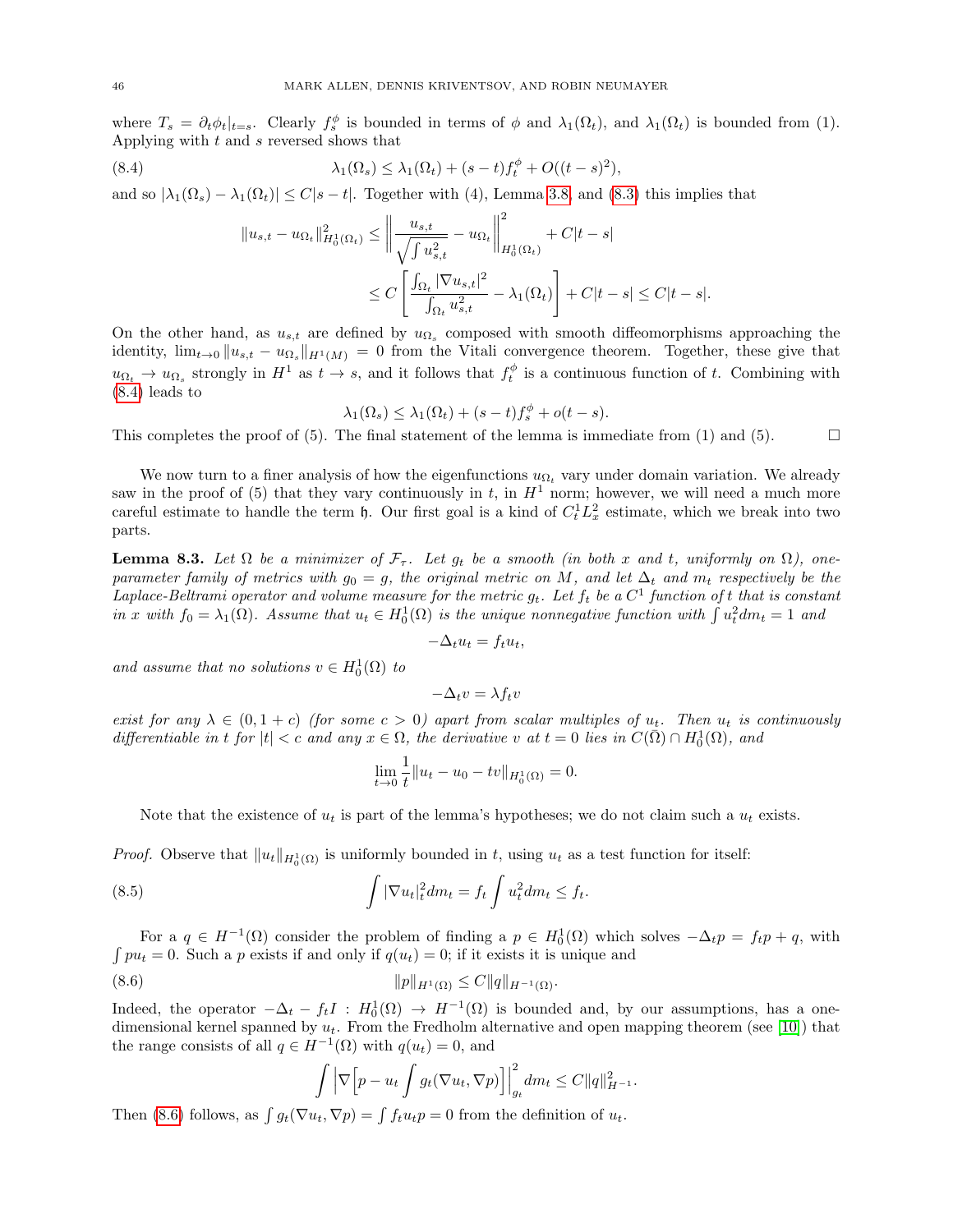Insert  $u_t$  into the equation for  $u_s$ , to get (in weak form with  $\phi \in H_0^1(\Omega)$  a test function)

$$
\int g_s(\nabla u_t, \nabla \phi) dm_s = \int g_s(\nabla u_t, \nabla \phi) dm_t + \int g_s(\nabla u_t, \nabla \phi) d(m_s - m_t)
$$
  
\n
$$
= f_t \int u_t \phi dm_t + \int g_s(\nabla u_t, \nabla \phi) - g_t(\nabla u_t, \nabla \phi) dm_t + \int g_s(\nabla u_t, \nabla \phi) d(m_s - m_t)
$$
  
\n
$$
= f_s \int u_t \phi dm_s + \int (f_t - f_s) u_t \phi + g_s(\nabla u_t, \nabla \phi) - g_t(\nabla u_t, \nabla \phi) dm_t
$$
  
\n
$$
+ \int -f_s u_t \phi + g_s(\nabla u_t, \nabla \phi) d(m_s - m_t)
$$
  
\n
$$
= f_s \int u_t \phi dm_s + q_s^t(\phi),
$$

where  $q_s^t \in H^{-1}(\Omega)$  has

$$
|q_s^t(\phi)| \leq \left[ \|f_t - f_s\|_{L^{\infty}} + C \sup_{\Omega} |g_t - g_s| \right] \|u_t\|_{L^2} \|\phi\|_{L^2} + \sup_{\Omega} |g_t - g_s| \|u_t\|_{H_0^1(\Omega)} \|\phi\|_{H_0^1(\Omega)},
$$

and in particular  $||q||_{H^{-1}(\Omega)} \leq C|t-s|$ . Here  $|g_t - g_s| = |g_t - g_s|_g$  is with respect to the original metric. Subtracting  $u_s$ , we have (in weak form)

(8.7) 
$$
-\Delta_s(u_t - u_s) = f_s(u_t - u_s) + q_s^t.
$$

By applying [\(8.6\)](#page-45-1) to  $u_t - u_s - u_s \int u_s(u_t - u_s) dm_s = u_t - au_s$ , we see that

<span id="page-46-1"></span>
$$
||u_t - au_s||_{H_0^1} \le C ||q_s^t||_{H^{-1}} \le C |t - s|.
$$

The constant a need not be 1, but we do know that as  $u_t, u_s \geq 0$  by assumption,  $a = \int u_t u_s dm_s \geq 0$ . Using the Poincaré and triangle inequalities and the normalization on  $u_s, u_t$ ,

$$
|1 - a| = ||u_t||_{L^2(dm_t)} - ||au_s||_{L^2(dm_s)} \le ||u_t||_{L^2(dm_s)} - ||au_s||_{L^2(dm_s)} + ||u_t||_{L^2(dm_s)} - ||u_t||_{L^2(dm_t)} \le ||u_t - au_s||_{L^2(dm_s)} + C|t - s| \le C|t - s|.
$$

Therefore, we see that

(8.8) 
$$
||u_t - u_s||_{H_0^1(\Omega)} \le ||u_t - au_s||_{H_0^1(\Omega)} + |1 - a||u_s||_{H_0^1(\Omega)} \le C|t - s|.
$$

Set

<span id="page-46-0"></span>
$$
q'_t(\phi) := -\int (\partial_t f_t) u_t \phi - (\partial_t g_t) (\nabla u_t, \nabla \phi) + m'_t \big[ f_t u_t \phi - g_t (\nabla u_t, \nabla \phi) \big] dm_t,
$$

where  $m'_t$  stands for the derivative of the volume form (i.e.  $m_t(E) - m_s(E) = \int_s^t \int_E m'_r dm_r dr$ ). Then  $|q'_t(\phi)| \leq C \|\phi\|_{H_0^1} \|u_t\|_{H_0^1}$ , so  $\|q'_t\|_{H^{-1}} \leq C$ . On the other hand, directly estimating each term using the assumptions on  $\tilde{f}_t$  and  $\tilde{g}_t$  leads to

$$
|q_s^t(w) - (s-t)q_t'(w)| \le C \left[ \sup_{\Omega} |f_t - f_s + (s-t)\partial_t f_t| + \sup_{\Omega} |g_t - g_s + (s-t)g_t'| + \sup_{\Omega} |f_t - f_s|^2 + |g_t - g_s|^2 \right] \cdot ||u_t||_{H_0^1(\Omega)} ||\phi||_{H_0^1(\Omega)} \le o(|t-s|) ||u_t||_{H_0^1(\Omega)} ||\phi||_{H_0^1(\Omega)},
$$

so  $||q_s^t - (s-t)q_t'||_{H^{-1}(\Omega)} = o(|t-s|)$ . Using [\(8.8\)](#page-46-0),  $||q_t' - q_s'||_{H^{-1}(\Omega)} \to 0$  as  $t \to s$ , so this may be rewritten as  $||q_s^t - (s-t)q_s'||_{H^{-1}(\Omega)} = o(|t-s|).$ 

We also claim that  $q'_s(u_s) = 0$ . Indeed, as  $-\Delta_s u_t = f_s u_t + q_s^t$  is a nontrivial solution, from the Fredholm alternative we must have  $q_s^t(u_s) = 0$ . But then

$$
|t-s||q_t'(u_s)| = o(|t-s|),
$$

so taking  $t \to s$  implies  $q'_s(u_s) = 0$ . Let  $v_s^0 \in H_0^1(\Omega)$  be the unique solution to  $-\Delta v_s^0 = f_s v_s^0 + q'_s$  with  $\int u_s v_s^0 = 0$ , using the Fredholm alternative from [\(8.6\)](#page-45-1). Then together with [\(8.7\)](#page-46-1), we have that

$$
||u_t - au_s - (s-t)v_s^0||_{H_0^1} \le C||q_s^t - (s-t)q_s'||_{H^{-1}(\Omega)} = o(|t-s|),
$$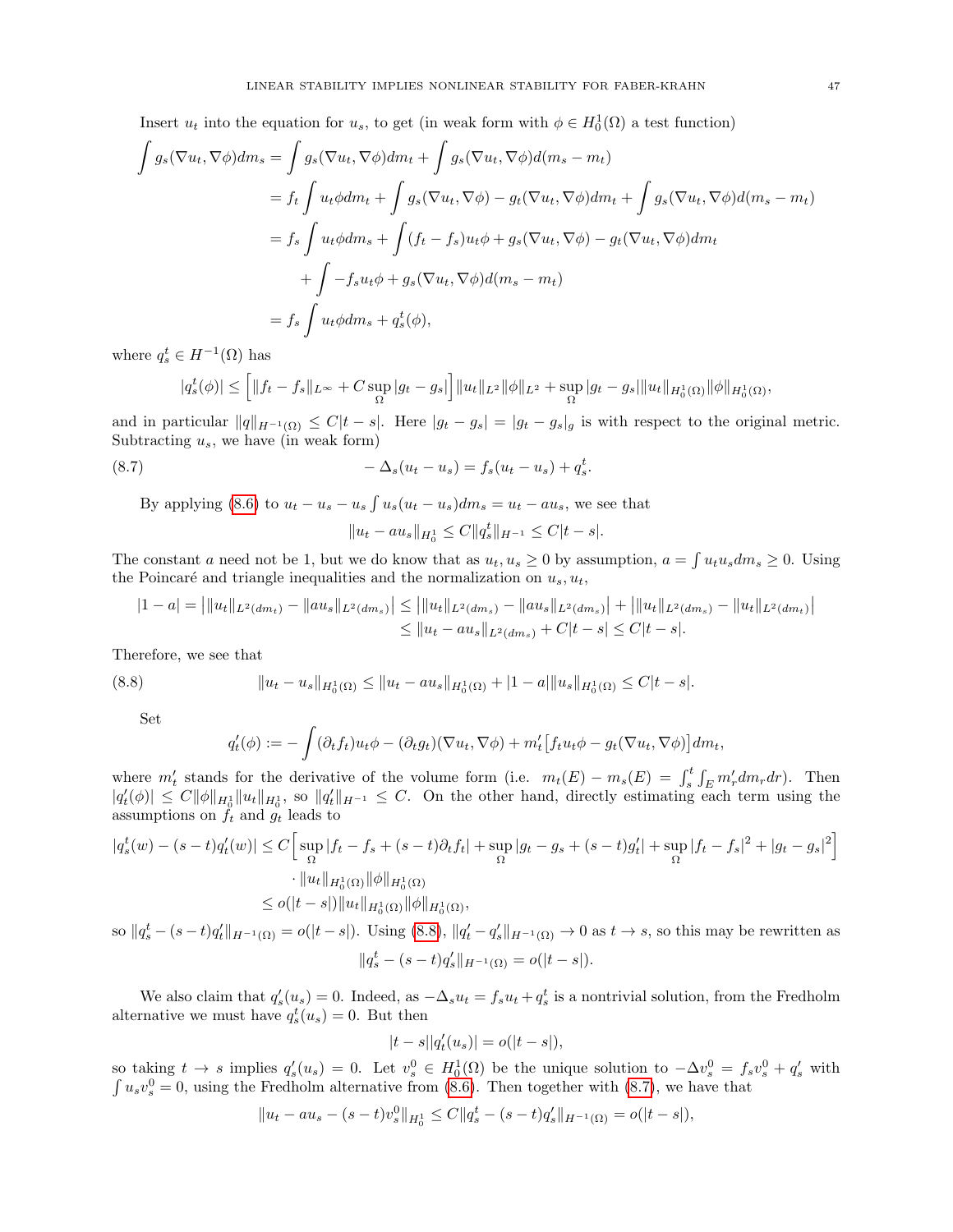where  $a = \int u_t u_s dm_s$  as before. Now set  $v_s^1 = u_s \frac{1}{2} \int u_s^2 m'_s dm_s$ , and estimate a again:

$$
\left| \int u_t^2 dm_t - \int u_s^2 dm_s - (t - s) \int u_s^2 m_s' dm_s \right| \le \left| \int u_t^2 dm_t - \int u_s^2 dm_s - (t - s) \int u_t^2 m_s' dm_s \right| + C|t - s|^2
$$
  

$$
\le C|t - s|^2,
$$

so taking square roots and recalling that  $\int u_t^2 dm_t = 1$ ,

$$
\|u_t\|_{L^2(dm_t)} - \|u_t\|_{L^2(dm_s)} - (t-s)\frac{1}{2}\int u_s^2 m'_s dm_s\|
$$
  
\n
$$
\leq C|t-s|^2 + \frac{|2-1-||u_t||_{L^2(dm_s)}||}{1+||u_t||_{L^2(dm_s)}}|t-s|\int u_s^2 |m'_s| dm_s \leq C|t-s|^2.
$$

This may be used to estimate  $1 - a$  up to a correction:

$$
\begin{aligned}\n\left|1 - a - (t - s)\frac{1}{2}\int u_s^2 m'_s dm_s\right| &\leq \left|\|u_t\|_{L^2(dm_s)} - a\|u_s\|_{L^2(dm_s)}\right| + C|t - s|^2 \\
&\leq \left|\|u_t\|_{L^2(dm_s)} - \|au_s - (s - t)v_s^0\|_{L^2(dm_s)}\right| + C|t - s|^2 \\
&\leq \|u_t - au_s - (s - t)v_s^0\|_{H_0^1} + C|t - s|^2 = o(|t - s|).\n\end{aligned}
$$

The second step used that  $\int u_s v_s^0 dm_s = 0$ . Thus,

$$
||u_t - u_s - (s - t)[v_s^0 + v_s^1]||_{H_0^1} = ||u_t - au_s - (s - t)v_s^0||_{H_0^1} + |1 - a - (t - s)\frac{1}{2}\int u_s^2 m'_s dm_s|
$$
  
=  $o(|t - s|).$ 

Set  $v_s = v_s^0 + v_s^1$ . This establishes the main conclusion of the lemma. It remains to verify that  $v_0 \in C(\overline{\Omega})$ and that  $u_t$  is continuously differentiable on  $\Omega$ .

These can be seen from the PDE for  $v_s^0$ . As  $u_t$  is smooth on the interior of  $\Omega$ , as long as  $\phi \in H_0^1(U)$ for  $U \subset\subset \Omega$ , we have (integrating by parts as needed) that  $|q'_{s}(\phi)| \leq C(U) ||\phi||_{L^{1}}$ . In other words,  $q'_{s}$  (and similarly  $q_s^t$ ) may be represented by a bounded function. Applying elliptic regularity estimates to  $(8.7)$  gives that for  $U' \subset\subset U$ ,

$$
||u_t - u_s - (s-t)v_s||_{C^{1,\alpha}(U')} \leq C(U, U')[||u_t - u_s - (s-t)v_s||_{H^1(U)} + ||q_s^t - (s-t)q_s'||_{L^\infty(U)}] = o(t-s).
$$

In particular, this implies that  $u_t(x)$ ,  $\nabla u_t$  are continuously differentiable in t, locally uniformly on  $\Omega$ .

As for checking that  $v_0 \in C(\overline{\Omega})$ , note that  $q'_0$  only depends on  $u_0, \nabla u_0$ , which are bounded uniformly on  $\Omega$  (as  $u_0 = u_\Omega$ , and using Corollary [5.5\)](#page-32-0). Thus from elliptic estimates on NTA domains (see e.g. [\[26,](#page-70-4) Theorem 1.2.8]), we have that for some  $\alpha > 0$ ,

$$
||v_0^0||_{C^{0,\alpha}(\bar{\Omega})} \leq C \left[||v_0^0||_{H_0^1(\Omega)} + ||q_0'||_{L^{\infty}(\Omega)}\right] \leq C.
$$

On the other hand,  $v_0^1$  is a bounded multiple of  $u_0$ , and therefore Lipschitz continuous.

<span id="page-47-0"></span>**Lemma 8.4.** Let  $\Omega$  be a minimizer of  $\mathcal{F}_{\tau}$ ,  $\phi_t : M \to M$  a one-parameter family of smooth diffeomorphisms with  $\phi_0(x) = x$ ,  $\partial_t \phi_t|_{t=0} = T$  a vector field on M, and  $\Omega_t = \phi_t(\Omega)$ . Then  $u_{\Omega_t} : (-c, c) \to H^1(\Omega)$  is differentiable in t at  $t = 0$  with derivative  $\dot{u}_{\Omega} = \dot{u}_{\Omega}^T \in L^{\infty}(M)$  vanishing outside  $\Omega$ , in the following sense:

<span id="page-47-1"></span>
$$
\lim_{t \to 0} \frac{1}{t} \| u_{\Omega_t} - u_{\Omega} - t \dot{u}_{\Omega} \|_{L^2(M)} = 0.
$$

The function  $\dot{u}_{\Omega}$  satisfies

(8.9) 
$$
\begin{cases} -\Delta \dot{u}_{\Omega} = \lambda_1(\Omega) \dot{u}_{\Omega} - u_{\Omega} \int_{\partial^* \Omega} |\nabla u_{\Omega}|^2 g(T, \nu) d\mathcal{H}^{n-1} & \text{on } \Omega \\ \dot{u}_{\Omega} = -g(\nabla u_{\Omega}, T) & \text{on } \partial^* \Omega \\ \int_{\Omega} \dot{u}_{\Omega} u_{\Omega} = 0. \end{cases}
$$

The boundary condition holds in the sense of nontangential limits at a.e. point on  $\partial^*\Omega$ .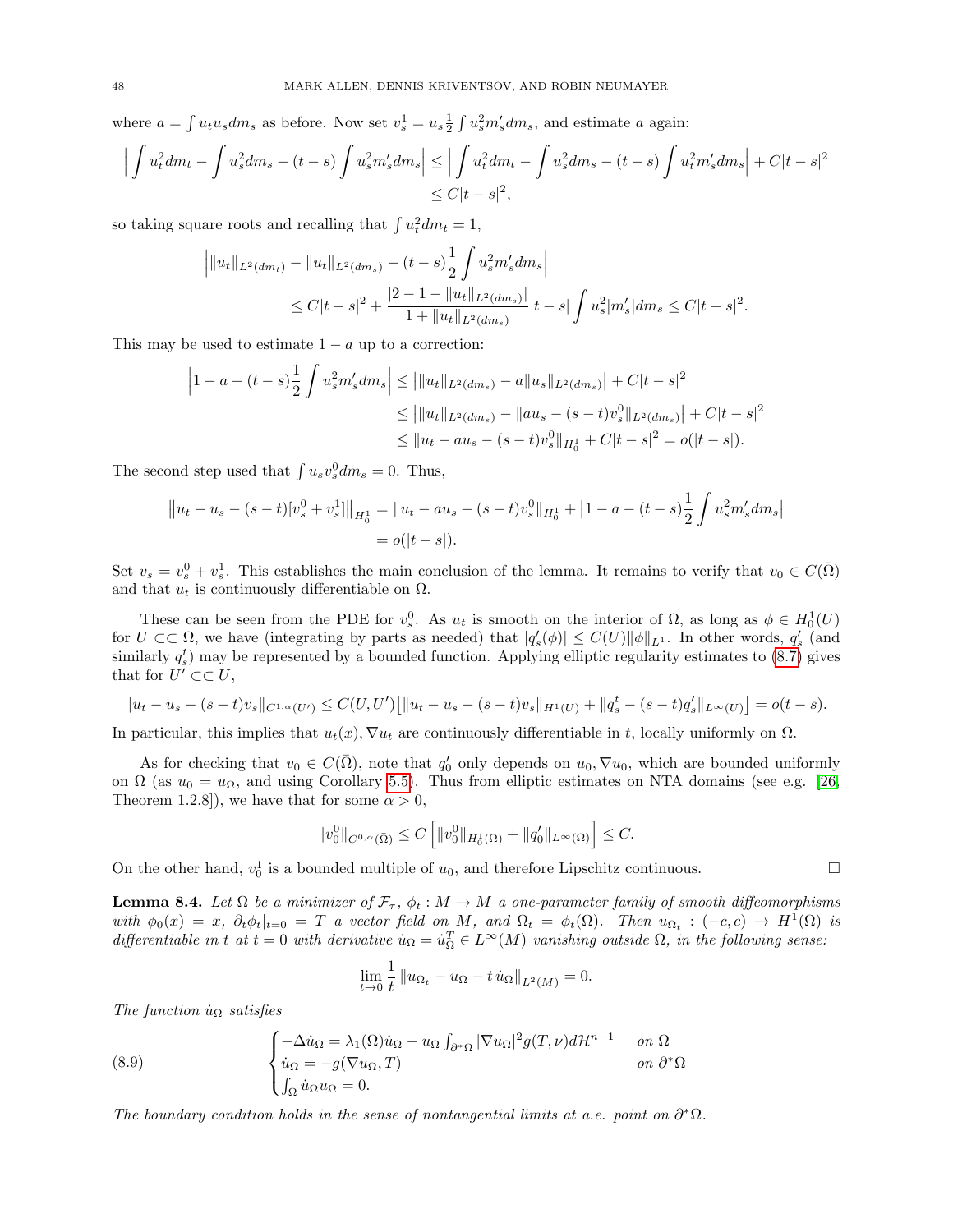We will write  $\dot{u}_\Omega^T$  to denote the derivative found in Lemma [8.4](#page-47-0) when we wish to emphasize its dependence on the vector field T, and will simply write  $\dot{u}_{\Omega}$  otherwise in order to alleviate notation. We will discuss the specifics of the PDE satisfied by  $\dot{u}_{\Omega}$  below, but note for now that from the absolute continuity of harmonic and Hausdorff measure from Proposition [7.9,](#page-39-4) the boundary condition is given on a sufficiently large portion of  $\partial\Omega$  (i.e. there is a unique solution to this problem; see [\[26,](#page-70-4) Theorem 1.4.4]).

Proof. Set  $u_t = u_{\Omega_t} \circ \phi_t : \Omega \to [0, \infty)$  to be the pullback of  $u_{\Omega_t}$ . Then  $u_t$  satisfies a PDE on  $\Omega$ ; namely,  $-\Delta_t u_t = f_t u_t$ , where  $\Delta_t$  is the Laplace-Beltrami operator associated with the metric  $g_t = \phi_t^* g$  and  $f_t =$  $\lambda_1(\Omega_t)$ . From Lemma [8.2,](#page-43-3) part (5),  $f_t$  is a  $C^1$  function. Moreover,  $u_t$  is the unique nonnegative solution to this equation in  $H_0^1(\Omega)$  with  $||u_t||_{L^2(\Omega, dm_t)} = 1$ , while the same equation with  $f_t$  replaced by  $\lambda f_t$ ,  $\lambda \in [0, 1+c]$ admits no nontrivial solutions (this follows from Lemma [8.2,](#page-43-3) part (4)). Apply Lemma [8.3](#page-45-2) to this to learn that  $u_t$  is continuously differentiable in t and to obtain a function  $v \in H_0^1(\Omega) \cap C(\overline{\Omega})$  with

<span id="page-48-0"></span>
$$
\lim_{t \to 0} \frac{1}{t} \| u_t - u_\Omega - tv \|_{H_0^1(\Omega)} = 0.
$$

In particular, we have that

(8.10) 
$$
\|u_{\Omega_t} - u_{\Omega} \circ \phi_t^{-1}\|_{H_0^1(\Omega_t)} \leq C \|u_t - u_{\Omega}\|_{H_0^1(\Omega)} \leq C |t|.
$$

Our goal now is to estimate  $u_{\Omega_t} - u_t$ . Consider, with t fixed, the function  $\psi \circ \phi_s(x) : M \times [0, t] \to [0, \infty)$ for any  $\psi \in H^1(M)$ . This function lies in  $H^1(M \times [0, t])$ , with distributional derivative  $d_{(x,s)}(\psi \circ \phi_s)(v, 1) =$  $(d_{\phi_s(x)}\psi(d_x\phi_s(x)v), d_{\phi_s(x)}\psi(\partial_s\phi_s(x));$  this may be verified by approximating by smooth functions. Plugging in  $u_{\Omega_t}$  for  $\psi$  leads to the identity

$$
u_{\Omega_t}(x) - u_t(x) = -\int_0^t \partial_s [u_{\Omega_t} \circ \phi_s](x) ds = -\int_0^t g(\nabla u_{\Omega_t}(\phi_s(x)), \partial_s \phi_s(x)) ds,
$$

which is valid for almost every  $x \in M$ . Now, for  $|s| \leq |t|$ ,

$$
\|\nabla(u_{\Omega_t} \circ \phi_s) - \nabla u_{\Omega}\|_{L^2(M)} \le \|\nabla(u_{\Omega_t} \circ \phi_s) - \nabla(u_{\Omega} \circ \phi_t^{-1} \circ \phi_s)\|_{L^2(M)} + \|\nabla u_{\Omega} - \nabla(u_{\Omega} \circ \phi_t^{-1} \circ \phi_s)\|_{L^2(M)} \le C|t| + o_t(1).
$$

We used [\(8.10\)](#page-48-0) to bound the first term (after changing variables), while the second goes to 0 from the dominated convergence theorem ( $\nabla u_{\Omega}$  is bounded while  $\phi_t^{-1} \circ \phi_s(x) \to x$  pointwise). We also have that

$$
|\partial_s \phi_s(x) - T| \le C|s| \le C|t|
$$

as  $\phi_s$  is smooth. Applying both of these,

$$
\frac{1}{|t|} \|u_{\Omega_t} - u_t + tg(\nabla u_{\Omega}, T)\|_{L^2(M)} \le \frac{1}{|t|} \int_0^t \|g(\nabla u_{\Omega_t}(\phi_s(\cdot)), \partial_s \phi_s(\cdot)) - g(\nabla_{\Omega}, T)\|_{L^2(M)} ds
$$
  

$$
\le C|t| + o_t(1) = o_t(1).
$$

Now, set  $\dot{u}_{\Omega} = v - g(\nabla u_{\Omega}, T)$  (extending it by 0 outside of  $\Omega$ ). We have shown that

$$
\frac{1}{|t|} \|u_{\Omega_t} - u_{\Omega} - t\dot{u}_{\Omega}\|_{L^2(M)} \le \frac{1}{|t|} \Big[ \|u_t - u_{\Omega} - tv\|_{L^2(\Omega)} + \|u_{\Omega_t} - u_t + tg(\nabla u_{\Omega}, T)\|_{L^2(M)} \Big] \to 0.
$$

As both v and  $\nabla u_{\Omega}$  are bounded, so is  $\dot{u}_{\Omega}$ . It remains to verify that  $\dot{u}_{\Omega}$  solves the stated PDE.

First, recall that from Lemma [8.3](#page-45-2) we know  $u_t$  (and its spatial derivatives) are continuously differentiable in t on  $\Omega$  for small |t|. It follows that  $u_{\Omega_t}$  is continuously differentiable in t on  $\Omega_t$  as well, and  $\partial_t u_{\Omega_t}|_{t=0} = \dot{u}_{\Omega}$ on  $\Omega$ . Therefore, we may differentiate the PDE  $-\Delta u_{\Omega_t} = \lambda_1(\Omega_t)u_{\Omega_t}$  pointwise on  $\Omega$  at  $t = 0$  to give

$$
-\Delta \dot{u}_{\Omega} = \lambda_1(\Omega)\dot{u}_{\Omega} + (\partial_t \lambda_1(\Omega_t)|_{t=0})u_{\Omega} = \lambda_1(\Omega)\dot{u}_{\Omega} - u_{\Omega} \int_{\partial^*\Omega} |\nabla u_{\Omega}|^2 g(T,\nu) d\mathcal{H}^{n-1}
$$

on  $\Omega$ , where in the second equality we used the final statement of Lemma [8.2.](#page-43-3) The orthogonality condition may be inferred from the normalization of  $u_{\Omega_t}$ : indeed,

$$
1 = \int u_{\Omega_t}^2 = \int (u_{\Omega} + t\dot{u}_{\Omega})^2 + o(t) = 1 + 2t \int u_{\Omega}\dot{u}_{\Omega} + o(t),
$$

Rearranging and sending t to 0 gives  $\int u_{\Omega}u_{\Omega}=0$ . Finally, we have that  $-g(\nabla u_{\Omega},T)$  has nontangential limits a.e. on  $\partial\Omega$  from Corollary [7.12,](#page-42-0) while  $v \to 0$  on  $\partial\Omega$  uniformly; this gives the boundary condition.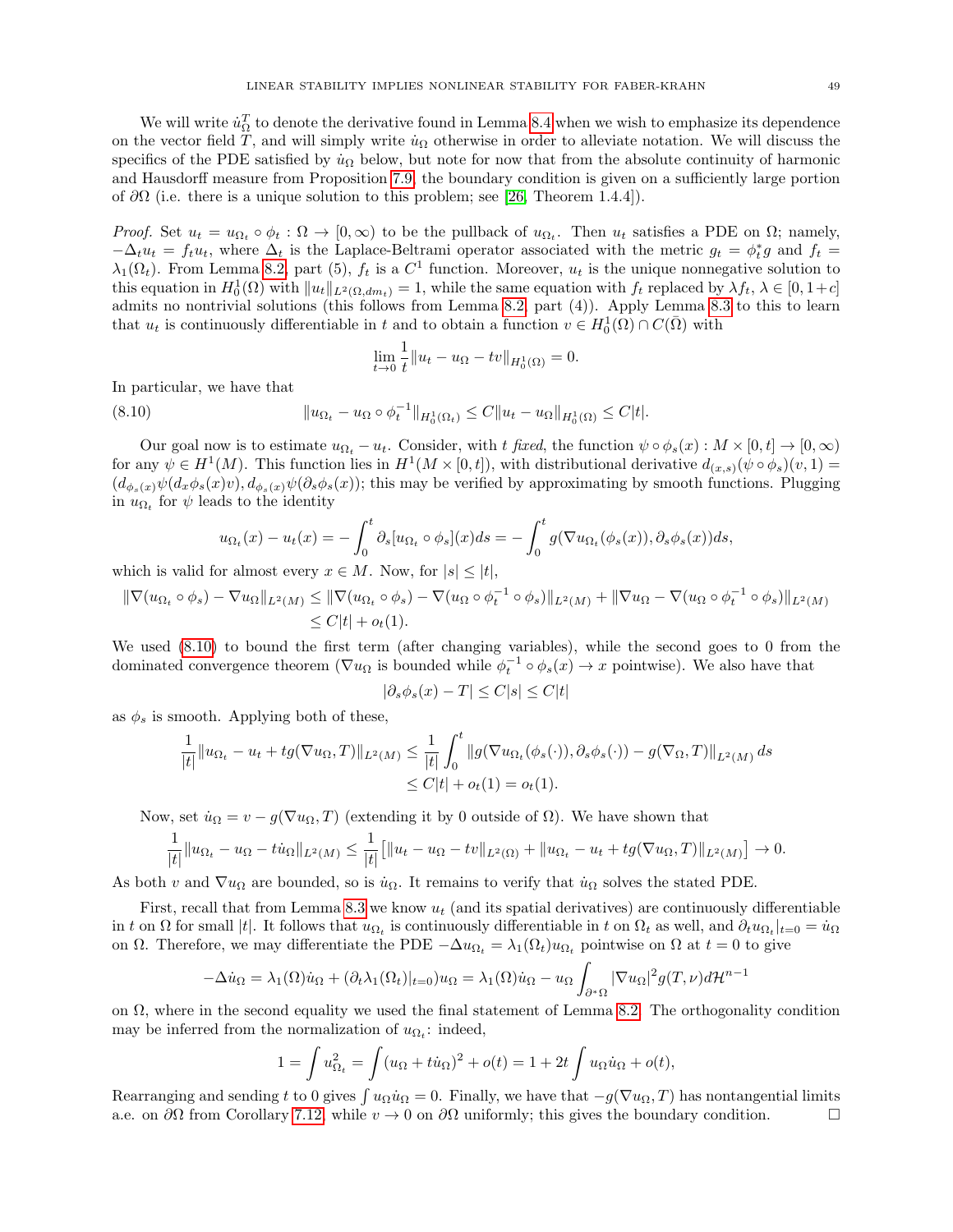We are now in a position to prove the main result of this subsection, which is a "distributional" Euler-Lagrange equation for  $\Omega$ .

<span id="page-49-0"></span>**Lemma 8.5** (Distributional Euler-Lagrange equation). Let  $\Omega$  be a minimizer of  $\mathcal{F}_{\tau}$ . Fix  $B_r(x_0) \subseteq Q_R$  and let  $L := |B_r(x_0)|$ . Let T be a smooth vector field on M with  $|T| \leq 1$  that is compactly supported on  $B_r(x_0)$ .

If T is volume preserving to first order in the sense that  $\int_{\partial^* \Omega} g(T, \nu_x) d\mathcal{H}^{n-1} = 0$ , then

$$
\bigg| - \int_{\partial^*\Omega} |\nabla u_\Omega|^2 g(T,\nu) + \frac{\mathfrak{T}}{2} |\nabla w_\Omega|^2 g(T,\nu_x) d\mathcal{H}^{n-1} + \tau \Big[ \int_\Omega \dot{u}_\Omega a_\Omega + \int_{\partial^*\Omega} b_\Omega g(T,\nu) d\mathcal{H}^{n-1} \Big] \bigg| \leq CL,
$$

where  $a_{\Omega}$ ,  $b_{\Omega}$  are the functions from property [\(N4\)](#page-8-0) of h and  $\dot{u}_{\Omega} = \dot{u}_{\Omega}^T$  is as in Lemma [8.4.](#page-47-0)

If 
$$
|\Omega| \neq v
$$
,  $L < ||\Omega| - v|$ , and we do not assume  $\int_{\partial^* \Omega} g(T, \nu_x) d\mathcal{H}^{n-1} = 0$ , we instead have

$$
\left| - \int_{\partial^*\Omega} |\nabla u_{\Omega}|^2 g(T,\nu) + \frac{\mathfrak{T}}{2} |\nabla w_{\Omega}|^2 g(T,\nu) d\mathcal{H}^{n-1} + f'_{\nu,\eta}(|\Omega|) \int_{\partial^*\Omega} g(T,\nu) d\mathcal{H}^{n-1} + \tau \Big[ \int_{\Omega} \dot{u}_{\Omega} a_{\Omega} + \int_{\partial^*\Omega} b_{\Omega} g(T,\nu) d\mathcal{H}^{n-1} \Big] \Big| \leq CL.
$$

The term containing  $\dot{u}_{\Omega}$  may first appear to be lower-order since it is integrated on  $\Omega$  rather than the boundary  $\partial^*\Omega$ . This is not the case: due to how  $\dot{u}_{\Omega} = \dot{u}_{\Omega}^T$  depends on T, it will end up being of the same order as the others.

Proof of Lemma [8.5.](#page-49-0) Let  $\phi_t(x)$  be the flow associated with T:  $\partial_t \phi_t(x) = T(\phi_t(x))$ ; then  $\phi_t$  is a smooth family of diffeomorphisms for all  $|t| \leq c$  small, with  $\phi_t(x) = x$  outside of  $B_r(x_0)$ . Setting  $\Omega_t = \phi_t(\Omega)$ , apply Lemma [8.2](#page-43-3) to  $\Omega$  and  $\phi_t$ : this implies that  $\lambda_2(\Omega_t) > \lambda_1(\Omega_t) + c$  and

$$
\mathcal{E}(\Omega_t) \leq \mathcal{E}(\Omega) - t \int_{\partial^* \Omega} |\nabla u_{\Omega}|^2 g(T, \nu) + \frac{\mathfrak{T}}{2} |\nabla w_{\Omega}|^2 g(T, \nu) d\mathcal{H}^{n-1} + o(t).
$$

Let us now consider  $\mathfrak{h}(\Omega_t)$ : using property [\(N4\),](#page-8-0) we have that

$$
\mathfrak{h}(\Omega_t) - \mathfrak{h}(\Omega) = \int (u_{\Omega_t} - u_{\Omega}) a_{\Omega} + \int_{\Omega_t} b_{\Omega} - \int_{\Omega} b_{\Omega} + o(t) + O(tr^n).
$$

The second term here may be estimated as in Lemma [8.2](#page-43-3) using [\(8.2\)](#page-43-2) to give

$$
\int_{\Omega_t} b_{\Omega} - \int_{\Omega} b_{\Omega} = t \int_{\Omega} b_{\Omega} \operatorname{div} T + o(t) = t \int_{\partial^* \Omega} b_{\Omega} g(T, \nu) d\mathcal{H}^{n-1} - t \int_{\Omega} g(\nabla b_{\Omega}, T) + o(t)
$$

$$
= t \int_{\partial^* \Omega} b_{\Omega} g(T, \nu) d\mathcal{H}^{n-1} + O(tr^n) + o(t),
$$

using that  $||b_{\Omega}||_{C^{0,1}} \leq C$  by assumption. For the first term, we see that  $||u_{\Omega_t} - u_{\Omega} - t\dot{u}_{\Omega}||_{L^2} = o(t)$  from Lemma [8.4,](#page-47-0) and so

$$
\int (u_{\Omega_t} - u_{\Omega}) a_{\Omega} = t \int \dot{u}_{\Omega} a_{\Omega} + o(t).
$$

Putting everything together and using that  $\mathcal{F}_{\tau}(\Omega) \leq \mathcal{F}_{\tau}(\Omega_t)$ ,

$$
0 \le -t \int_{\partial^*\Omega} |\nabla u_\Omega|^2 g(T,\nu) + \frac{\mathfrak{T}}{2} |\nabla w_\Omega|^2 g(T,\nu) d\mathcal{H}^{n-1} + \tau \Big[ t \int_{\partial^*\Omega} b_\Omega g(T,\nu) d\mathcal{H}^{n-1} + t \int \dot{u}_\Omega a_\Omega \Big] + o(t) + O(tr^n).
$$
  
The conclusion follows from the limit as  $h$  and so this  $t \to 0$ .

The conclusion follows from dividing by t and sending  $t \to 0$ .

If  $|\Omega| \neq v$  and  $||\Omega| - |\Omega_t|| < ||\Omega| - v||$  (which always holds if t is small enough) then  $f_{v,\eta}$  is linear and we may estimate

$$
f_{v,\eta}(|\Omega_t|) = f_{v,\eta}(|\Omega|) + f'_{v,\eta}(|\Omega|)[|\Omega_t| - |\Omega|] = f_{v,\eta}(|\Omega|) + tf'_{v,\eta}(|\Omega|) \int_{\partial^* \Omega} g(T,\nu) d\mathcal{H}^{n-1} + o(t).
$$

We then proceed as previously.  $\square$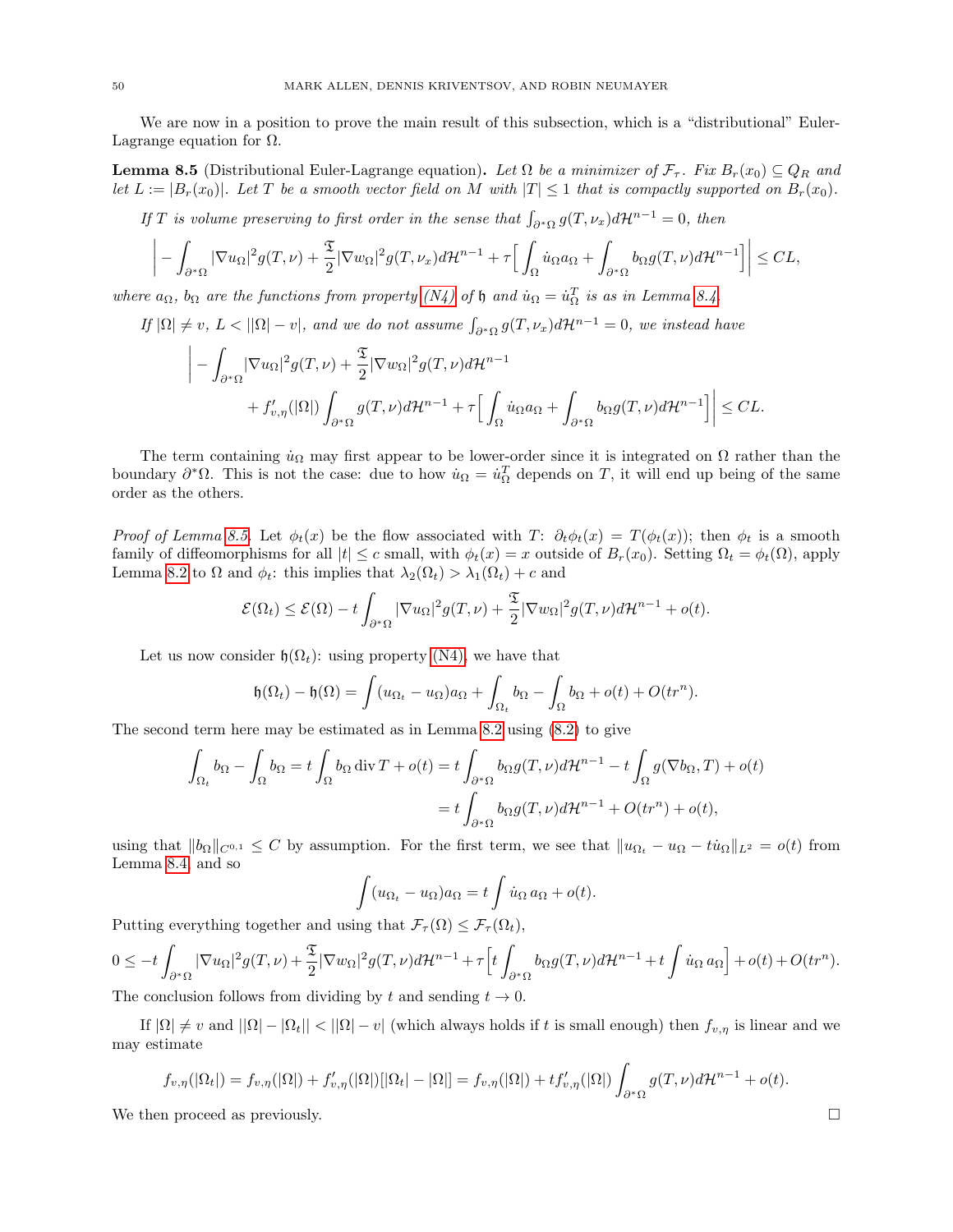<span id="page-50-0"></span>8.2. The first variation at a point. Next, we wish to derive a pointwise form of the distributional Euler-Lagrange equation of Lemma [8.5](#page-49-0) by sending T to  $\delta_x \nu_x - \delta_y \nu_y$  at points  $x, y \in \partial^* \Omega$ . Here and in the sequel, we let  $\nu_x = \nu_{\Omega}(x)$  be the outer unit normal of  $\Omega$  at x. Passing to this limit is actually quite delicate, with the main challenge arising from making sure that the functions  $\dot{u}_{\Omega} = \dot{u}_{\Omega}^T$  behave well under such an approximation procedure. Heuristically speaking, recalling the equation [\(8.9\)](#page-47-1) satisfied by  $\dot{u}_{\Omega}^T$ , the limit of the  $\dot{u}_\Omega^T$  should solve an equation with a Dirac delta as boundary data. On the other hand, the boundary data in [\(8.9\)](#page-47-1) is achieved only  $\mathcal{H}^{n-1}$ -a.e. and in a nontangential limit sense. To rigorously derive this limit, we will use the PDE [\(8.9\)](#page-47-1) solved by  $\dot{u}_{\Omega}$  by writing  $\dot{u}_{\Omega}$  in terms of the Green's function and Poisson kernel.

It will be convenient to decouple the Poisson kernel part and the Green's function part, or in other words, the harmonic part and its remainder part, of  $\dot{u}_{\Omega}$  in the following way. For any smooth vector field as in Lemma [8.5,](#page-49-0) let the harmonic part  $h^T$  of  $\dot{u}_\Omega^T$  be given by

$$
h^T(x) = \int_{\partial\Omega} \dot{u}_{\Omega}^T d\omega_x,
$$

where  $\omega_x$  is harmonic measure; i.e. it solves the PDE

$$
\begin{cases}\n-\Delta h^T = 0 & \text{on } \Omega\\
h^T = \dot{u}_\Omega^T = -g(\nabla u_\Omega, T) & \text{on } \partial\Omega\n\end{cases}
$$

with the boundary condition in the sense of nontangential limits at a.e. point. Then, let  $q^T = \dot{u}_\Omega^T - h^T$  be the remainder part. Using the equation for  $\dot{u}_{\Omega}^T$  from Lemma [8.4,](#page-47-0) we see that  $q^T$  solves the PDE

<span id="page-50-2"></span>(8.11) 
$$
\begin{cases}\n-\Delta q^T = \lambda_1(\Omega)(q^T + h^T) - u_{\Omega} \int_{\partial^* \Omega} |\nabla u_{\Omega}|^2 g(T, \nu) d\mathcal{H}^{n-1} & \text{on } \Omega \\
q^T = 0 & \text{on } \partial \Omega \\
\int (q^T + h^T) u_{\Omega} = 0.\n\end{cases}
$$

We construct our approximating vector fields in the following way. Given a point  $x \in \partial^* \Omega$  and scale r sufficiently small, let  $T_{x,r}$  be a vector field chosen so that  $|T_{x,r}| \leq 1$ , supp  $T_{x,r} \subseteq B_{c(n)r}(x)$ , and  $\int_{\partial^*\Omega} g(T_{x,r},\nu) d\mathcal{H}^{n-1} = \omega_{n-1} r^{n-1}$  where  $\omega_{n-1}$  is the volume of the unit ball in  $\mathbb{R}^{n-1}$ ; this may always be found by starting with the vector field  $\nu_x \kappa_r$  in normal coordinates near x, with  $\kappa_r$  a smooth cutoff function approximating  $1_{B_r(x)}$ , and then multiplying by a constant.

Below, recall the notation

$$
K(x,y) = \frac{d\omega_y}{d\mathcal{H}^{n-1} \sqcup \partial\Omega}(x)
$$

for the Poisson kernel, i.e. the Radon-Nikodym derivative of harmonic and surface measures, from [\(7.12\)](#page-40-2).

First, in the following lemma we will show that the harmonic parts  $h^{T_{x,r}}$ , after suitable renormalization, converge to a multiple of the Poission kernel as  $r \to 0$ . The main tool in the proof is the sharp estimates for the harmonic measure established in Proposition [7.9.](#page-39-4)

<span id="page-50-3"></span>**Lemma 8.6.** For every  $x \in \partial^* \Omega$ , if supp  $T \subseteq B_r(x)$  then the function  $h^T$  satisfies

$$
|h^T(y)| \le \frac{C}{d^{n-1}(y,x)} \int_{\partial^* \Omega} |T| d\mathcal{H}^{n-1}
$$

whenever  $d(x, y) \geq Cr$ .

For  $\mathcal{H}^{n-1}$ -almost every  $x \in \partial^* \Omega$ , if  $h^x(y) = |\nabla u_{\Omega}(x)| K(x, y)$  is a multiple of the Poisson kernel, then  $h^x$  is well-defined, satisfies

<span id="page-50-1"></span>
$$
|h^x(y)| \le \frac{C}{d^{n-1}(y,x)},
$$

and

(8.12) 
$$
\lim_{r \searrow 0} \sup_{y \in \Omega \setminus B_{Cr}(x)} \left| h^x(y) - \frac{h^{T_{x,r}}(y)}{\omega_{n-1}r^{n-1}} \right| d^{n-1}(y,x) = 0.
$$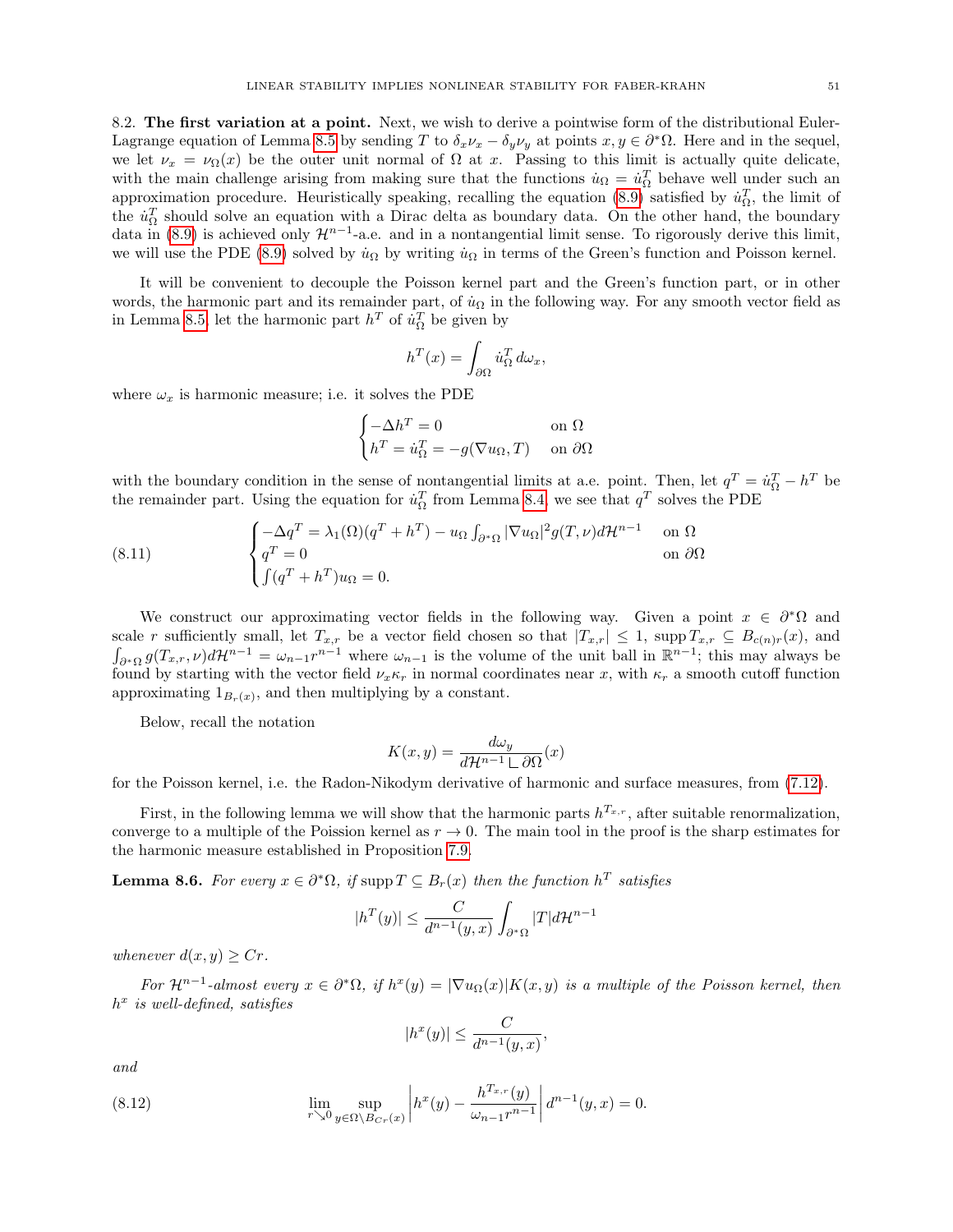Proof. The first conclusion follows from the harmonic measure estimate [\(7.8\)](#page-39-3) in Proposition [7.9,](#page-39-4) along with the fact that  $|\nabla u_{\Omega}| \leq C$  from Lemma [5.5.](#page-32-0) For the others, select x with the following properties: (1)  $x \in \partial^* \Omega$ , (2) x is a Lebesgue point of  $|\nabla u|$  with respect to  $\mathcal{H}^{n-1}$ , (3) x is a Lebesgue point of  $K(x, y)$  with respect to  $\mathcal{H}^{n-1}$  for a fixed  $y \in \Omega$  with  $B_{c_0}(y) \subseteq \Omega$ . Then the Poisson kernel estimates of [\(7.12\)](#page-40-2) following Proposition [7.9](#page-39-4) directly give that for any  $z \in \Omega$ ,

$$
|h^x(z)| = |\nabla u(x)|K(x,z) \leq \frac{C}{d^{n-1}(z,x)}.
$$

As a first step toward proving  $(8.12)$ , we have that for this one fixed y,

$$
\begin{split}\n\left|h^{x}(y) - \frac{h^{T_{x,r}}(y)}{\omega_{n-1}r^{n-1}}\right| &= \left|\left|\nabla u(x)\right|K(x,y) - \frac{h^{T_{x,r}}(y)}{\omega_{n-1}r^{n-1}}\right| \\
&= \frac{1}{\omega_{n-1}r^{n-1}} \left|\int_{\partial^{*}\Omega \cap B_{cr}(x)} \left|\nabla u(x)\right|K(x,y)g(T_{x,r}(z),\nu_{z}) d\mathcal{H}^{n-1}(z) - h^{T_{x,r}}(y)\right| \\
&= \frac{1}{\omega_{n-1}r^{n-1}} \left|\int_{\partial^{*}\Omega \cap B_{cr}(x)} \left|\nabla u(x)\right|K(x,y)g(T_{x,r}(z),\nu_{z}) - \dot{u}_{\Omega}^{T_{x,r}}(z)K(z,y) d\mathcal{H}^{n-1}(z)\right| \\
&\leq \frac{C}{r^{n-1}} \int_{\partial^{*}\Omega \cap B_{cr}(x)} \left|\left|\nabla u(x)\right|K(x,y)g(T_{x,r}(z),\nu_{z}) + g(\nabla u_{\Omega}(z), T_{x,r}(z))K(z,y)\right| d\mathcal{H}^{n-1}(z) \\
&= \frac{C}{r^{n-1}} \int_{\partial^{*}\Omega \cap B_{cr}(x)} \left|\left|\nabla u(z)\right|K(x,y)g(T_{x,r}(z),\nu_{z}) + g(\nabla u_{\Omega}(z), T_{x,r}(z))K(z,y)\right| d\mathcal{H}^{n-1}(z) + o_{r}(1) \\
&= \frac{C}{r^{n-1}} \int_{\partial^{*}\Omega \cap B_{cr}(x)} |K(z,y)g(T_{x,r}(z), \nabla u_{\Omega}(z)) - g(\nabla u_{\Omega}(z), T_{x,r}(z))K(z,y)| d\mathcal{H}^{n-1}(z)| + o_{r}(1) \\
&= o_{r}(1),\n\end{split}
$$

using the definitions, both of the Lebesgue point assumptions, and the fact that  $K(z, y), |\nabla u_{\Omega}(z)|, |T_{x,r}(z)|$ are all bounded.

Now, let us estimate the same quantity replacing y with any  $z \in \Omega \setminus B_{Cr}(x)$ . To this end, we use the triangle inequality and the definitions of  $h^x$  and  $h^{T_{r,x}}$  to write

$$
\left| h^{x}(z) - \frac{h^{T_{x,r}}(z)}{\omega_{n-1}r^{n-1}} \right| = \left| h^{x}(y) \frac{K(x,z)}{K(x,y)} - \frac{h^{T_{x,r}}(z)}{\omega_{n-1}r^{n-1}} \right| \le I + II,
$$

where we set

$$
I = \left| h^x(y) - \frac{h^{T_{x,r}}(y)}{\omega_{n-1}r^{n-1}} \right| \frac{K(x,z)}{K(x,y)}
$$
  

$$
II = \frac{C}{r^{n-1}} \left| \int_{\partial^* \Omega \cap B_{cr(x)}} u^{\frac{T_x}{\Omega},r}_{\Omega} (q) \left[ K(q,z) - K(q,y) \frac{K(x,z)}{K(x,y)} \right] d\mathcal{H}^{n-1}(q) \right|
$$

Since  $d(x, y) \ge c_0$ , from [\(7.12\)](#page-40-2) and Proposition [7.9](#page-39-4) we have

$$
\frac{K(x,z)}{K(x,y)} \le CK(x,z) \le \frac{C}{d^{n-1}(z,x)}
$$

and therefore we see that  $I \leq o_r(1)/d^{n-1}(z, x)$  using the first step above. Next, from [\[26,](#page-70-4) Corollary 1.3.20],

$$
\left| \frac{d\omega_z}{d\omega_y}(x) - \frac{d\omega_z}{d\omega_y}(q) \right| \le C \left| \frac{d\omega_z}{d\omega_y}(x) \right| d^{\alpha}(x, q) \le C \frac{d^{\alpha}(x, q)}{d^{n-1}(z, x)}
$$

for some  $\alpha \in (0,1)$ , giving

$$
\left| K(q,z) - K(q,y) \frac{K(x,z)}{K(x,y)} \right| \le C \frac{d^{\alpha}(x,q)}{d^{n-1}(z,x)} K(q,y) \le C \frac{d^{\alpha}(x,q)}{d^{n-1}(z,x)}
$$

for any  $q \in \partial\Omega$ . We therefore see that  $II \leq Cr^{\alpha}/d^{n-1}(z, x)$ . This proves [\(8.12\)](#page-50-1). □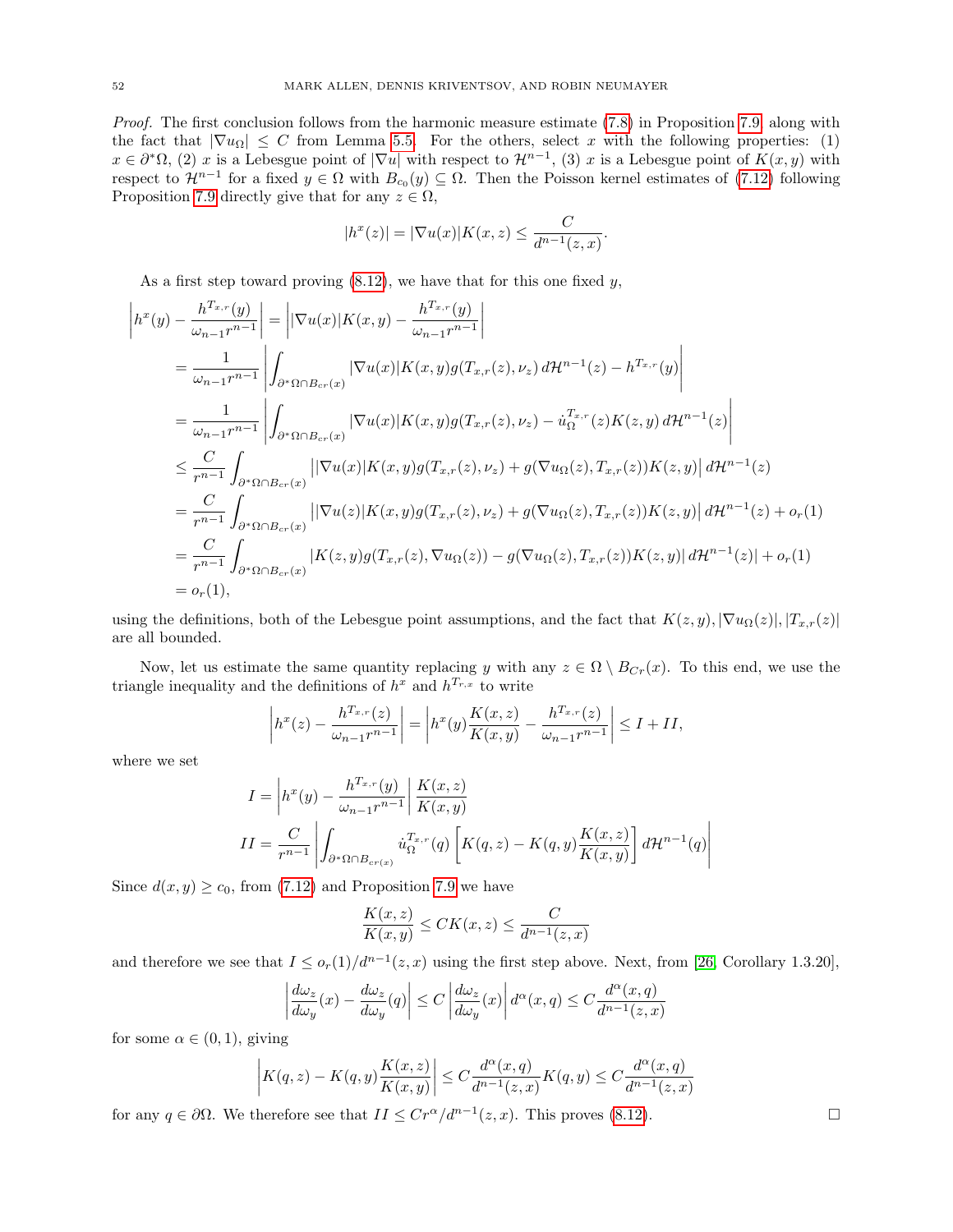We now move toward estimating the remainder  $q<sup>T</sup>$  and pass to a limit for the (renormalized) functions  $q^{T_{x,r}}$  corresponding to the vector fields  $T_{x,r}$  defined above. The remainder  $q^T$  satisfies a simpler boundary condition than  $h^T$  (recall [\(8.11\)](#page-50-2)), and we will use the following auxiliary elliptic estimate to help control it.

<span id="page-52-1"></span>**Lemma 8.7.** Let p be a bounded function on  $\Omega$  with  $\int pu_{\Omega} = 0$ . Then

<span id="page-52-0"></span>
$$
\begin{cases}\n-\Delta u = \lambda_1(\Omega)u + p & on \ \Omega \\
\int uu_\Omega = 0 & on \ \partial\Omega\n\end{cases}
$$

admits a unique solution  $u \in H_0^1(\Omega)$ , which has the estimate

(8.13)  $||u||_{L^P} \leq C(P)||p||_{L^1}$ 

for any  $P \in [1, \frac{n}{n-2}).$ 

The existence and uniqueness are immediate from the Fredholm alternative (using that  $p \in L^{\infty}$ ), as in  $(8.6)$ . The main point is the estimate in terms of only the  $L^1$  norm of p.

Sketch of proof. The estimate

$$
||u||_{L^{\infty}(\Omega)} \leq C[||p||_{L^{P'}(\Omega)} + ||u||_{L^{2}(\Omega)}]
$$

for any  $P' > n/2$  may be found in [\[24,](#page-70-0) Theorem 8.15]. Combining with the Hilbert space estimate from the Fredholm alternative (as in [\(8.6\)](#page-45-1))

$$
||u||_{L^2} \le ||u||_{H_0^1(\Omega)} \le C||p||_{L^2(\Omega)}
$$

gives

$$
||u||_{L^{\infty}(\Omega)} \leq C||p||_{L^{P'}(\Omega)}.
$$

Then  $(8.13)$  follows from duality.

<span id="page-52-4"></span>Corollary 8.8. For almost every  $x \in \partial^* \Omega$ , the functions  $q^{T_{x,r}}/\omega_{n-1} r^{n-1}$  converge in  $L^p$  topology (for any  $p \in [1, \frac{n}{n-2})$ ) to a function  $q^x$ , which solves

<span id="page-52-3"></span>
$$
\begin{cases}\n-\Delta q^x = \lambda_1(\Omega)(q^x + h^x) - u_\Omega |\nabla u_\Omega(x)|^2 & \text{on } \Omega \\
\int_{\Omega} (q^x + h^x) u_\Omega = 0 & \text{on } \partial\Omega,\n\end{cases}
$$

in the sense that  $q^x$  is the Green potential of the right-hand side: for a.e.  $y \in \Omega$ ,

(8.14) 
$$
q^x(y) = \int_{\Omega} \left[ \lambda_1(\Omega)(q^x(z) + h^x(z)) - u_{\Omega}(z) |\nabla u_{\Omega}(x)|^2 \right] G_{\Omega}(z, y) dz.
$$

It is straightforward to check that in fact  $q^x$  is continuous (up to the boundary) away from x, and satisfies the PDE and boundary condition classically. However, the statement here is actually stronger: it implies that at  $x, q^x$  still is 0 in the sense of that it does not form measure-valued boundary data there.

*Proof.* Recalling the equation [\(8.11\)](#page-50-2) satisfied by  $q^T$ , we wish to further decompose  $q^T$  further as  $q^T =$  $q_1^T - u_{\Omega} \int h^T u_{\Omega}$  in order to apply the estimate of Lemma [8.7](#page-52-1) above to the piece  $q_1^T$ , which is orthogonal to  $u_{\Omega}$  by construction. Let us integrate by parts twice to compute

<span id="page-52-2"></span>(8.15) 
$$
\lambda_1(\Omega) \int_{\Omega} h^T u_{\Omega} = -\int_{\Omega} h^T \Delta u_{\Omega}
$$

$$
= \int_{\Omega} g(\nabla h^T, \nabla u_{\Omega}) - \int_{\partial^* \Omega} h^T g(\nabla u_{\Omega}, \nu) d\mathcal{H}^{n-1} = -\int_{\partial^* \Omega} |\nabla u_{\Omega}|^2 g(T, \nu) d\mathcal{H}^{n-1}.
$$

We used the divergence theorem of [\[16\]](#page-70-7), the fact that  $\Delta h^T = 0$ , and Corollary [7.12.](#page-42-0) In particular, if we write  $h_1^T = h^T - u_{\Omega} \int h^T u_{\Omega}$  (so that  $h_1^T + q_1^T = h^T + q^T$ ), we have that

$$
\begin{cases}\n-\Delta q_1^T = \lambda_1(\Omega) (q_1^T + h_1^T) & \text{on } \Omega \\
\int q_1^T u_\Omega = 0 & \text{on } \partial\Omega\n\end{cases}
$$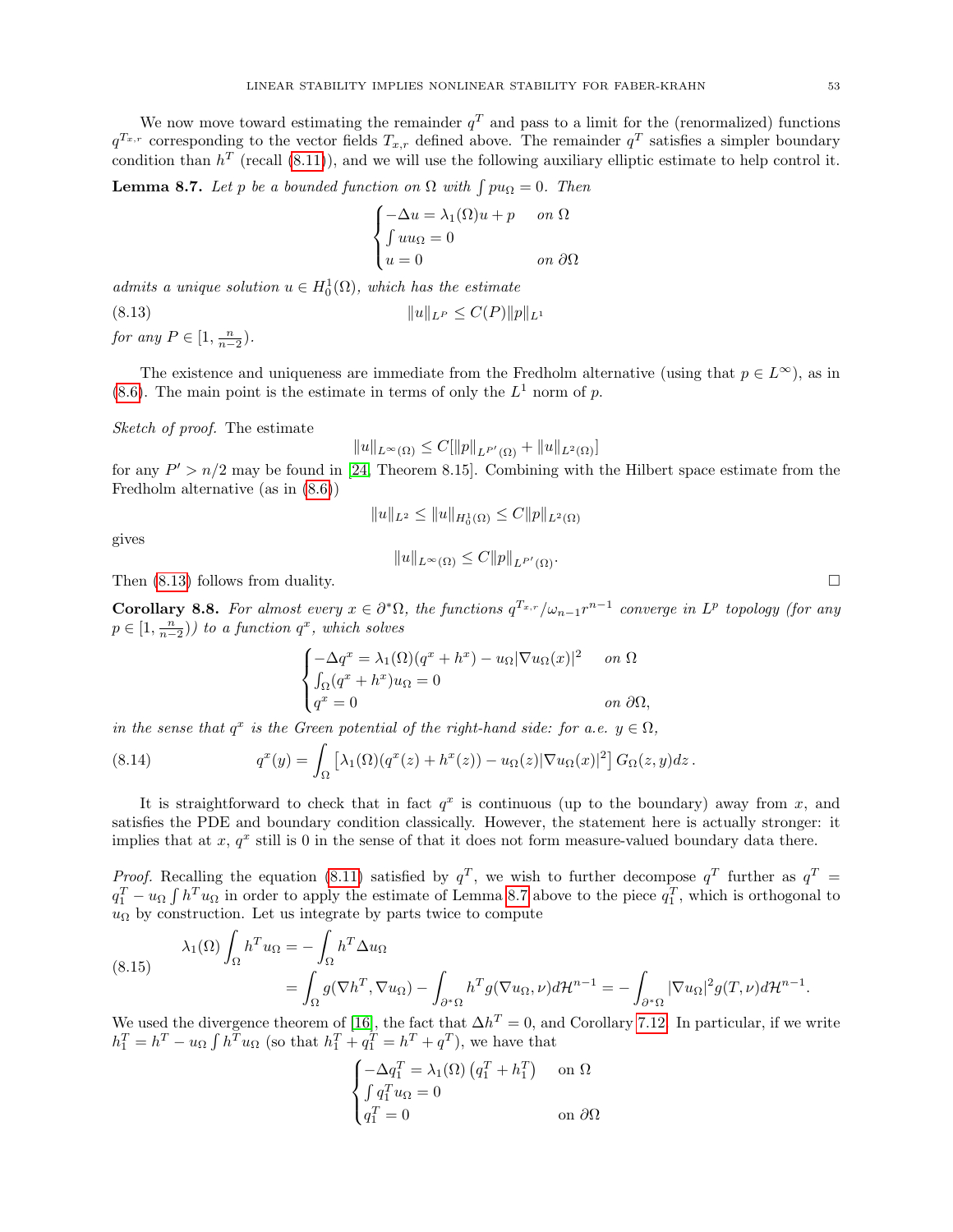and  $\int h_1^T u_\Omega = 0$ .

We claim that  $h_1^{T_{x,r}}/\omega_{n-1}r^{n-1}$  is a Cauchy sequence in  $L^1$  (with respect to index r). To see this, apply Lemma [8.6,](#page-50-3) we know that  $\lim_{r\searrow0} \|\frac{h^{T_{x,r}}}{\omega_{n-1}r^{n-1}} - h^x\|_{L^1} = 0$ , and that

$$
\lim_{r \searrow 0} \int u_{\Omega} \frac{h^{T_{x,r}}}{\omega_{n-1}r^{n-1}} = \int h^x u_{\Omega}.
$$

From [\(8.15\)](#page-52-2) we see this implies that at each Lebesgue point x of  $|\nabla u_{\Omega}|$  on  $\partial^*\Omega$  we have

$$
\int h^x u_{\Omega} = \lim_{r \searrow 0} -\frac{1}{\lambda_1(\Omega) \omega_{n-1} r^{n-1}} \int_{\partial^* \Omega} |\nabla u_{\Omega}|^2 g(T_{x,r}, \nu_x) d\mathcal{H}^{n-1} = -\frac{|\nabla u_{\Omega}(x)|^2}{\lambda_1(\Omega)}.
$$

So, applying Lemma [8.7,](#page-52-1) we see that  $q_1^{T_{x,r}}/\omega_{n-1}r^{n-1}$  is Cauchy in  $L^p$ , and so converges to some function  $q_1^x$ . Passing the orthogonality condition to the limit,  $\int q_1^x u_{\Omega} = 0$ . It then also follows that  $q^{T_{x,r}}/\omega_{n-1}r^{n-1} \to$  $q^x := q_1^x - u_\Omega \int h^x u_\Omega.$ 

We have verified the orthogonality condition  $\int_{\Omega} (q^x + h^x) u_{\Omega} = 0$ . The boundary condition and PDE may be checked by writing

$$
q^{T_{x,r}}(y) = \int_{\Omega} \left[ \lambda_1(\Omega) \left( q^{T_{x,r}}(z) + h^{T_{x,r}}(z) \right) - u_{\Omega}(z) \int_{\partial^* \Omega} |\nabla u_{\Omega}(y')|^2 g(T_{x,r}, \nu_{y'}) d\mathcal{H}^{n-1}(y') \right] G_{\Omega}(z, y) dz,
$$

and passing both sides to the limit in  $L^p$ , which results in

 $\epsilon$ 

$$
q^x(y) = \int_{\Omega} \left[ \lambda_1(\Omega)(q^x(z) + h^x(z)) - u_{\Omega}(z) |\nabla u_{\Omega}(x)|^2 \right] G_{\Omega}(z, y) dz
$$
  
for a.e.  $y \in \Omega$ .

<span id="page-53-2"></span>**Remark 8.9.** We may recover further estimates for  $q^x$  from this argument if we wish. For example, for any  $\alpha, \beta \in \mathbb{R}$ ,

$$
\|\alpha q^x + \beta q^y\|_{L^1} \le C \|\alpha h^x + \beta h^y\|_{L^1} + C|\alpha|\nabla u_{\Omega}(x)|^2 + \beta|\nabla u_{\Omega}(y)|^2|,
$$

by taking the limit in the corresponding estimates for  $q^T$  with  $T = \alpha T_{x,r} + \beta T_{y,r}$ . If we choose  $\alpha = \frac{1}{|\nabla u_{\Omega}(x)|^2}$ and  $\beta = -\frac{1}{|\nabla u_{\Omega}(y)|^2}$ , the second term vanishes and we get

$$
\left\|\frac{q^x}{|\nabla u_{\Omega}(x)|^2}-\frac{q^y}{|\nabla u_{\Omega}(y)|^2}\right\|_{L^1}\leq C\left\|\frac{h^x}{|\nabla u_{\Omega}(x)|^2}-\frac{h^y}{|\nabla u_{\Omega}(y)|^2}\right\|_{L^1}.
$$

These may also be derived directly from the potential identity [\(8.14\)](#page-52-3).

Set  $v_{\Omega}^x = q^x + h^x$ . We are now in a position to derive a pointwise Euler-Lagrange equation, or free boundary condition, satisfied  $\mathcal{H}^{n-1}$ -a.e. along  $\partial\Omega$ .

<span id="page-53-0"></span>Corollary 8.10 (Pointwise form of the Euler-Lagrange equation). Let  $\Omega$  be a minimizer. Then there is a constant  $A_0$  such that for almost every  $x \in \partial^* \Omega \cap Q_R$ , we have the identity

<span id="page-53-1"></span>(8.16) 
$$
-|\nabla u_{\Omega}(x)|^2 - \frac{\mathfrak{T}}{2}|\nabla w_{\Omega}(x)|^2 + \tau \left[ b_{\Omega}(x) + \int_{\Omega} a_{\Omega} v_{\Omega}^x \right] = -A_0.
$$

Here  $v_{\Omega}^x = q^x + h^x$  where  $q^x$  is as in [\(8.14\)](#page-52-3) and  $h^x = |\nabla u_{\Omega}(x)| K(x, \cdot)$ . If  $|\Omega| \neq v$ , then  $A_0 = f'_{v,\eta}(|\Omega|)$ .

*Proof of Corollary [8.10.](#page-53-0)* Take  $x, y$  any two points in  $\partial^* \Omega \cap Q_R$  to which both Lemma [8.6](#page-50-3) and Corollary [8.8](#page-52-4) apply. Using  $T_r = (T_{x,r} - T_{y,r})/\omega_{n-1}r^{n-1}$  for T in Lemma [8.5,](#page-49-0) we see that

$$
\left|\int_{\partial^*\Omega}\left[-|\nabla u_\Omega(q)|^2-\frac{\mathfrak{T}}{2}|\nabla w_\Omega(q)|^2+\tau b_\Omega(q)\right]g(T_r(q),\nu_q)d\mathcal{H}^{n-1}(q)+\tau\int_\Omega a_\Omega\dot{u}_\Omega^{T_r}\right|\leq Cr\rightarrow 0.
$$

Restricting further to only those x, y which are Lebesgue points of both  $|\nabla u_{\Omega}|$  and  $|\nabla w_{\Omega}|$  with respect to  $\mathcal{H}^{n-1} \sqcup \partial \Omega$ , we see that the first term converges to

$$
|\nabla u_{\Omega}(y)|^2 - |\nabla u_{\Omega}(x)|^2 + \frac{\mathfrak{T}}{2} [|\nabla w_{\Omega}(y)|^2 - |\nabla w_{\Omega}(x)|^2] + \tau [b_{\Omega}(x) - b_{\Omega}(y)].
$$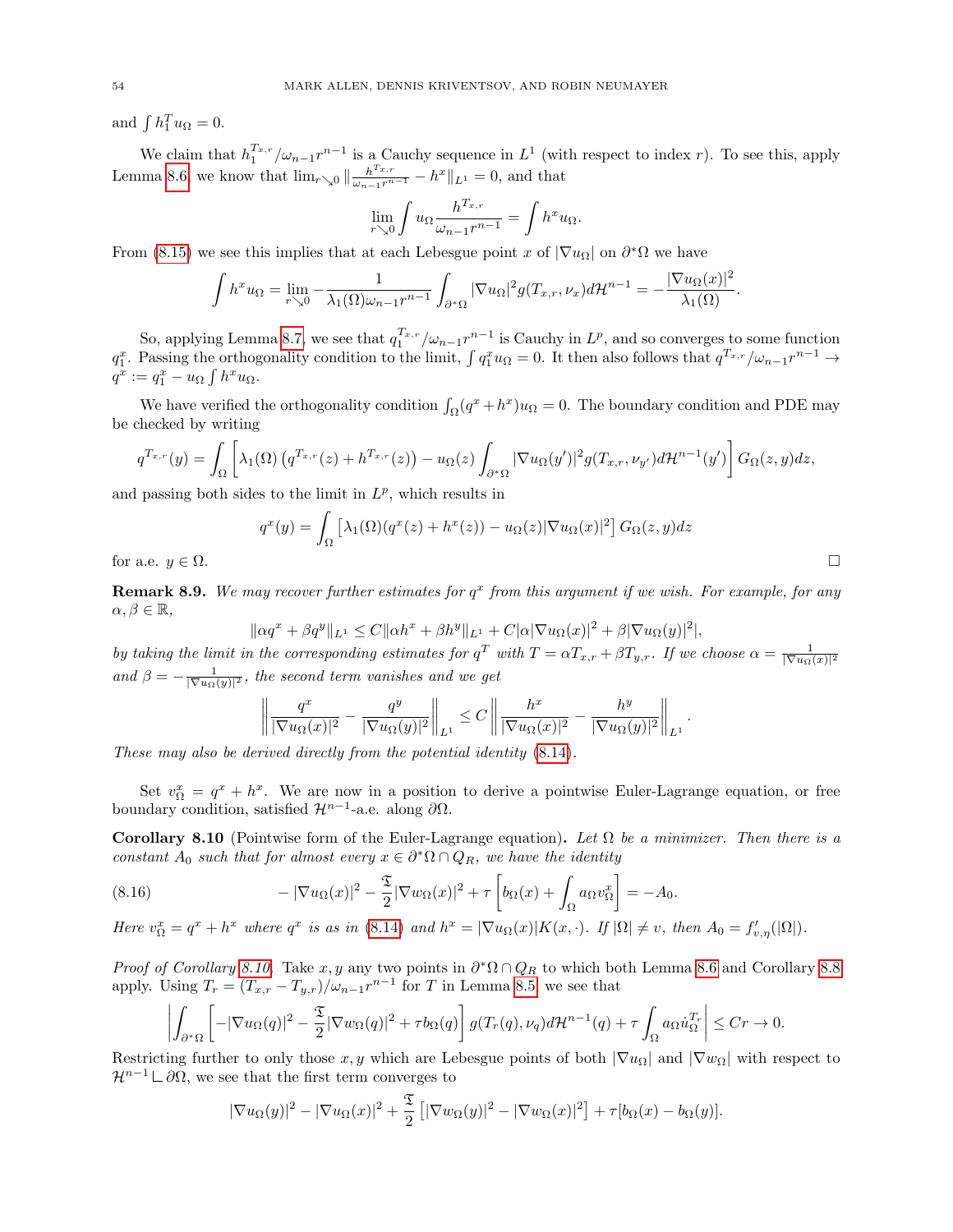From Lemma [8.6,](#page-50-3) we have that  $h^{T_r} \to h^y - h^x$  in  $L^1(\Omega)$ , while from Corollary [8.8,](#page-52-4)  $q^{T_r} \to q^y - q^x$  in  $L^1(\Omega)$ . Passing to the limit then gives

$$
|\nabla u_{\Omega}(y)|^2 - |\nabla u_{\Omega}(x)|^2 + \frac{\mathfrak{T}}{2} [|\nabla w_{\Omega}(y)|^2 - |\nabla w_{\Omega}(x)|^2] + \tau [b_{\Omega}(x) - b_{\Omega}(y)] + \tau \int_{\Omega} a_{\Omega} [v_{\Omega}^x - v_{\Omega}^y] = 0.
$$

This implies the quantity in  $(8.16)$  is independent of x.

If  $|\Omega| \neq v$ , we may instead just use  $T_r = T_{x,r}/\omega_{n-1}r^{n-1}$ ; proceeding similarly gives that

$$
-|\nabla u_{\Omega}(x)|^2 - \frac{\mathfrak{T}}{2}|\nabla w_{\Omega}(x)|^2 + f'_{v,\eta}(|\Omega|) + \tau \left[ b_{\Omega}(x) + \int_{\Omega} a_{\Omega} v_{\Omega}^x \right] = 0.
$$

This completes the proof.  $\square$ 

<span id="page-54-0"></span>8.3. The Euler-Lagrange equation rewritten. As we discussed at the beginning of the section, the pointwise form of the Euler-Lagrange equation in Corollary [8.10](#page-53-0) is not particularly useful from the perspective of regularity theory. The goal of this subsection is to prove Theorem [8.1,](#page-43-4) that is, to rewrite [\(8.16\)](#page-53-1) in a way which involves only  $|\nabla u_{\Omega}|$ , up to "lower order" terms.

The most difficult term in [\(8.16\)](#page-53-1) to control is  $\int_{\Omega} a_{\Omega} v_{\Omega}^x$ , so let us give a brief heuristic idea of how this is done. Recall that  $v_{\Omega}^x = h^x + q^x$ ; we will consider these two terms separately. The term  $h^x = |\nabla u_{\Omega}| K(x, \cdot)$  is strictly harder to control, so let use focus on the term  $\int_{\Omega} a_{\Omega} h^x$ . In order to compare this term to  $|\nabla u_{\Omega}|^2$ , we reinterpret the equation solved by  $h^x$  using that the Poisson kernel is the (normal) derivative of the Green's function. So,

$$
\int_{\Omega} h^{x}(y) dm(y) \leq |\nabla u_{\Omega}(x)| \left| \nabla_{x} \int_{\Omega} G_{\Omega}(x, y) a_{\Omega}(y) dm(y) \right| = |\nabla u_{\Omega}| |\nabla p(x)|,
$$

where  $p(x)$  is the potential solving  $\Delta p = a_{\Omega}$  with  $p = 0$  on  $\partial \Omega$ . From here, this term can be handled in a similar way to the term  $|\nabla w_{\Omega}|^2$ , using several applications of the inhomogeneous boundary Harnack principle.

Let us now move toward proving Theorem [8.1.](#page-43-4) Before proving the main theorem, we will need several lemmas that will allow us to control the other terms in [\(8.16\)](#page-53-1). The first lemma shows that the ratio between the first eigenfunction and a function  $p$  that solves an equation is Hölder continuous up to the boundary. One application of this lemma will be to  $p = w_{\Omega}$  in the proof of Theorem [8.1.](#page-43-4) It will also be used to help control the bad term  $\int_{\Omega} a_{\Omega} v_{\Omega}^x$  in the Euler-Lagrange equation [\(8.16\)](#page-53-1).

<span id="page-54-2"></span>**Lemma 8.11.** Let p be a continuous function with  $p = 0$  on  $\partial\Omega$  and  $-\Delta p = f$ ,  $||f||_{L^{\infty}} \leq 1$ . Then

$$
(8.17) \t\t \t\t \left\| \frac{p}{u_{\Omega}} \right\|_{C^{0,\alpha}(\bar{\Omega})} \leq C
$$

for some  $C, \alpha$  depending only on  $v, v_{max}, R, \eta$ . Moreover,  $\nabla p$  admits nontangential limits at almost every point x of  $\partial^*\Omega$ ,  $|g(\nabla p(x), \nu_x)| = |\nabla p(x)|$ , and

<span id="page-54-1"></span>
$$
\frac{|\nabla p(x)|}{|\nabla u_{\Omega}(x)|} = \lim_{y \to x} \lim_{n.t.} \left| \frac{p(y)}{u_{\Omega}(x)} \right|.
$$

In particular,  $|\nabla p(x)| = |\nabla u_{\Omega}(x)| \rho_p(x)$  along  $\partial \Omega$ , where  $\|\rho_p(x)\|_{C^{0,\alpha}(\partial \Omega)} \leq C$ .

When one instead has the ratio of two harmonic functions, this fact follows from a standard argument iteratively applying the classical boundary Harnack inequality. The argument here is essentially similar, but we include the details since our functions of interest solve equations with a right-hand side and require the form of the boundary Harnack estimate established in [\[4\]](#page-70-5).

*Proof.* First, let  $p^+$  solve

$$
\begin{cases}\n-\Delta p^+ = f_+ & \text{on } \Omega\\
p^+ = 0 & \text{on } \partial\Omega.\n\end{cases}
$$

We will show that  $p^+$  satisfies [\(8.17\)](#page-54-1); then by also applying to  $-p^-$ , we obtain the statement for any p. Note that  $0 \le p^+ \le w_\Omega$  from the maximum principle, so in particular from Proposition [7.8,](#page-38-0)  $p/u_\Omega \le C$ .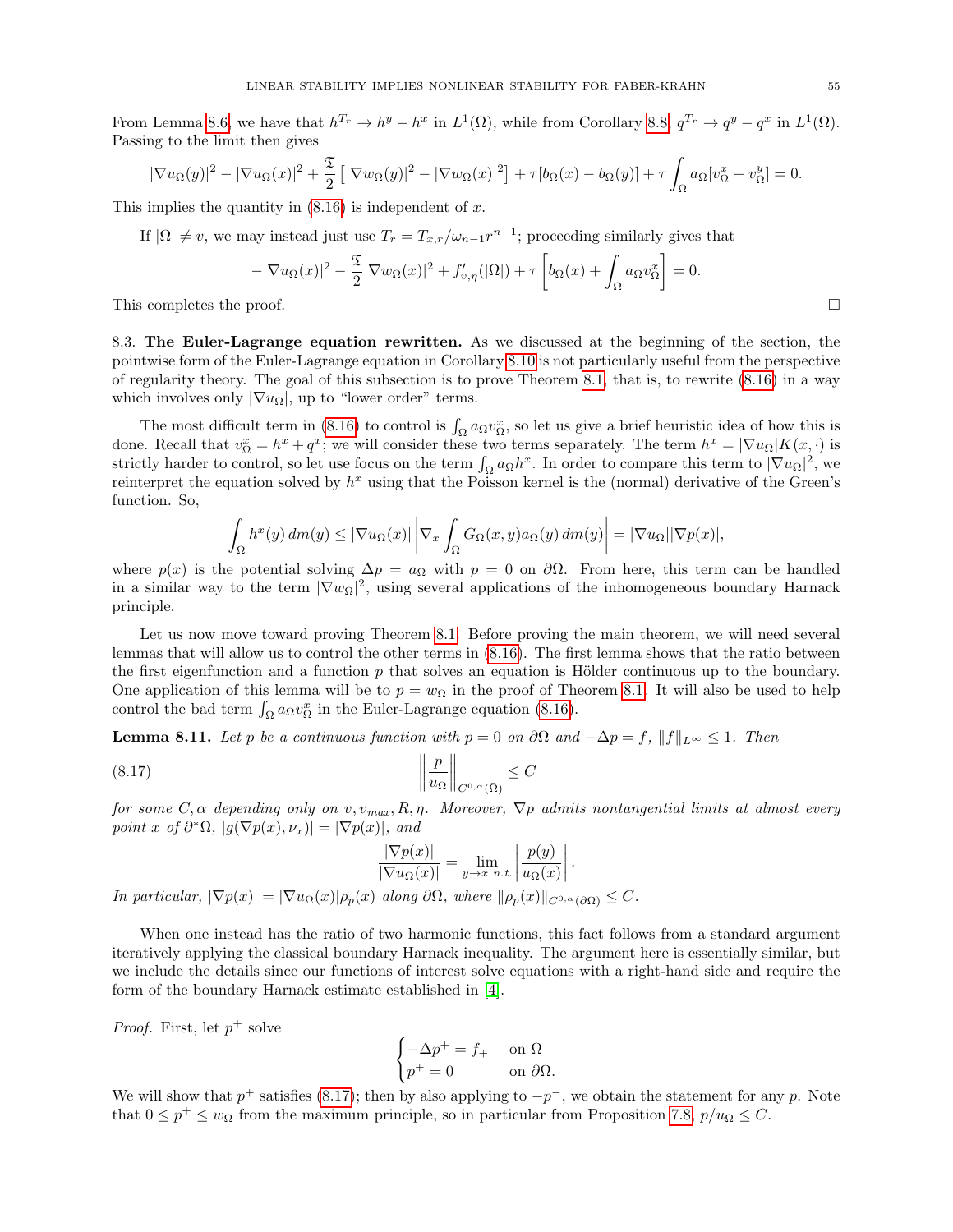Fix  $r < r_0$  small and  $z \in \partial \Omega$ , and let

$$
M(r) = \sup_{\{y \in B_r(z) \cap \Omega : d(y,z) > tr\}} \frac{p^+}{u_{\Omega}} \qquad m(r) = \inf_{\{y \in B_r(z) \cap \Omega : d(y,z) > tr\}} \frac{p^+}{u_{\Omega}}
$$

where t is small and fixed. We claim that there are  $c, \varepsilon > 0$  and a  $\theta < 1$  such that

$$
M(c r) - m(c r) \le \theta [M(r) - m(r)] + r^{\varepsilon}.
$$

This claim implies [\(8.17\)](#page-54-1): indeed, a classic iteration argument then gives that  $M(r) - m(r) \leq Cr^{\epsilon'}$ , and then applying this along a Harnack chain connecting any two points will give the conclusion.

Our claim is immediate if  $M(r) \leq r^{\varepsilon}$ . If not, then there is a point  $y \in B_r(z) \cap \Omega$  with  $d(y, z) \geq tr$  and  $p^+(y) \geq r^{\varepsilon} u_{\Omega}(y) \geq c r^{\varepsilon+1}$ . From the Harnack inequality,  $p^+ \geq c r^{\varepsilon+1} - C r^2 \geq c r^{\varepsilon+1}$  on  $B_{tr/2}(y)$  as long as  $r_0$  was taken small enough. Then we have

$$
p^+(y')\geq cr^{1+\varepsilon}r^{n-2}G_\Omega(y,y')\geq cr^{n-1+\varepsilon}G_\Omega(y,y')
$$

for y' along  $\partial B_{tr/2}(y)$ , and by comparison principle on the entire compliment of this ball; we used [\(7.3\)](#page-38-1) here. Applying the Green's function bounds from Proposition [7.9](#page-39-4) gives that for  $x \in B_{cr}(z)$ ,

$$
p^+(x) \ge cr^{n-1+\varepsilon} G(y, x) \ge cr^{\varepsilon} d(x, \partial \Omega) \ge cd^{1+\varepsilon}(x, \partial \Omega).
$$

We now apply the inhomogeneous boundary Harnack principle [\[4,](#page-70-5) Theorem 1.3] (working in normal coordinates and scaling suitably) on this region  $B_{cr}(z)$  to

$$
M(r) - \frac{p^+}{u_{\Omega}} = \frac{M(r)u_{\Omega} + p^+}{u_{\Omega}}
$$

and

$$
\frac{p^+}{u_{\Omega}} - m(r) = \frac{p^+ - m(r)u_{\Omega}}{u_{\Omega}}
$$

.

Both of these are quotients of positive functions vanishing on  $\partial\Omega$  and having bounded Laplace-Beltrami operator, and they both satisfy the growth condition with exponent  $\beta = 1 + \varepsilon$ . This implies that

$$
M(r) - m(cr) \le C[M(r) - M(cr)]
$$
  $M(cr) - m(r) \le C[m(cr) - m(r)].$ 

These may be rewritten to give  $M(cr) - m(cr) \leq \frac{C-1}{C+1}[M(r) - m(r)]$ , proving our claim.

Now we consider the remaining conclusions. As  $|p(x)| \leq Cu_{\Omega}(x) \leq Cd(x,\partial\Omega)$ , it follows from applying elliptic estimates on  $B_{d(x,\partial\Omega)/2}(x)$  that  $|\nabla p| \leq C$ . Let  $\rho_p = p/u_\Omega \in C^{0,\alpha}$ ; then near any  $x \in \partial^*\Omega$  we have from Lemma [7.10](#page-40-1) that

$$
p(y) = \rho_p(y)u_{\Omega}(y) = \rho_p(x)[|\nabla u_{\Omega}(x)|l_{x,\nu_x} + o(|x - y|)].
$$

Here  $l_{x,\nu_x}$  is a truncated linear function in normal coordinates as defined in [\(7.13\)](#page-40-3). Applying elliptic esti-mates as in Corollary [7.12,](#page-42-0) we obtain that  $\nabla p(y) \to -\rho_p(x) |\nabla u_\Omega(x)| \nu_x$  nontangentially and the remaining conclusions follow.  $\Box$ 

We focus our attention toward the term  $\int_{\Omega} a_{\Omega} v_{\Omega}^x$ . Following the discussion above, a key point will be to rewrite the equation solved by  $v_{\Omega}^x$  using that the Poisson kernel is the derivative of the Green's function:

<span id="page-55-0"></span>**Lemma 8.12.** The derivative of the Green's function  $\nabla_x G_{\Omega}(x, y)$  admits nontangential limits as  $x \to z \in \partial \Omega$ for every y at  $\mathcal{H}^{n-1}$ -a.e.  $z \in \partial^* \Omega$ . Moreover,  $\nabla_x G_{\Omega}(x,y) = -\nu_x |\nabla_x G_{\Omega}(x,y)|$  and  $K(x,y) = |\nabla_x G_{\Omega}(x,y)|$ a.e. on  $\partial^* \Omega$ .

Sketch of proof. The existence of nontangential limits and the expression  $\nabla_x G_\Omega(x, y) = -\nu_x |\nabla_x G_\Omega(x, y)|$ may be obtained as in Lemma [8.11.](#page-54-2) The last point follows from the integration by parts formula

$$
\int_{\partial^*\Omega} g(\nabla_x G_{\Omega}(x,y), \nu_x) \phi(x) d\mathcal{H}^{n-1}(x) = -\phi(y) - \int_{\Omega} G_{\Omega}(x,y) \Delta \phi(x) dx
$$

for any  $\phi$  smooth (this may be justified using the divergence theorem of [\[16\]](#page-70-7)). This gives a representation formula for every harmonic function on  $\Omega$  with continuous boundary conditions, so it follows from the definition of harmonic measure that  $K(x, y) = |\nabla_x G_{\Omega}(x, y)|$  at  $\mathcal{H}^{n-1}$ -a.e. x.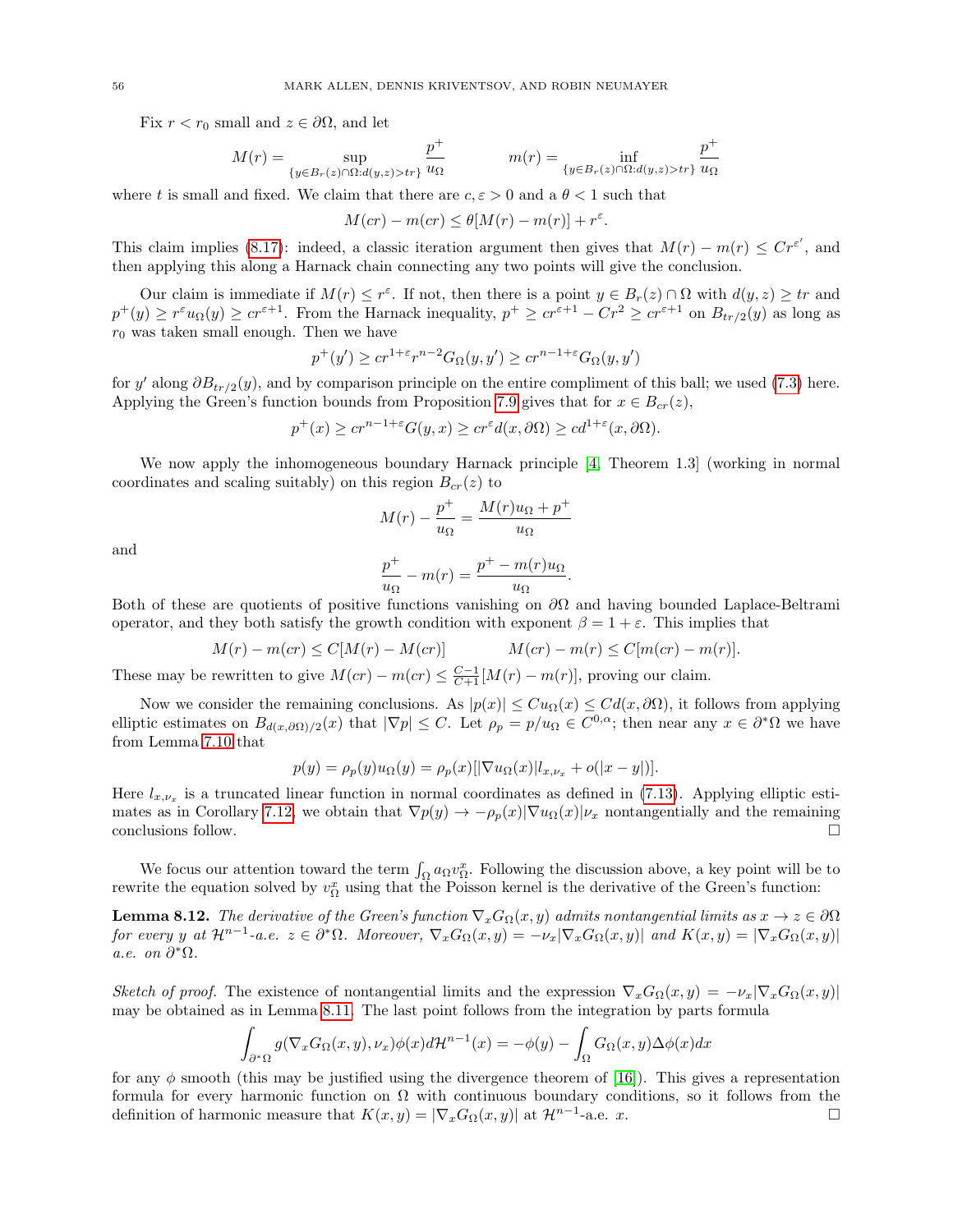The two lemmas will be used to control the term  $\int_{\Omega} a_{\Omega} v_{\Omega}^x$  in [\(8.16\)](#page-53-1). Recall from the previous section that  $v_{\Omega}^x = h^x + q^x$ . We focus on the term  $h^x$  first.

<span id="page-56-0"></span>**Lemma 8.13.** Let  $f : \Omega \to \mathbb{R}$  be a function with  $|f| \leq 1$ . Then at a.e.  $x \in \partial\Omega$ ,

$$
\int_{\Omega} h^x f = |\nabla u_{\Omega}(x)|^2 \rho_f(x),
$$

where  $\|\rho_f\|_{C^{0,\alpha}} \leq C$  and  $C, \alpha$  depend only on v,  $v_{max}, \eta, R$ . As a consequence,

$$
\left\| \frac{h^x}{|\nabla u_{\Omega}(x)|^2} - \frac{h^y}{|\nabla u_{\Omega}(y)|^2} \right\|_{L^1} \leq C d^{\alpha}(x, y).
$$

*Proof.* From the definition of  $h^x$  and Lemma [8.12,](#page-55-0) at a.e.  $x \in \partial^* \Omega$  we have

$$
\int_{\Omega} h^x f = |\nabla u_{\Omega}(x)| \int_{\Omega} K(x, y) f(y) dy = -|\nabla u_{\Omega}(x)| \int_{\Omega} g(\nabla_x G_{\Omega}(x, y), \nu_x) f(y) dy.
$$

Let  $x_k \in \Omega$  be a sequence of points converging to x nontangentially (i.e.  $\varepsilon d(x_k, x) \leq d(x_k, \partial \Omega)$ ): then  $\nabla_x G_{\Omega}(x_k, y)$  converges to  $\nabla_x G_{\Omega}(x, y)$  for every y. From [\[26,](#page-70-4) Lemma 1.2.8(iv)],  $\sup_x ||\nabla_x G_{\Omega}(x, y)||_{L^P (du)} \leq C$ for  $P \in [1, \frac{n}{n-1})$ . Working in normal coordinates and applying the Vitali convergence theorem, this means that

$$
\int_{\Omega} g(\nabla_x G_{\Omega}(x, y), \nu_x) f(y) dy = \lim_{k} \int_{\Omega} g(\nabla_x G_{\Omega}(x_k, y), \nu_x) f(y) dy.
$$

Set  $p(z) = \int_{\Omega} G_{\Omega}(z, y) f(y) dy$ , which solves

$$
\begin{cases}\n-\Delta p = f & \text{on } \Omega \\
p = 0 & \text{on } \partial\Omega.\n\end{cases}
$$

From Lemma [8.11,](#page-54-2)  $\nabla p$  admits nontangential limits  $\mathcal{H}^{n-1}$ -a.e. on  $\partial\Omega$  and  $|\nabla p(x)| = |\nabla u_{\Omega}(x)| \rho_f(x)$ , with  $\|\rho_f\|_{C^{0,\alpha}} \leq C.$  In particular,

$$
g(\nabla p(x), \nu_x) = \lim_k g(\nabla p(x_k), \nu_x) = \lim_k g(\nabla_x \int_{\Omega} G_{\Omega}(x_k, y) f(y) dy, \nu_x).
$$

We may pass the derivative under the integral sign (again using that  $\sup_x \|\nabla_x G_{\Omega}(x,y)\|_{L^p(dy)} \leq C$  to justify this), to obtain

$$
|\nabla u_{\Omega}(x)|\rho_f(x) = \lim_{k} \left| \int_{\Omega} g(\nabla_x G_{\Omega}(x_k, y), \nu_x) f(y) dy \right| = \frac{1}{|\nabla u_{\Omega}(x)|} \left| \int_{\Omega} h^x f \right|.
$$

The first conclusion of the lemma follows using  $\rho_f$  sign  $\int_{\Omega} h^x f$  as the  $\rho_f$ . The  $L^1$  estimate is now immediate from duality.  $\square$ 

Next, the term involving  $q^x$  is much easier to handle.

<span id="page-56-1"></span>**Lemma 8.14.** Let  $f : \Omega \to \mathbb{R}$  be a function with  $|f| \leq 1$ . Then at a.e.  $x \in \partial\Omega$ ,

$$
\int_{\Omega} q^x f = |\nabla u(x)|^2 \rho_f(x),
$$

where  $\|\rho_f\|_{C^{0,\alpha}} \leq C$  and  $C, \alpha$  depend only on  $R, v, v_{max}, \eta$ .

Proof. We apply Lemma [8.13](#page-56-0) to Remark [8.9](#page-53-2) to obtain

$$
\left\|\frac{q^x}{|\nabla u(x)|^2} - \frac{q^y}{|\nabla u(y)|^2}\right\|_{L^1} \le C \left\|\frac{h^x}{|\nabla u(x)|^2} - \frac{h^y}{|\nabla u(y)|^2}\right\|_{L^1} \le C d^{\alpha}(x, y).
$$

We are now in a position to prove Theorem [8.1.](#page-43-4)

 $\Box$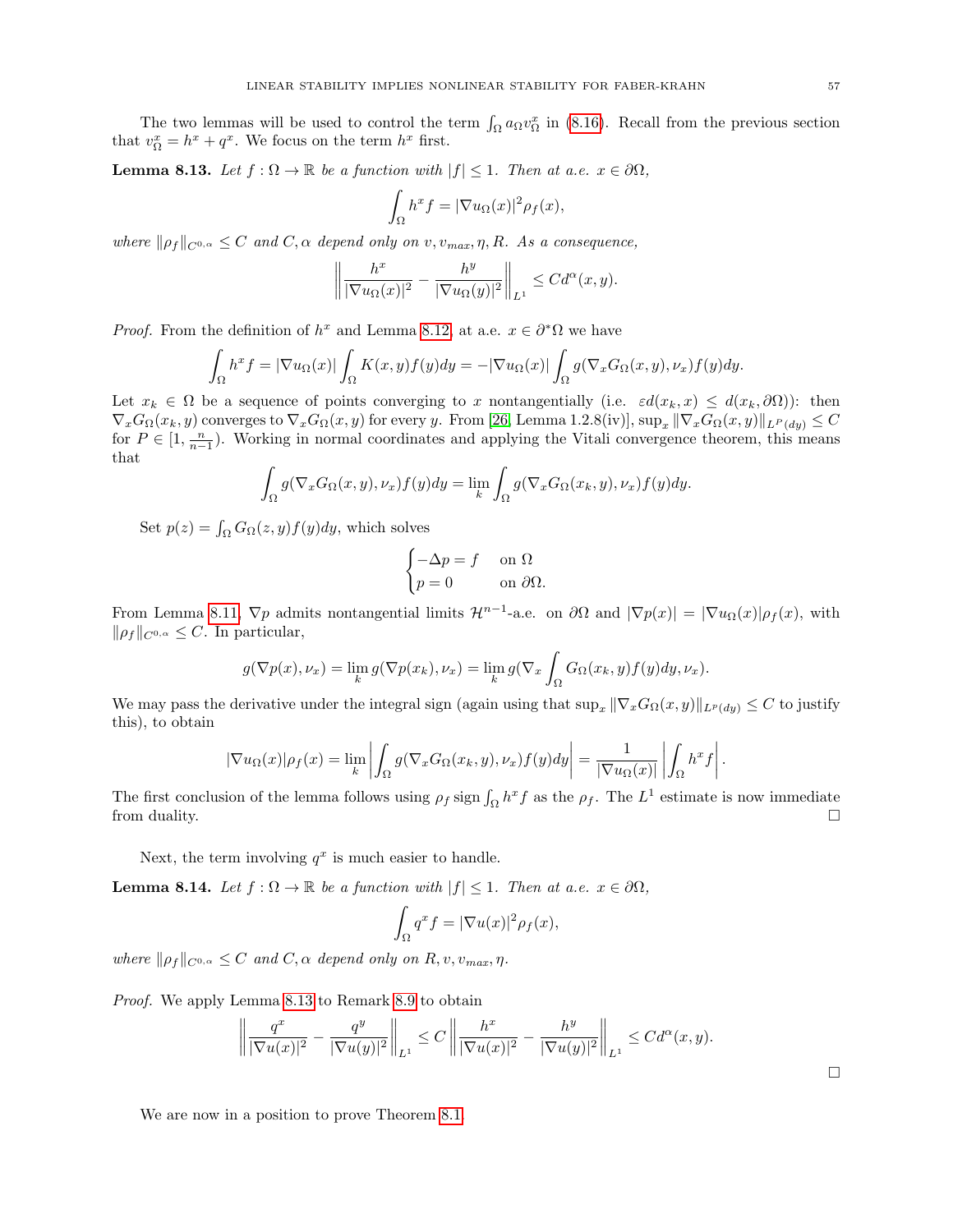*Proof of Theorem [8.1.](#page-43-4)* Apply Lemmas [8.13](#page-56-0) and [8.14](#page-56-1) to  $h^x$ ,  $q^x$  with  $f = a_{\Omega}$  to obtain that for almost every  $x \in \partial^* \mathcal{H}^{n-1},$ 

$$
\int_{\Omega} a_{\Omega}(x) v_{\Omega}^x = |\nabla u(x)|^2 \rho_1(x),
$$

where  $\|\rho_1\|_{C^{0,\alpha}(\partial\Omega)} \leq C$ . Then apply Lemma [8.11](#page-54-2) to  $p = w_{\Omega}$  to give

$$
|\nabla w_{\Omega}(x)|^2 = |\nabla u_{\Omega}(x)|^2 \rho_2(x)
$$

where  $\|\rho_2\|_{C^{0,\alpha}(\partial\Omega)} \leq C$ . Inserting both into Corollary [8.10](#page-53-0) gives

$$
|\nabla u_{\Omega}(x)|^2 \left(-1 - \frac{\mathfrak{T}}{2}\rho_2(x) + \tau \rho_1(x)\right) = -A_0 - \tau b_{\Omega}(x).
$$

So long as  $\tau_0$  is small enough,  $-1-\frac{\mathfrak{T}}{2}\rho_2(x)+\tau\rho_1(x)\leq -\frac{1}{2}$ . From Lemma [7.10,](#page-40-1) we have that  $|\nabla u_{\Omega}| \in [1/C, C]$ a.e., so  $A_0$  must also be bounded above and below. Choosing  $\tau_0$  smaller as necessary, we may rewrite

$$
A_0 = |\nabla u_{\Omega}(x)|^2 \frac{1 + \frac{\mathfrak{T}}{2} \rho_2(x) - \tau \rho_1(x)}{1 - \frac{\tau}{A_0} b_{\Omega}(x)} = |\nabla u_{\Omega}(x)|^2 (1 + \rho(x)),
$$

where  $\|\rho\|_{C^{0,\alpha}(\partial\Omega)} \leq C$  and  $-C\tau \leq \rho$ .

# 9. VISCOSITY FORM OF THE EULER-LAGRANGE EQUATION AND  $C^{1,\alpha}$  estimates

Thus far, we have derived the Euler-Lagrange equation satisfied by minimizers of the main energy in a pointwise  $(\mathcal{H}^{n-1}$  a.e.) sense and we established Theorem [8.1](#page-43-4) to express the Euler-Lagrange equation in a more useful form. In this section, we reformulate the (useful form of the) Euler-Lagrange equation in the viscosity sense. This will allow us to apply known regularity results for one-phase free boundary problems. In particular, when minimizers of the base energy are sufficiently regular (for instance, this is the case when  $M$  is a simply connected space form), we find in Theorem [9.4](#page-58-0) below that any minimizer of the main energy is a small  $C^{1,\alpha}$  perturbation a minimizer of the base energy. We additionally use the viscosity form of the Euler-Lagrange equation to guarantee that minimizers satisfy the volume constraint  $|Ω| = v$ .

The viscosity form of the Euler-Lagrange follows directly from the pointwise version and generic free boundary arguments, and we only briefly sketch the proof. Details may be found in [\[30\]](#page-70-1).

<span id="page-57-0"></span>**Lemma 9.1.** Theorem [8.1](#page-43-4) holds in the viscosity sense: let  $\Omega$  be a minimizer of  $\mathcal{F}_{\tau}$ ,  $x \in \partial \Omega \cap Q_R$ , and  $\phi$  a smooth function on  $B_r(x)$ . Assume that  $\phi_+ \leq (\geq) u_{\Omega}$  on  $B_r(x)$  and  $\phi(x) = 0$ . Then

$$
|\nabla \phi(x)|^2 (1 + \rho(x)) \le (\ge) A_0.
$$

Sketch of proof. We work in normal coordinates around x. Let  $u_r(y) = u_{\Omega}(ry)/r$  be rescalings, which converge (along a subsequence) locally uniformly on  $\mathbb{R}^n$  to a function u. Similarly rescaling  $\phi_r(y) = \frac{\phi(ry)}{r}$ , this converges to the linear function  $\phi_{\infty}(y) = \nabla \phi(0) \cdot y$ . We have that  $-\Delta u_r \to -\Delta u$  in the sense of distributions, so in particular as measures; it follows that u is harmonic on  $\{u > 0\}$ . As  $u_r \geq (\leq)(\phi_r)_+,$ this passes to the limit to give  $u \geq (\leq) \phi_{\infty}$ . In particular,  $\{u > 0\}$  contains (is contained in) the half-space  $\{y : \nabla \phi(0) \cdot y > 0\}$ . We also recover that  $cs \le \sup_{B \setminus (0)} u \le Cs$  in the limit.

Possibly choosing a further subsequence, it may be shown that u is a half-linear function  $\alpha(y \cdot \nu)_+$ , with  $\nu = \nabla \phi / |\nabla \phi|$ . See [\[13,](#page-70-9) Lemma 11.17] or [\[30,](#page-70-1) Lemma 3.6] for details.

As measures, we have that  $-\Delta u_r = |\nabla u_r| d\mathcal{H}^{n-1} \Box \partial \Omega + o_r(1)$ , and  $|\nabla u_r(y)| = \sqrt{A_0/(1 + \rho(ry))}$  a.e. on  $\partial Ω$ . Passing to the limit in the sense of distributions shows that

$$
\int_{\partial^*\Omega/r} \psi |\nabla u_r(y)| d\mathcal{H}^{n-1} = -\int \psi d\Delta u_r + o_1(r) \to -\int \psi d\Delta u = \int_{y \cdot \nu = 0} \alpha \psi d\mathcal{H}^{n-1}
$$

for any smooth  $\psi$ . The left-most integral converges to

$$
\sqrt{A_0/(1+\rho(0))}\lim_r \int_{\partial^* \Omega/r} \psi d\mathcal{H}^{n-1},
$$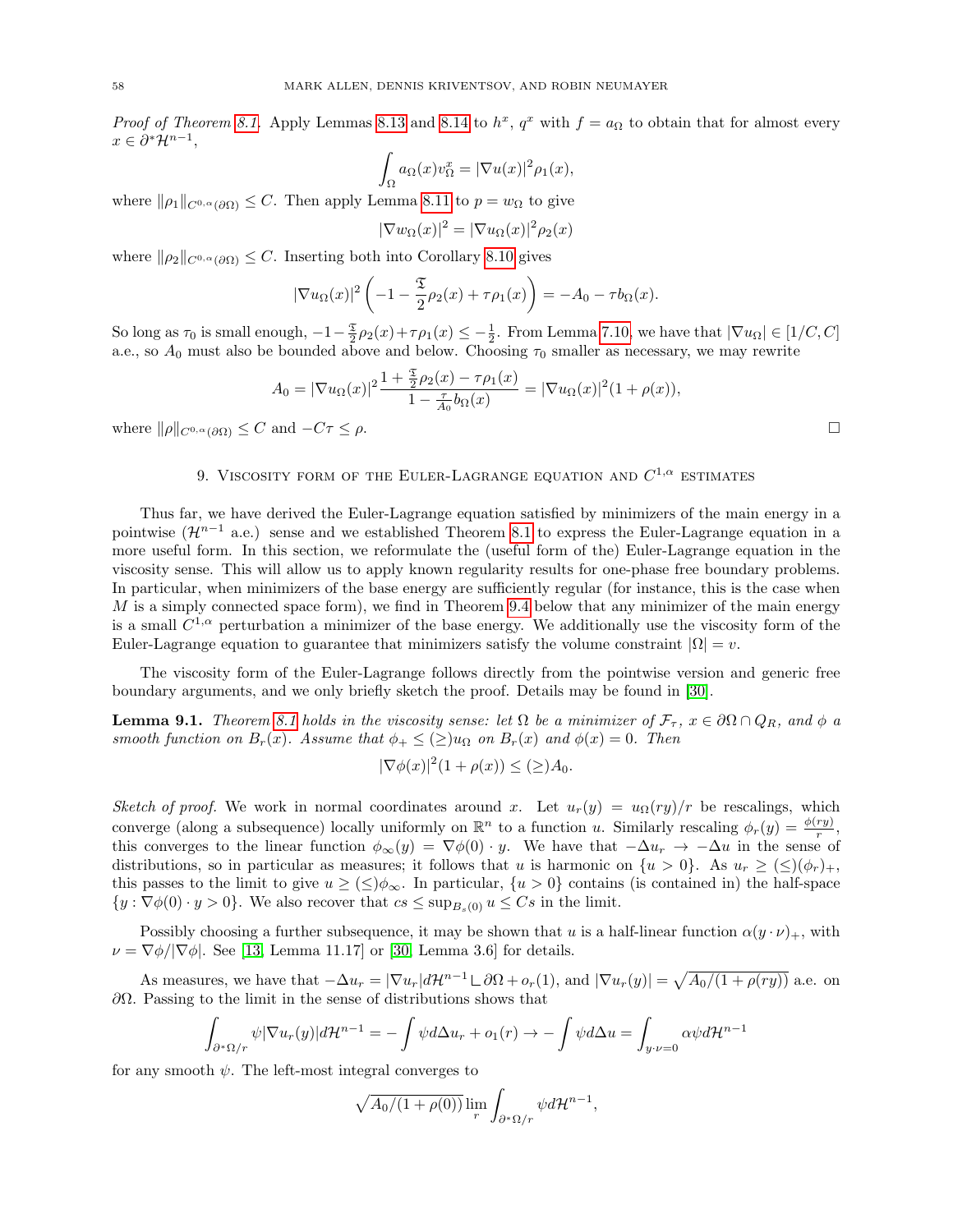and as  $\Omega/r \to \{y \cdot \nu > 0\}$  locally as sets of finite perimeter (possibly taking a further subsequence), this limit is

$$
\sqrt{A_0/(1+\rho(0))} \int_{y \cdot \nu=0} \psi d\mathcal{H}^{n-1}
$$

.

Therefore  $\alpha = A_0/(1 + \rho(0))$ , and the conclusion follows from  $\alpha \geq (\leq) |\nabla \phi(0)|$ .

The following is an application of a regularity theorem, first shown in [\[5\]](#page-70-10) in simpler settings and gener-alized by De Silva [\[20\]](#page-70-11) to equations and free boundary conditions which include the one satisfied by  $u_{\Omega}$  here. It guarantees that at sufficiently flat points of the boundary  $\partial\Omega$ , it may be represented as a  $C^{1,\alpha}$  graph over a tangent plane.

<span id="page-58-1"></span>**Lemma 9.2.** There is a  $\delta = \delta(v, v_{max}, \eta, R)$  such that the following holds. Fix any  $x \in \partial \Omega \cap Q_R$  and  $r < \delta$ with  $B_r(x) \subseteq Q_R$ . If  $|\Omega \triangle B_{r,\nu}(x)| < \delta |B_r(x)|$  then we may parametrize the entirety of  $\partial \Omega \cap B_{r/2}(x)$  as a  $C^{1,\alpha}$  normal graph over the lateral boundary  $\partial B_{r,\nu}(x)\cap B_r(x)$ , with  $C^{1,\alpha}$  norm bounded in terms of only  $v, v_{max}, \eta, R$ .

*Proof.* Choosing  $\delta$  small, Lemma [7.10](#page-40-1) implies that

$$
B_{cr}(x) \cap \partial\Omega \subseteq \exp_x\{v \in T_xM : |v| < r, |g(v, v)| < \delta'r\}
$$

and

$$
\sup_{B_{cr}(x)} |u_{\Omega} - l_{x,\nu}| \le \delta' cr
$$

for a small  $\delta'$ . Applying Lemma [9.1,](#page-57-0) we see that  $\Omega$  and  $u_{\Omega}$  is a viscosity solution to the free boundary problem

$$
\begin{cases}\n-\Delta u_{\Omega} = \lambda_1(\Omega)u_{\Omega} & \text{on } B_{cr}(x) \cap \Omega \\
u_{\Omega} > 0 & \text{on } B_{cr}(x) \cap \Omega \\
u_{\Omega} = 0 & \text{on } B_{cr}(x) \cap \partial \Omega \\
|\nabla u_{\Omega}| = f(x) & \text{on } B_{cr}(x) \cap \partial \Omega,\n\end{cases}
$$

where  $0 < c \le f \le C < \infty$  and  $||f||_{C^{0,\alpha}(\partial\Omega)} \le C$ . Applying the main theorem of [\[20\]](#page-70-11), it follows that  $B_{cr/2}(x) \cap \partial\Omega$  may be parametrized, in normal coordinates, as a  $C^{1,\alpha}$  graph over  $\{e \cdot \nu = 0\}$ , with bounded  $C^{1,\alpha'}$  norm for some  $\alpha' > 0$ . The conclusion now follows from a standard covering argument.

<span id="page-58-2"></span>**Remark 9.3.** The previous lemma actually implies that if, working in normal coordinates around x,  $\partial\Omega$  =  $\{(x', f(x')) : |x'| < \frac{r}{2}\}$  on  $B_{r/2}(x)$  with  $||f||_{C^{1,\alpha}} \leq C$ , then f is small. In particular, Lemma [7.10](#page-40-1) gives that  $|f| = C\delta^{1/n}$ , while  $[\nabla f]_{C^{0,\alpha'}} \leq C r^{\alpha-\alpha'} \leq C \delta^{\alpha-\alpha'}$  for  $\alpha' < \alpha$ . This means that  $\|\nabla f\|_{C^{0,\alpha'}} \leq C \delta^{\zeta}$  for some  $\zeta > 0$ .

In the next theorem, we say that a collection of open sets, in this case M, is uniformly  $C^{k,\alpha}$  if there is a constant C such that for every  $x \in \partial U$  for  $U \in \mathcal{M}$ ,  $B_{1/C}(x)$  admits normal coordinates, and on this ball  $\partial U$  may be expressed as a graph with  $C^{k,\alpha}$  norm at most C over a hyperplane in normal coordinates.

<span id="page-58-0"></span>**Theorem 9.4.** Assume that M is uniformly  $C^{2,\alpha}$ . Then for every  $r_1 > 0$  there is an  $\tau_1 = \tau_1(v, v_{max}, \eta, R, r_1) >$ 0 such that if  $\Omega$  minimizes  $\mathcal{F}_{\tau}$  and  $\tau < \tau_1$ , then  $\partial \Omega \cap \{x \in Q_R : d(x, \partial Q_R) > r_1\}$  may be parametrized as a  $C^{1,\alpha}$  normal graph (with  $C^{1,\alpha}$  norm bounded by  $r_1$ ) over  $\partial U$  for some  $U \in \mathcal{M}$ .

If it is known that  $\Omega \subset \subset Q_R$  (uniformly), then one may take a fixed  $r_1 < d(\Omega, M \setminus Q_R)$  and obtain that the entire boundary  $\partial\Omega$  may be parametrized in this manner. In particular, this always applies to the case of  $M/G_0$  compact, using Theorem [6.3.](#page-34-0) The assumption that  $\partial U \in C^{2,\alpha}$  is not needed to guarantee that  $\partial\Omega \in C^{1,\alpha}$  (even a flatness condition at every point would suffice), but it is necessary to express  $\partial\Omega$  as a graph over  $\partial U$ .

*Proof.* Let  $S = \{x \in Q_R : d(x, \partial Q_R) > r_1\}$ , and let  $\delta$  be the parameter from Lemma [9.2.](#page-58-1) First, observe that under the assumptions on M, there is an  $0 < r' < \delta$  such that for every  $x \in \partial U \cap S$  for some  $U \in \mathcal{M}, |B_{r',\nu_x}(x) \triangle U| < |B_{r'}(x)|\frac{\delta}{4}$  and  $B_{r',\nu_x}(x) \setminus B_{r'}(x)$  may be represented as a  $C^{1,\alpha}$  normal graph over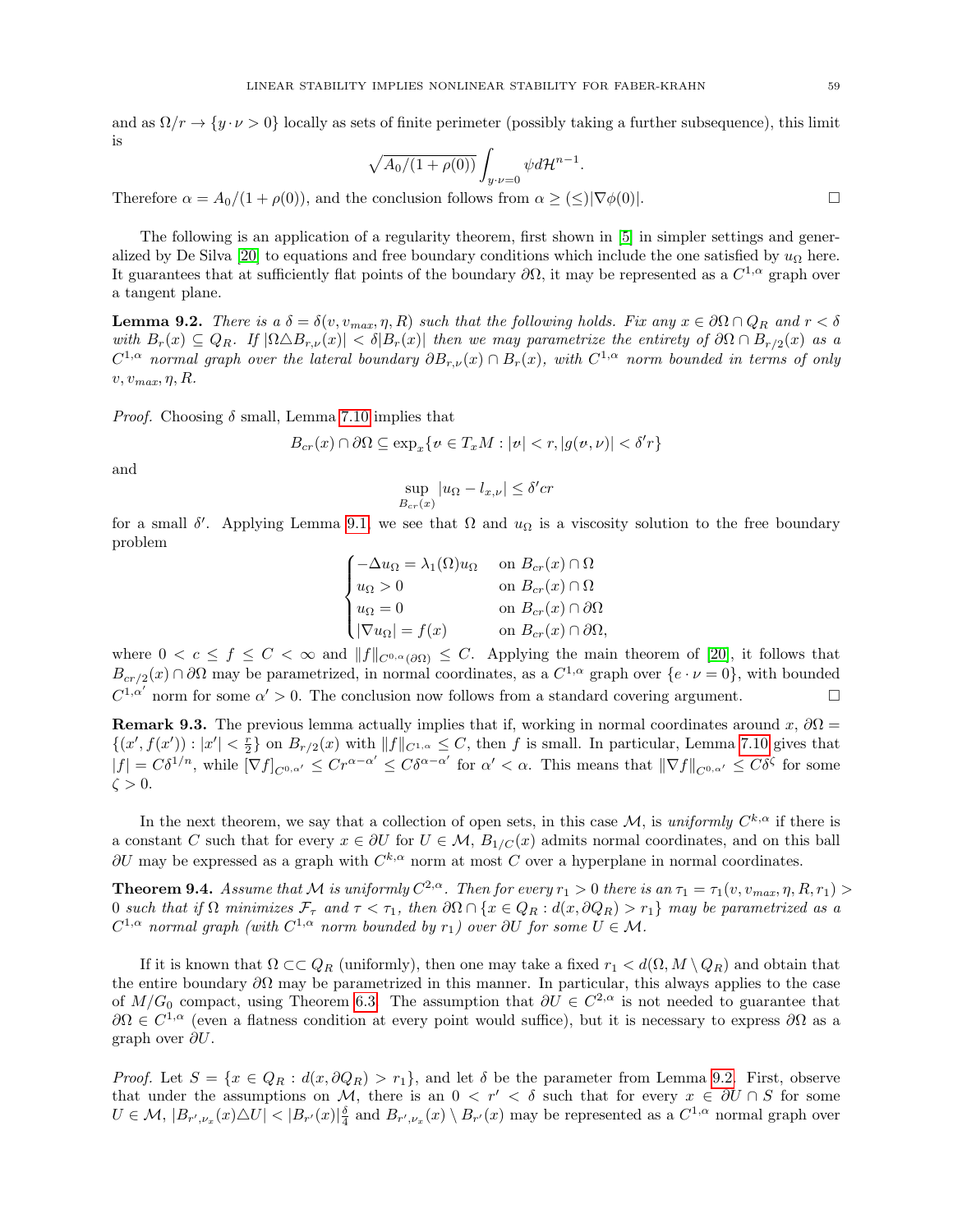$\partial U$  with  $C^{1,\alpha}$  norm bounded by  $1/r'$ . Indeed, this follows from the regularity assumption and the tubular neighborhood theorem.

Choose  $\tau_1$  small enough that  $\mathcal{E}(\Omega) \leq \mathcal{E}_{min} + \tau \leq \mathcal{E}_{min} + \tau_1$  and Lemma [3.14](#page-20-0) imply that  $|\Omega \Delta U| \leq$  $\frac{\delta}{4} \inf_{x \in Q_R} |B_{r'}(x)|$  for some  $U \in \mathcal{M}$ . Up to further decreasing  $\tau_1$ , we may apply Lemma [7.1](#page-35-2) to take Hausdorff distance between  $\partial U$  and  $\partial \Omega$  smaller than  $\kappa r_1/2$ , where  $\kappa$  is a fixed constant to be specified below. Then for any  $x \in \partial \Omega \cap S$ , let  $y \in \partial U \cap S$  with  $d(x, y) < \kappa r'$ , and compute in normal coordinates around y:

$$
|\Omega \triangle B_{r',\nu_y}(x)| \le |U \triangle \Omega| + |B_{r',\nu_y}(y) \triangle U| + |B_{r',\nu_y}(x) \triangle B_{r',\nu_y}(y)|
$$
  

$$
\le \frac{\delta}{4} |B_{r'}(x)| + \frac{\delta}{4} |B_{r'}(x)| + |B_{r',\nu_y}(x) \triangle B_{r',\nu_y}(y)| \le \left[\frac{\delta}{2} + C\kappa\right] |B_{r'}(x)|
$$

where C is a constant depending only on the metric. By choosing  $\kappa$  small enough depending on C and  $\delta$ , the right-hand side is bounded above by  $\delta|B_{r'}(x)|$ , so the hypotheses of Lemma [9.2](#page-58-1) are satisfied at x at scale  $r'$  in direction  $\nu_y$ .

Apply Lemma [9.2](#page-58-1) (and Remark [9.3\)](#page-58-2) on  $B_r(x)$  to obtain that  $\partial\Omega \cap B_{r'/2}$  may be expressed as a  $C^{1,\alpha}$  graph over  $B_{r',\nu_x}(x) \setminus B_{r'}(x)$  with  $C^{1,\alpha}$  norm bounded by  $cr_1$  for a small c. We may then parametrize  $\partial\Omega$  over  $\partial U$ instead by composing with the parametrization of  $B_{r',\nu_x}(x) \setminus B_{r'}(x)$  over  $\partial U$  to obtain the conclusion.  $\Box$ 

Another application of our Euler-Lagrange equations is the following fact about the volume  $|\Omega|$ :

**Proposition 9.5.** There is a  $\eta_*(v, v_{max}, R) > 0$ ,  $\mathfrak{T}_*(v, v_{max}, R, \eta) > 0$ , and  $\tau_*(v, v_{max}, R, \eta, \mathfrak{T}) > 0$  such that for any  $\eta < \eta_*, \mathfrak{T} < \mathfrak{T}_*,$  and  $\tau < \tau_*,$  every minimizer  $\Omega$  of  $\mathcal{F}_{\tau}$  has  $|\Omega| = v$ . If  $M/G_0$  is compact, all constants may be taken independent of R.

*Proof.* If  $M/G$  is compact, we fix  $\eta$  small and select  $R = R(\eta)$  large enough that  $\Omega \subset\subset Q_R$ ; this is always possible from Theorem [6.3.](#page-34-0) All constants will then be independent of this  $R(\eta)$ , as we will verify below.

If  $|\Omega| \neq v$ , we apply Corollary [8.10](#page-53-0) to give that  $A_0 = f'_{v,\eta}(|\Omega|)$  and

$$
|\nabla u_{\Omega}(x)|^2 + \frac{\mathfrak{T}}{2} |\nabla w_{\Omega}(x)|^2 - \tau \left[ b_{\Omega}(x) + \int_{\Omega} a_{\Omega} v_{\Omega}^x \right] = f'_{v,\eta}(|\Omega|).
$$

From Theorem [8.1,](#page-43-4) we have that  $|\nabla w_{\Omega}(x)|^2 \leq C_0 |\nabla u_{\Omega}(x)|^2$  and  $|\int_{\Omega} a_{\Omega} v_{\Omega}^x| \leq C_0 |\nabla u_{\Omega}(x)|^2$ , where this constant  $C_0$  depends on  $\eta$ . Now select  $\mathfrak{T}_*$  small enough (in terms of  $\eta$ ) so that  $\frac{\mathfrak{T}}{2}|\nabla w_\Omega(x)|^2 \leq \frac{1}{10}|\nabla u_\Omega(x)|^2$ . Then select  $\tau_*$  small enough in terms of  $\eta$  so that  $\tau | \int_{\Omega} a_{\Omega} v_{\Omega}^x | \leq \frac{1}{10} |\nabla u_{\Omega}(x)|^2$ , and also so that  $\tau |b_{\Omega}| \leq \eta/2$ . This gives

$$
\frac{1}{3}f'_{v,\eta}(|\Omega|) \le |\nabla u_{\Omega}|^2 \le 3f'_{v,\eta}(|\Omega|)
$$

along  $\partial^* \Omega \cap Q_R$ .

Consider the integration by parts formula

<span id="page-59-0"></span>
$$
\frac{1}{3}\sqrt{f'_{v,\eta}(|\Omega|)}\mathcal{H}^{n-1}(\partial\Omega\cap Q_R)\leq -\int_{\partial^*\Omega}g(\nabla u_\Omega(x),\nu_x)d\mathcal{H}^{n-1}=\int_{\Omega}-\Delta u_\Omega\leq C(R,M)|\Omega|.
$$

We have that

(9.1) 
$$
\inf \left\{ \frac{\mathcal{H}^{n-1}(\partial \Omega \cap Q_R)}{|\Omega|} : \Omega \in \mathcal{H} \right\} > c = c(R, v_{\text{max}}) > 0
$$

from the relative isoperimetric inequality on  $Q_R$ , [\[23,](#page-70-2) 4.5.2(2)], so  $f'_{v,\eta}(|\Omega|) \leq C(R)$ . Choosing  $\eta_*$  so that  $\eta_* < \frac{1}{C(R)}$ , we see that  $f_{v,\eta}(|\Omega|) < \frac{1}{\eta_*}$  and  $|\Omega| \le v$ . In the case of  $M/G_0$  compact,  $\partial \Omega \cap Q_R = \partial \Omega$ , we instead use the isoperimetric inequality: for example, from [\[25,](#page-70-12) Theorem 3.2] we have  $|\Omega|^{\frac{n-1}{n}} \leq C(\mathcal{H}^{n-1}(\partial \Omega) + |\Omega|)$ with a constant depending only on M, and this bounds [\(9.1\)](#page-59-0) from below by  $c(M)v_{\text{max}}^{-1/n}$ .

It follows that if  $|\Omega| \neq v$ , then along  $\partial^* \Omega \cap Q_R$  the derivative  $|\nabla u_{\Omega}| \leq \vartheta \eta_*$  is small. On  $\partial \Omega \cap \partial Q_R$ , an elementary comparison argument with  $w_{Q_R}$  shows that  $|\nabla u_{\Omega}| \leq C(R)$ . From Bochner's identity we have that  $\Delta(|\nabla u_{\Omega}|^2 + Su_{\Omega}^2) \geq -2\lambda_1(\Omega)Su_{\Omega}^2$  for S taken large enough in terms of the Ricci curvature of  $(M, g)$ . Using Lemma [3.2](#page-12-0) and the maximum principle, we see that  $|\nabla u_{\Omega}| \leq C(R)$  on  $\Omega$  (the point being that this bound is independent of  $\eta$ ); the constant may be taken independent of R if  $M/G_0$  is compact.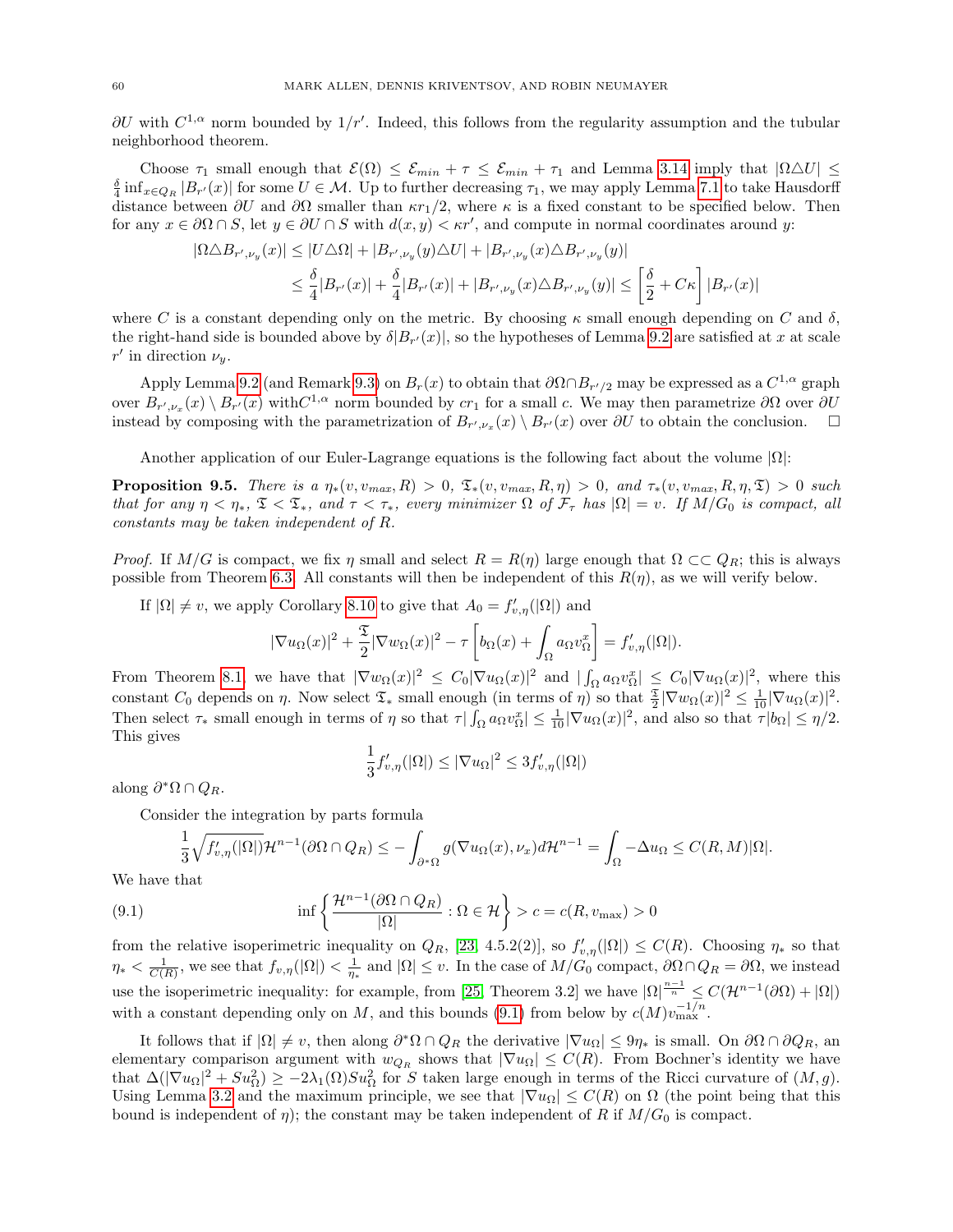Now,  $|\Omega| < v$  and  $\int u_{\Omega}^2 = 1$ , so there must be a point  $x \in \Omega$  with  $u_{\Omega}(x) \ge \frac{1}{2}$  $\sqrt{v}$ . Using the gradient estimate above, there is a ball  $B_r(x) \subseteq \Omega$ , with r depending only on R and v. We construct a sequence of balls  $B_r(x_k) \subseteq \Omega$  as follows: if there is an  $x \in B_{r/2}(x_j)$  for some  $j < k$  with  $B_r(x) \subseteq \Omega$  and  $z \in \partial B_r(x) \cap \partial \Omega \cap Q_R$ , set  $x_k = x$  and stop. If not, choose any ball  $B_r(x)$  with  $d(x, x_j) \geq r/2$  and equality for one j. If this is impossible, then  $\partial\Omega = \partial Q_R$ , which contradicts our standing assumption that  $v_{\text{max}} < |Q_R|$ . This process must terminate after  $C(r)v_{\text{max}}$  steps, and so we have a chain of balls culminating in  $B_r(x_J)$  which has  $z \in \partial B_r(x_J) \cap \partial \Omega \cap Q_R$ . Applying the Harnack inequality along this chain, we have  $u_{\Omega} \geq c(r, J)$  on  $B_{r/2}(x_J)$ . Letting G' be the Green's function for  $B_r(x_j)$ , we have that  $C(r, J)u_\Omega(y) \ge G'(x_j, y)$  on  $B_r(x_j) \setminus B_{r/2}(x_j)$ from the comparison principle. From standard estimates on the Green's function (see [\[26,](#page-70-4) Theorem 1.2.8]),

$$
C(r, J)u_{\Omega}(y) \ge G'(x_J, y) \ge c(r, R)d(z, y).
$$

From the viscosity form of the Euler-Lagrange equation, Lemma [9.1,](#page-57-0) we then must have that

$$
c(r,R) \leq |\nabla G'(x_J,z)| \leq \sqrt{3f'_{v,\eta}(|\Omega|)} \leq 3\eta_*.
$$

If  $\eta_*$  is chosen small in terms of r, R, this gives a contradiction. If  $M/G_0$  is compact, it is easy to see that all constants here may be taken uniformly in R.

## 10. Higher Regularity

<span id="page-60-2"></span>For the purpose of deriving stability estimates, it will be helpful to have  $C^{2,\alpha}$  regularity for  $\partial\Omega$ . Higher regularity depends on the regularity of the functions  $a_{\Omega}, b_{\Omega}$  which appear in property [\(N4\)](#page-8-0) of h. In particular, in the case of  $a_{\Omega}$  being a multiple of  $u_U$  for a smooth domain U,  $a_{\Omega}$  is at best Lipschitz continuous on  $\Omega$ (unless  $\Omega = U$ ). Under this assumption we will have  $\partial\Omega$  locally  $C^{2,\alpha}$  at flat points for any  $\alpha < 1$  and not better. Our approach is based on a boundary Harnack estiamte of De Silva and Savin.

<span id="page-60-0"></span>**Proposition 10.1** ([\[22\]](#page-70-13), Theorem 2.4). Let  $f \in C(\Omega)$  satisfy  $\| - \Delta f \|_{C^{0,\alpha}(\Omega)} \leq 1$ ,  $f = 0$  on  $\partial \Omega$ , and  $\Omega$  be a minimizer of  $\mathcal{F}_{\tau}$ . Assume that for some  $x_0 \in \partial\Omega$ ,  $r < r_0$ , and  $\delta > 0$  small enough we have  $B_r(x_0) \subseteq Q_R$  and  $\partial\Omega\cap B_{r/2}(x_0)$  a  $C^{1,\alpha}$  graph over  $\{e:\nu\cdot e=0\}$  (in normal coordinates around  $x_0)$  with  $C^{1,\alpha}$  norm bounded by  $C_{\alpha}$ . Then

$$
\left\| \frac{f}{u_{\Omega}} \right\|_{C^{1,\alpha}(\bar{\Omega} \cap B_{r/4}(x_0))} \leq C
$$

and

$$
\left\| \frac{g(\nabla f, \nu_x)}{|\nabla u_{\Omega}|} \right\|_{C^{1,\alpha}(\partial \Omega \cap B_{r/4(x_0)})} \leq C.
$$

Here  $\alpha \in (0,1)$  and the constants depend only on  $R, v, v_{max}, \eta, \alpha, C_{\alpha}$ .

Proof. From Theorem 2.4 in [\[22\]](#page-70-13),

$$
\left\|\frac{f}{u_{\Omega}}\right\|_{C^{1,\alpha}(\bar{\Omega}\cap B_{r/4}(x))} \leq C\left[\|f\|_{L^{\infty}(\bar{\Omega}\cap B_{r/4}(x))} + \|\Delta f\|_{C^{0,\alpha}}\right] \leq C,
$$

using also the lower bound on  $u_{\Omega}$ . The second conclusion follows as  $\frac{f}{u_{\Omega}} \to \frac{g(\nabla f, \nu_x)}{g(\nabla u_{\Omega}, \nu_x)}$  nontangentially at every point of  $\partial \Omega \cap B_{r/2}(x_0)$ , and then passing to the limit.

<span id="page-60-1"></span>**Lemma 10.2.** Let  $\Omega$  and  $x_0$  be as in Proposition [10.1.](#page-60-0) Then

$$
\left\| \frac{1}{|\nabla u_{\Omega}|^2} \int_{\Omega} h^x f \right\|_{C^{1,\alpha}(\partial \Omega \cap B_{r/4}(x_0))} \leq C \|f\|_{C^{0,\alpha}(\Omega)}.
$$

Proof. As in the proof of Lemma [8.13,](#page-56-0) we have that

$$
\int_{\Omega} h^x f = |\nabla u_{\Omega}(x)| \int_{\Omega} K(x, y) f(y) dy = -|\nabla u_{\Omega}(x)| g \Big( \nabla_x \int_{\Omega} G_{\Omega}(x, y) f(y) dy, \nu_x \Big).
$$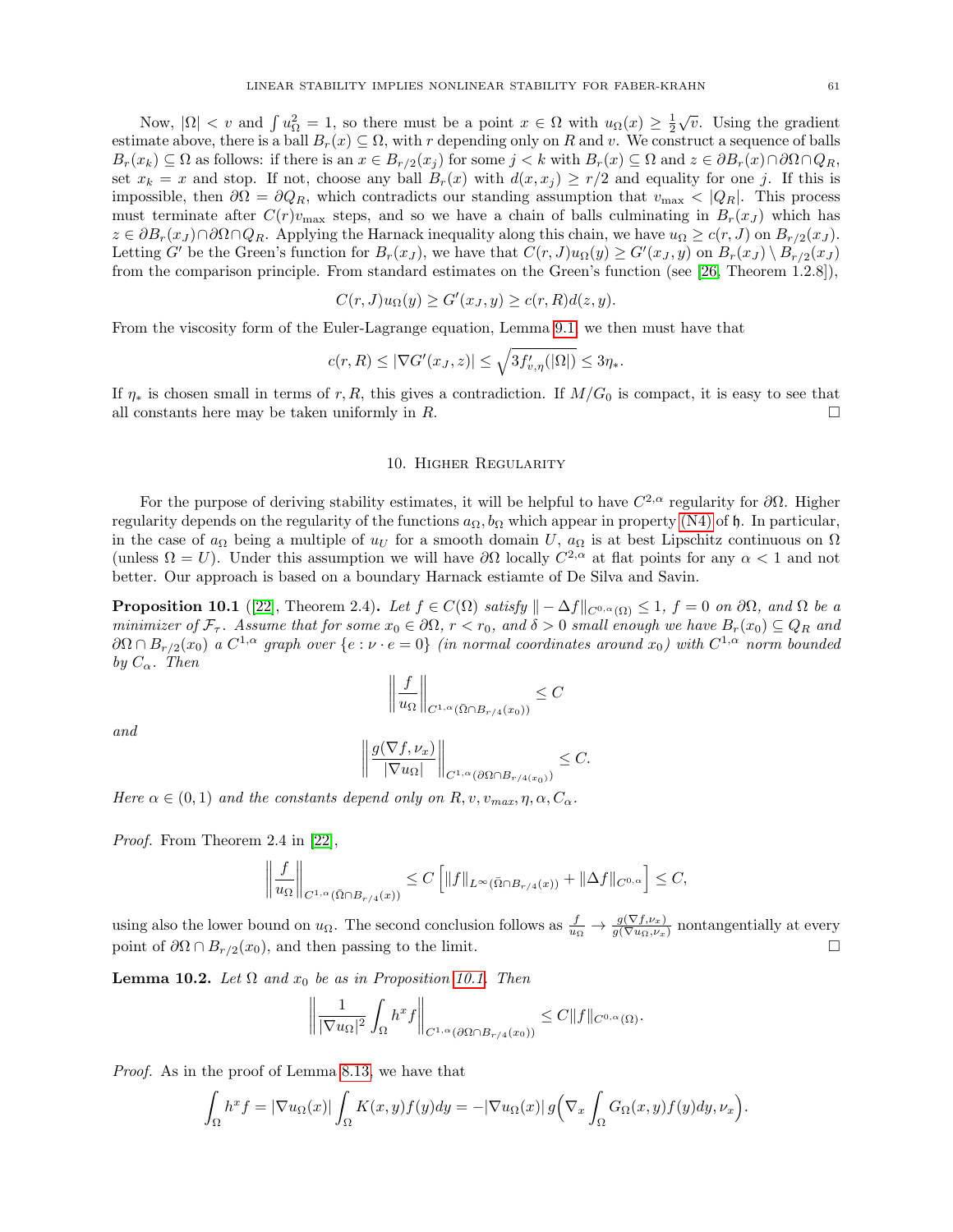If we set  $p(x) = \int_{\Omega} G_{\Omega}(x, y) f(y) dy$ , this satisfies  $-\Delta p = f$  on  $\Omega$  and  $p = 0$  on  $\partial\Omega$ ; applying Proposition [10.1](#page-60-0) gives

$$
\left\| \frac{g(\nabla p, \nu)}{|\nabla u_{\Omega}|} \right\|_{C^{1,\alpha}(\partial \Omega \cap B_{r/4}(x_0))} \leq C \|f\|_{C^{0,\alpha}}.
$$

The conclusion follows from

$$
\frac{1}{|\nabla u_{\Omega}(x)|^2} \int_{\Omega} h^x f = \frac{-g(\nabla p(x) \cdot \nu)}{|\nabla u_{\Omega}(x)|}.
$$

<span id="page-61-0"></span>**Lemma 10.3.** Let  $\Omega$  and  $x_0$  be as in Proposition [10.1.](#page-60-0) Then

$$
\left\| \frac{1}{|\nabla u_{\Omega}|^2} \int_{\Omega} q^x f \right\|_{C^{1,\alpha}(\partial \Omega \cap B_{r/4}(x_0))} \leq C \|f\|_{C^{0,\alpha}}.
$$

The function  $q^x$  is actually somewhat better behaved than this, but we will not require an optimal estimate below.

*Proof.* Set  $\bar{h}^x = \frac{h^x}{\sqrt{\sum_{x} h^x}}$  $\frac{h^x}{|\nabla u(x)|^2}$  and  $\bar{q}^x = \frac{q^x}{|\nabla u(x)|^2}$  $\frac{q^{-}}{|\nabla u(x)|^{2}}$ . Rewriting the equation for q in terms of these, we have that

$$
\begin{cases}\n-\Delta \bar{q}^x = \lambda_1(\Omega) [\bar{q}^x + \bar{h}^x] - u_\Omega & \text{on } \Omega \\
\int \bar{q}^x u_x = -\int \bar{h}^x u_x = -\frac{1}{\lambda_1(\Omega)} \\
\bar{q}^x = 0 & \text{on } \partial\Omega.\n\end{cases}
$$

Let us decompose  $f = f_1 + f_2$ , where  $f_2 = u_{\Omega} \int u_{\Omega} f$ , and then solve for the potential function

$$
\begin{cases}\n-\Delta p = \lambda_1(\Omega)p + f_1 & \text{on } \Omega\\
\int p u_\Omega = 0 & \text{on } \partial\Omega.\n\end{cases}
$$

This admits a unique solution via the Fredholm alternative (using  $\int f_1 u_{\Omega} = 0$ ) which satisfies  $||p||_{L^2} \le$  $C||f_1||_{L^2} \leq C||f||_{C^{0,\alpha}}$ . From elliptic regularity, we have that

$$
||p||_{C^{0,\alpha}(\Omega)} \leq C[||f_1||_{L^{\infty}} + ||p||_{L^2}] \leq C||f||_{C^{0,\alpha}}.
$$

Now, multiply the equation for  $\bar{q}^x$  by p and integrate:

$$
\int \lambda_1(\Omega) \bar{h}^x p = \int p(-\Delta - \lambda_1(\Omega)) \bar{q}^x = \int f_1 \bar{q}^x.
$$

The other term on the left vanishes as  $\int pu_{\Omega} = 0$ , while the simplification on the right is from Green's identity and the equation for p.

On the other hand,

$$
\int f_2 \bar{q}^x = \left( \int u_{\Omega} f \right) \left( \int u_{\Omega} \bar{q}^x \right) = -\frac{1}{\lambda_1(\Omega)} \int u_{\Omega} f.
$$

Combining, we have that

$$
\int f\bar{q}^x = \lambda_1(\Omega) \int \bar{h}^x p - \frac{1}{\lambda_1(\Omega)} \int u_{\Omega} f,
$$

which is bounded in  $C^{1,\alpha}$  by Lemma [10.2](#page-60-1) applied to p.

Corollary 10.4. Let  $\Omega$  be a minimizer of  $\mathcal{F}_{\tau}$ . Assume that for some  $x_0 \in \partial \Omega$ ,  $r < r_0$ , and  $\delta > 0$  small enough we have  $B_r(x_0) \subseteq Q_R$  and  $|\Omega \triangle B_{r,\nu}(x_0)| < \delta |B_r(x)|$ . Then for each  $\alpha \in (0,1)$ ,  $\partial \Omega \cap B_{r/64}(x_0)$  is given by a  $C^{2,\alpha}$  normal graph over  $\partial B_{r,\nu}(x_0)\cap B_r(x_0)$ , with the  $C^{2,\alpha}$  norm bounded by a constant depending only on  $R, v, v_{max}, \eta$ , and  $\alpha$ .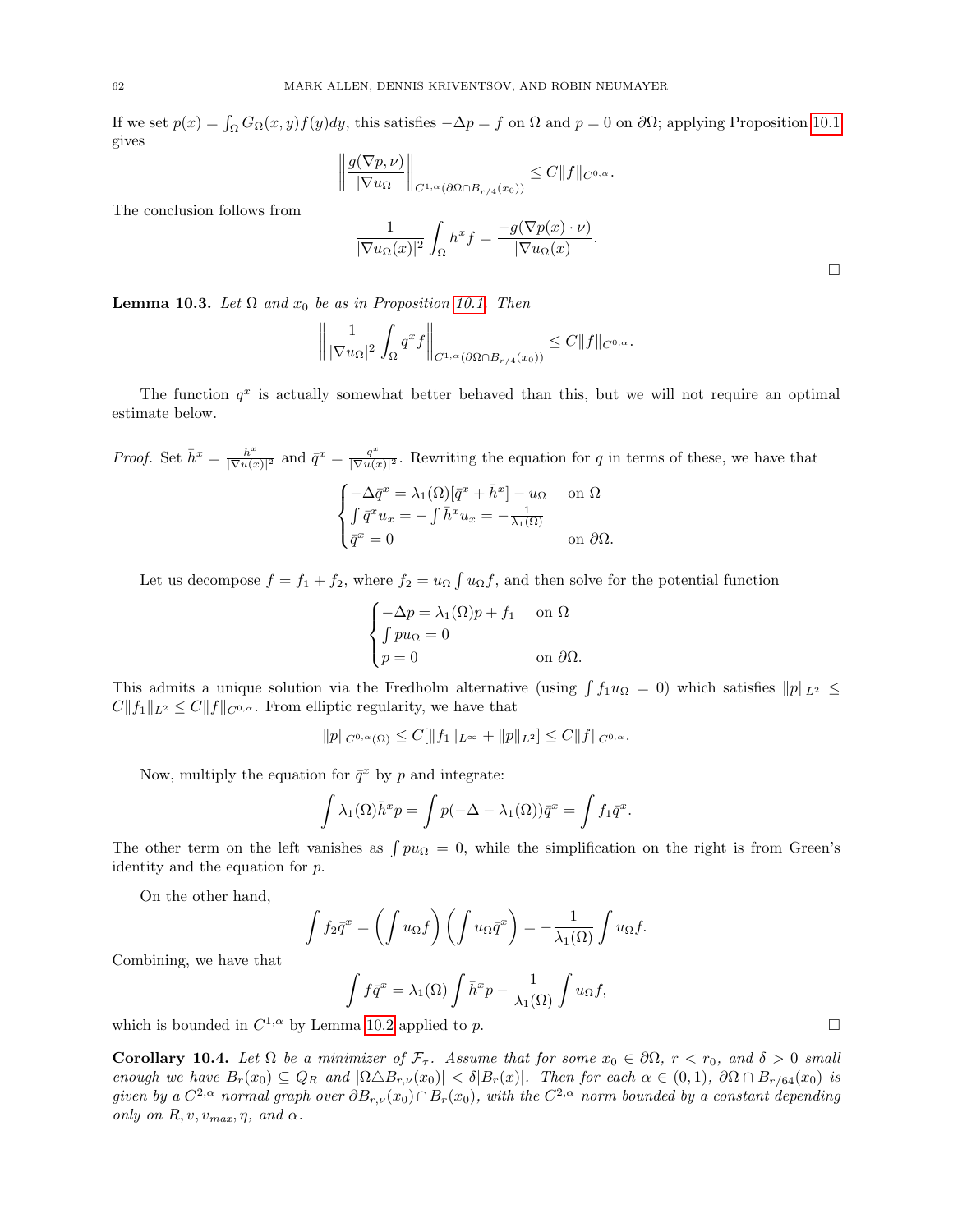*Proof.* From Lemma [9.2,](#page-58-1)  $\partial\Omega \cap B_{r/2}(x_0)$  is a  $C^{1,\alpha_0}$  graph over  $\{e : e \cdot \nu = 0\}$  in normal coordinates, where  $\alpha_0 > 0$  is the fixed exponent from that lemma. Applying Lemmas [10.2](#page-60-1) and [10.3](#page-61-0) with  $f = a_{\Omega} \in C^{0,1}$ , we have that

$$
\left\|\frac{v_{\Omega}^x}{|\nabla u(y)|^2}\right\|_{C^{1,\alpha_0}(\partial\Omega\cap B_{r/4}(x_0))}\leq C.
$$

Applying Proposition [10.1](#page-60-0) to  $w_{\Omega}$  gives that

$$
\left\|\frac{|\nabla w_{\Omega}|^2}{|\nabla u_{\Omega}|^2}\right\|_{C^{1,\alpha_0}(\partial\Omega\cap B_{r/4}(x_0))} \leq C.
$$

We also have  $||b_{\Omega}||_{C^{1,1}} \leq 1$  by assumption [\(N4\).](#page-8-0) Proceeding as in Theorem [8.1,](#page-43-4) we may write the Euler-Lagrange equation for  $u$  as

$$
|\nabla u(x)|^2 = \rho(x),
$$

where  $c \le \rho \le C$  and  $\rho \in C^{1,\alpha_0}(\partial \Omega \cap B_{r/4}(x_0))$ . Now apply [\[30,](#page-70-1) Section 9] or [\[21\]](#page-70-14) to obtain that  $\partial \Omega$  may be represented as a  $C^{2,\alpha_0}$  graph on  $\partial\Omega \cap B_{r/8}(x_0)$ .

Now repeat this argument on  $B_{r/8}(x)$ , except using that  $\partial\Omega$  is  $C^{2,\alpha_0} \subseteq C^{1,\alpha}$  rather than  $C^{1,\alpha_0}$  to recover the conclusion as stated.  $\square$ 

Combining this with Theorem [9.4](#page-58-0) gives that all of  $\partial\Omega \subset\subset Q_R$  is  $C^{2,\alpha}$ , so long as all sets in M are smooth:

**Corollary 10.5.** Let  $\Omega$  be as in Theorem [9.4](#page-58-0) and assume that M is uniformly  $C^4$ . Then  $\partial\Omega \cap \{x \in Q_R :$  $d(x, \partial Q_R) > r_1\}$  may be parametrized as a  $C^{2,\alpha}$  normal graph over  $\partial U$  for any  $\alpha < 1$ , with  $C^{2,\alpha}$  norm bounded by  $r_1$ .

### Appendix A. Admissible nonlinearities

In Section [2.2,](#page-6-0) we gave several examples of nonlinearities  $\mathfrak h$  used in the definition of the main functional  $\mathcal{F}_{\tau}$ . In this appendix, we verify that these examples are admissible nonlinearities in the sense of Definition [2.11.](#page-8-1) We also define the notion of a set center, which generalizes the notion of the barycenter of a set in Euclidean space.

To begin, it will be useful to show that a constant multiple of  $d_*(\Omega, U)^2$  defined in [\(2.10\)](#page-7-0) is itself an admissible nonlinearity. Given any bounded open set U with  $C^2$  boundary, define the functional

<span id="page-62-0"></span>(A.1) 
$$
\mathfrak{h}_U(\Omega) = \frac{d_*(\Omega, U)^2}{C_1} = \frac{1}{C_1} \left[ \int_{\Omega} \psi_U - \int_U \psi_U + \int |u_{\Omega} - u_U|^2 \right]
$$

on bounded open sets  $\Omega$  with  $|\Omega| \le v_{\text{max}}$  and with  $\mathcal{E}(\Omega) \le \mathcal{E}_{min} + \tau_0$ ; recalling Remark [2.5,](#page-7-1)  $\mathfrak{h}_U$  is well-defined on this class of sets.

<span id="page-62-2"></span>**Lemma A.1.** For  $C_1$  chosen sufficiently large depending on U and  $v_{max}$ , the functional  $\mathfrak{h}_U(\Omega)$  is an admissible nonlinearity with respect to the trivial subgroup of the isometry group.

*Proof.* Choose  $C_1 \ge v_{\text{max}} |\max f| + 4$  to guarantee that  $\mathfrak{h}_U(\Omega) \in [0,1]$  for any  $\Omega$  so [\(N1\)](#page-8-2) is satisfied. To see the upper bound, recall that  $\int u_{\Omega}^2 = \int u_U^2 = 1$ ; the lower bound follows because  $d_*(U, \Omega) \geq 0$ . Since  $G_0$  is trivial, [\(N2\)](#page-8-3) holds automatically. Checking [\(N3\)](#page-8-4) is also straightforward:

<span id="page-62-1"></span>(A.2) 
$$
|\mathfrak{h}_U(\Omega) - \mathfrak{h}_U(\Omega')| \leq \frac{1}{C_1} \left[ |\Omega \triangle \Omega'| \max |f| + \int 2|u_{\Omega'} - 2u_{\Omega}||u_U| \right],
$$

so as long as  $C_1 \geq 2 \max u_U$ , which is bounded by Lemma [3.2,](#page-12-0) and so [\(N3\)](#page-8-4) follows. For [\(N4\),](#page-8-0) we set  $\Omega_t = \phi_t(\Omega)$  and perform the same computation more carefully to give

<span id="page-62-3"></span>(A.3) 
$$
\mathfrak{h}_U(\Omega_t) - \mathfrak{h}_U(\Omega) = \frac{1}{C_1} \left[ \int_{\Omega_t} \psi_U - \int_{\Omega} \psi_U + 2 \int (u_{\Omega} - u_{\Omega_t}) u_U \right].
$$

Set  $a_{\Omega} = -\frac{2}{C_1} u_U$ ,  $b_{\Omega} = \frac{1}{C_1} \psi_U$ . After possibly choosing  $C_1$  larger, we see that [\(N4\)](#page-8-0) is satisfied, using elliptic regularity and the smoothness of U to bound  $\nabla u_U$ .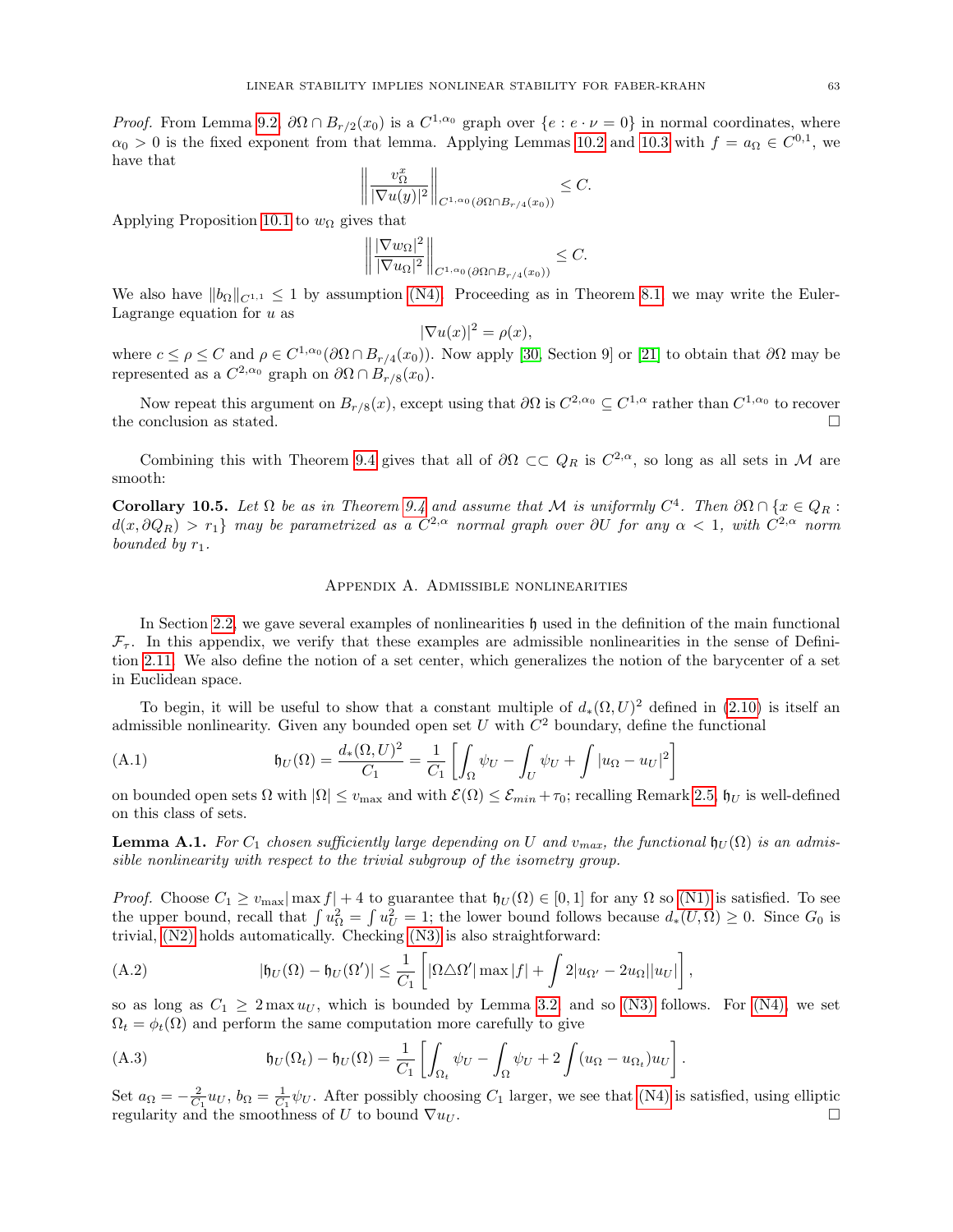Notice that in this example, while  $b_{\Omega}$  here is smooth,  $a_{\Omega}$  is not better than Lipschitz; is the limiting factor for the higher regularity discussed in Section [10.](#page-60-2)

Example [2.6](#page-7-2) considered a nonlinearity  $\mathfrak h$  in the case when there is a unique (regular) minimizer U of the base energy. Up to multiplication by a constant  $C = C(U)$ , it follows that the nonlinearity in Example [2.6](#page-7-2) is admissible with respect to the trivial subgroup of the isometry group for any choice of  $c \in (0, 1]$  in [\(2.9\)](#page-6-1). Indeed, the functional  $\mathfrak{h} = \mathfrak{h}_c$  of Example [2.6](#page-7-2) (normalized by a constant  $C = C(U)$  independent of c) is given by  $\phi_c \circ \mathfrak{h}_U$  where  $\phi_c : [0,1] \to [0,1]$  is a smooth function with  $|\phi_c'|\leq 1$  for all  $c \in (0,1]$ , and is thus admissible by Remark [2.12.](#page-9-0)

We now move toward verifying that the nonlinearity of Example [2.10](#page-8-5) is admissible. To this end, let us introduce the notion of a set center.

<span id="page-63-6"></span>**Definition A.2** (Set centers). Let  $G_0 \leq G$  be a closed subgroup of isometries of M,  $\varepsilon > 0$ , and U a fixed bounded open set. We say that a mapping from the class of bounded, open, nonempty subsets E of M with

$$
\inf_{e \in G_0} |E \triangle e(U)| \le \varepsilon
$$

to points  $x_E$  in a complete Riemannian manifold  $(N, g_N)$  is a set center adapted to U if it satisfies the following properties:

- <span id="page-63-1"></span><span id="page-63-0"></span>(C1) If  $E, E' \subseteq Q_R$ , then  $d_N(x_E, x_{E'}) \leq C(R)|E\triangle E'|$ .
- <span id="page-63-5"></span>(C2) For every E, there is an  $e \in G_0$  such that  $x_E = x_{e(U)}$ .
- <span id="page-63-2"></span>(C3) For any  $e, e' \in G_0$ ,  $|e(U) \triangle e'(U)| \le C(E) d_N(x_{e(E)}, x_{e'(E)})$ .
- <span id="page-63-3"></span>(C4) For  $x \in M$  and  $r \leq r_0$ , let  $\phi_t$  be a one-parameter family of diffeomorphisms with  $\phi_0(x) = x$  and  $|\partial_t \phi_t| \leq 1$  such that  $\{\phi_t(x) \neq x\} \subseteq B_r(x_0)$ . If the sets  $\phi_t(\Omega)$  satisfy  $(A.4)$  and  $\mathcal{H}^{n-1}(\partial \Omega) < \infty$ , then  $t \mapsto x_{\phi_t(\Omega)}$  defines a  $C^1$  curve in N and for any tangent vector  $v \in T_{x_{\Omega}}N$ ,

(A.5) 
$$
\limsup \frac{1}{|t|} \left| t g_N \left( x'_{\phi_t(\Omega)} |_{t=0}, v \right) - \int_{\phi_t(\Omega)} a^v_{\Omega} + \int_{\Omega} a^v_{\Omega} \right| \leq C r^n
$$

<span id="page-63-4"></span>for a function  $a_{\Omega}^v$  independent of  $\phi_t$  and depending linearly on v with  $||a_{\Omega}^v||_{C^2(Q_R)} \leq C(R)|v|$ .

Given a bounded open set E we let  $U_E = e(U)$  denote image under the unique isometry  $e \in G_0$  of U such that  $E$  and  $U_E$  have the same set center.

Property [\(C1\)](#page-63-1) implies  $x_E$  is a kind of Lipschitz mapping from sets to the space of centers, while [\(C3\)](#page-63-2) suggests it acts like a projection onto the images of U under  $G_0$  action. Property [\(C4\)](#page-63-3) implies that it is a  $C<sup>1</sup>$ -regular projection in an appropriate sense: to understand  $(A.5)$ , note that

$$
\int_{\phi_t(\Omega)} a_{\Omega}^v - \int_{\Omega} a_{\Omega}^v = t \int_{\partial^* \Omega} a_{\Omega}^v g(\phi_0', \nu_x) d\mathcal{H}^{n-1} - t \int_{\Omega} g(\phi_0', \nabla a_{\Omega}^v) + o(t).
$$

The second term is bounded by  $Cr^n t$ , while the first captures the "leading-order" change in  $\Omega$  under  $t \mapsto$  $\phi_t(\Omega)$ . Thus [\(A.5\)](#page-63-4) ensures that the v component of the derivative of  $x_{\phi_t(\Omega)}$  exists and is proportional to  $\int_{\partial^*\Omega} a_{\Omega}^v g(\phi'_0, \nu_x) d\mathcal{H}^{n-1}$  for some sufficiently smooth function  $a_{\Omega}^v$ , up to error of size  $r^n$ . This type of error is lower-order when considering localized deformations near a point on  $\partial\Omega$ .

Note that a set center may map to points in a Riemannian manifold  $(N, g_N)$  that is not  $(M, g)$ . An example to keep in mind here is if  $(M, g)$  is a cylinder  $S^{n-1} \times \mathbb{R}$  equipped with the standard product metric, a set center can be defined by choosing the Euclidean barycenter of a set when  $(M, g)$  is embedded into  $\mathbb{R}^{n+1}$ in the standard way.

Let us give some examples of set centers.

**Example A.3.** If  $G_0$  is trivial, the constant mapping  $x_E = x_0$  is a set center adapted to any U.

**Example A.4.** Suppose  $(M, g)$  is simply connected and has nonpositive sectional curvature. The barycenter  $x \mapsto \operatorname{argmin}_x \int_E d^2(x, y) dm(y)$  exists and is unique. This is a set center adapted to any U so long as (1)  $G_0$ acts transitively on M and (2) if  $e \in G_0$  fixes  $x_U$ , it fixes U. In particular, this applies to  $\mathbb{R}^n$  or hyperbolic space,  $G_0 = G$ , and  $U = B_r(x)$  a ball. It also applies to  $\mathbb{R}^n$  with U an arbitrary (nice) open set and  $G_0$  the group of translations.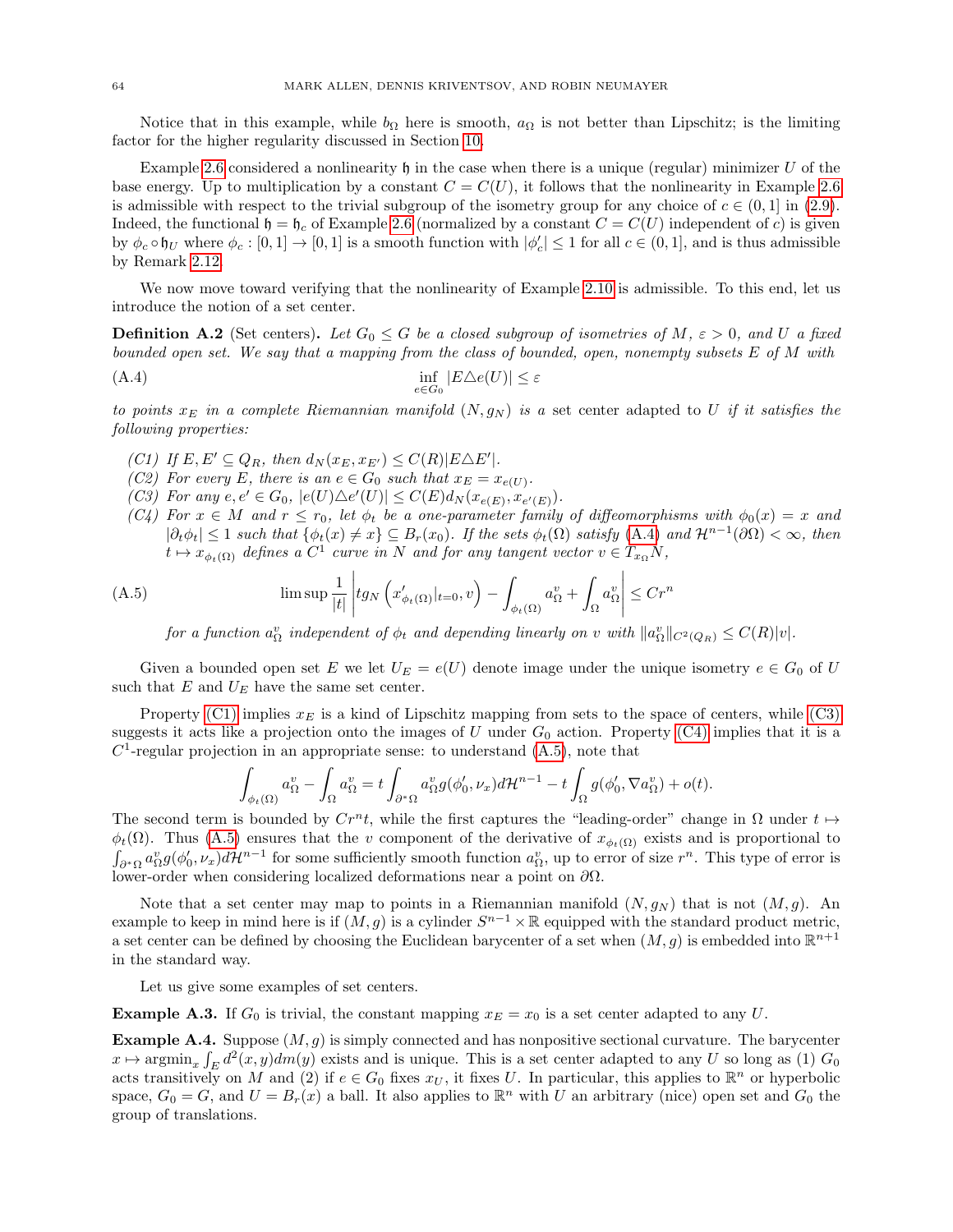**Example A.5.** Let  $(M, g)$  be the round sphere, embedded in the standard way in  $\mathbb{R}^{n+1}$ . Let  $G_0 = G$ be the full isometry group and  $U = B_r(x)$  be a geodesic ball with  $r < \pi$ . For any open  $E \subseteq S^n$ , let  $y_E = \int_E y d\mathcal{H}^n(y)$ , where  $y, y_E \in \mathbb{R}^{n+1}$  and this is a (vector-valued) surface integral. Note that  $y_U \neq 0$  and that for any  $E, E'$ , we have

$$
|y_E - y_{E'}| \le \frac{1}{|E|} \int_{E \triangle E'} |y| + |S^n| \left| \frac{1}{|E|} - \frac{1}{|E'|} \right| \le C|E \triangle E'|.
$$

In particular, if  $|E\Delta U| \leq \varepsilon$ , we may ensure that  $|y_E| \geq r > 0$ . For any such E, the mapping  $E \mapsto x_E = \frac{y_E}{|y_E|}$ is a set center. Indeed, then  $|x_E - x_{E'}| \leq \frac{1}{r}|y_E - y_{E'}|$ , so this satisfies [\(C1\).](#page-63-1) It also satisfies [\(C2\),](#page-63-5) as G acts transitively on  $S<sup>n</sup>$ . Property [\(C3\)](#page-63-2) can be checked using that  $U = B<sub>r</sub>(x)$  is invariant under rotation about its set center, and [\(C4\)](#page-63-3) may be verified similarly to the proof of Proposition [A.6](#page-64-0) below.

Let us give a proof that the Euclidean barycenter is a set center in the sense of Definition [A.2;](#page-63-6) the other examples described above can be checked similarly. First of all, the barycenter on Euclidean space is an example of a set center.

<span id="page-64-0"></span>**Proposition A.6.** Let  $(M, g)$  be Euclidean space, and let  $G_0 = G$  and  $U = B_1$ . Then the barycenter  $x_E = f_E x \in \mathbb{R}^n$  is a set center satisfying [\(C1\)-](#page-63-1)[\(C4\).](#page-63-3) Here  $\varepsilon$  in [\(A.4\)](#page-63-0) may be taken arbitrary.

Proof. For  $(C1)$ ,

$$
|x_E - x_{E'}| = \left| \frac{1}{|E|} \int_E x - \frac{1}{|E'|} \int_{E'} x \right| \le \frac{1}{|E|} \int_{E \triangle E'} |x| + \left| \frac{|E'|}{|E|} - 1 \right| R \le C|E'\triangle E|.
$$

Then [\(C2\),](#page-63-5) [\(C3\)](#page-63-2) are immediate, and for [\(C4\)](#page-63-3) we may compute  $|\Omega_t| - |\Omega| = \mathcal{H}^{n-1}(\partial^*\Omega)t + o(t) = O(t)$  and

$$
\int_{\phi_t(\Omega)} x - \int_{\Omega} x = t \int_{\partial^* \Omega} x \cdot \nu_x - t \int \phi'_t(0) + o(t) = O(t),
$$

from which we see that

$$
x_{\Omega_t} = \frac{1}{|\phi_t(\Omega)|} \int_{\phi_t(\Omega)} x = x_{\Omega} + \int_{\phi_t(\Omega)} \left[ \frac{x}{|\Omega|} - \int_{\Omega} x \right] - \int_{\Omega} \left[ \frac{x}{|\Omega|} - \int_{\Omega} x \right] + O(t^2).
$$

This shows  $x_{\Omega_t}$  is a  $C^1$  curve, and  $x'_{\Omega_t}|_{t=0}$  satisfies  $(A.5)$  with  $a_{\Omega}^v = \left[\frac{x}{|\Omega|} - \int_{\Omega} x\right] \cdot v$ .

More general constructions can be carried out here, for example considering set projections onto  $\mathcal M$  in the case when  $\mathcal M$  admits "smooth" parameterizations by finite-dimensional manifolds, in which case the key point will always be verifying properties  $(N3)$  and  $(N4)$  using analogues of  $(C1)$  and  $(C4)$ .

Now, given a bounded open set U with  $C^2$  boundary, a subgroup of isometries  $G_0 \leq G$ , and a set center  $\Omega \mapsto x_{\Omega}$ , define the functional

$$
\mathfrak{h}(\Omega) := \mathfrak{h}_{U_{\Omega}}(\Omega) \qquad x_{U_{\Omega}} = x_{\Omega}
$$

where  $\mathfrak{h}_U$  was defined in [\(A.1\)](#page-62-0). By properties [\(C2\)](#page-63-5) and [\(C3\)](#page-63-2) of set centers,  $\mathfrak{h}$  is well-defined for all  $\Omega$  with  $|\Omega \Delta e(U)| \leq \varepsilon$  for some  $e \in G_0$ . From Lemma [3.10,](#page-16-0) this holds for all  $\Omega$  with  $\mathcal{E}(\Omega) \leq \mathcal{E}_{min} + \tau_0$ .

<span id="page-64-2"></span>**Proposition A.7.** The functional  $\mathfrak{h}(\Omega)$  in [\(A.6\)](#page-64-1) is an admissible nonlinearity with respect to  $G_0$  in the sense of Definition [2.11](#page-8-1) for  $C_1$  sufficiently large.

*Proof of Proposition [A.7.](#page-64-2)* Properties [\(N1\)](#page-8-2) and [\(N2\)](#page-8-3) are immediate from the construction. For [\(N3\),](#page-8-4) take  $\Omega, \Omega'$  and apply property [\(C1\)](#page-63-1) of set centers:

<span id="page-64-1"></span>
$$
d_N(x_{\Omega}, x_{\Omega'}) \le C(R) |\Omega \triangle \Omega'|.
$$

This means there exists  $e \in G_0$  with  $e(U_{\Omega}) = U_{\Omega'}$  and  $|U_{\Omega'} \Delta U_{\Omega}| \leq C |\Omega \Delta \Omega'|$ . To simplify notation, we set  $U = U_{\Omega}$  and  $U' = U_{\Omega'}$ .

First of all, after possibly composing e with an isometry which fixes U, we may assume  $d(e, id) \leq \varepsilon_1$ small. Indeed, if this is false then there is a sequence  $e_k \in G_0$  with  $|U \triangle e_k(U)| \to 0$  but  $d(e_k, e_0) > \varepsilon_1$  for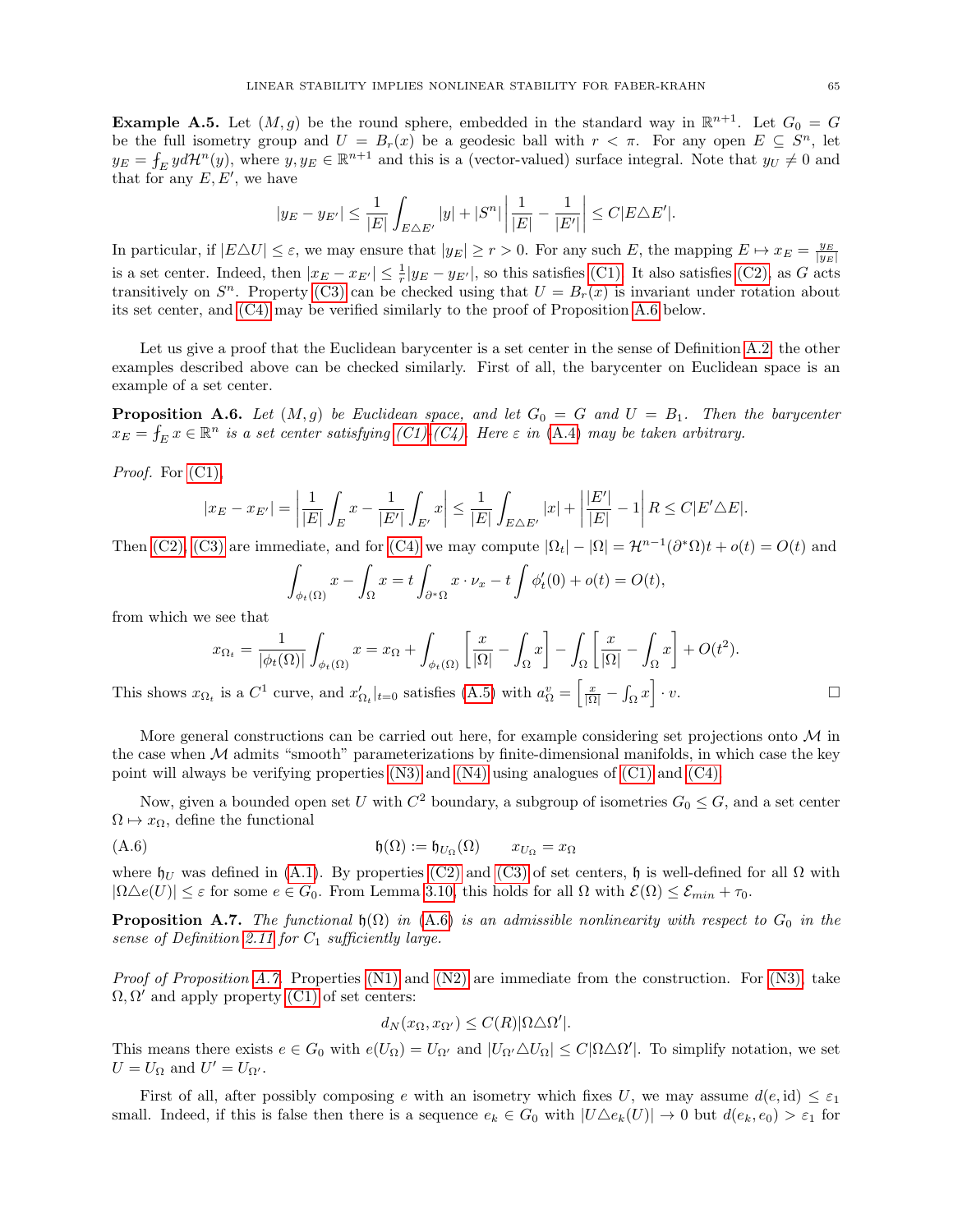any  $e_0$  fixing U. It is then straightforward to show (see [\[33\]](#page-71-1), Theorem 3 and subsequent remarks) that the  $e_k$ have a subsequence converging to some e with  $|U\Delta e(U)| = 0$  and therefore fixing U. This is a contradiction.

Let  $S_U \subseteq \mathfrak{G} = T_{\text{id}}G_0$  be the tangent space to the subgroup of isometries which fix U, and  $H_U$  a subspace of  $\mathfrak G$  such that  $H_U \oplus S_U = \mathfrak G$ ; set  $V = \{v \in H_U : |v| = 1\}$ . One may verify that that for any  $U' = \exp_{id} w(U)$ for w with  $|w| \leq \varepsilon_1$ , U' may also be represented as  $\exp_{id} tv(U)$  for  $v \in V$  and  $|t| \leq C \varepsilon_1$  (see e.g. [\[35,](#page-71-2) Theorem  $3.58$ . We may estimate the value of t more precisely:

(A.7) 
$$
|U \triangle U'| \leq C \sup_{x \in U} d(\exp_{\text{id}} tv(x), x) \leq C(U)t.
$$

The reverse bound is also valid. Indeed, for any fixed  $v \in V$ , we have  $\int_{\partial U} |g(v(x), \nu_x)| > 0$  where  $\nu_x$  is the outward unit normal to  $\partial U$ : if  $|g(v(x), \nu_x)| \equiv 0$ , then the isometries generated by v fix U, contradicting that  $v \in V \subseteq H_U \setminus \{0\}$ . As V is compact, this gives that  $\inf_{v \in V} \int_{\partial U} |g(v(x), \nu_x)| \ge c(U) > 0$ . Then we may estimate

(A.8) 
$$
|U \triangle U'| = t \int_{\partial U} |g(v(x), \nu_x)| + O(t^2) \geq c(U)t.
$$

This value  $t$  also controls the distance between  $U$  and  $U'$  in stronger topologies:

<span id="page-65-0"></span>
$$
\sup_{x \in Q_R} |d(x, \partial U) - d(x, \partial U')| = \sup_{x \in Q_R} |d(x, \partial U) - d(\exp_{\text{id}} - tv(x), \partial U)| \le Ct
$$

and

$$
\int |u_U - u_{U'}| \le \sup_x |u_U(x) - u_U(\exp_{\text{id}} - tv(x))| \le Ct \sup_x |\nabla u_U| \le Ct.
$$

In the line above, we recall from Lemma [3.14](#page-20-0) that  $U$  has a *unique* nonnegative, normalized, first eigenfunction  $u_U$ , and so  $u_{U'} = u_U \circ e^{-1}$ . So, we find that

$$
|\mathfrak{h}_U(\Omega) - \mathfrak{h}_{U'}(\Omega)| \leq \frac{1}{C_1} \left[ \int_{\Omega} |\psi_U - \psi_{U'}| + 2 \int |u_{\Omega}||u_U - u_{U'}| \right] \leq \frac{1}{C_1} C t \leq \frac{C}{C_1} |\Omega \triangle \Omega'|.
$$

Combining this with  $(A.2)$  of Lemma [A.1](#page-62-2) and choosing  $C_1$  small enough gives  $(N3)$ .

We now verify [\(N4\).](#page-8-0) To begin, let  $U_t = e_t(U)$  denote  $U_{\phi_t(\Omega)}$ , the unique isometry of U with the same set center as  $\phi_t(\Omega)$ . Our first claim is that after possibly modifying the  $e_t$ , they may be represented for t small as  $e_t = \exp_{id} \gamma(t)$ , where  $\gamma(t)$  is a  $C^1$  curve in  $H_U \subseteq \mathfrak{G}$  with  $\gamma(0) = 0$ . To see this, consider the mapping  $T: v \mapsto x_{\exp_{id} v(U)}$  from a small ball  $B_{\varepsilon_1}(0) \subseteq \mathfrak{G}$  to N. By property [\(C4\)](#page-63-3) of set centers, T has continuous directional derivatives on  $B_{\varepsilon_1}$ , and so it is  $C^1$ . We also have that  $d_0T(S_U) = \{0\}$ , since any curve of isometries fixing U has set center constant  $x_U$  and by [\(A.8\)](#page-65-0) and property [\(C3\),](#page-63-2) this is precisely the kernel of  $d_0T$ . So,  $T|_{H_U}$  is a  $C^1$  diffeomorphism onto its image from the inverse function theorem.

Applying property [\(C4\),](#page-63-3) the curve  $t \mapsto x_{\phi_t(\Omega)}$  is  $C^1$ , and there is a unique  $C^1$  curve  $\gamma: (-c, c) \to H_U \subseteq \mathfrak{G}$ such that  $x_{\phi_t(\Omega)} = \exp_{id} \gamma(t)(U)$ . By definition of U,  $\gamma(0) = 0$ . Furthermore, we have that

$$
\gamma'(0) = d_0 T^{-1} |_{H_U} (x'_{\phi_t(\Omega)}|_{t=0}) = \lim_{t \to 0} \frac{1}{|t|} \int_{\phi_t(\Omega)} A_{\Omega} - \int_{\Omega} A_{\Omega} + O(r^n)
$$

for some  $A_{\Omega}: Q_R \to \mathfrak{G}$  with  $||A_{\Omega}||_{C^2} \leq C$ , i.e. for each x,  $A_{\Omega}(x)$  is a vector field generating isometries.

Let us next estimate the  $\psi_U$  term:

$$
\psi_{U_t}(x) = \psi_U(\exp_{\text{id}} - \gamma(t)(x)) = \psi_U(x) - tg(\nabla \psi_U(x), \gamma'(0)(x)) + o(t)|D^2 \psi_U|.
$$

so

$$
\int_{\Omega} [\psi_{U_t}(\Omega) - \psi_U(\Omega)] = -\int_{\Omega} tg_x(\nabla \psi_U(x), \gamma'(0)) + o(t) + O(r^n t).
$$

In particular,

$$
\limsup_{t\to 0}\frac{1}{|t|}\left|\int_{\Omega}\psi_{U_t}(\Omega)-\psi_U(\Omega)+\int_{\phi_t(\Omega)}\int_{\Omega}g(A_{\Omega}(y),\nabla\psi_U(x))dxdy-\int_{\Omega}\int_{\Omega}g(A_{\Omega}(y),\nabla\psi_U(x))dxdy\right|\leq Cr^n.
$$

Here and in the remainder of the proof we write dx to denote  $dm(x)$  to consolidate notation. The estimate on the eigenfunction term is similar, at least so long as we avoid the set  $\{d(x,\partial U) < C|t|\}$  for C large enough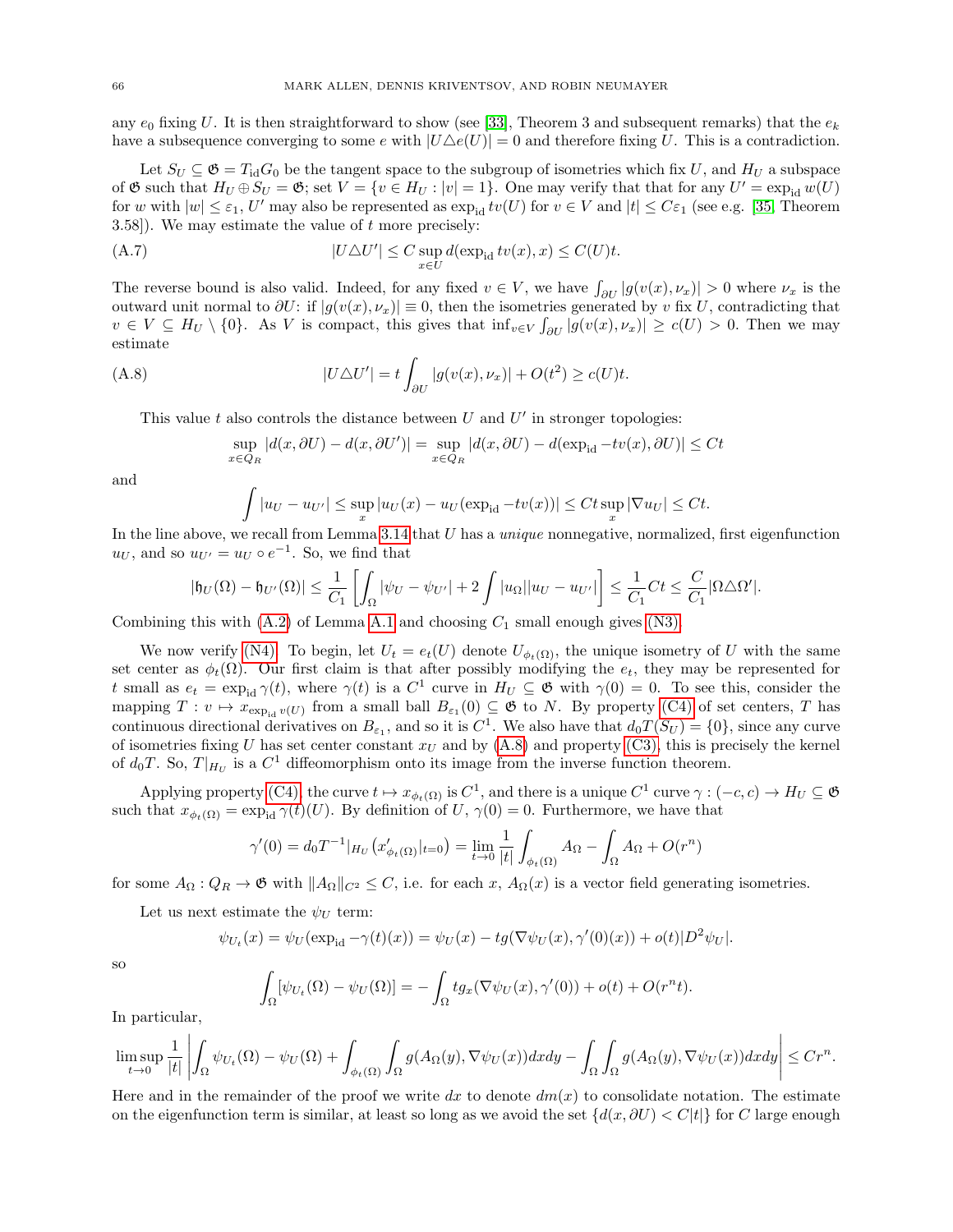that  $\exp_{id} - \gamma(s)(x) \neq \partial U$  for  $|s| \leq |t|$ , the issue being that  $u_U$  is not smooth near  $\partial U$ . Away from this set, we have:

$$
u_{U_t}(x) = u_U(x) - tg(\nabla u_U(x), \gamma'(0)) + O(t^2 \sup_U |D^2 u_U|).
$$

Note that while  $u_U$  is not smooth,  $D^2 u_U$  is uniformly bounded on U. Therefore,

$$
\int |u_{U_t} - u_{\Omega}|^2 - \int |u_U - u_{\Omega}|^2 = 2 \int u_{\Omega}(u_U - u_{U_t})
$$
  
=  $2t \int g(\nabla u_U(x), \gamma'(0)) + o(t) + O\left(\int_{\{d(x, \partial U) < C|t|\}} |u_U| + |u_{U_t}| + t|g(\nabla u_U(x), \gamma'(0))|\right).$ 

The rightmost term is actually  $o(t)$  as well;  $|\{(d(x,\partial U) < C|t|\}| \to 0$ , while also  $|u_U| + |u_{U_t}| \leq Ct$  and  $t|g(\nabla u_U(x), \gamma'(0))| \leq Ct$  over this region. So, rewriting the expansion above, we have

$$
\limsup_{t \to 0} \frac{1}{|t|} \left| \int |u_{U_t} - u_{\Omega}|^2 - \int |u_U - u_{\Omega}|^2 - 2t \int g(\nabla u_U(x), \gamma'(0)) \right| = 0.
$$

Moreover, the first-order term may be re-expressed in terms of  $A_{\Omega}$  as well:

$$
\limsup_{t\to 0}\frac{1}{|t|}\left|t\int g(\nabla u_U(x),\gamma'(0))-\int_{\phi_t(\Omega)}\int_\Omega g_x(A_\Omega(y),\nabla u_U(x))dxdy-\int_\Omega\int_\Omega g_x(A_\Omega(y),\nabla u_U(x))dxdy\right|\leq Cr^n.
$$

To summarize, setting

$$
a_{\Omega}^{0} = \int_{\Omega} g_x(A_{\Omega}(y), 2\nabla u_U(x) + \nabla \psi_U(x)) dx
$$

we have that  $||a_{\Omega}^{0}||_{C^{2}(Q_{R})} \leq C(U)$ , and

$$
\limsup_{t \to 0} \frac{1}{|t|} \left| \mathfrak{h}_{U_t}(\Omega) - \mathfrak{h}_U(\Omega) + \int_{\phi_t(\Omega)} a_{\Omega}^0 - \int_{\Omega} a_{\Omega}^0 \right| \leq Cr^n.
$$

Together with  $(A.3)$  this implies property  $(N4)$ . This completes the proof.

As we saw following Lemma [A.1](#page-62-2) above, it follows immediately from Proposition [A.7](#page-64-2) and Remark [2.12](#page-9-0) that the nonlinearity of Example [2.10](#page-8-5) is an admissible nonlinearity with respect to  $G$  in the sense of Defintion [2.11](#page-8-1) for all  $c \in (0,1]$ , after possibly normalizing by a constant  $C = C(U)$ .

## <span id="page-66-0"></span>Appendix B. Domains admitting linear-growth solutions to elliptic equations are NTA

The purpose of this appendix is to show that if a domain  $\Omega$  supports a nonnegative function u vanishing on  $\partial\Omega$ , growing like  $d(x, \partial\Omega)$  from the boundary, and solving an elliptic equation with bounded right-hand side, then  $\Omega$  is NTA (locally). Our first lemma follows the approach of [\[2\]](#page-70-3), using a monotonicity formula argument, except that the  $u$  is not assumed to be a minimizing solution to a free boundary problem. In fact, it may solve an equation with right-hand side, and not even all the way up to the boundary (so long as we are only looking for Harnack chains between points a distance  $\eta$  from  $\partial\Omega$ ).

<span id="page-66-1"></span>**Lemma B.1.** Let  $\Omega \subseteq \mathbb{R}^n$  be open and u be a continuous function on  $\overline{\Omega} \cap B_1$  (which is  $C^2$  on  $\Omega$ ), with  $u = 0$ on  $\partial\Omega$  and  $u > 0$  on  $\Omega$ . Then for any  $K, M, m > 0$ , there are  $\eta, \delta > 0$  such that if

- (1)  $0 \in \partial \Omega$ .
- $(2) |\nabla u| \leq 1$  on  $\Omega \cap B_1$ .
- (3) For all  $x \in \overline{\Omega} \cap B_1$  and  $r < 1$ ,  $\sup_{B_r(x)} u \ge mr$ .
- (4)  $|\Delta u| \leq \delta$  on  $\{d(x, \Omega^c) > \delta\} \cap B_1$ .
- (5)  $\Omega$  satisfies the outer clean ball condition with constant K at 0.

then for any points  $x_1, x_2 \in B_{M\eta}$  with  $d(x_1, \Omega^c)$ ,  $d(x_2, \Omega^c) > \eta$ , there exists a curve  $\gamma \subseteq B_1 \cap \{d(x, \Omega^c) > c\eta\}$ of length at most C connecting  $x_1$  and  $x_2$ .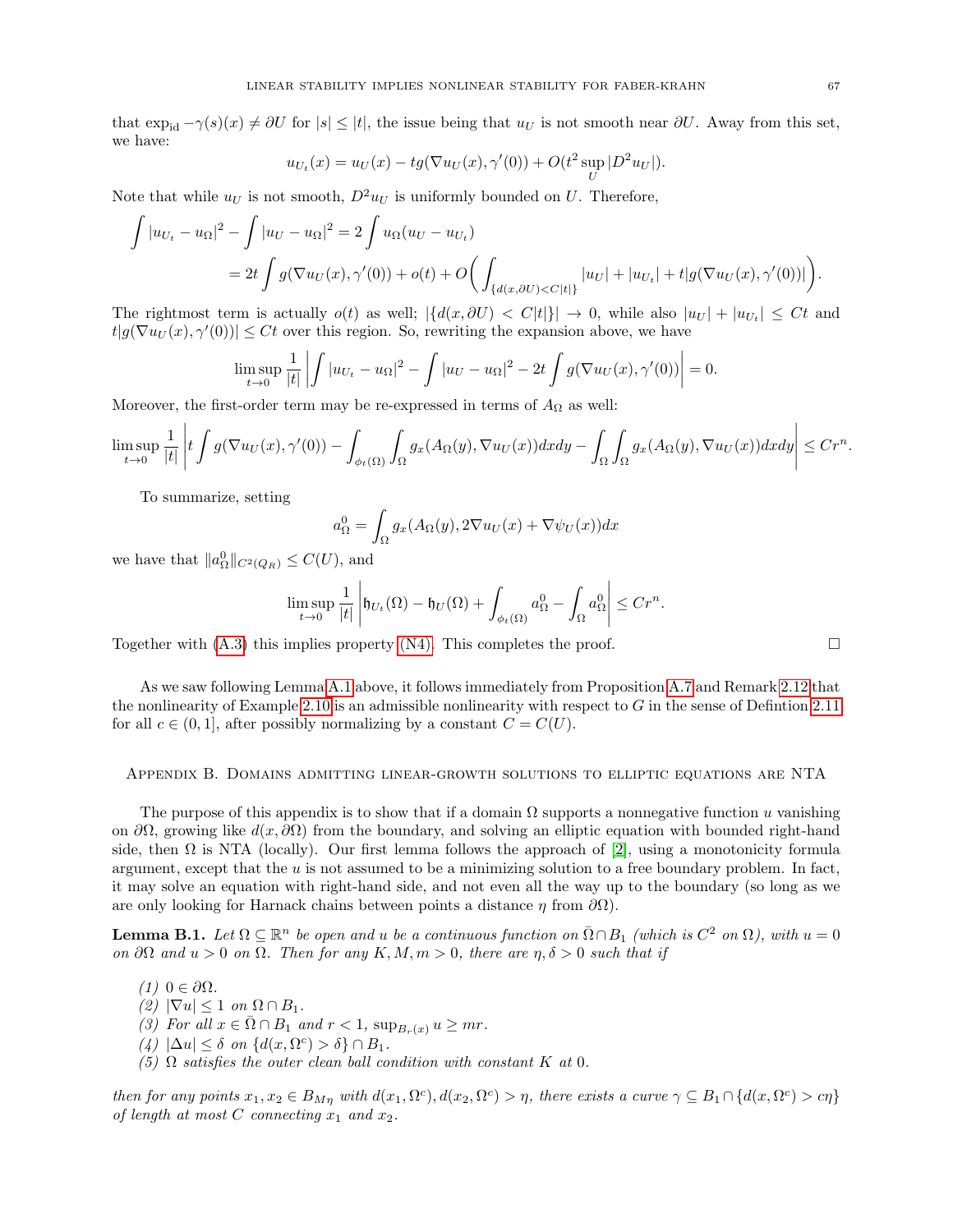*Proof.* Set  $v(x) = u(x) + \frac{\delta}{2n}|x|^2$ ; then  $\Delta v \geq 0$  on  $\{d(x, \Omega^c) > \delta\} \cap B_1$ , and moreover as long as  $\delta < 1$ assumption (2) gives  $|\nabla v| \leq 2$ . Consider the set  $A = \{x \in \Omega : v(x) > c_0\eta\} \cap B_{1/2}$ , noting that so long as we choose  $\delta$  small enough in terms of  $\eta$ ,  $m$ ,

$$
\left\{d(x,\Omega^c) > \frac{1}{2}\eta\right\} \cap B_{1/2} \subseteq A \subseteq \{d(x,\Omega^c) > c_1\eta\},\
$$

for some  $c_0, c_1$  depending only on n and m. Indeed, if  $d(x, \Omega^c) > \frac{1}{2}\eta$ , we apply assumption (3) on  $B_{\frac{\eta}{8}}(x)$ to learn that  $\sup_{B_{\frac{n}{8}}(x)} u \geq m_{8}^{n}$ . Then so long as  $\delta < \eta/4$  (and hence (4) applies on  $B_{\eta/4}(x)$ ) the Harnack inequality gives

$$
m\frac{\eta}{8} \le \sup_{B_{\frac{\eta}{8}}(x)} u \le Cu(x).
$$

Setting  $c_0 = \frac{m}{16C}$  ensures that  $u(x) \ge 2c_0\eta$ , and as long as  $\delta < c_0\eta$ , this gives  $v(x) > u(x) - \delta \ge c_0\eta$  and so  $x \in A$ . On the other hand, if  $x \in A$  and  $\delta < \frac{c_0}{2}\eta$ , we have  $u(x) > \frac{c_0}{2}\eta$ . In light of (2), this guarantees that  $d(x, \Omega^c) > \frac{c_0}{2}\eta$ , and we set  $c_1 = \frac{c_0}{2}$ .

Let  $A_1, A_2$  be the two connected components of A which contain  $x_1, x_2$  respectively. We will show that  $A_1 = A_2$ . From a computation like the one just performed, we have that  $v(x_i) > 2c_0\eta$ . Set  $d_i = d(x_i, A^c)$ , and let  $y_i \in \partial A_i$  such that  $|y_i - x_i| = d_i$ . From assumption (1) we must have  $d_i < M\eta$ . Our first task will be to show that  $|\nabla v|$  is relatively large on a set near  $x_i$ .

Consider a line segment with endpoints  $x_1$  and  $y_1$ . Integrating along it,

$$
c_0 \eta < v(x_1) - v(y_1) = \int_0^1 \nabla v(tx_1 + (1-t)y_1) \cdot (x_1 - y_1) dt
$$
\n
$$
\leq d_1 \int_0^1 |\nabla v(tx_1 + (1-t)y_1)| dt \leq M \eta \int_0^1 |\nabla v(tx_1 + (1-t)y_1)| dt.
$$

As  $|\nabla v| \leq 2$  everywhere, the second-to-last step implies that  $d_1 \geq \frac{c_0 \eta}{2}$ . We can say more: if  $|\nabla v| < \frac{c_0}{8M}$  for all  $t > \frac{c_0}{8M}$ , we could estimate

$$
M\eta \int_0^1 |\nabla v(tx_1 + (1-t)y_1)| dt \le (1 - \frac{c_0}{8M})\frac{c_0\eta}{8} + \frac{c_0\eta}{8} 2 < \frac{c_0\eta}{2},
$$

and this is a contradiction. Hence there must be a  $t > \frac{c_0}{8M}$  with  $|\nabla v(tx_1 + (1-t)y_1)| \ge \frac{c_0}{8M}$ ; set  $z_1 =$  $tx_1 + (1-t)y_1$ . Letting  $c_2 = \frac{c_0}{8M} \cdot \frac{c_0}{8}$ , we have that

$$
|z_1 - y_1| = t|x_1 - y_1| = td_1 \ge \frac{c_0}{8M} \cdot \frac{c_0 \eta}{2} = c_2 \eta.
$$

In particular  $B_{c_2\eta}(z_1) \subseteq A_1 \subseteq \{d(x,\Omega^c) > \delta\}$  and we may apply an elliptic regularity estimate to v on this ball:

$$
(c_2\eta)^{1+\alpha} [\nabla v]_{C^{0,\alpha}(B_{\frac{c_2\eta}{2}}(z_1))} \leq C[\operatorname*{osc}_{B_{c_2\eta}(z_1)} v + \delta(c_2\eta)^2] \leq C\eta,
$$

so in particular

$$
|\nabla v(x) - \nabla v(z_1)| \le C \left(\frac{|x - z_1|}{\eta}\right)^{\alpha} < \frac{c_0}{16M}
$$

so long as  $|x - z_1| < c_3\eta$ . For any such x, we have  $|\nabla v(x)| \ge \frac{c_0}{16M}$ . Integrating,

$$
\frac{1}{(2M\eta)^2} \int_{B_{2M\eta} \cap A_1} |\nabla v|^2 |x|^{2-n} dx \ge \frac{1}{(2M\eta)^n} \int_{B_{c_3\eta}(z_1)} |\nabla v|^2 \ge \left(\frac{c_3}{2M}\right)^n |B_1| \frac{c_0}{16M} \ge c_4.
$$

Set

$$
J(r) = \frac{1}{r^4} \int_{B_r \cap A_1} |\nabla (v - c_0 \eta)_+|^2 |x|^{2-n} dx \int_{B_r \cap A_2} |\nabla (v - c_0 \eta)_+|^2 |x|^{2-n} dx.
$$

We have just shown that  $J(2M\eta) \geq c_4^2$  (as the computations apply equally well to  $x_2$  and  $A_2$ ). It is straightforward to check that  $J(1/2) \leq C$  using just  $|\nabla v| \leq 2$ . From the enhanced monotonicity property of J [\[2,](#page-70-3) Lemma 4.4] and assumption (5),  $r \mapsto \frac{J(r)}{r^{\beta}}$  is an increasing function for some  $\beta > 0$  depending only on K. This means that  $c_4^2 \leq J(2M\eta) \leq C(4M\eta)^{\beta}$ . This is a contradiction if  $\eta$  is chosen small in terms of M and  $c_4$ .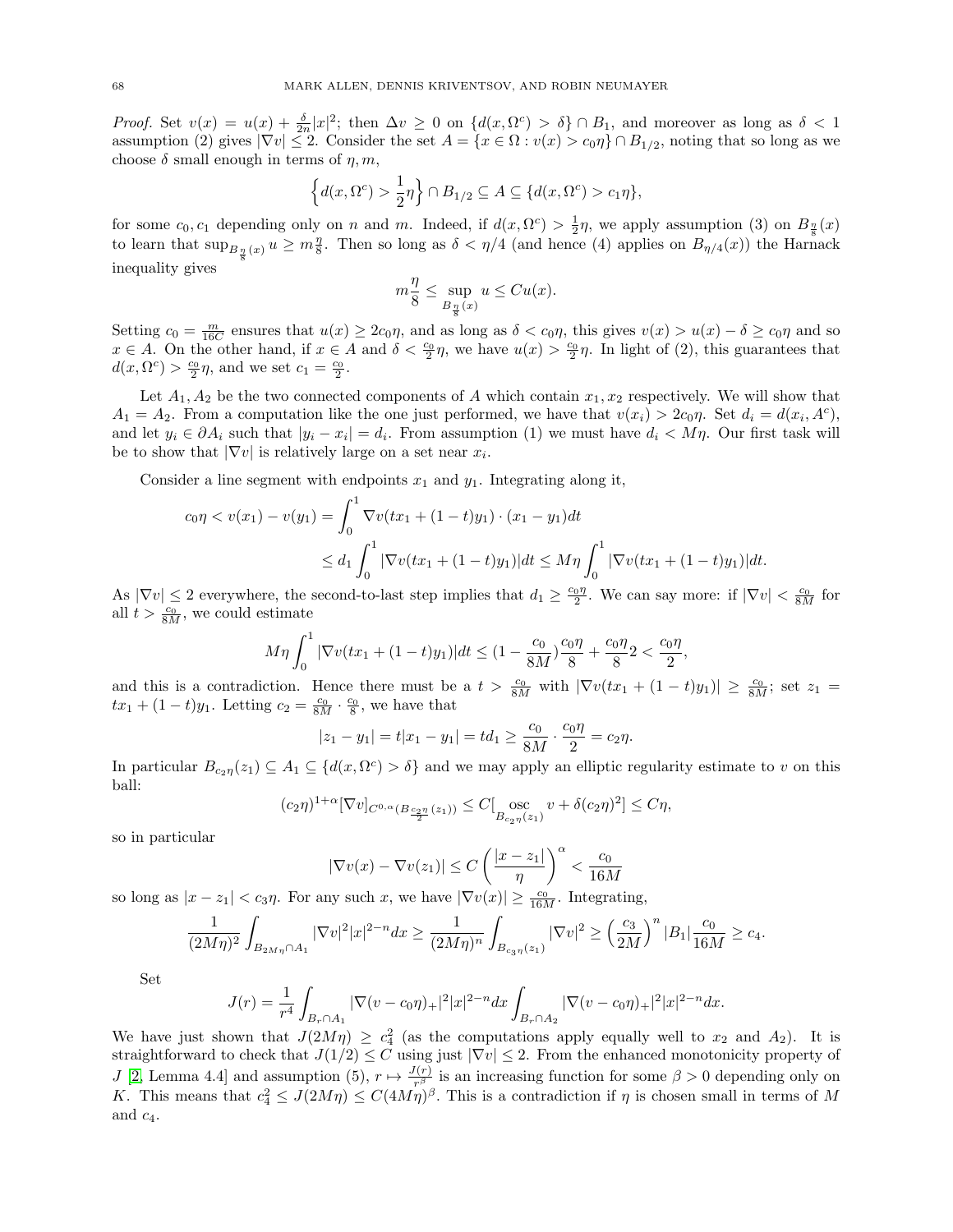We have shown that  $A_1 = A_2$ . Now cover the closure of  $A_1$  by balls of radius  $r = \frac{c_1}{4} \eta$ ; it is always possible to do so by at most  $N = C\eta^{-n}$  balls, and then to connect any two points in  $A_1$  by a piecewise linear curve of length  $CN\eta$  contained in the union of these balls. This curve has bounded length and stays a distance at least  $c_1\eta/4$  away from  $\partial\Omega$ , concluding the proof.  $\Box$ 

If instead u solves an elliptic equation with Lipschitz coefficients, the previous lemma still applies after a suitable change of variables and scaling argument. Here we carefully exploit the form of assumption (4) above.

<span id="page-68-0"></span>**Lemma B.2.** Let  $\Omega \subseteq \mathbb{R}^n$  be open and u be a continuous function on  $\overline{\Omega} \cap B_1$  (which is  $C^2$  on  $\Omega$ ), with  $u = 0$ on  $\partial\Omega$  and  $u > 0$  on  $\Omega$ . Then for any  $\lambda, K, M, m > 0$ , there is an  $\eta_0 > 0$  such that if

- (1)  $0 \in \partial \Omega$
- (2)  $|\nabla u| \leq 1$  on  $\Omega \cap B_1$ .
- (3) For all  $x \in \overline{\Omega} \cap B_1$  and  $r < 1$ ,  $\sup_{B_r(x)} u \ge mr$ .
- $(4)$   $a_{ij}\partial_i\partial_j u = f$  on  $\Omega \cap B_1$ , with  $||f||_{C^{0,1}} \leq 1$ , where  $\lambda |\xi|^2 \leq a_{ij}(x)\xi_i\xi_j \leq \lambda^{-1}|\xi|^2$  is a matrix-valued function with  $[a_{ij}]_{C^{0,1}(B_1)} \leq 1$ .
- (5)  $\Omega$  satisfies the outer clean ball condition with constant K at 0.

then for any  $\eta < \eta_0$  and points  $x_1, x_2 \in B_{M\eta}$  with  $d(x_1, \Omega^c), d(x_2, \Omega^c) > \eta$ , there exists a curve  $\gamma \subseteq$  $B_1 \cap \{d(x, \Omega^c) > c\eta\}$  of length at most  $C\eta$  connecting  $x_1$  and  $x_2$ .

*Proof.* First, take  $x \in \Omega$  and  $d = d(x, \Omega^c)$ : then

$$
d|D^2u(x)| \le C \left[ \sup_{B_{d/2}(x)} |\nabla u| + d^2[f]_{C^{0,1}} \right]
$$

from standard elliptic estimates and assumption (4). If  $B_{d/2}(x) \subseteq B_1$ , combining with (2) gives  $|D^2u| \leq$  $Cd^{-1}$ .

Fix the matrix  $b_{ij} = a_{ij}(0)$ , and compute

$$
b_{ij}\partial_i\partial_j u = f + (a_{ij} - b_{ij})\partial_i\partial_j u.
$$

On  $B_r \cap \{d(x, \Omega^c) > \delta_0 r\}$ , this has

$$
|b_{ij}\partial_i\partial_j u| \le 1 + \delta_0^{-1}.
$$

There exists a linear map  $L : \mathbb{R}^n \to \mathbb{R}^n$  such that  $B_{\kappa} \subseteq L(B_1) \subseteq B_{\kappa^{-1}}$  and if  $b_{ij}\partial_i\partial_j u = g$ , then  $\Delta(u \circ L) =$  $g \circ L$ , where  $\kappa = \kappa(\lambda)$ . Let v be given by

$$
v(x) = \frac{u(rLx)}{\kappa^{-1}r},
$$

where r will be chosen, but at least  $r < \kappa$ . Let  $V = L^{-1}(\Omega)/r$ . Then  $|\nabla v| \leq 1$  on  $B_1 \cap V$  and  $0 \in \partial V$ . Moreover, for every  $x \in \overline{V} \cap B_1$  and  $s < 1$ ,

$$
\sup_{B_s(x)} v \ge m\kappa^2 s.
$$

Finally,

$$
|\Delta v(x)| \leq C \kappa r (1+\delta_0^{-1})
$$

on  $\{d(x, V^c) > \delta_0/\kappa\} \cap B_1$ .

Fix  $M' = M/\kappa$  and  $m' = \kappa^2 m$ , and apply Lemma [B.1](#page-66-1) with parameters  $M', m'$  to v and V: then there exists an  $\eta', \delta'$ , such that if

$$
|\Delta v(x)| \le \delta'
$$

on  $\{d(x, V^c) > \delta'\}\cap B_1$ , and any  $y_1, y_2 \in B_{M'\eta'}$  with  $d(y_i, V^c) > \eta'$ , there is a path connecting  $y_1$  to  $y_2$  of length at most C and staying  $c\eta'$  away from  $V^c$ .

Select  $\delta_0 = \kappa \delta'$ , and  $r = \kappa \eta / \eta'$ . Choose  $\eta_0$  so that  $r < \kappa$  and

$$
|\Delta v(x)|\leq C\kappa r(1+\delta_0^{-1})\leq C\kappa^2\frac{\eta_0}{\eta'}(1+\delta_0^{-1})<\delta'
$$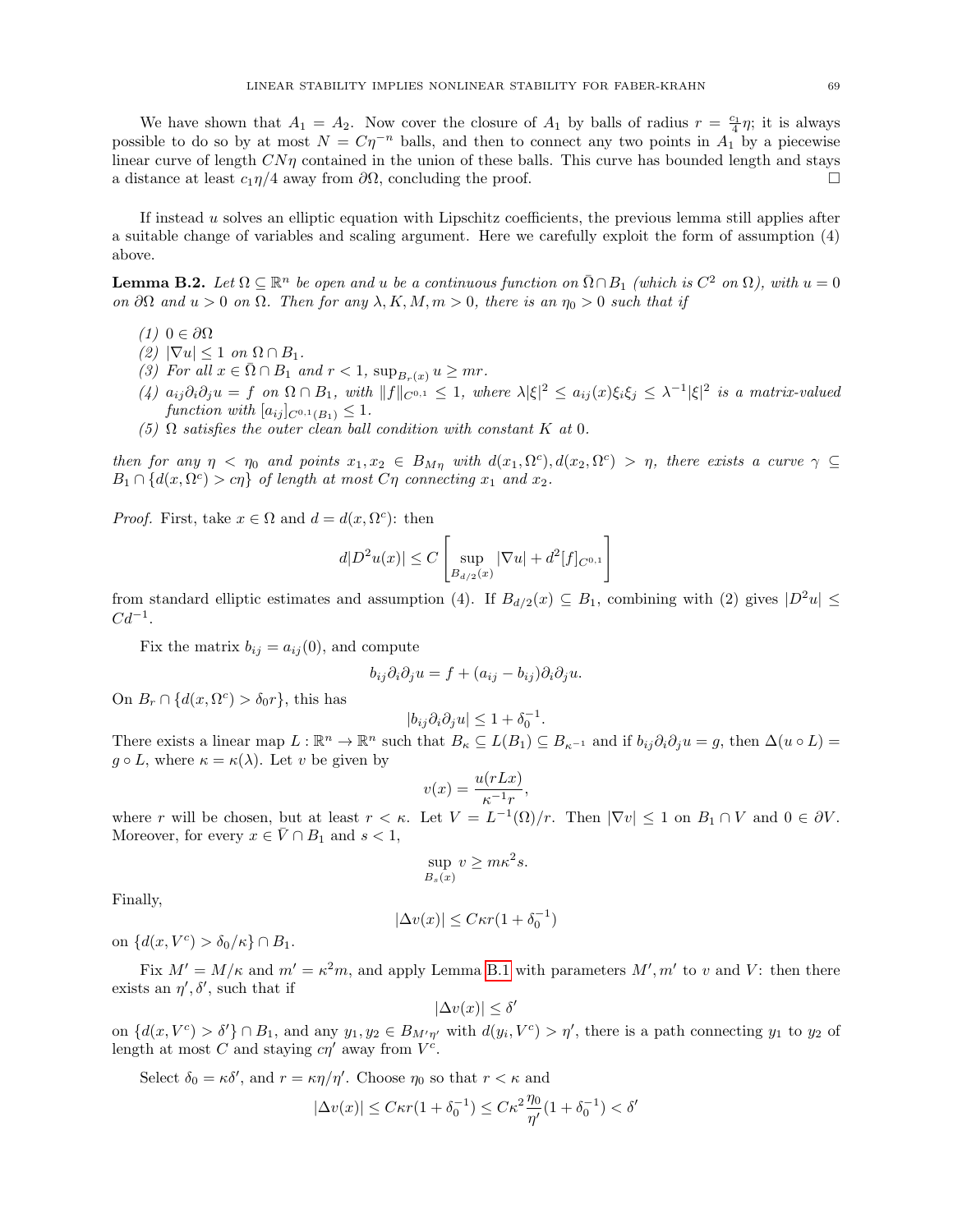on  $\{d(x, V^c) > \delta_0/\kappa\} \cap B_1$ . Then set  $y_i = rLx_i$ : we have that  $y_i \in B_{M'\eta'}$  and  $d(y_i, V^c) \geq \eta'$ , so the above applies to give a path  $\gamma'$  connecting  $y_1$  to  $y_2$ . Let  $\gamma = r^{-1}L^{-1}\gamma'$ ; then  $\gamma$  connects  $x_1$  and  $x_2$ , has length at most  $Cr \leq C\eta$ , and stays a distance  $cr\eta' \geq c\eta$  from  $\partial\Omega$ .

By iterating this lemma finitely many times, we can now show that  $\Omega$  satisfies the Harnack chain condition.

<span id="page-69-0"></span>**Theorem B.3.** Let  $\Omega \subseteq \mathbb{R}^n$  be an open set, and u be a continuous function on  $\overline{\Omega} \cap B_1$  (which is  $C^2$  on  $\Omega$ ), with  $u = 0$  on  $\partial\Omega$  and  $u > 0$  on  $\Omega$ . Assume that

- (1)  $0 \in \partial \Omega$ .
- $(2)$   $|\nabla u|$  < 1 on  $\Omega$ .
- (3) For all  $x \in \overline{\Omega} \cap B_1$  and  $r < 1$ ,  $\sup_{B_r(x)} u \ge mr$ .
- $(4)$   $a_{ij}\partial_i\partial_j u = f$  on  $\Omega \cap B_1$ , with  $||f||_{C^{0,1}} \leq 1$ , where  $\lambda |\xi|^2 \leq a_{ij}(x)\xi_i\xi_j \leq \lambda^{-1}|\xi|^2$  is a matrix-valued function with  $[a_{ij}]_{C^{0,1}} \leq 1$ .
- (5)  $\Omega$  satisfies the inner and outer clean ball condition with constant K at every point in  $\partial\Omega \cap B_1$ .

Then there is a  $\delta > 0$  such that  $\Omega$  satisfies the Harnack chain condition with constant C at any points  $x_1, x_2 \in B_\delta \cap \Omega$ . The constants  $\delta, C$  depend only on  $m, \lambda, K$  and n.

One may check that the inner clean ball condition follows from assumptions (2-3). The outer clean ball condition, however, does not.

*Proof.* Let  $y_i$  be a point in  $\partial\Omega$  with  $d_i = d(x_i, \partial\Omega) = |x_i - y_i|$ . Without loss of generality, assume  $d_1 \leq d_2$ . We will first show that the conclusion holds if  $|x_1 - x_2| \le 4Kd_2$ . Note that if  $|x_1 - x_2| < \frac{1}{2}d_2$ , we may connect  $x_1$  and  $x_2$  by a line segment and the conclusion is immediate.

Construct a sequence of points  $z_k$  as follows, using the clean inner ball property:  $z_1 = x_1$ , and then given  $z_k$ ,  $d(z_{k+1}, \partial \Omega) \geq 2d(z_k, \partial \Omega)$  while  $|z_{k+1} - z_k| \leq 4Kd(z_k, \partial \Omega)$ . We continue constructing such points until  $d(z_k, \partial \Omega) \geq d_2$ ; let the final point be  $z_j$ . Each pair  $z_k, z_{k+1}$  lies inside  $B_{CK\eta_k}(p_k)$ , where  $\eta_k = d(z_k, \partial \Omega)$ and  $p_k \in \partial\Omega$  is a point with  $\eta_k = |z_k - p_k|$ . They also have  $d(z_k, \partial\Omega), d(z_{k+1}, \partial\Omega) \geq \eta_k$ . Applying Lemma [B.2](#page-68-0) with  $M = CK$  centered around  $p_k$ , we see that as long as  $\eta_k < \eta_0$  for the  $\eta_0 = \eta_0(K, m, \lambda)$  there, the points  $z_k$  and  $z_{k+1}$  may be connected by a curve  $\gamma_k$  of length at most  $C\eta_k$  staying at least  $c\eta_k$  away from ∂Ω. Choose δ small enough that

$$
\eta_k \le \eta_J \le C d_2 \le C \delta \le \eta_0
$$

and the assumption is verified for every k. Finally, apply Lemma [B.2](#page-68-0) one last time to connect  $z_J$  to  $x_2$  by a similar curve.

We claim  $\gamma$ , the concatenation of all of these curves  $\gamma_k$ , works for the Harnack chain property. Indeed, we have that  $\eta_k \leq \eta_j 2^{k-J}$  by construction, so the total length is controlled by  $\sum \eta_k \leq 2\eta_j \leq C d_2$ , which is comparable to  $|x_1 - x_2|$ . By the same argument, the total length of the first k concatenated curves  $\gamma_k$  is bounded from above by  $C\eta_k$ , so for any point  $z = \gamma(t)$  on  $\gamma_k$ , we have  $d(z, \partial \Omega) \geq c\eta_k \geq cl(\gamma([0, t]))$ .

This leaves only the case of  $|x_1 - x_2| \ge 4Kd_2$ . Pick a point  $x_3 \in \Omega$  with  $d(x_3, \partial \Omega) \ge |x_1 - x_2|$  and  $|x_3 - y_2| \le K|x_1 - x_2|$ , using the clean inner ball property. Then  $|x_3 - x_2| \le 2K|x_1 - x_2| \le 2Kd(x_3, \partial\Omega)$ and similarly  $|x_3 - x_1| \leq 3Kd(x_3, \partial\Omega)$ , so we may connect  $x_3$  to  $x_2$  and  $x_1$  by curves satisfying the Harnack chain property. The concatenation of these curves then works to show that  $\Omega$  satisfies the Harnack chain condition at  $x_1$  and  $x_2$ .

A direct application of this theorem proves Lemma [7.5.](#page-37-0)

*Proof of Lemma [7.5.](#page-37-0)* Apply Theorem [B.3](#page-69-0) to  $u(x) = m_0[w_{\Omega}(r_0x) + \sqrt{\mathfrak{D}}u_{\Omega}(r_0x)]$  in normal coordinates around a point  $x \in \partial\Omega$ . By choosing  $r_0$  and  $m_0$  small, we have property (4) from the regularity of the metric. Property (2) follows from Corollary [5.5,](#page-32-0) while (3) comes from Theorem [4.1.](#page-25-0) The inner and outer ball conditions were verified in Lemma [7.1.](#page-35-2)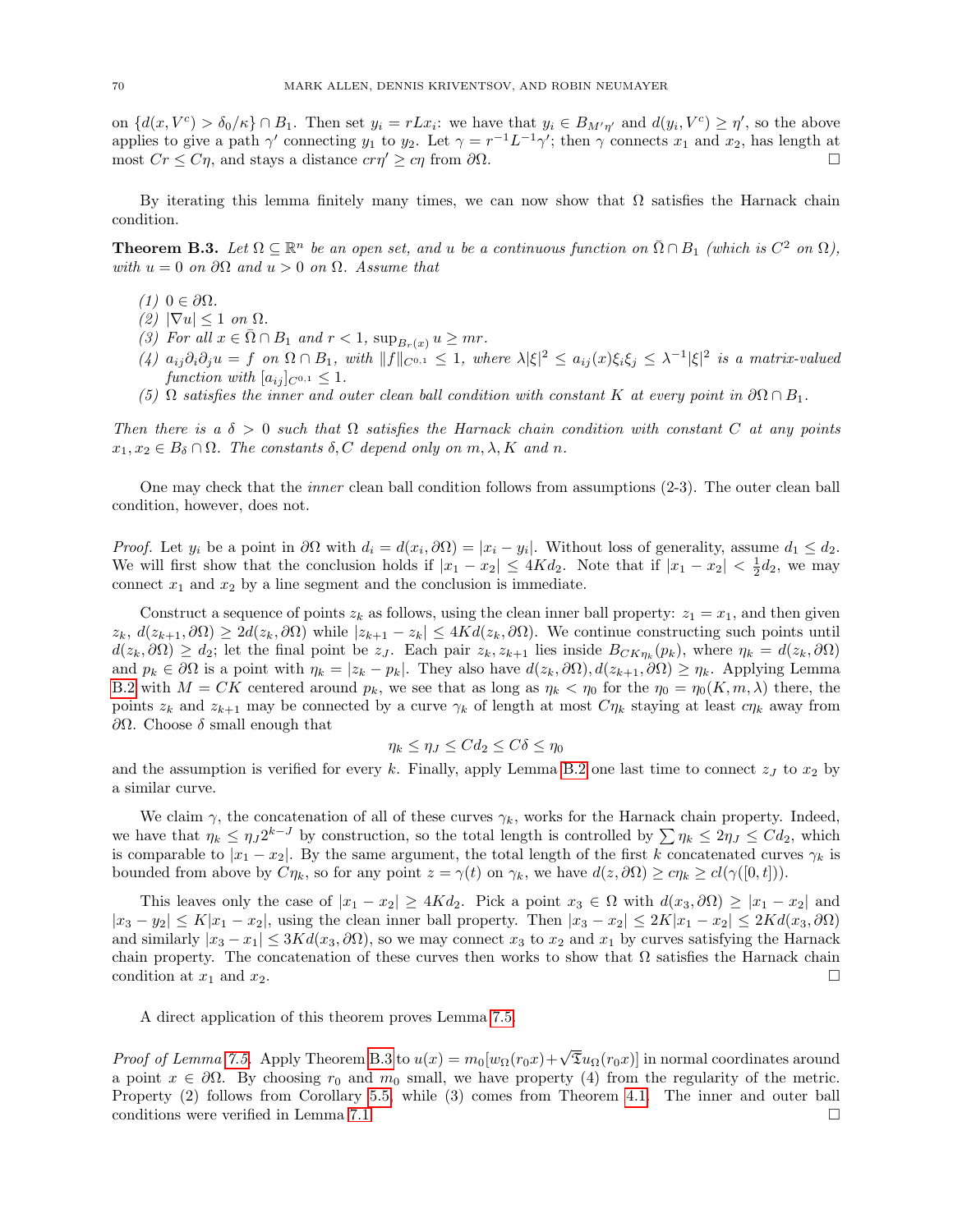#### **REFERENCES**

- 1. N. Aguilera, H. W. Alt, and L. A. Caffarelli, An optimization problem with volume constraint, SIAM J. Control Optim. 24 (1986), no. 2, 191–198. MR 826512
- <span id="page-70-3"></span>2. N. E. Aguilera, L. A. Caffarelli, and J. Spruck, An optimization problem in heat conduction, Ann. Scuola Norm. Sup. Pisa Cl. Sci. (4) 14 (1987), no. 3, 355–387 (1988). MR 951225
- 3. Mark Allen, Dennis Kriventsov, and Robin Neumayer, Sharp quantitative Faber-Krahn inequalities and the Alt-Caffarelli-Friedman monotonicity formula, (2021), preprint.
- <span id="page-70-5"></span>4. Mark Allen, Dennis Kriventsov, and Henrik Shahgholian, The inhomogeneous boundary Harnack principle for fully nonlinear and p-Laplace equations, Preprint available at arXiv 2010.11854 (2020).
- <span id="page-70-10"></span>5. H. W. Alt and L. A. Caffarelli, Existence and regularity for a minimum problem with free boundary, J. Reine Angew. Math. 325 (1981), 105–144. MR 618549
- 6. Thierry Aubin, Nonlinear analysis on manifolds. Monge-Ampère equations, Grundlehren der Mathematischen Wissenschaften [Fundamental Principles of Mathematical Sciences], vol. 252, Springer-Verlag, New York, 1982. MR 681859
- 7. Lorenzo Brasco, On torsional rigidity and principal frequencies: an invitation to the Kohler-Jobin rearrangement technique, ESAIM Control Optim. Calc. Var. 20 (2014), no. 2, 315–338. MR 3264206
- 8. Lorenzo Brasco and Guido De Philippis, Spectral inequalities in quantitative form, Shape optimization and spectral theory, De Gruyter Open, Warsaw, 2017, pp. 201–281. MR 3681151
- 9. Lorenzo Brasco, Guido De Philippis, and Bozhidar Velichkov, Faber-Krahn inequalities in sharp quantitative form, Duke Math. J. 164 (2015), no. 9, 1777–1831. MR 3357184
- <span id="page-70-8"></span>10. Haim Brezis, Functional analysis, Sobolev spaces and partial differential equations, Universitext, Springer, New York, 2011. MR 2759829
- 11. Dorin Bucur, Minimization of the k-th eigenvalue of the Dirichlet Laplacian, Arch. Ration. Mech. Anal. 206 (2012), no. 3, 1073–1083. MR 2989451
- 12. Giuseppe Buttazzo and Gianni Dal Maso, An existence result for a class of shape optimization problems, Arch. Rational Mech. Anal. 122 (1993), no. 2, 183–195. MR 1217590
- <span id="page-70-9"></span>13. Luis Caffarelli and Sandro Salsa, A geometric approach to free boundary problems, Graduate Studies in Mathematics, vol. 68, American Mathematical Society, Providence, RI, 2005. MR 2145284
- <span id="page-70-6"></span>14. Luis A. Caffarelli, Henrik Shahgholian, and Karen Yeressian, A minimization problem with free boundary related to a cooperative system, Duke Math. J. 167 (2018), no. 10, 1825-1882. MR 3827812
- 15. Sergio Campanato, Equazioni ellittiche del IIdeg ordine espazi  $\mathcal{L}^{(2,\lambda)}$ , Ann. Mat. Pura Appl. (4) 69 (1965), 321–381. MR 192168
- <span id="page-70-7"></span>16. Gui-Qiang Chen, Monica Torres, and William P. Ziemer, Gauss-Green theorem for weakly differentiable vector fields, sets of finite perimeter, and balance laws, Comm. Pure Appl. Math.  $62$  (2009), no. 2, 242–304. MR 2468610
- 17. Marco Cicalese and Gian Paolo Leonardi, A selection principle for the sharp quantitative isoperimetric inequality, Arch. Ration. Mech. Anal. 206 (2012), no. 2, 617–643. MR 2980529
- 18. G. David and T. Toro, Regularity of almost minimizers with free boundary, Calc. Var. Partial Differential Equations 54 (2015), no. 1, 455–524. MR 3385167
- 19. E. B. Davies, Heat kernels and spectral theory, Cambridge Tracts in Mathematics, vol. 92, Cambridge University Press, Cambridge, 1989. MR 990239
- <span id="page-70-11"></span>20. Daniela De Silva, Free boundary regularity for a problem with right hand side, Interfaces Free Bound. 13 (2011), no. 2, 223–238. MR 2813524
- <span id="page-70-14"></span>21. Daniela De Silva, Fausto Ferrari, and Sandro Salsa, Regularity of higher order in two-phase free boundary problems, Trans. Amer. Math. Soc. 371 (2019), no. 5, 3691–3720. MR 3896127
- <span id="page-70-13"></span>22. Daniela De Silva and Ovidiu Savin, A note on higher regularity boundary Harnack inequality, Discrete Contin. Dyn. Syst. 35 (2015), no. 12, 6155–6163. MR 3393271
- <span id="page-70-2"></span>23. Herbert Federer, Geometric measure theory, Die Grundlehren der mathematischen Wissenschaften, Band 153, Springer-Verlag New York Inc., New York, 1969. MR 0257325
- <span id="page-70-0"></span>24. David Gilbarg and Neil S. Trudinger, Elliptic Partial Differential Equations of Second Order, Classics in Mathematics, Springer-Verlag, Berlin, 2001, Reprint of the 1998 edition. MR 1814364
- <span id="page-70-12"></span>25. Emmanuel Hebey, Nonlinear analysis on manifolds: Sobolev spaces and inequalities, Courant Lecture Notes in Mathematics, vol. 5, New York University, Courant Institute of Mathematical Sciences, New York; American Mathematical Society, Providence, RI, 1999. MR 1688256
- <span id="page-70-4"></span>26. Carlos E. Kenig, Harmonic analysis techniques for second order elliptic boundary value problems, CBMS Regional Conference Series in Mathematics, vol. 83, Published for the Conference Board of the Mathematical Sciences, Washington, DC; by the American Mathematical Society, Providence, RI, 1994. MR 1282720
- 27. Marie-Thérèse Kohler-Jobin, *Démonstration de l'inégalité isopérimétrique P* $\lambda^2 \ge \pi j_0^4/2$ *, conjecturée par Pólya et Szegö,* C. R. Acad. Sci. Paris Sér. A-B 281 (1975), no. 2-3, Aiii, A119-A121. MR 385691
- 28.  $\_\_\_\_\$ , Une méthode de comparaison isopérimétrique de fonctionnelles de domaines de la physique mathématique. I. Une démonstration de la conjecture isopérimétrique  $P\lambda^2 \ge \pi j_0^4/2$  de Pólya et Szegö, Z. Angew. Math. Phys. 29 (1978), no. 5, 757–766. MR 511908
- $\sim$ , Symmetrization with equal Dirichlet integrals, SIAM J. Math. Anal. 13 (1982), no. 1, 153–161. MR 641547
- <span id="page-70-1"></span>30. Dennis Kriventsov and Fanghua Lin, Regularity for shape optimizers: the nondegenerate case, Comm. Pure Appl. Math. 71 (2018), no. 8, 1535–1596. MR 3847749